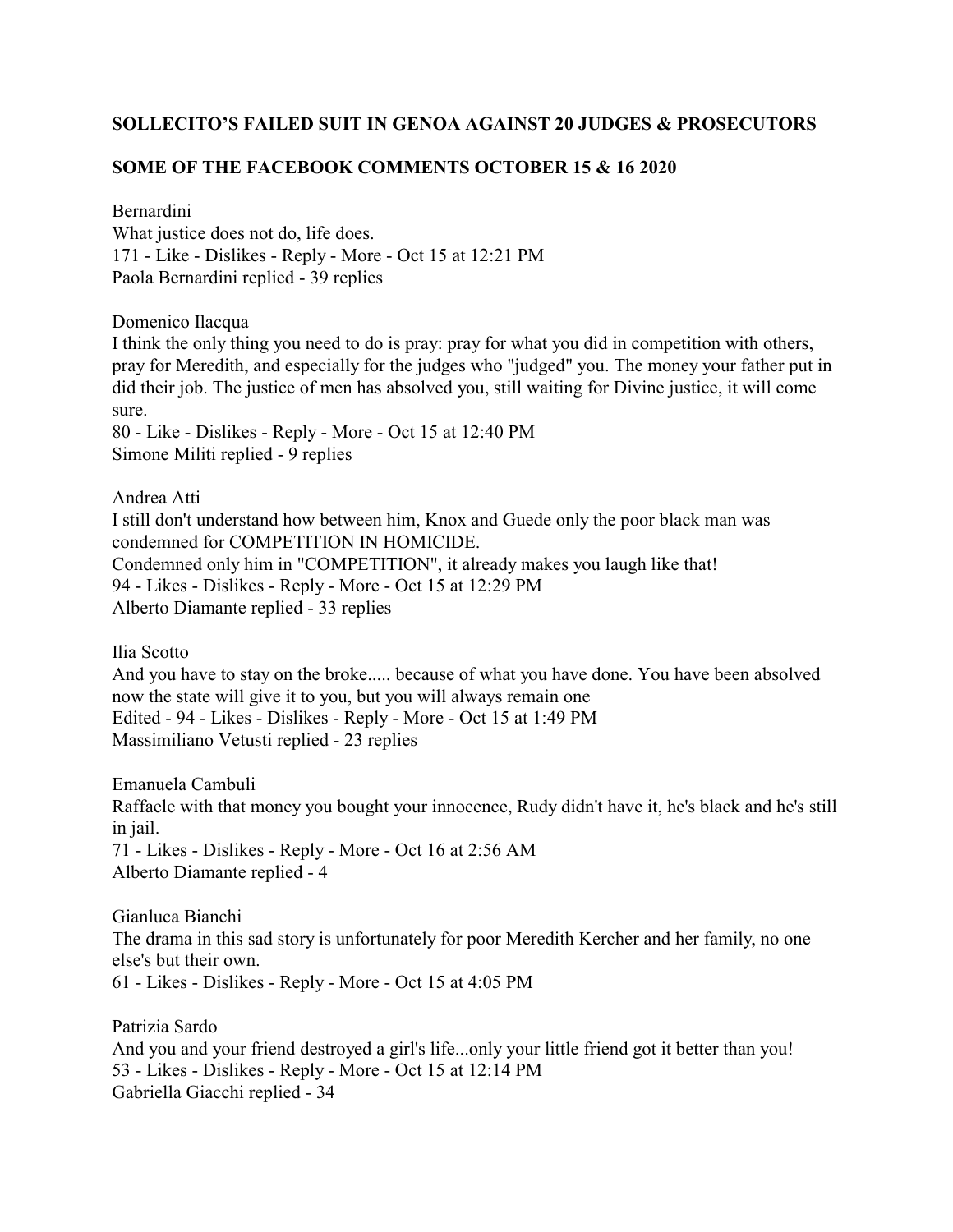Patrizia Maglicchetti Walk to work' that you are old enough! 51 - Likes - Dislikes - Reply - More - Oct 15 at 12:09 PM Alberto Diamante replied - 6

Carlo Londi Lucky you, I to make a credit of  $\epsilon$ 800, I had to ask permission to the European Central Bank. 44 - Likes - Dislikes - Reply - More - Oct 15 at 2:17 PM Carlo Londi replied - 7

Ermanno Gentili

Dear sollecito everyone knows your story so everyone knows it guilty or innocent only you know it ok? You ask for compensation ok!!!! Now I tell you my..... 6 years ago I was riding my bike with a friend of mine, a car coming out of a side road (near Genazzano via Prenestina vecchia) hit me right in the middle of the road and left me on the asphalt, not only did my friend run away and tried to get out of the road but he didn't make it in time to get the license plate. .... I've been in a wheelchair for 6 years with a prognosis c 2-c3 medullar.... I'm looking forward to the compensation of the victims of the road in the hope that I don't die.... so don't complain especially that your youth has some dark side 40 - Likes - Dislikes - Reply - More - Oct 16 at 3:44 AM

Sebastian Rats Super lawyers then go super paid, didn't you know that? 42 - Likes - Dislikes - Reply - More - Oct 15 at 12:08 PM

Monique Agneau The real drama is lived by the family of that poor girl who was killed. 46 - Likes - Dislikes - Reply - More - Oct 15 at 12:29 PM

Michaela Di Vello I'd say reopen the trial, so you won't have any money problems in the cooler. I never believed in your innocence. 35 - Likes - Dislikes - Reply - More - Oct 15 at 12:44 PM Rosario Giambona replied - 10

Silvia Cavallaro Karma is a strange phenomenon: it always finds a way to make you pay the bill. Often the justice of men fails, he doesn't! 25 - Likes - Dislikes - Reply - More - Oct 16 at 1:02 AM

Alberto Pardini 1.2 million debts are made by those who claim to have a standard of living above their possibilities, so "badly wanted is never too much". And let's also put "karma", which sometimes seems to work. 25 - Likes - Dislikes - Reply - More - Friday at 11:23 AM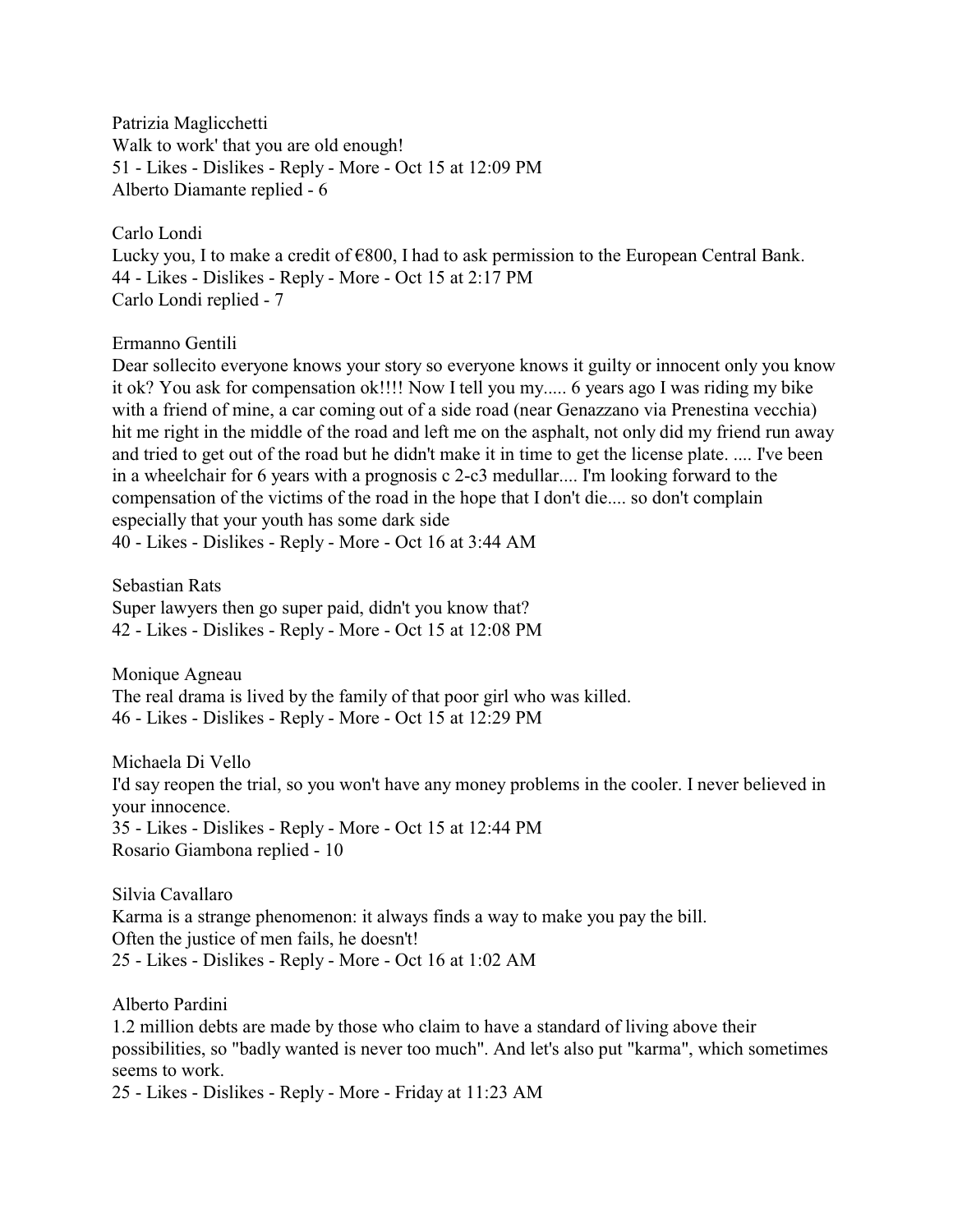Mary Bar replied - 1

Fiorella Tedeschi The historical Nemesis always takes its course and arrives where human justice fails! 23 - Likes - Dislikes - Reply - More - Oct 15 at 12:41 PM Fiorella Tedeschi replied - 2

Marco Delledonne

Let us remember that he was not found innocent by justice but previous trials were considered null and void due to the investigation.

22 - Likes - Dislikes - Reply - More - Oct 15 at 1:37 PM

Fabrizio Sangiorgi The drama is ours that we have yet to hear the complaints of a useless. Let's take care and deal with more serious problems 24 - Likes - Dislikes - Reply - More - Oct 15 at 2:20 PM Sabrina Lombardi replied - 6

Antonio Deidda you know dear Sollecito, I think you've done well again............ the money, it comes and goes. But the poor girl's life is not, she won't come back anymore................ I just hope you can suffer more than her parents. 43 - Likes - Dislikes - Reply - More - Oct 15 at 3:31 PM Antonio Deidda replied - 14

Toni Moore

Thank goodness you came out clean even though you didn't deserve it!!! The only one who has lost out was Meredith!!! Get yourself a little bit of a scene on TV so that you can collect a little money, even if I find it shameful that you are hosted in programs to cry misery! Go to work 27 - Likes - Dislikes - Reply - More - Friday at 8:01 PM

Adriana Polatti I don't usually use vulgar expressions, but this time I really have to say that I don't give a c....! 19 - Likes - Dislikes - Reply - More - Oct 15 at 12:18 PM

Catia Fabiani You are in good company with many others who go hungry. 21 - Likes - Dislikes - Reply - More - Oct 15 at 12:21 PM Bianca Iori replied - 4 replies

Giovanna Benini Just think, Meredith no longer has the most important thing, life, thanks to you and your accomplice... 17 - Likes - Dislikes - Reply - More - Oct 15 at 3:51 PM Oifla Icificap replied - 10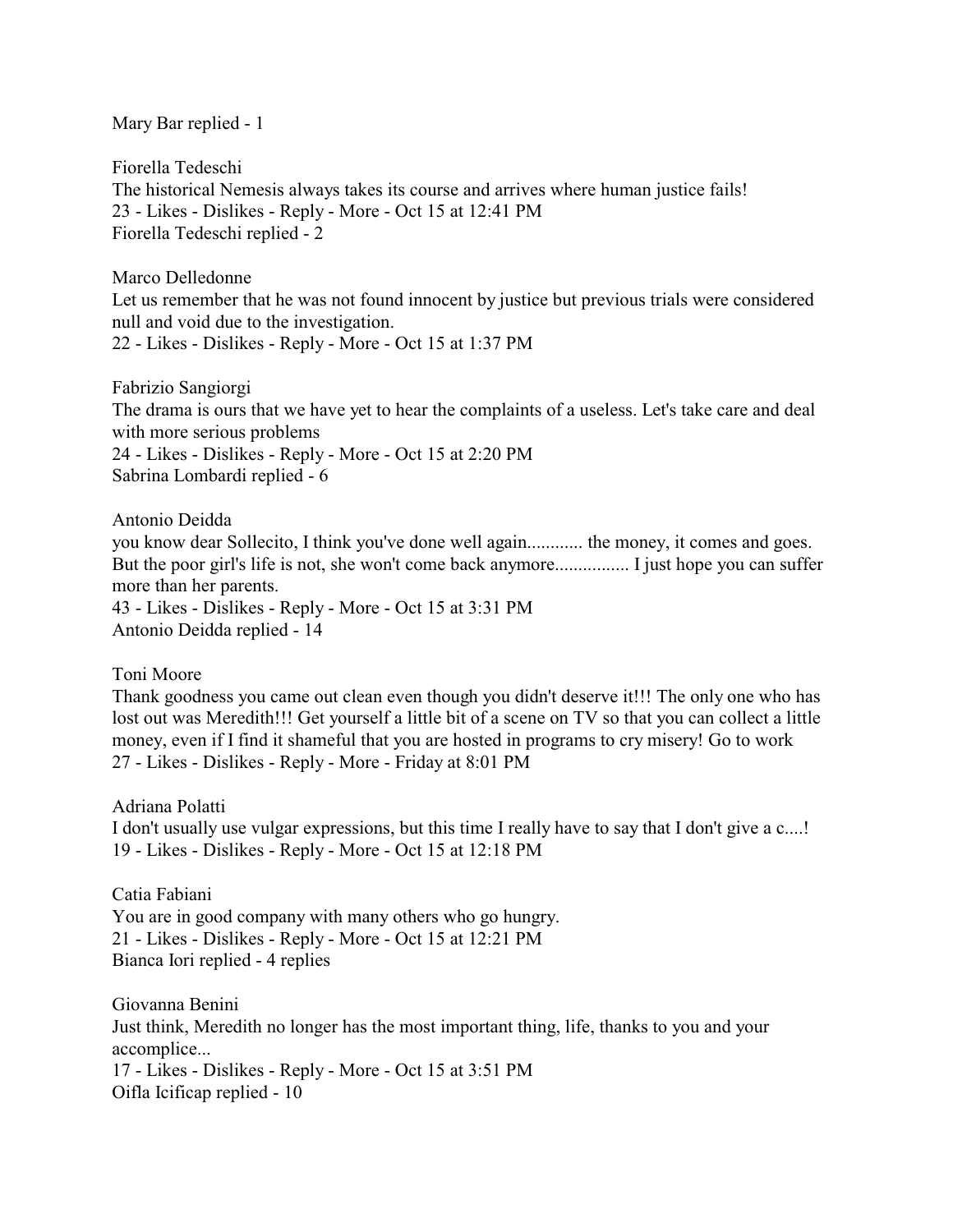Cristina Patalini I feel no pity 22 - Likes - Dislikes - Reply - More - Oct 15 at 12:09 PM

Simone Zack Zaccherini

Because you had an image as well as a "too good" lawyer...? I remember that there is someone who is serving a sentence for "conspiracy" in murder... 15 - Likes - Dislikes - Reply - More - Saturday at 5:22 AM

Roberto Zucchi

I remind everyone, even if I do not Likes Sollecito particularly much, that justice has proclaimed him innocent, so spare yourself many idiotic comments, such as those on divine justice, that everyone knows that there is no divinity except in the fervent imagination of some superstitious 22 - Likes - Dislikes - Reply - More - Oct 15 at 4:26 PM Rosita Boots replied - 12

Lucia Abbondandolo Your girlfriend got better...she screwed you too. 21 - Likes - Dislikes - Reply - More - Oct 15 at 12:10 PM Giuseppe Verderese replied - 1

Lio Francesco You did well.......... better on the coffin than in jail........... forgot to say hello to your friend AMANDA 15 - Likes - Dislikes - Reply - More - Oct 15 at 1:01 PM

Onofrio Dispenza Someone, because of you and that other one, ended up under two palms of earth. There are worse things, believe me. 15 - Likes - Dislikes - Reply - More - Oct 15 at 12:29 PM Maurizio Riggi replied - 1

Moreno Corriero You had to be somewhere else with the American,!!!!! 15 - Likes - Dislikes - Reply - More - Oct 15 at 12:48 PM

Salvatore de Filippo But how did you manage to make 1.2 million of debt that the bank for 10,000 thousand claimed almost a kidney from me. 14 - Likes - Dislikes - Reply - More - Oct 16 at 5:10 AM Alberto Diamante replied - 1

Ariadne Cleat You could have told the truth...and served your sentence together with your little American friend...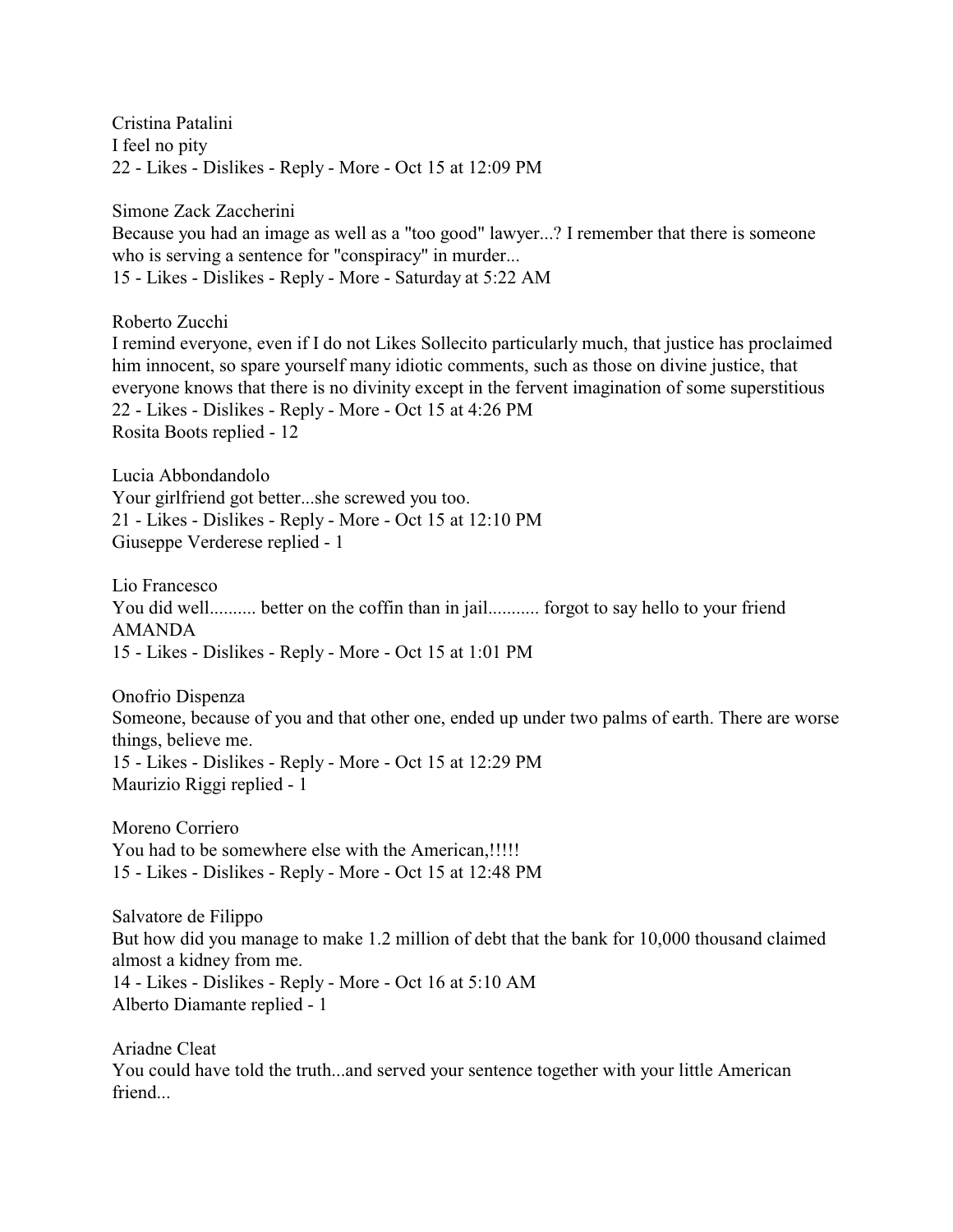15 - Likes - Dislikes - Reply - More - Oct 15 at 12:31 PM Alessandro Minelli replied - 13

Stefania Gugnali Who knows why but I do not mind a little bit .... even too much grace has had... 13 - Likes - Dislikes - Reply - More - Oct 15 at 1:17 PM Alberto Diamante replied - 2

Roberto Pastore But poor puppy... Who knows what you have done wrong to be punished in this way by the universe... 12 - Likes - Dislikes - Reply - More - Oct 15 at 12:46 PM

Giuseppe Colapietro With all the money you had to give Rudy Guede to keep his mouth shut I think you've gone broke. And I hope you will stay there 11 - Likes - Dislikes - Reply - More - Oct 16 at 8:57 AM Vincenzo Taddei replied - 1

Maurizio Marcianò Be careful that in a while you will receive several acts of "solicitation". Edited - 12 - Likes - Dislikes - Reply - More - Oct 15 at 12:21 PM

Maria Grazia Patacca The drama of Sollecito? And what is that of Meridith's parents? In this whole story my thoughts go only and always to you and your famiglia $\blacklozenge$ . 15 - Likes - Dislikes - Reply - More - Oct 16 at 2:38 AM

Rosary Paradise While Meredith is in the ground. 12 - Likes - Dislikes - Reply - More - Oct 15 at 12:57 PM Paolo Mansutti replied - 2

Claudio Santini You had to stay in jail for life you are saved that your father is rich e..... 11 - Likes - Dislikes - Reply - More - Oct 16 at 10:35 AM

Alessandro Schirone You were doing a few years in jail...which in my opinion would have been right...you and the American girl. 11 - Likes - Dislikes - Reply - More - Friday at 3:16 PM

Anna Maria Boccabella

Because excuse what image you had that they destroyed it, there is a person who is inside a coffin and that person has not been destroyed the image but has been taken away the right to live.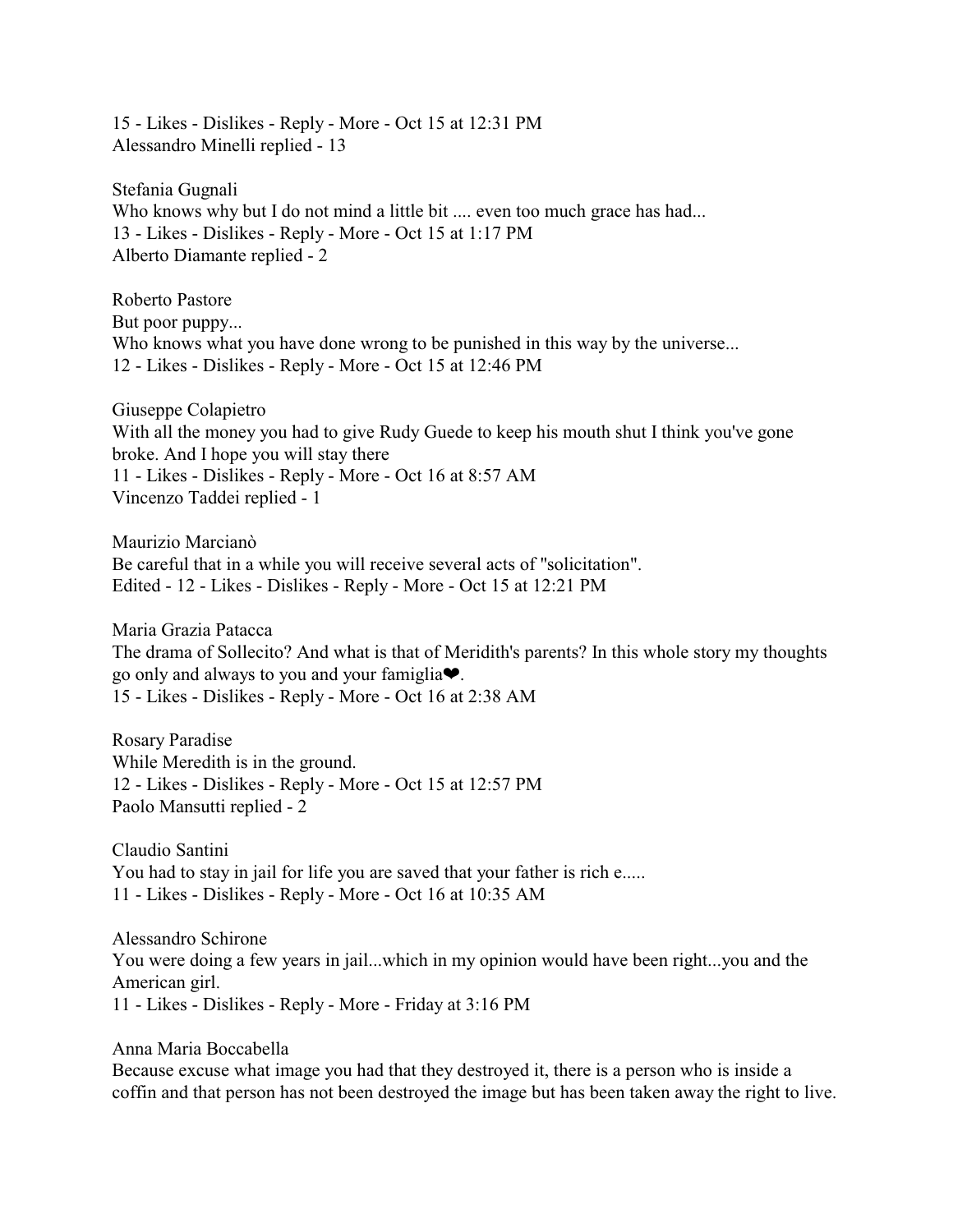If you are wrong you must die of hunger and in jail. 10 - Likes - Dislikes - Reply - More - Oct 16 at 9:56 AM

Piera Drums Since he also graduated, he could do Likes many young Italians who emigrate. You know how many places they do not know you and you could have made a new life for yourself, since you were also lucky. 10 - Likes - Dislikes - Reply - More - Oct 15 at 12:46 PM Alberto Diamante replied - 6

Gianni Botte But poor little starlet .... I think Meredith is worse off than you know ? 10 - Likes - Dislikes - Reply - More - Friday at 2:49 PM

Marinella Mazzuoli It's the minimum with all of the lawyers that you've had to pay to get yourself out!!!...indeed too little!!! Edited - 10 - Likes - Dislikes - Reply - More - Oct 15 at 2:23 PM Claudio Barletta replied - 1

Antonio Nardelli There are those who have lost their lives dear Raffaele Sollecito 10 - Likes - Dislikes - Reply - More - Oct 15 at 2:27 PM

Michael Thierry Bollani The only reminder will be to pay for him! 10 - Likes - Dislikes - Reply - More - Oct 15 at 5:06 PM

Saviour Colangelo After that of the Mose that works, another bombshell. 9 - Likes - Dislikes - Reply - More - Oct 15 at 12:31 PM

Paffi Francesco After this news I do not sleep tonight 9 - Likes - Dislikes - Reply - More - Oct 15 at 2:02 PM

Nicoletta Santarella So what? In prison there is the only one who most Likesly knows nothing about it materially... 9 - Likes - Dislikes - Reply - More - Friday at 11:19 AM Nicoletta Santarella replied - 3

Francesco Arigliano Who knows how many payment reminders 13 - Likes - Dislikes - Reply - More - Oct 16 at 8:02 AM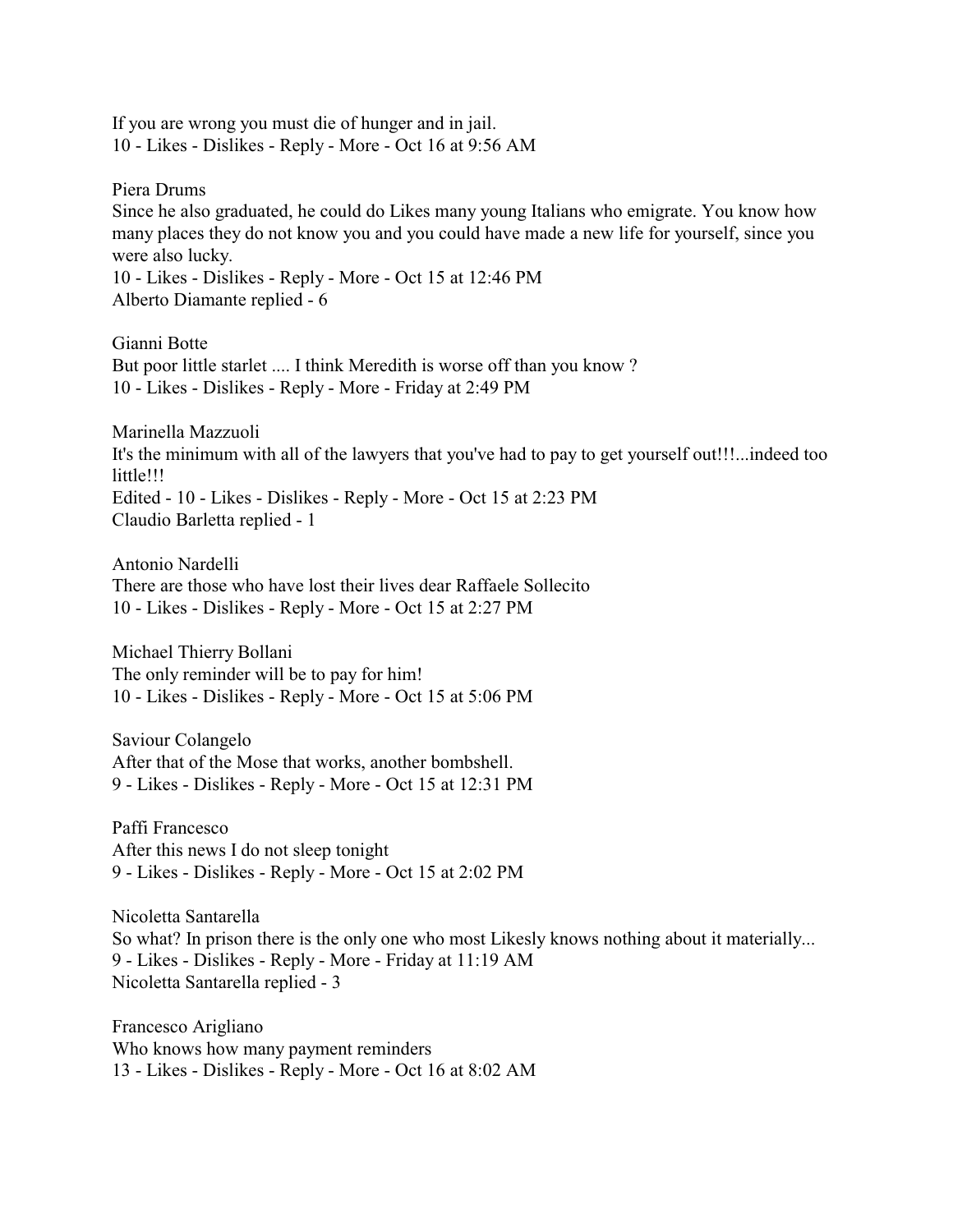Luciano Cecchi Go back to jail it's all for free 13 - Likes - Dislikes - Reply - More - Oct 15 at 12:13 PM Comsubin Millenove... replied - 1

Renzo Maugliani If you were with Rudy now you had free room and board. 8 - Likes - Dislikes - Reply - More - Oct 16 at 3:07 AM

Renata Piovani you could confess so you would have stayed in jail to serve the right sentence and you would not have made debts, 10 - Likes - Dislikes - Reply - More - Oct 15 at 3:22 PM Alberto Pardini replied - 6

Marco Alessandro Martini Well, now you can get into politics. 12 - Likes - Dislikes - Reply - More - Oct 15 at 2:48 PM

DonatoeIncoronata de Maria

We are making him earn money by making all these comments, when certain characters appear you should not write or do anything they are nothing. 7 - Likes - Dislikes - Reply - More - Oct 16 at 11:05 AM

Oscar Chiricallo You have debts...but you are free! Without those super-lawyers and super-experts you wouldn't have any debts now, but you'd be rotting in jail... Edited - 7 - Likes - Dislikes - Reply - More - Oct 16 at 2:18 AM

Giampaolo Ascoli He paid only the poor Christ of history , murder in competition....who? 7 - Likes - Dislikes - Reply - More - Oct 15 at 3:29 PM Alberto Diamante replied - 3

Charles Neroni Poor daddy's boy, I feel sorry for you, look, I can't sleep tonight... 5 - Likes - Dislikes - Reply - More - Friday at 2:14 PM

Anna Gallucci And beat to you xke here not even a credit of a thousand euros we can make 6 - Likes - Dislikes - Reply - More - Friday at 6:52 PM Giuseppe Troisi replied - 1

Francesco Dejan Murtinu Only a B-grade newspaper can highlight this news that Italians don't give a damn.... always on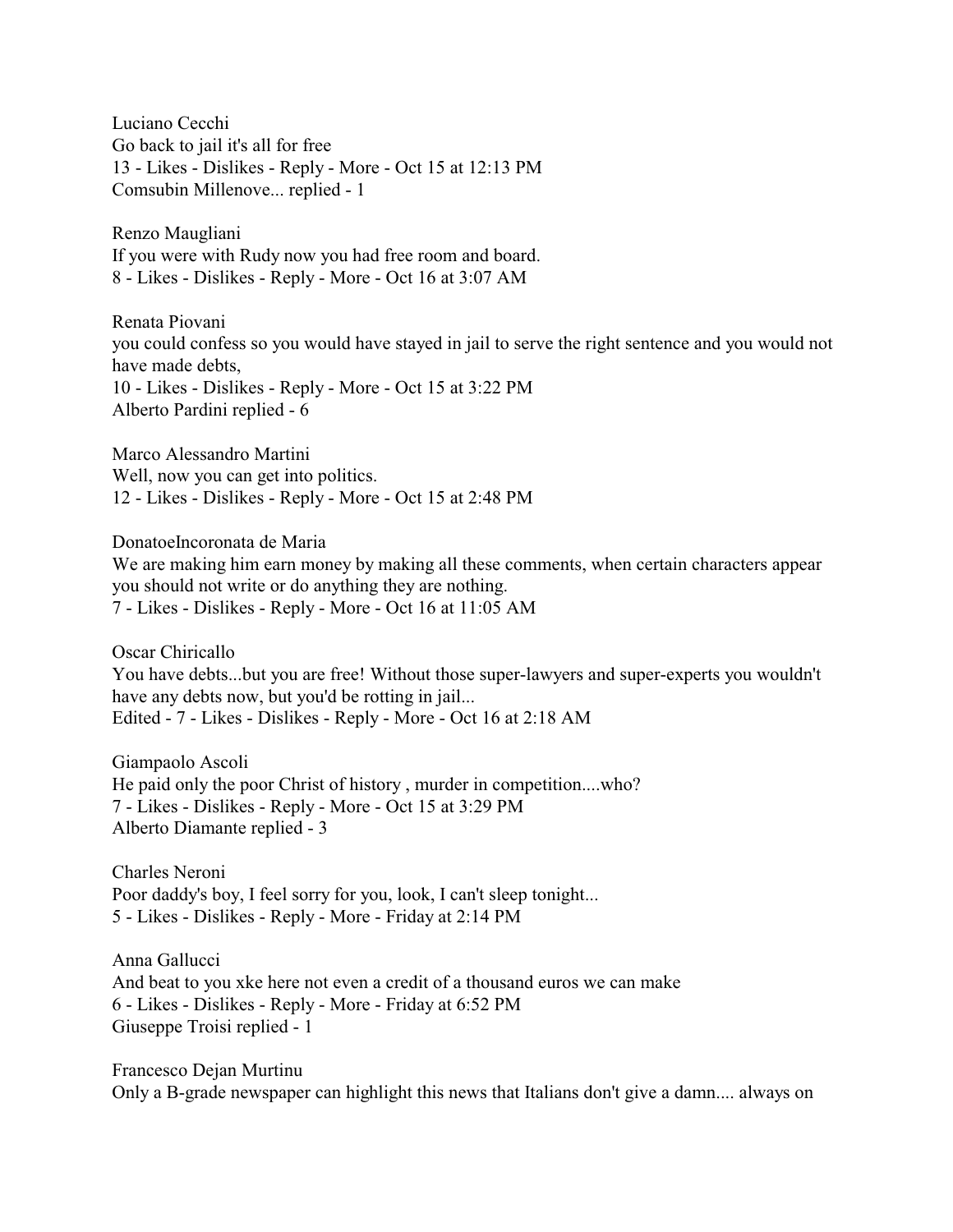the side of injustice.... 5 - Likes - Dislikes - Reply - More - Oct 16 at 10:53 AM

Severina Capuzzimati He's eaten everything... let your American friend help you... 6 - Likes - Dislikes - Reply - More - Oct 15 at 12:47 PM

Katy Salerno It was better if. You stayed in prison, at least you had room and board. 6 - Likes - Dislikes - Reply - More - Friday at 11:57 AM Alessandro Digregorio replied - 1

Christian Provenzano I wouldn't feel pity for you, not even if I knew you were dying. Edited - 9 - Likes - Dislikes - Reply - More - Oct 15 at 12:23 PM Italo Di Sabantonio replied - 2

Mariaalma Manconi Even many Italians do not arrive at the end of the month, but they do not go to say so in the newspapers. 6 - Likes - Dislikes - Reply - More - Oct 15 at 12:42 PM

Luciano Crisech Lucky you.if you owe them, it means that you have seen them.I have never seen them in my life. 10 - Likes - Dislikes - Reply - More - Friday at 11:18 AM Fulvia Guidazzi replied - 1

Tony Da Pomezia Sorry for the father and family, the properties they had to sell to pay the Bongiorno, if I give them earned the parents not him, he thought to have fun and they paid others, freedom has a price, everything has a price 5 - Likes - Dislikes - Reply - More - Oct 15 at 12:57 PM

Flavio Gastaldo I have been broke since I was born but I have never said anything to anyone. Anyway if someone wants to make me a transfer I send Iban in private. 5 - Likes - Dislikes - Reply - More - Oct 16 at 1:21 AM Flavio Gastaldo replied - 2

Antonio Marinelli

Given that nobody cares about his debts but the absurd thing is to read the comments of so many italcoglioni who wish the worst to a person recognized as innocent after so many years of ordeal. Exactly Likes the italcoglionazzi who consider Franzoni innocent. 5 - Likes - Dislikes - Reply - More - Saturday at 2:26 AM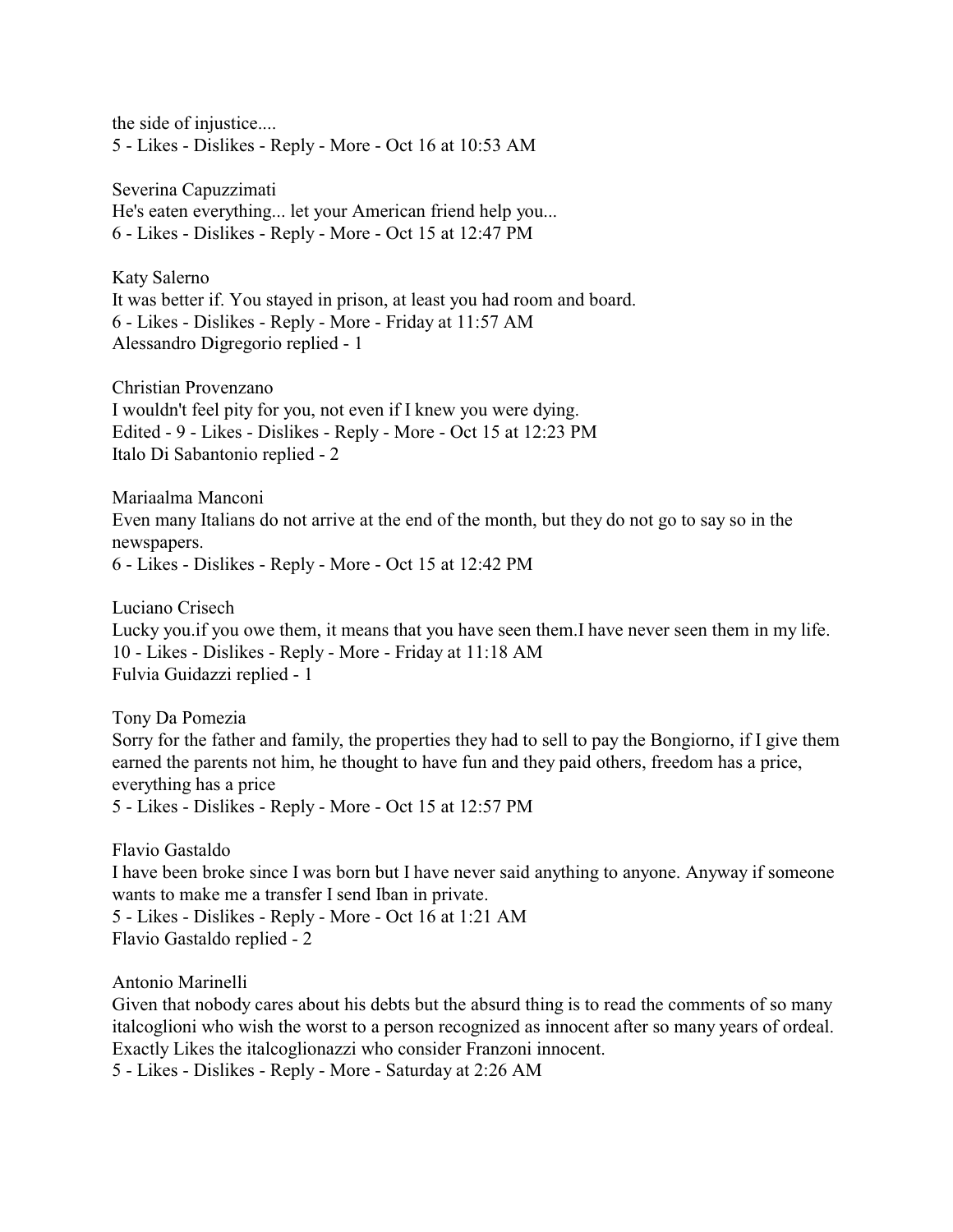Saverio Sciacovelli

Beyond all personal comments and opinions, we are faced with a final judgment of the Supreme Court, the classic tomb sentence that puts an end to all controversy and criticism: whether we Likes it or not the truth of the case is a full acquittal and a full innocence. Point. The Sollecito has done 4 years as "innocent" so under Italian law he is entitled to compensation for "unjust imprisonment", and it is his right to ask for it. That once again the compensation passes through the assessment of the judiciary whether to recognize it or not ... is another matter! 8 - Likes - Dislikes - Reply - More - Oct 16 at 9:07 AM Alberto Diamante replied - 4

Laura LoriseFede Cipi, tender, What a pity... It is said that Saint John does not deceive... He works! Proof, they say, is a valid solution for paying one's debts. 5 - Likes - Dislikes - Reply - More - Oct 16 at 10:27 AM Alberto Diamante replied - 8

Martina Fistarol Think a little bit about Meredith's parents' drama 4 - Likes - Dislikes - Reply - More - Oct 15 at 3:11 PM

Marco Manara in the fields search for fruit picking 5 - Likes - Dislikes - Reply - More - Oct 16 at 2:13 AM

Davide StainMonger

I hope it happens to them to be wrongly judged to go to the warehouse is to be innocent and as if they take away not only your freedom but your life...poor guy how much he has been through and the money he had to pay for the lawyers that those do not move if you do not pay them...who knows how many innocent people are in the cage and how many fucking moralistic thugs are free 3 - Likes - Dislikes - Reply - More - Oct 15 at 2:38 PM

Brunella Martini There is also divine justice ..... as well as earthly justice!!!! 5 - Likes - Dislikes - Reply - More - Saturday at 9:42 AM

Ilaria Fetriconi But how... With all that you have speculated on your affair? 4 - Likes - Dislikes - Reply - More - Oct 16 at 8:09 AM

Marco Concordia Working verb's voice work infinite way first conjugation 5 - Likes - Dislikes - Reply - More - Oct 15 at 12:17 PM

Alexander the Great I can't make debts Likes that because they don't give me everything here. It seems to me that after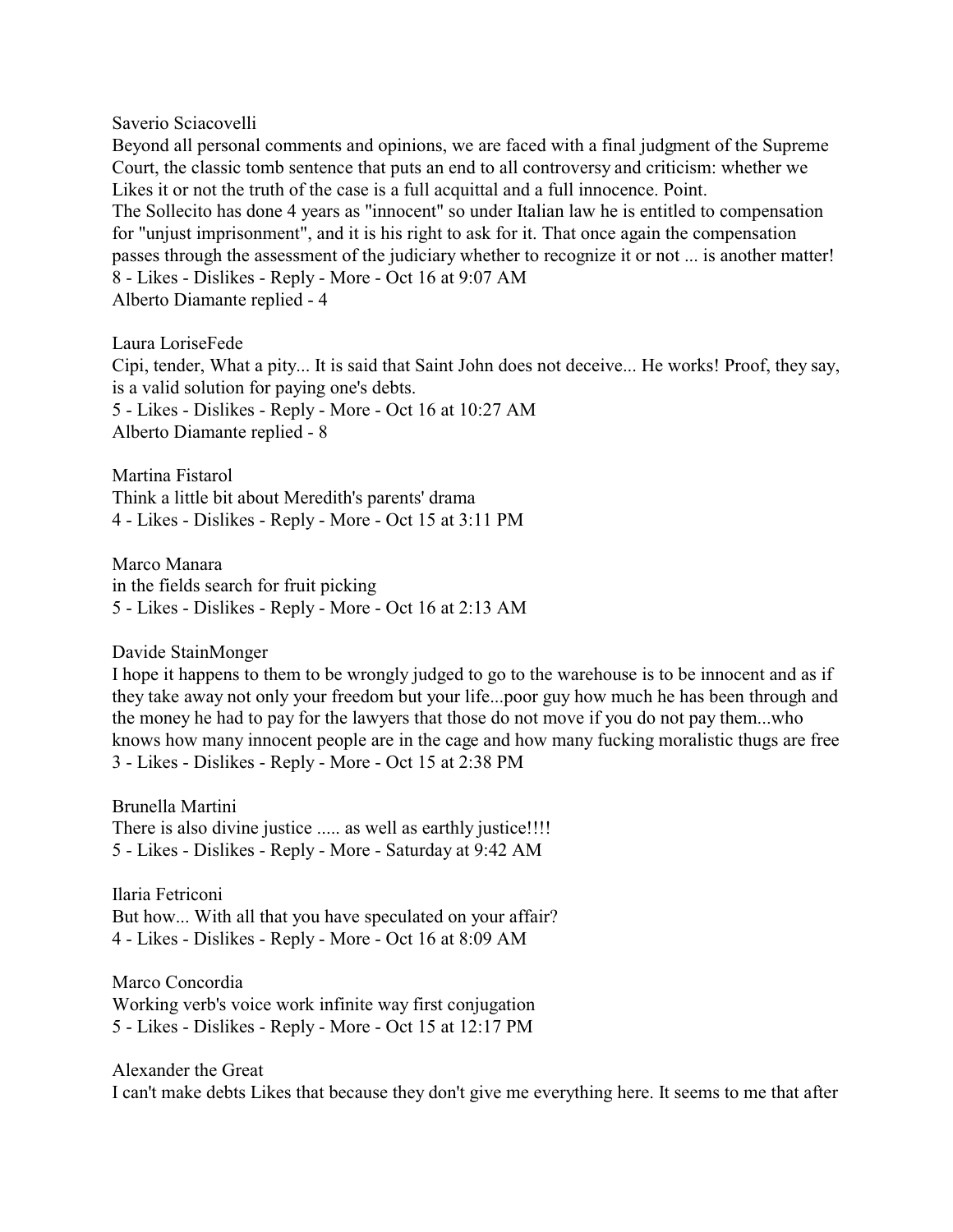the trial you were out and about with the Ferrari... Or am I mistaken... 4 - Likes - Dislikes - Reply - More - Oct 16 at 8:50 AM

Gabriella Negri Roll up your sleeves and pay your debts. Likes ordinary mortals, you are also young 3 - Likes - Dislikes - Reply - More - Oct 16 at 4:24 AM Alberto Diamante replied - 1

Gigi Cerfeda

What else have you been doing so far? How much have you spent travelling around the world? Now after the combined damage you begin to talk about SAVINGS I have you I would be as well but straight in the forehead nothing doing and spoiled daddy's boy. If you go pick tomatoes in the fields you will make a better impression. 3 - Likes - Dislikes - Reply - More - Yesterday at 5:25 AM

Marco Sammartino Wasn't it better that you stayed in jail 4 - Likes - Dislikes - Reply - More - Saturday at 2:51 AM

Simone Varesio And from me that you can sing a song to me! 4 - Likes - Dislikes - Reply - More - Oct 15 at 1:07 PM

Pina Salvatore

The Italian justice is serving the sentence in prison for conspiracy to murder but conspiracy with whom

2 - Likes - Dislikes - Reply - More - Yesterday at 2:49 AM

Maximilian Lebiu

I do not want to comment further but 1.2 million euros of debts ... but how the hell did you make debts for a figure Likes that and if you did you were aware that you were getting into debt. If I don't have money to do something or buy something I let it go or at most I make installments if it's something indispensable.

3 - Likes - Dislikes - Reply - More - Oct 16 at 3:28 AM Massimiliano Lebiu replied - 2

Enzo Nano But whoever interviewed her thought about the girl's parents, and they call this information, how sad. 2 - Likes - Dislikes - Reply - More - Oct 15 at 2:39 PM Giorgio D'Antonio replied - 1

Mirko Tardioli

But could I know which image? Not wanting to judge the story this concern is a bit difficult to understand. Of all that I could honestly worry about "my image" would be far behind.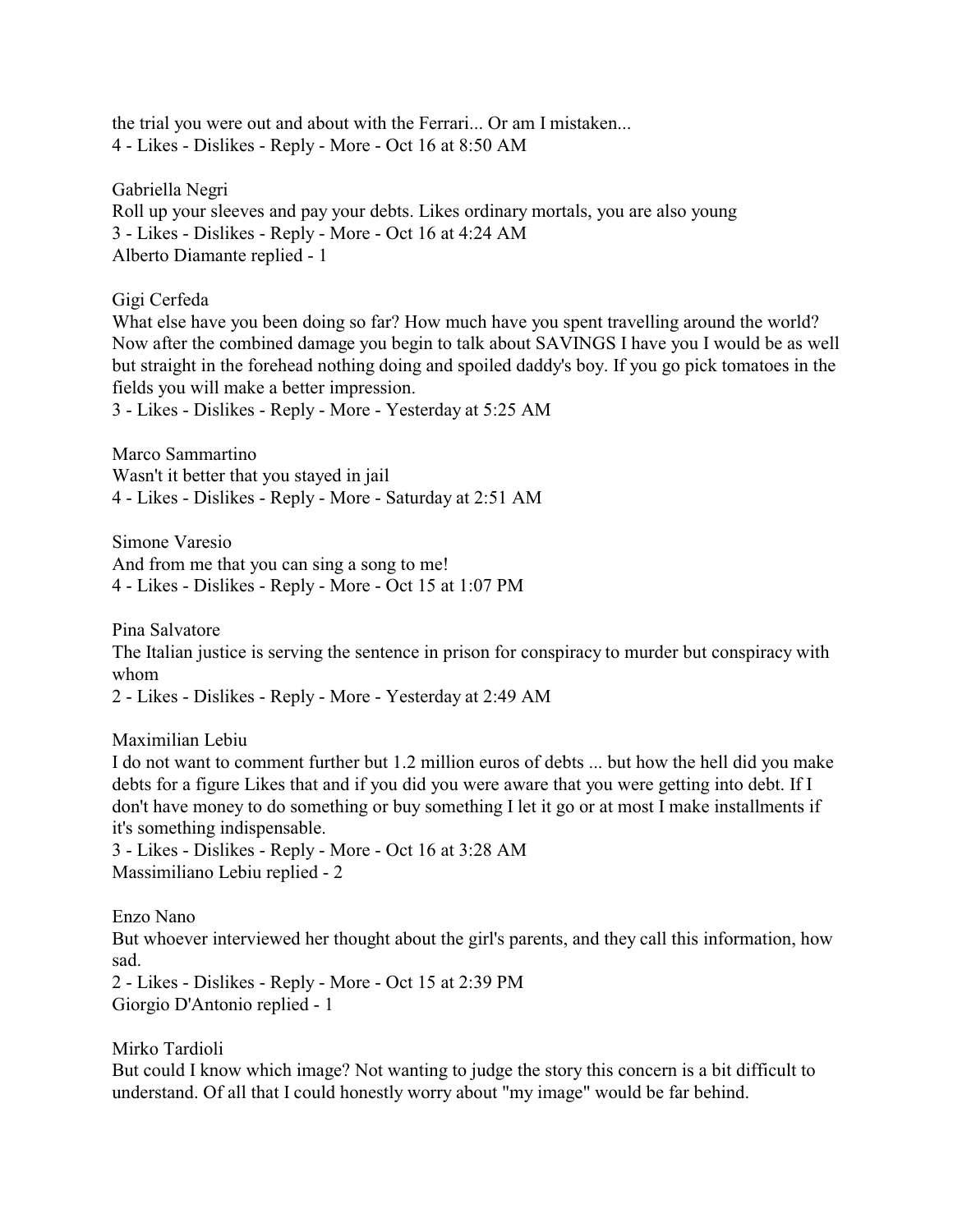2 - Likes - Dislikes - Reply - More - Friday at 4:11 PM

Silvio Ghizzini Be lucky not to be locked in a cell.... this is the right punishment...on the astronaut you have to stay!!!! 3 - Likes - Dislikes - Reply - More - Oct 16 at 6:12 AM Gabriel Schoenfort replied - 10

Filippomatteo DellaChiusa

The sentences may not be shared but must be accepted. He at the cassation and appeal was found innocent, and accused him and wrong. And to those who say it is right, then what are the many children affected by horrible evils paying? It has nothing to do with fate, the fate of each one of us.

Edited - 4 - Likes - Dislikes - Reply - More - Oct 15 at 1:49 PM Alberto Diamante replied - 3

Giuseppe Troisi Beautiful jumped prisoner again you felt better feeling to me ...... 3 - Likes - Dislikes - Reply - More - Friday at 4:54 PM

Maurizio Momo Feliciani If you find yourself in this condition it means that somehow life is making you pay for it, hoping it doesn't end here.... 3 - Likes - Dislikes - Reply - More - Friday at 6:04 PM

Simone Morelli But come on, you're free, think you could rot in jail...maybe the truth was better 3 - Likes - Dislikes - Reply - More - Oct 16 at 8:32 AM

Gino Grandi

An easy easy question without any backlogy, guilt, innocentism, karma or divine justice: a company I worked for went bankrupt for 20 thousand euros in debt, how did this one who ended up involved in a murder case as a university student to accumulate one million two hundred thousand euros in debt?

16 - Likes - Dislikes - Reply - More - Friday at 7:26 PM David Zamuner replied - 10

Pia Riani

Poor you should drown in your fucking debts there is no pity for what you have done still put your face on socials that courage without dignity and shame 2 - Likes - Dislikes - Reply - More - Oct 16 at 2:54 AM

Omar Vallabini You could have thought of that before. Let Knox help you, since you are snack buddies. 4 - Likes - Dislikes - Reply - More - Oct 15 at 12:11 PM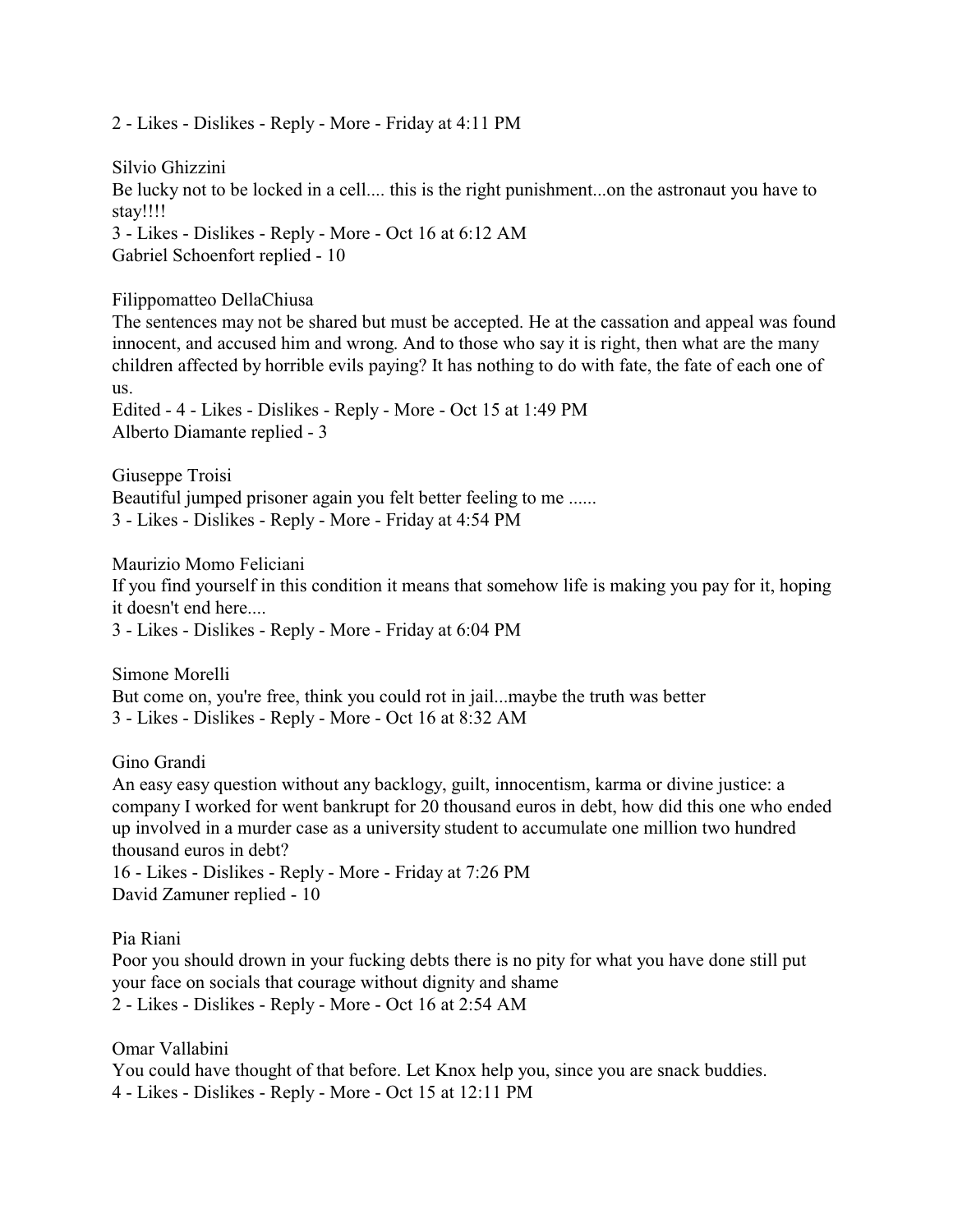Donated Caccavone

What do you want us to do a collection for you are lucky you had to rot behind bars you are free so" feel lucky if you are broke go pick tomatoes since you have never worked 2 - Likes - Dislikes - Reply - More - Oct 16 at 4:31 AM

Marco Bonfanti

This gentleman may be more or less sympathetic but I would Likes to quietly remind all the geniuses with the third grade double malt that he has been acquitted. He is not guilty. Or do you consider yourself more experienced than the Court of Cassation? Edited - 11 - Likes - Dislikes - Reply - More - Oct 15 at 4:45 PM

Luigia Bianchi He who is the cause of his illness weeps for himself. What we have to do: collect your debts and pay them. Or ask your accomplice 2 - Likes - Dislikes - Reply - More - Oct 15 at 6:54 PM

Nicola Addis What he complains about ! Hold on to your sentence! Judge Pratillo Hellman (cit.) . 2 - Likes - Dislikes - Reply - More - Oct 15 at 5:20 PM

Teresa Cabibbo It depends on who you have such debts with. If some of them you have obtained as I presume, you should not worry for long, though less about your image. Likes - Dislikes - Reply - More - Oct 16 at 7:43 AM

Mariarosaria Pesola X having overpaid judges and lawyers x getting you out of prison 2 - Likes - Dislikes - Reply - More - Oct 16 at 7:47 AM

Pietro Milia Petta

Putting fingers in the nose is a prerogative of children. The gesture is not very popular, especially when it is done in adulthood. In fact, while the youngest children do not make qualms and look through their nostrils when they feel the need, adults explore the nasal orifice hiding from prying eyes. Putting one's fingers in the nose is not seen favourably by most people, especially if done publicly. There is no certain data, but 99% of people cannot do without at least once a day. Aside from the coarse and crude gesture, is exploring one's nose with fingers really as bad for one's health as some scientists claim? In the opinion of Dr. Erich Voigt, not only does it hurt, but it endangers the physical state of the individual.

1 - Likes - Dislikes - Reply - More - Oct 16 at 12:30 AM

## Francesco Mancuso

But in order to arrive at a million debts, however, it takes a handsome son!!!? If you had thought about it beforehand you would have confessed, you paid much less than lawyers, you had a clean conscience and you could have built the future from scratch!! Instead you have wanted to make the boss bully fichetto?? And mo tattacchi a sto caxxo!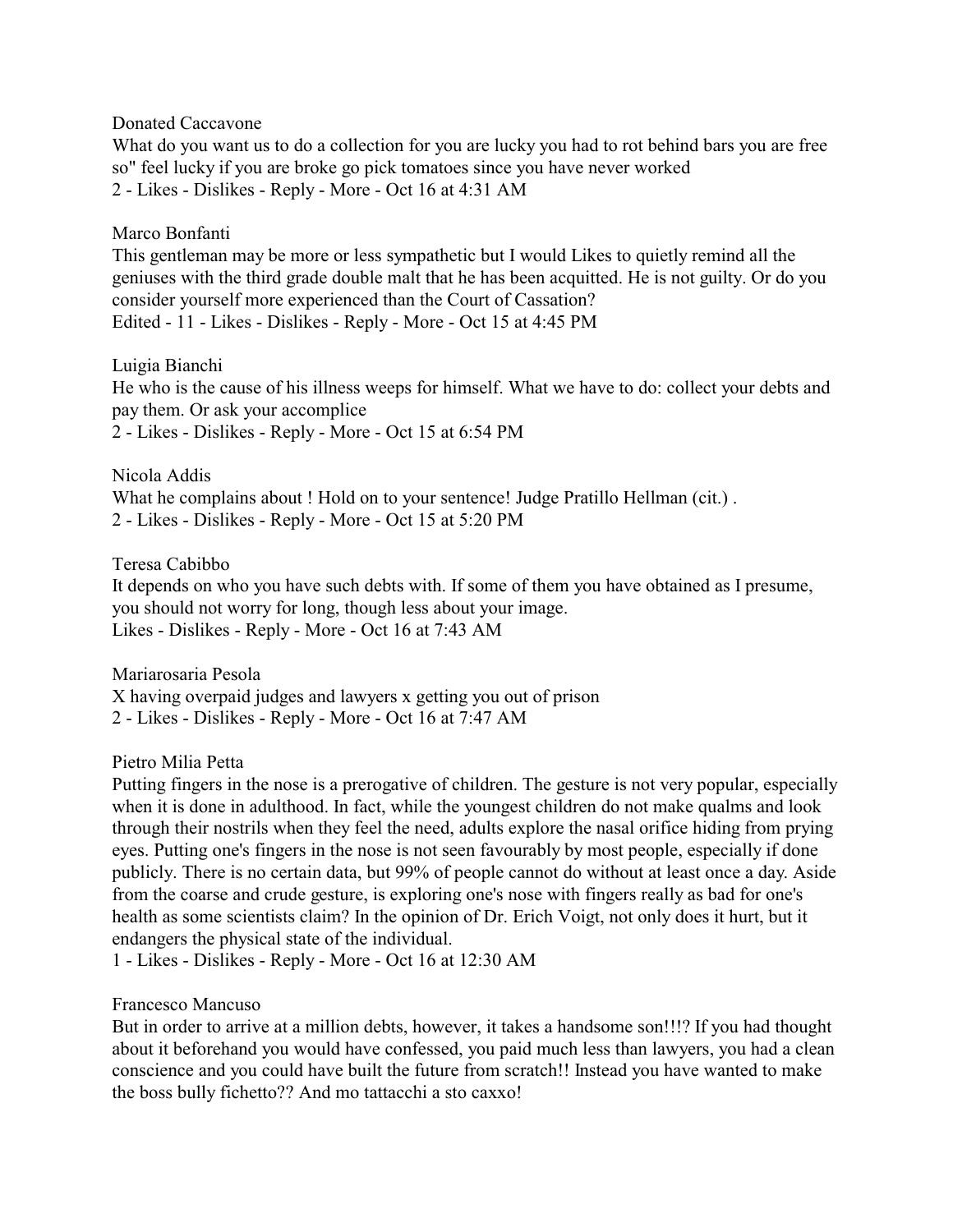9 - Likes - Dislikes - Reply - More - Oct 15 at 1:12 PM Maurizio Riggi replied - 1

Rocco Ferraro Let's not forget what his relatives did during that time.... 2 - Likes - Dislikes - Reply - More - Oct 16 at 1:05 AM

Zane M Zanetti You paid good morning means you could afford it. Otherwise you would still be in jail 7 - Likes - Dislikes - Reply - More - Oct 16 at 7:53 AM

Michele Caruso I ask who wrote the article: wasn't poor Meredith English? 2 - Likes - Dislikes - Reply - More - Saturday at 3:22 AM Marzia Zanobetti replied - 1

Gianni Broker but how.... I read that he had become an entrepreneur... that they had created a site to do the "multimedia funerals"... or something Likes that, and it seemed to be working 1 - Likes - Dislikes - Reply - More - Oct 15 at 12:40 PM

Dario Ruggieri I imagine how his debtors feel knowing that they will not see a ghello 2 - Likes - Dislikes - Reply - More - Oct 15 at 2:23 PM

Luigi Taffuri I suggest a nice profitable occupation. Can make wooden head 2 - Likes - Dislikes - Reply - More - Oct 16 at 8:14 AM

Gianni Every Salsa 1.2 million ? And who gave it to him "before"? With what guarantees ? 3 - Likes - Dislikes - Reply - More - Oct 15 at 12:11 PM Simone Marchica replied - 1

Antonio Orlando Mind you, if you read some of these comments, I urge you to get even with the slander lawsuits via public transportation. 2 - Likes - Dislikes - Reply - More - Oct 15 at 12:44 PM

Iolanda Fondacaro

Solicito was acquitted and has every right to be compensated for unjust imprisonment. It does not matter what the assiduous viewers of monstrous TV programs believe, who determine who they think is guilty, and construct hypotheses that influence the judgment of those who watch this garbage paid handsomely with our tax money.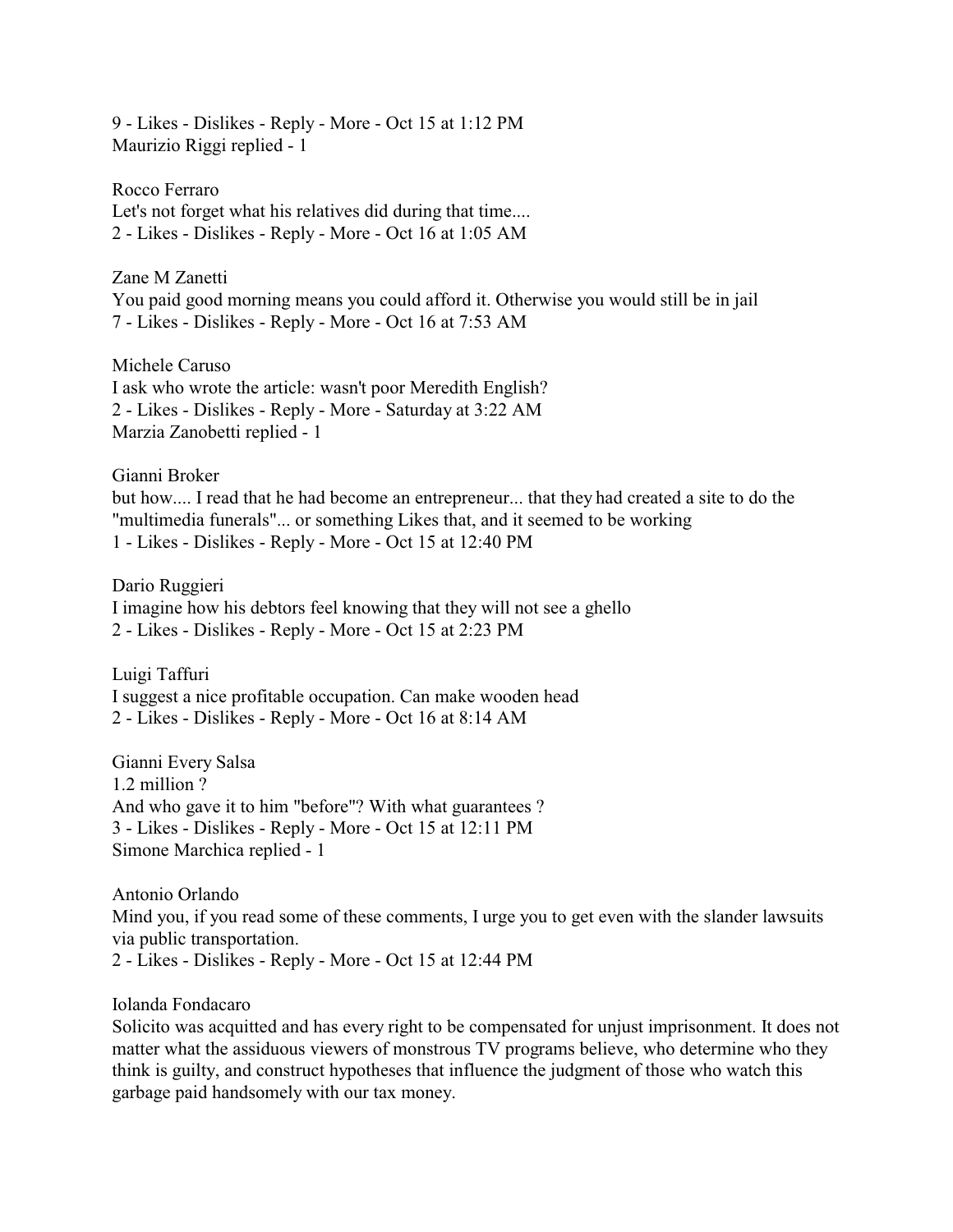Likes - Dislikes - Reply - More - Yesterday at 12:06 PM

Brullato Gennaro I will remember this when the next bill arrives.... 1 - Likes - Dislikes - Reply - More - Oct 15 at 6:34 PM

## Piera Berti

But why, what image did he have? And what work did you do to make up for it ? Could he do the grape harvest or would I pick tomatoes or, for an engineer, is it disgraceful? .... considering the years of jail in which he has saved, it seems to me that he is a bit spendthrift ...or not? 1 - Likes - Dislikes - Reply - More - Oct 16 at 5:01 AM

Raffaele Sagira You have to thank the passport of the other subject, otherwise you have debts in addition to life imprisonment. Edited - 3 - Likes - Dislikes - Reply - More - Oct 15 at 12:35 PM

Titus Nagus But who is that str.... who gave him credit for 1.2 million euros? 2 - Likes - Dislikes - Reply - More - Oct 15 at 1:53 PM Carmela Carpentieri replied - 1

Gio Colombo The money he spent on lawyers and other things ... not to go to jail. Simple. 2 - Likes - Dislikes - Reply - More - Oct 15 at 1:14 PM

Gabriele Giacoletti But the question is: how did you manage to get 1.2M of euro credit, that when I stay and give 20 cents to the baker, he looks at me with suspicion that I will plug him?!? 2 - Likes - Dislikes - Reply - More - Friday at 3:16 PM

Giuseppe Trifirò I understand the anxiety of his creditors, who will not see a single euro, then how will have created this mountain of debts 1 - Likes - Dislikes - Reply - More - Yesterday at 1:50 AM Vittorio Galeazzo replied - 1

Elena Zucchelli It's a beautiful cipher.... didn't you realize you're spending it without having it?? Go to work you are young 2 - Likes - Dislikes - Reply - More - Friday at 1:48 PM

Iolanda Liccardo

by chance we have to make the collection to us who cares that you're broke you're not a person x well arrange yourself go collect newspapers and sell them you deserve this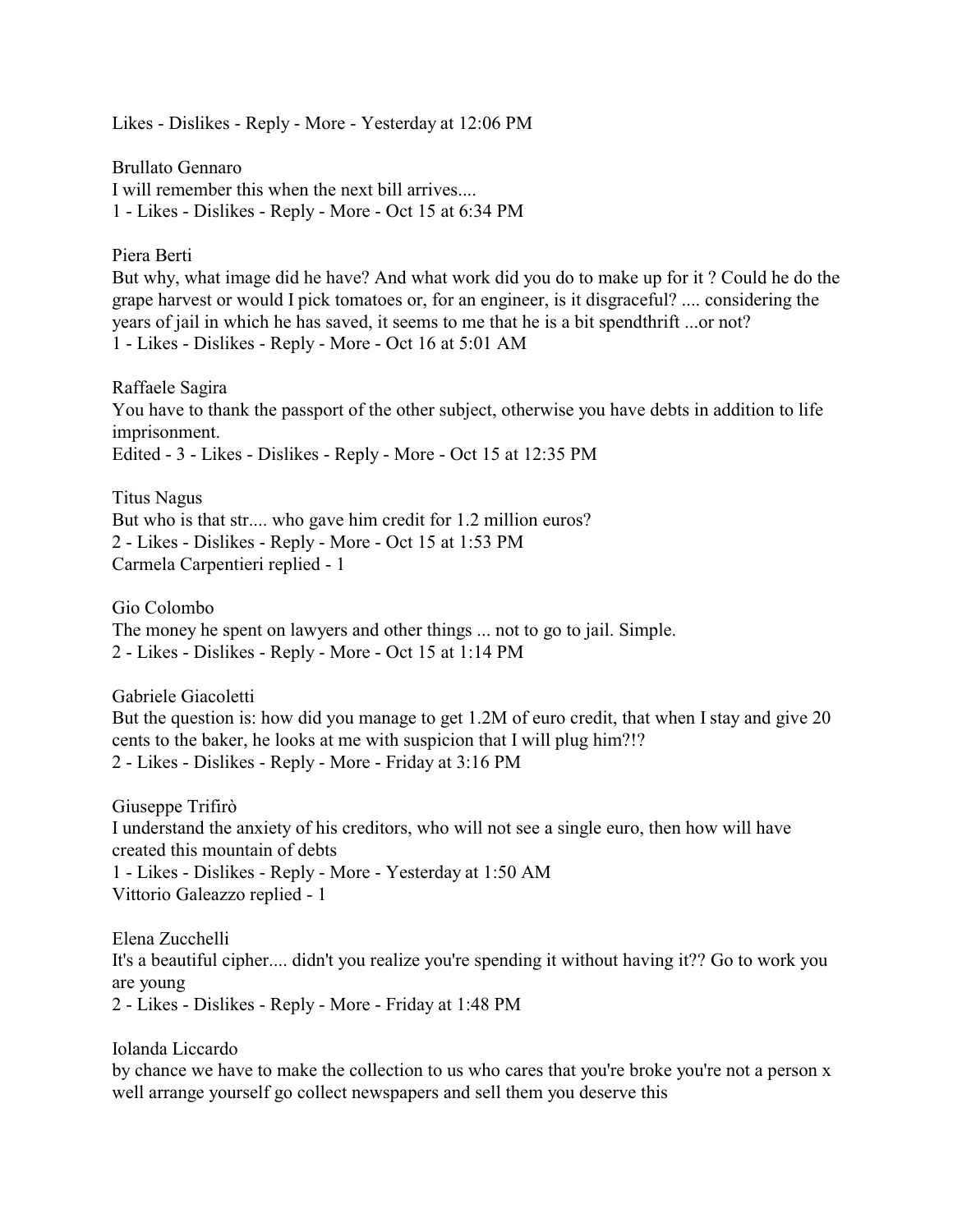Likes - Dislikes - Reply - More - Oct 16 at 6:51 AM

Lucio Perillo He received the Reminder from the bank 7 - Likes - Dislikes - Reply - More - Oct 15 at 12:10 PM

Nadia Masullo Meredith was English if I'm not mistaken... The American was the other defendant. How can you go to Erasmus and not come home still today I can not explain it to me 1 - Likes - Dislikes - Reply - More - Oct 15 at 2:30 PM

Nicola Rosa If you did not fax el goldon nothing would happen to you 2 - Likes - Dislikes - Reply - More - Oct 16 at 11:05 AM

Saint Anna Ramunno

Evidently there was no evidence against him. I can't understand how it was possible to do four years. However, I am of the opinion that he knew much more than he reported. If he reported Likes - Dislikes - Reply - More - Oct 15 at 2:36 PM Max Roberts replied - 3

Mauro Zuccarino I am interested in how to drink a heated beer. 2 - Likes - Dislikes - Reply - More - Oct 15 at 2:03 PM

Sebastiano Seby D'Amore If I'm not mistaken in jail to pay for all there is a black man who evidently did not have the same lawyer....

1 - Likes - Dislikes - Reply - More - Friday at 11:25 PM

Michele Carbini Diotallevi Meredith Kercher, however, was English, not American. Always on the piece The Daily Fact..... 1 - Likes - Dislikes - Reply - More - Oct 16 at 8:18 AM

Angela Fodale But if you don't have anything of property I can't do anything to you and ask for anything so you know what you're doing and you're also good for what maybe you did only Rubi was eventually sentenced 6 - Likes - Dislikes - Reply - More - Friday at 1:45 PM

Roberto Zaffaroni What did x have 1.2 million in debt? Who made it out so much? 1 - Likes - Dislikes - Reply - More - Oct 15 at 2:46 PM Roberto Zaffaroni replied - 2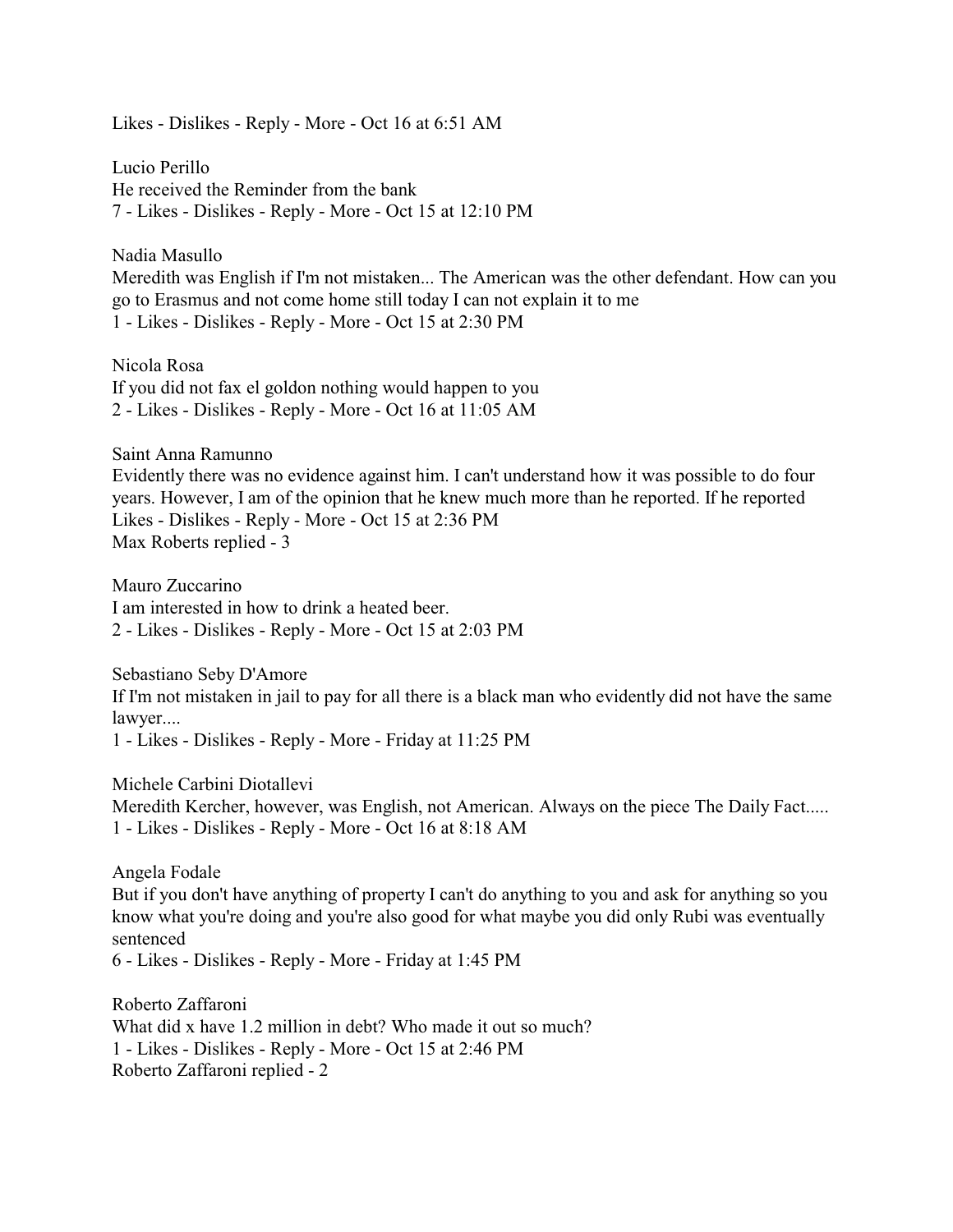Marco Donati To me if it hurts me will mark a euro of coffee at the bar and these make millions of euros of funny. Bah 1 - Likes - Dislikes - Reply - More - Oct 15 at 5:01 PM

Cyrus Onions Where did you get Christmas, New Year's Eve.... 1 - Likes - Dislikes - Reply - More - Oct 15 at 1:01 PM

Simona Capozzi (In)human justice and divine justice 5 - Likes - Dislikes - Reply - More - Oct 15 at 12:35 PM

Massimo Serilli It seems to me that a reminder will arrive shortly... 1 - Likes - Dislikes - Reply - More - Oct 15 at 5:13 PM

Valentina Ginsari The real drama is that "the Arctic Ocean is dying". 5 - Likes - Dislikes - Reply - More - Oct 15 at 9:14 PM

Simone Coea Favaro

The windscreen wiper as well as the arm can be made up of blade support frame, which is the structure that supports the blade, (until 1998 was exclusively formed by various metal elements or plastic material of which the main element was the carrier) or directly from the rubber applied to the arm as from last generation much more effective and durable.

5 - Likes - Dislikes - Reply - More - Oct 15 at 12:19 PM

Mario Butti

A rich guy in his underwear? There are a lot of people in trouble and does not have this visibility that I would have avoided giving anyway. Guilty or innocent? I do not judge: our Lord will take care of it, because there is a Divine judgment for sure: just follow Natuzza Evolo of Paravati Likes - Dislikes - Reply - More - Oct 15 at 1:56 PM

Angel Donatone Do you get your daddy to give you the money since there are many or did he spend it all on lawyers? 1 - Likes - Dislikes - Reply - More - Oct 15 at 12:28 PM

Domenico Zoroberto

Davide Bonomo cannot end Likes this. As soon as Rudi finishes with his third degree we start a startup.

1 - Likes - Dislikes - Reply - More - Oct 16 at 5:51 AM

Franco Borzì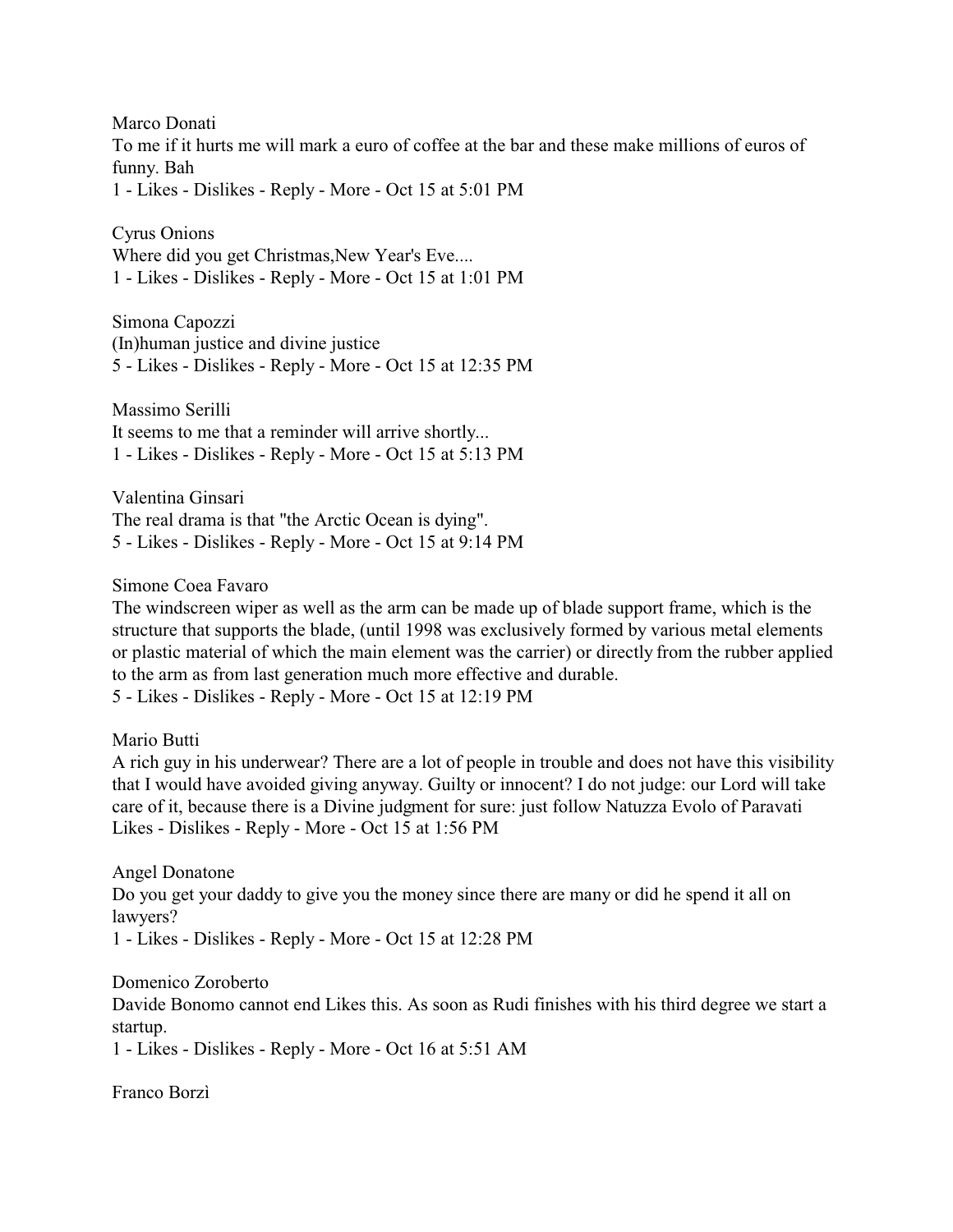The fallacious justice has acquitted them for sterile and aptly reasoned arguments for him and her and for Clinton's intervention for her (we are always a puppet state for the U.S., after we lost the war) ... but over time the evil done always returns with the interests and the brutal murder of Meredith always awaits justice.

Edited - 21 - Likes - Dislikes - Reply - More - Oct 15 at 1:20 PM

Giulia Di Nunzio Shall we ask Meredith what has become of her "image"? Perhaps a tomb answers... 1 - Likes - Dislikes - Reply - More - Oct 15 at 12:56 PM

Monica Vests The point is that he is innocent for the Italian justice...he is not innocent for the Italian people. 5 - Likes - Dislikes - Reply - More - Oct 16 at 10:29 AM

Save Mineo Received a payment reminder from the Revenue Agency 1 - Likes - Dislikes - Reply - More - Friday at 1:15 PM

Maurizio Iandolo I will never be allowed to make 1 million euros in debt 1 - Likes - Dislikes - Reply - More - Oct 16 at 4:44 AM

Andrea Gentile How did you manage to make 1200000 of debts? 1 - Likes - Dislikes - Reply - More - Oct 15 at 12:50 PM

Miró Miró I wonder who gave you credit??? 1 - Likes - Dislikes - Reply - More - Oct 15 at 12:36 PM

Benedict Lioi Daddy's there or you were in jail. 1 - Likes - Dislikes - Reply - More - Oct 15 at 1:39 PM

Michele Pellegrino Think about Mez's parents if you are capable of it. Murderer. 1 - Likes - Dislikes - Reply - More - Oct 15 at 12:21 PM

Garau Shadow I almost turn him my 13th for Christmas Likes - Dislikes - Reply - More - Yesterday at 5:47 AM

Giuseppe Giunta And on the pavement and what do you want? In Italy there is nor are thousands that if it suits them can eat once a day.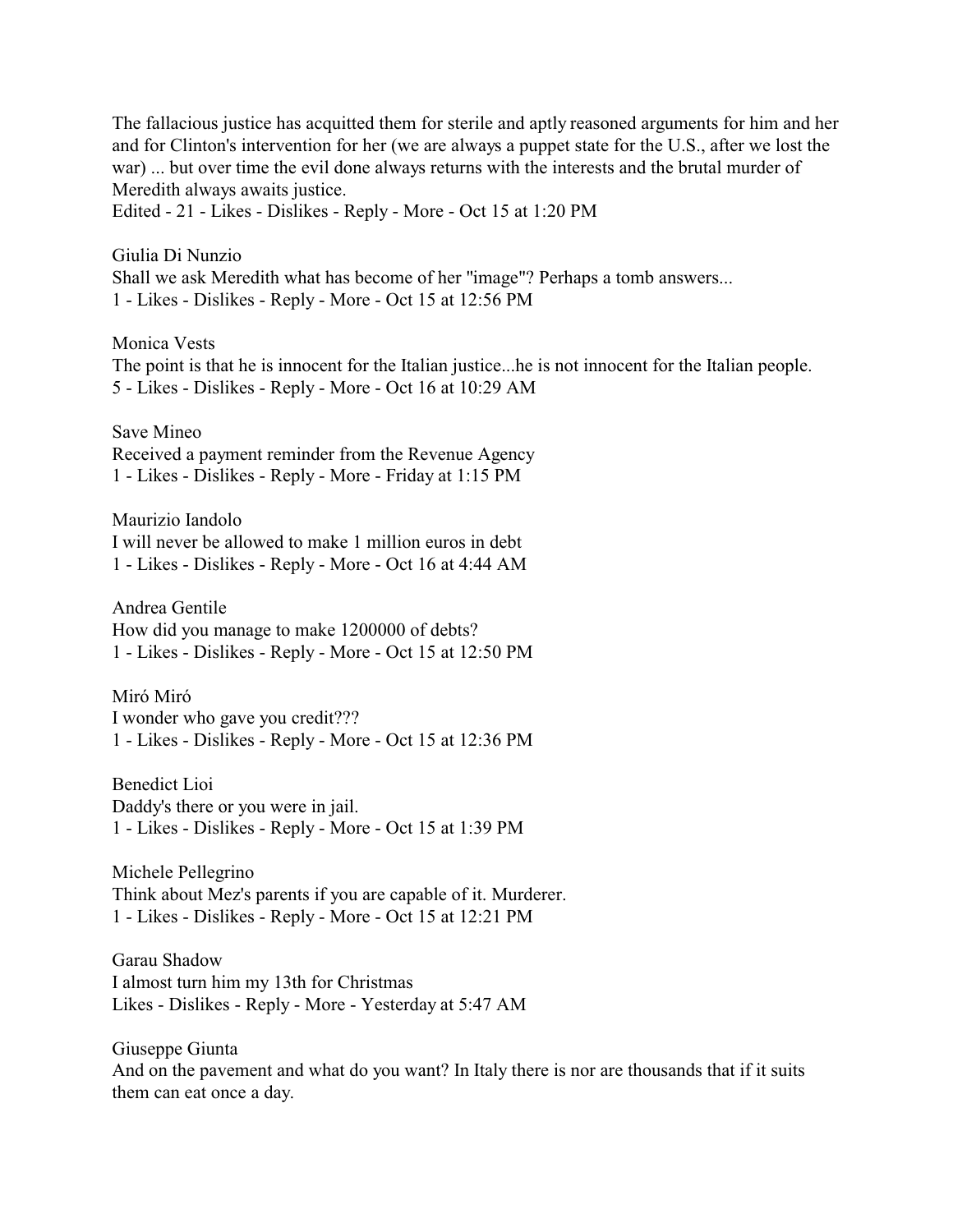Likes - Dislikes - Reply - More - Yesterday at 5:19 AM

Margherita Vialetto Davide Scandiuzzi let's do something about it please 1 - Likes - Dislikes - Reply - More - Oct 16 at 9:38 AM Davide Scandiuzzi replied - 1

Bonito Pasquale What image is this person talking about ? Likes - Dislikes - Reply - More - Oct 15 at 2:29 PM

Dinatal Eron

Apart from the fact that he became "Famous" for a hideous HOMICIDE. I don't want to get into legal disputes, but how can he get into debt for 1.2 Mil. of E? Someone should have given him credit, WHO? And to do what? Likes - Dislikes - Reply - More - Saturday at 1:41 AM

Marco Tonini And who cares, there are good people who have far more serious problems Likes - Dislikes - Reply - More - Saturday at 2:33 PM

Angelina Villa If you have debts, pay them. We have them, we don't tell people and we honor them. Likes - Dislikes - Reply - More - Saturday at 6:09 AM

Mimma Lanzarone So you have to stay for your whole life. Without the beak of a penny. Likes - Dislikes - Reply - More - Oct 15 at 6:35 PM

Martino Acheri But you were not a successful scion, for me you can go to sleep under the bridge. Likes - Dislikes - Reply - More - Oct 15 at 12:23 PM

Antonella Decosimo But how did you accumulate such a large debt? Likes - Dislikes - Reply - More - Oct 16 at 4:43 AM

Lorenza Scauri But which image?????? Likes - Dislikes - Reply - More - Oct 16 at 1:27 AM

Gennaro Di Bisceglie There are those who got it worse. - -5 - Likes - Dislikes - Reply - More - Oct 15 at 12:07 PM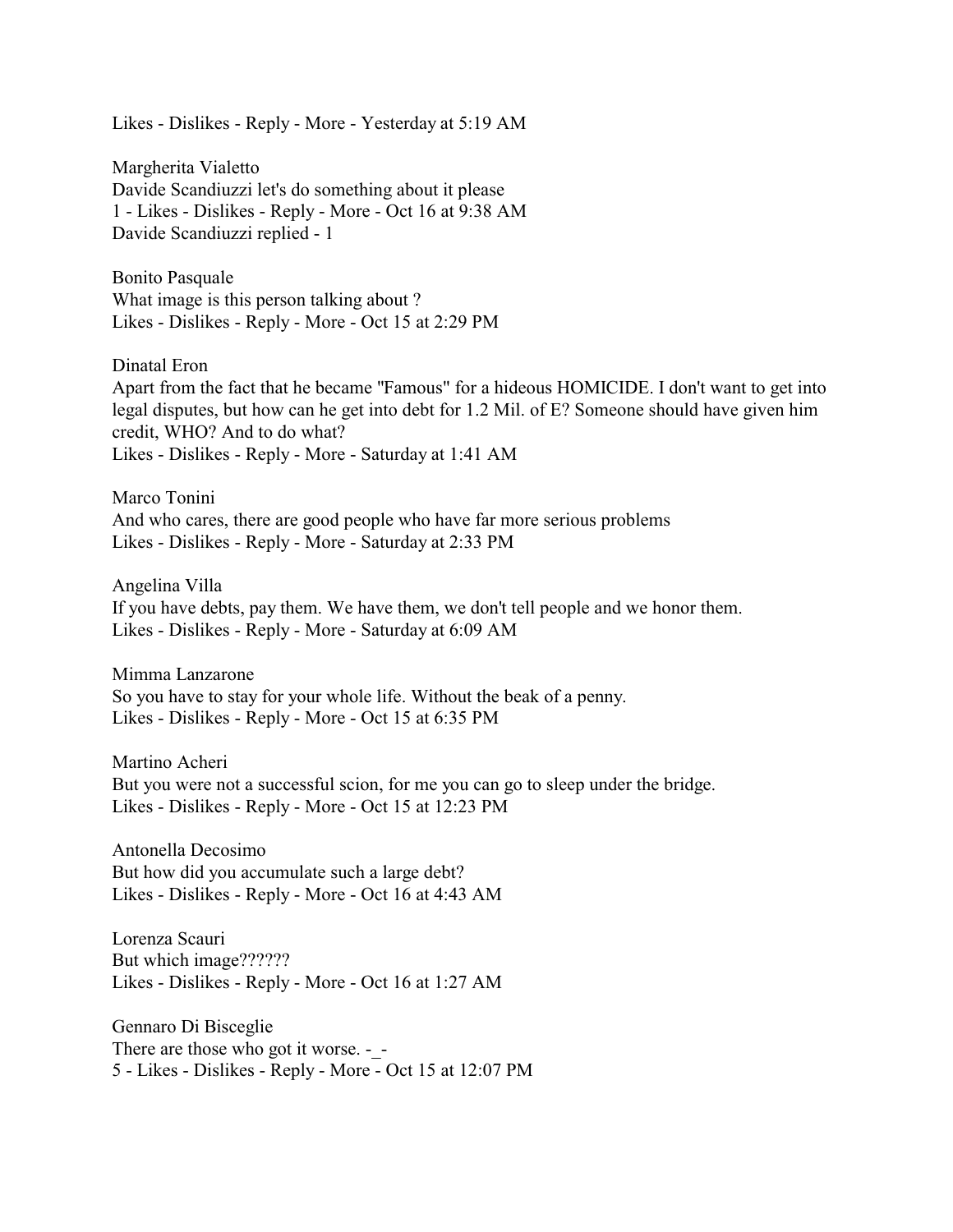Sara Trincia Greetings from Rudy Guede, sentenced to 30 years for conspiracy to commit murder.... Edited - 6 - Likes - Dislikes - Reply - More - Oct 15 at 1:10 PM

Borat Penev Rabiot no longer plays in Juventus? 1 - Likes - Dislikes - Reply - More - Oct 15 at 12:08 PM

Marco Schiano Schiano In one bike I have in the other you have to pay I never believed in your innocence maybe I'm wrong unfortunately I always thought so cisi Likes - Dislikes - Reply - More - Oct 15 at 12:41 PM

James De Angelis I believe that by suing all those who are calling him a murderer he will be able to recover a large part of the sum that he needs Likes - Dislikes - Reply - More - Oct 16 at 2:06 AM

Giorgio Marre How can you have accumulated a debt of 1.2 million when a normal person cannot even get a mortgage? Likes - Dislikes - Reply - More - Oct 15 at 11:48 PM

Berardino Pansini Go pick olives that is the right time... 4 - Likes - Dislikes - Reply - More - Oct 16 at 6:33 AM

Patrizia Calbini It suits you well...so you can wipe that smile off your face...off my face... Likes - Dislikes - Reply - More - Oct 16 at 9:10 AM

Annalisa Capriati I remember her phone call to the ps x the thrilling girlfriend. Likes - Dislikes - Reply - More - Oct 15 at 12:11 PM

Andrea Fidani Have you received a payment reminder? 1 - Likes - Dislikes - Reply - More - Oct 15 at 3:28 PM Andrea Fidani replied - 5

Fabio Malcisi Do you see that if you went to jail, it would have been better for you?! Likes - Dislikes - Reply - More - Oct 15 at 12:31 PM

Marco Colombo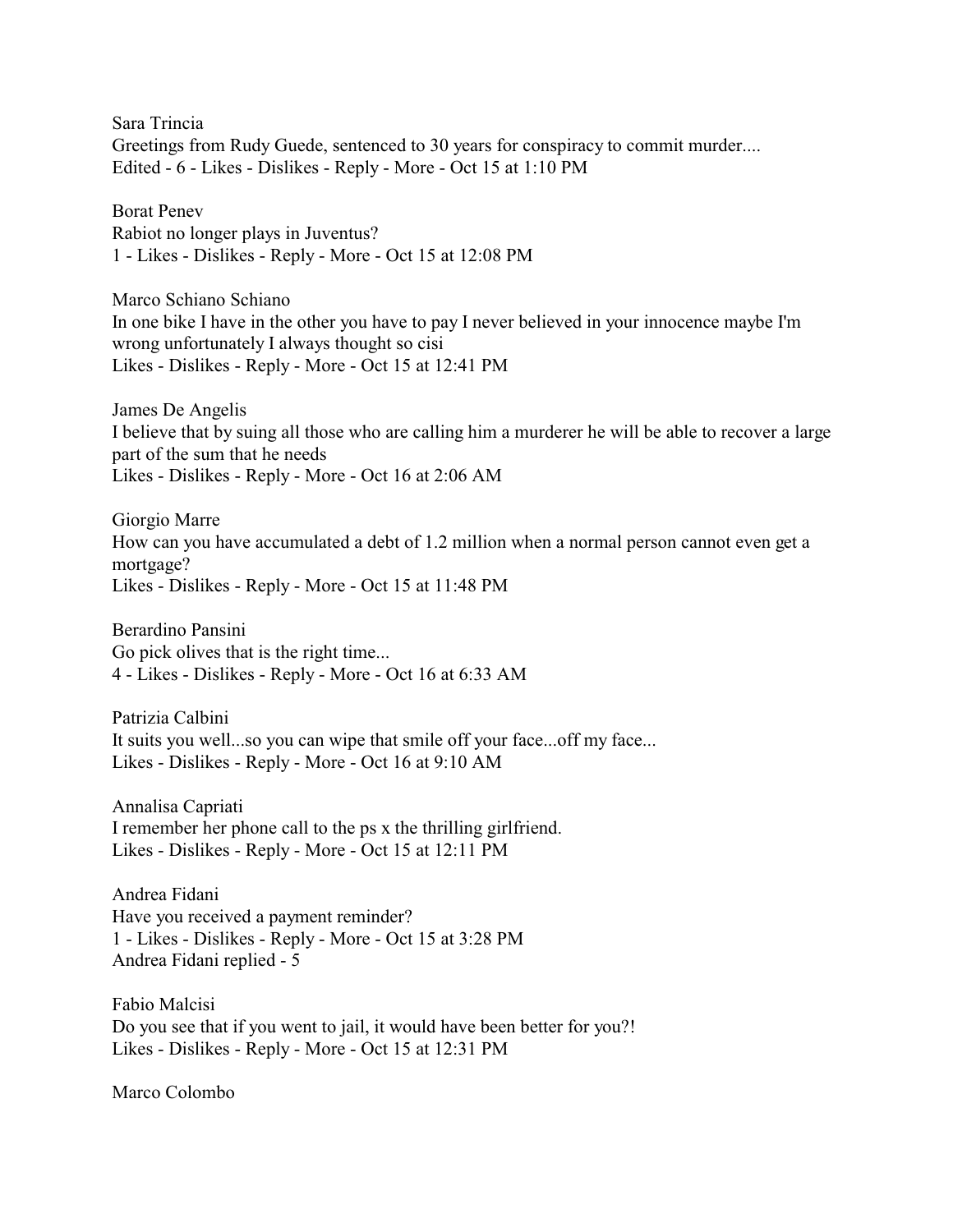1.2 million? Don't tell Finance or they will start investigating as well. 1 - Likes - Dislikes - Reply - More - Oct 15 at 12:21 PM

Lucia Pisacane Who thought that the super lawyers hired by his father were free! 3 - Likes - Dislikes - Reply - More - Oct 15 at 12:40 PM

Daniele Zecchini If he is innocent he must be compensated for the moral damage and the months or years spent in prison Likes - Dislikes - Reply - More - Oct 15 at 12:16 PM

Nicolosi Ions MY BEAUTIFUL THAT YOU TELL ME 1 MILLION I DO NOT EVEN KNOW HOW TO COUNT I HAVE NEVER SEEN IT, SO IT IS USELESS TO TELL US YOU HAVE TO TELL IT TO THOSE WHO HAVE IT. Likes - Dislikes - Reply - More - Friday at 1:52 PM

Rossano Pin If you were in jail you would not spend a euro Likes - Dislikes - Reply - More - Oct 15 at 12:42 PM

Antonio Buono What was ls your image? Thank the Almighty Father that you are a free man, so Arbeit!! Likes - Dislikes - Reply - More - Oct 16 at 8:18 AM

Luca Brunori What was his job? A normal person is not able to accumulate debts for 1.2 million, since to earn them would take, for example, 60 years of work, and he will have... 30? Edited - Likes - Dislikes - Reply - More - Oct 16 at 9:28 AM

Guerrino Zampati The victim was English, not American Likes - Dislikes - Reply - More - Oct 16 at 10:05 AM

David Pauar Mantoan Have Amanda give it to you.... she's had a blast with this one. Likes - Dislikes - Reply - More - Oct 15 at 3:06 PM

Alfonso Iannicello That girl is no longer there! think of her and spit in her face! Likes - Dislikes - Reply - More - Oct 15 at 1:10 PM

Emanuele Sardiello Do not read this news in the car: you risk to die drowned in your own tears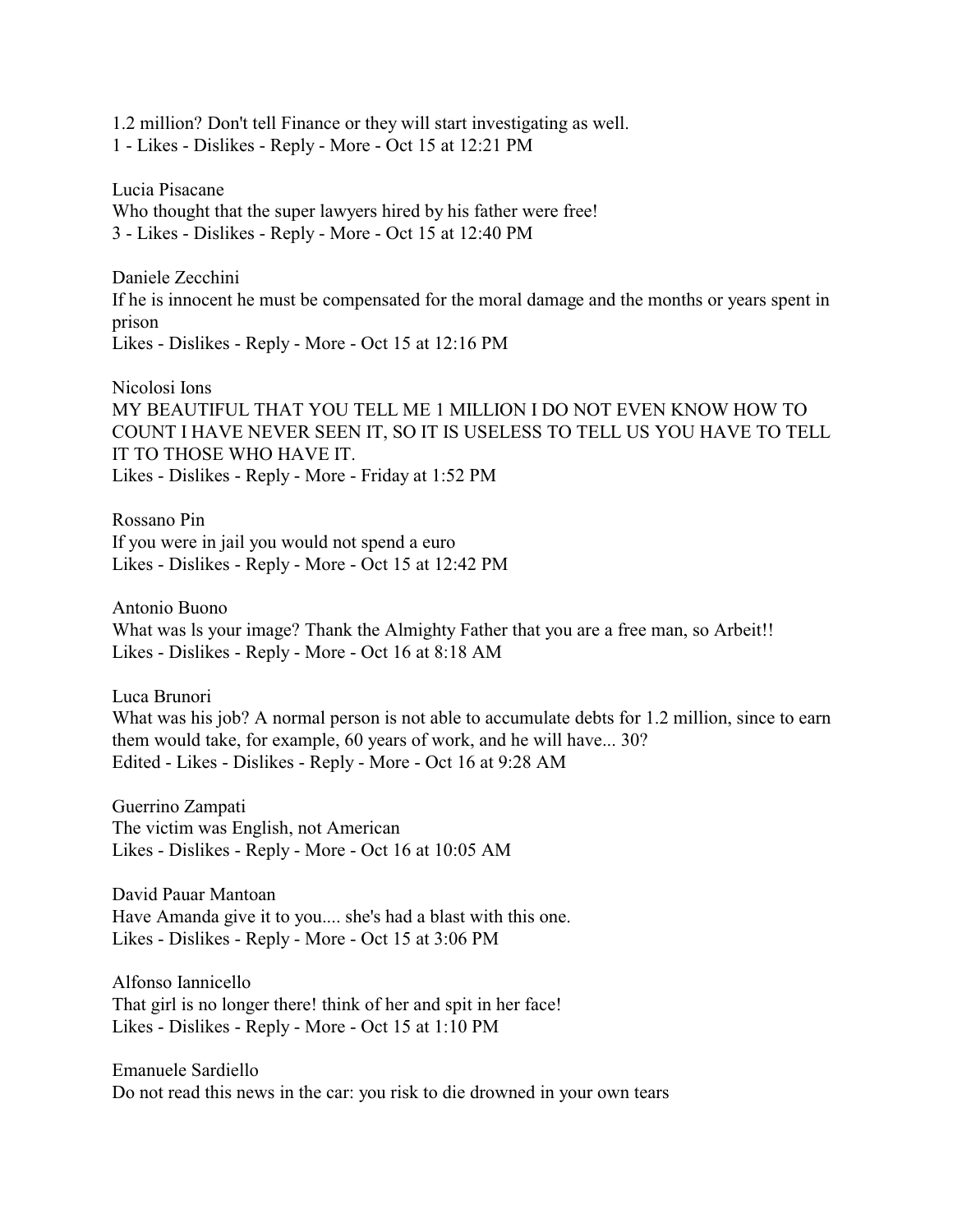Likes - Dislikes - Reply - More - Oct 15 at 12:16 PM

Maria Cavagna If I had been sincere and honest from the beginning maybe...0 Likes - Dislikes - Reply - More - Yesterday at 6:33 AM

Luca Martinelli the famous IRS reminder :-) Likes - Dislikes - Reply - More - Saturday at 2:14 AM

Antonio Forte But how did you get into debt up to this amount? Likes - Dislikes - Reply - More - Oct 15 at 5:42 PM

Gianna Friargiu And how did you manage to make such a big debt? He really committed himself ! Likes - Dislikes - Reply - More - Oct 15 at 3:37 PM

CriStina What image? That of murderer? Likes - Dislikes - Reply - More - Saturday at 9:58 PM

Reckless Life But debts with whom? Is it necessary to have 1.2 million euros of debts to realize that it is not good? Likes - Dislikes - Reply - More - Oct 15 at 2:08 PM

Leopold Bloom If it was up to me, all three of you were doing hard labor! Likes - Dislikes - Reply - More - Oct 15 at 4:11 PM

Clara Volpi What a nerve. Ask your ex Amanda for help. But do you ever think about Meredith being gone. Likes - Dislikes - Reply - More - Saturday at 5:38 PM

Annamaria Esposito Did you Likes to be represented by Bongiorno...? She declared you guilty and spared you!!! Likes - Dislikes - Reply - More - Oct 15 at 12:58 PM

Marzio Veroli If you went to jail as was right...you will see that it was not as you say! You are from Likes - Dislikes - Reply - More - Oct 15 at 12:23 PM

Vincenzo Castaldo Go to the gif vip, you have the carts in order for that dunghill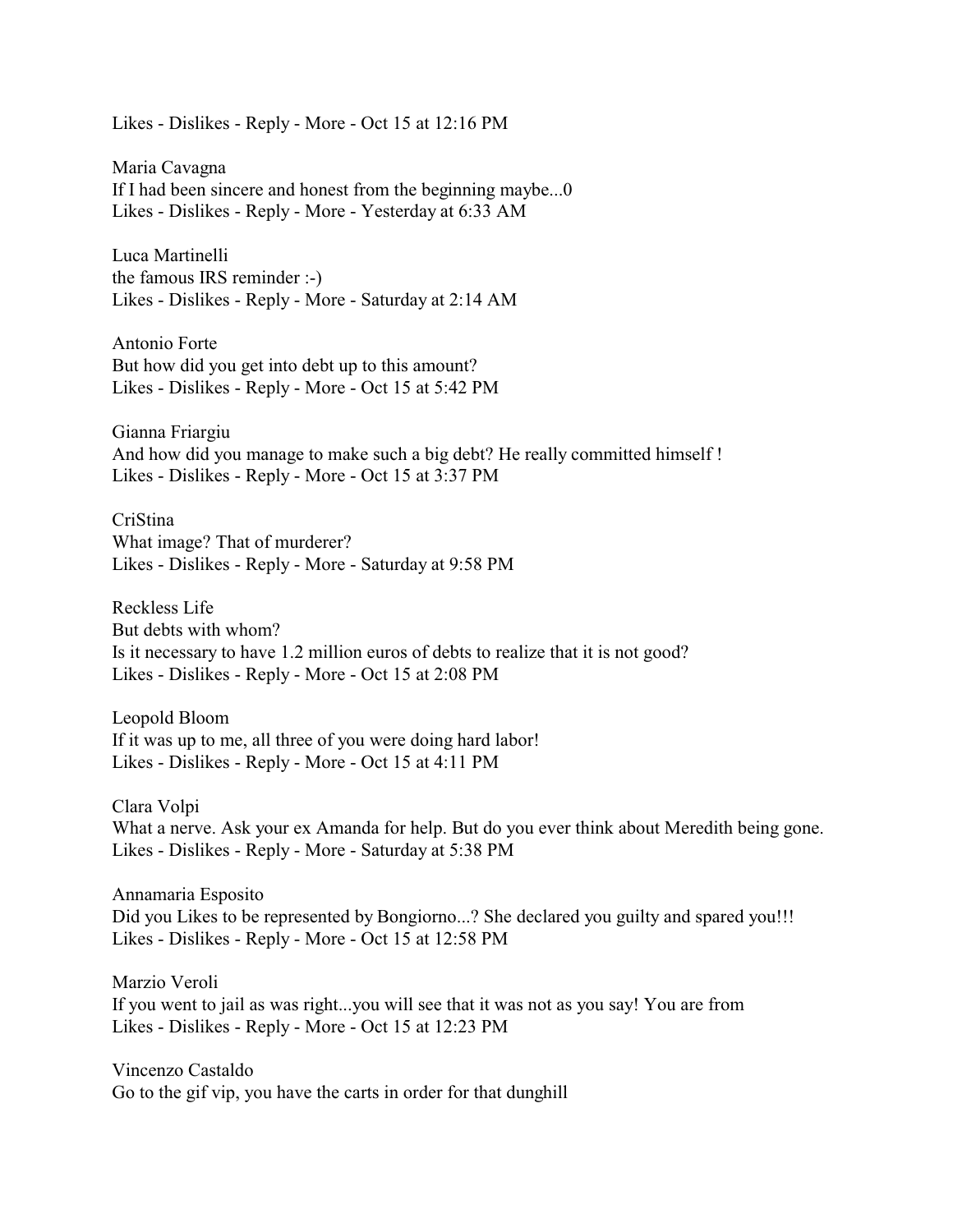Likes - Dislikes - Reply - More - Oct 15 at 12:50 PM

Titian de Leonardis But what image did he have? Likes - Dislikes - Reply - More - Oct 16 at 9:19 AM

Enrico Testa How does a normal person get into debt for a million and two? 1 - Likes - Dislikes - Reply - More - Oct 16 at 3:12 AM Pier Giorgio Capello replied - 1

Ornella Prifti The drama? One must not feel a monster because he is a monster! Likes - Dislikes - Reply - More - Oct 16 at 2:49 AM

Luca Lupis But you are alive. One is underground. Do you want to trade? Likes - Dislikes - Reply - More - Oct 15 at 12:58 PM

Renato Rinaldi And I have only 5,000 euros of discovery Likes - Dislikes - Reply - More - Oct 15 at 3:02 PM

Mara Astarella I'm sorry, but that he asks for a hand from his rich American accomplice. Likes - Dislikes - Reply - More - Oct 15 at 1:51 PM

Anna Leonardi I don't mind...I always thought he was guilty along with the American. Likes - Dislikes - Reply - More - Saturday at 5:37 PM

Rosanna Rebora and what an image you had ....a nice example of that Likes - Dislikes - Reply - More - Oct 16 at 7:53 AM

Marco Frau How exactly did you accumulate this debt? Likes - Dislikes - Reply - More - Oct 15 at 7:11 PM Alberto Diamante replied - 1

Valeria Lambertini She can always go to America, to her friend... Likes - Dislikes - Reply - More - Friday at 12:23 PM

Giuseppina Biazzo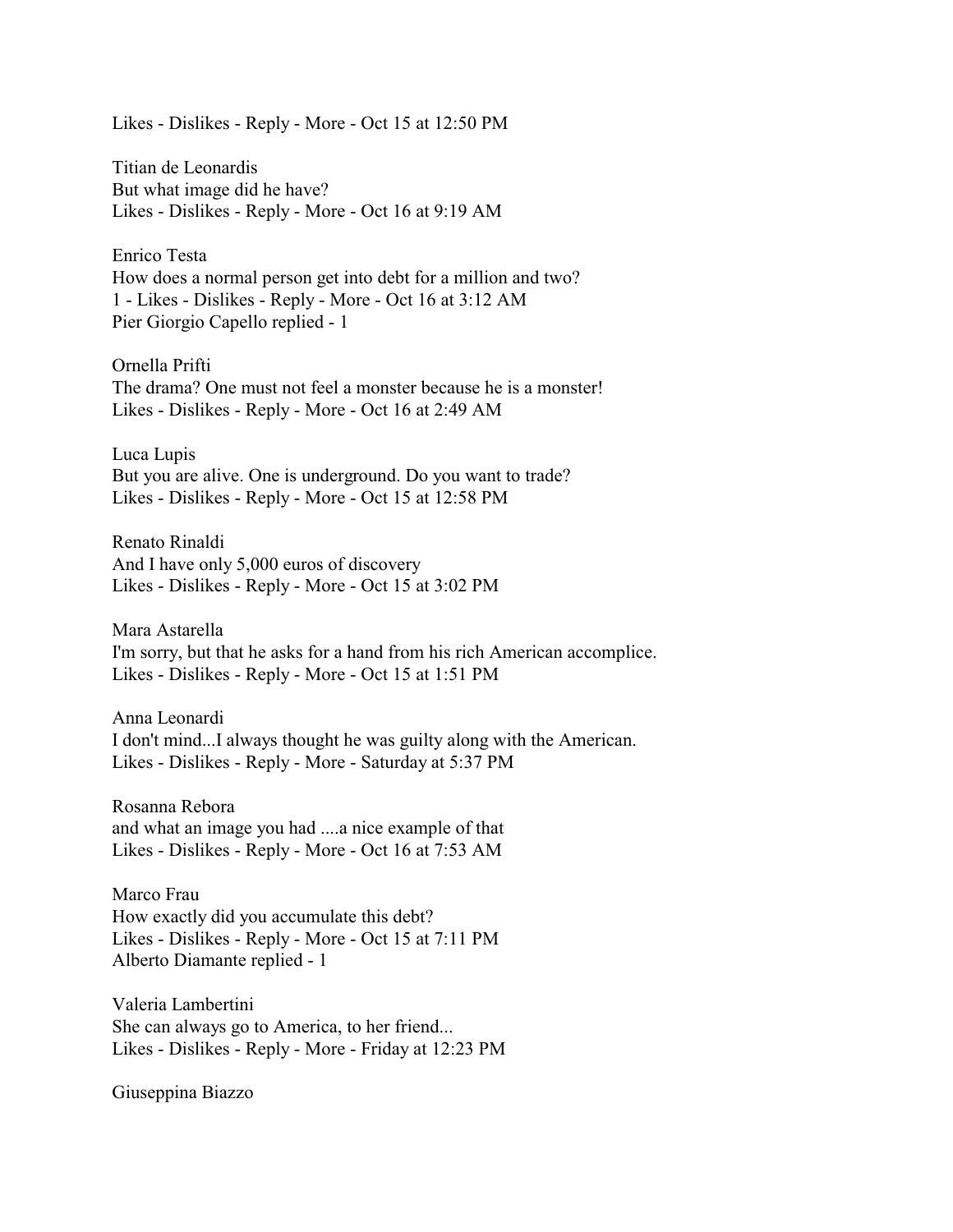You could ask for a loan to someone you know and c and made it to emerge and you earn the most you never know you'll ever have understood no? Likes - Dislikes - Reply - More - Oct 15 at 5:08 PM

Milena Vignati and how the hell did he get into debt for such a sum? vacation in santo domingo aside.... Likes - Dislikes - Reply - More - Oct 15 at 12:34 PM Milena Vignati replied - 2

Mariagrazia Casale That is....x make debts of 1.2 million euros and what the hell did you "played" or "ate"? I will never have these problems because I cannot "afford" them! Whoever is the cause of your malga, weep for himself! Likes - Dislikes - Reply - More - Saturday at 11:48 AM

Nicola Chiarappa How do you have a debt of 1.2 million please enlighten me Likes - Dislikes - Reply - More - Oct 15 at 12:11 PM

Anna D'amicis Now we have to listen to you whine on TV? Likes - Dislikes - Reply - More - Oct 16 at 3:17 AM

Giuseppe Borello But who gave you credit for this amount of money surely and out of his mind worse for him Likes - Dislikes - Reply - More - Yesterday at 2:29 AM

Sandro Carollo The question is, who lent them to you ? Likes - Dislikes - Reply - More - Saturday at 7:13 PM

Sebastian Balbo The African had no money for the trial He is with the other crazy

Never believed in his innocence Likes - Dislikes - Reply - More - Oct 16 at 9:12 AM

Salvatore Carulli Pass by and I'll give you a hot soup. Likes - Dislikes - Reply - More - Oct 15 at 1:57 PM

Raffaella Palmieri Tell that to the American girl who makes money instead! Likes - Dislikes - Reply - More - Oct 15 at 1:45 PM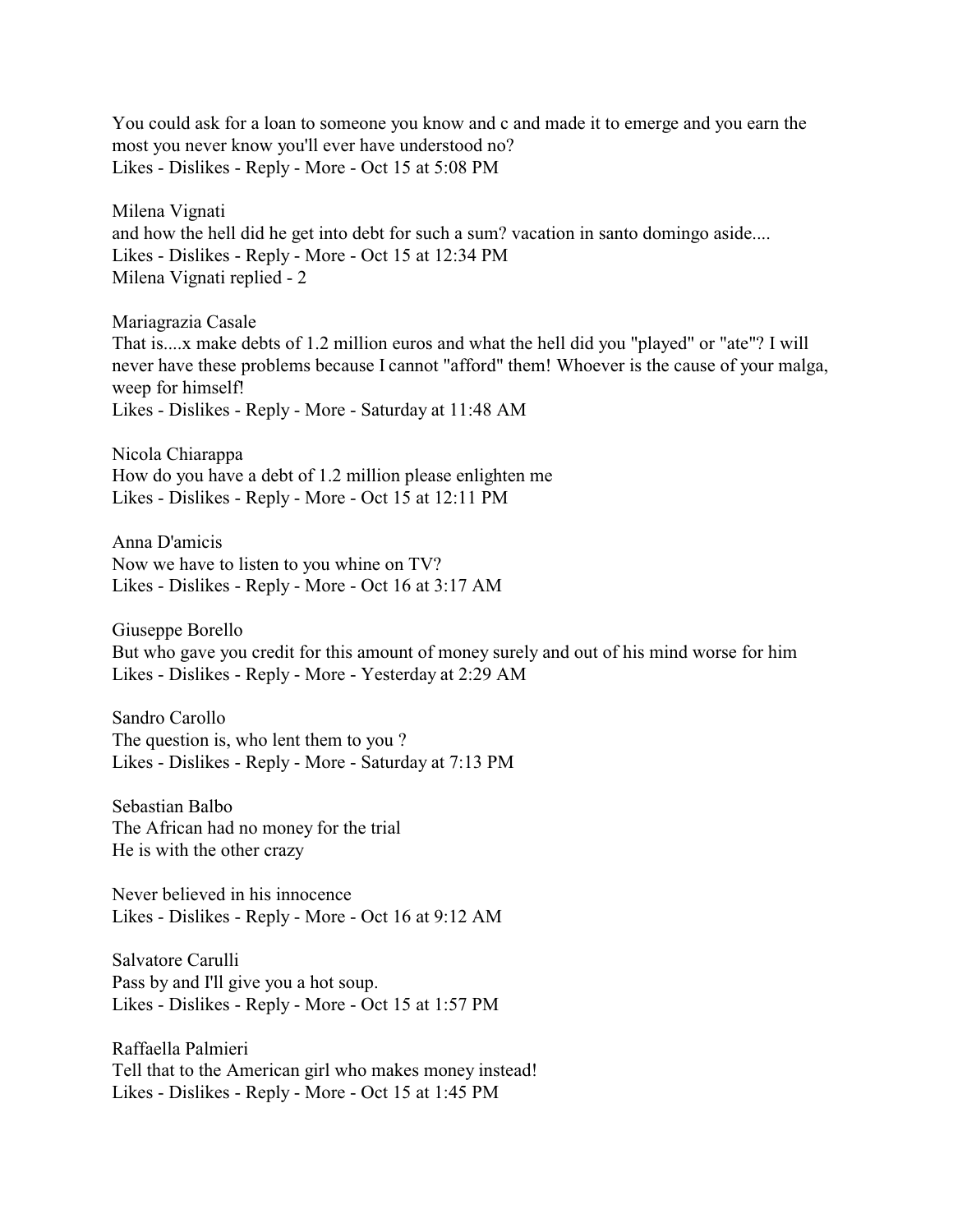Massimo Isaac Zambetti Poor guy. Do we want to kill someone else? I don't know. 1 - Likes - Dislikes - Reply - More - Oct 15 at 2:26 PM

Luciano Danovaro I propose you a procedure of over-indebtedness... Likes - Dislikes - Reply - More - Oct 15 at 12:33 PM

Antonio Liso The victim was not English? I ask x a friend Likes - Dislikes - Reply - More - Oct 15 at 3:10 PM

Carmel Argenium where do I put them? Likes - Dislikes - Reply - More - Oct 15 at 3:00 PM

Lucia Messina Can't shut up Likes - Dislikes - Reply - More - Oct 15 at 1:12 PM

Barbara Scigliano His image! Poor spoiled daddy's boy! Edited - 4 - Likes - Dislikes - Reply - More - Oct 15 at 1:05 PM Barbara Scigliano replied - 6

Luigi Donato Despite all the efforts of lawyers and sick justice, he remains the murderer of poor Meredit, together with the American Likes - Dislikes - Reply - More - Oct 15 at 5:04 PM

Luca Tancini If you explain to me how to get into debt for 1.2 million without any guarantee, we make real money. Likes - Dislikes - Reply - More - Oct 15 at 6:44 PM Davide Ballanti replied - 1

Giannino Asunis I guess you left those who gave you credit. Likes - Dislikes - Reply - More - Friday at 12:16 PM

Allu Scudeller What the heck are you doing for 1.2 M? Likes - Dislikes - Reply - More - Oct 15 at 12:17 PM

Ezio Veniali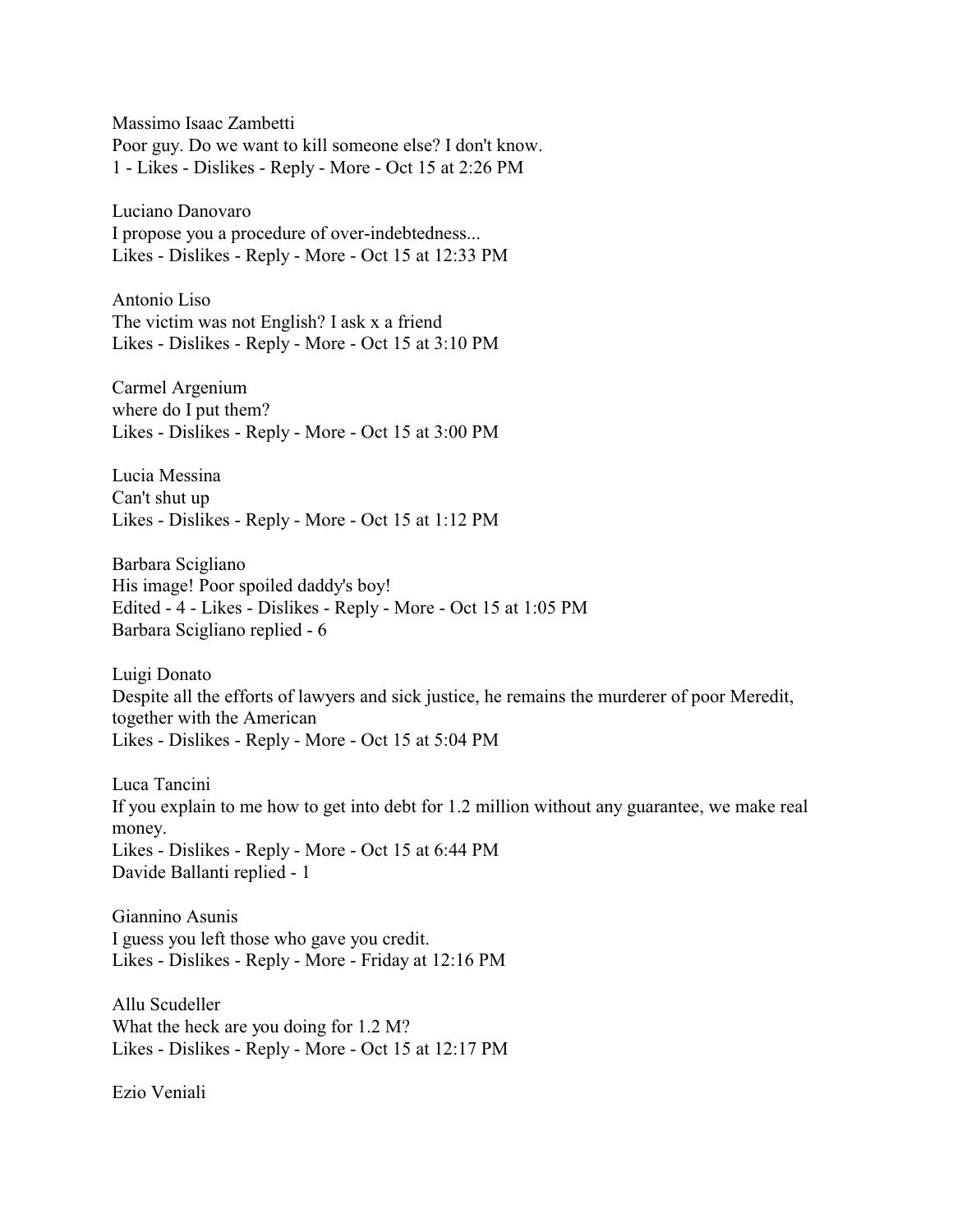Saving is not an option... I live two lives with 1.2 million euros and half of it is not enough for him....... Likes - Dislikes - Reply - More - Oct 16 at 10:16 AM

Michele Tricase Think of that poor girl: she is no longer there and you have the courage to complain. Likes - Dislikes - Reply - More - Oct 16 at 8:49 AM

Angela Carli Of course! With all the money you had to give to Bongiorno. Likes - Dislikes - Reply - More - Oct 16 at 8:48 AM

Gerard Di Carlo And how does someone Likes that do all this debt, most people can't get a penny from the banks !!!!!! And he !!!! Something doesn't add up????? Likes - Dislikes - Reply - More - Oct 15 at 7:00 PM Alberto Diamante replied - 1

In the Armillotta How the hell did you do with 1.2 million? The life of nababbo? And now what does it want? Likes - Dislikes - Reply - More - Oct 15 at 12:34 PM

Piero Piero But how did you create so much debt? Likes - Dislikes - Reply - More - Saturday at 5:14 AM

Roberto Iacobone Now the creditors will be forced to make a reminder... . Likes - Dislikes - Reply - More - Oct 16 at 7:52 AM

Giuseppe Ferrante

Lock him in a room without edges with Morgan, Sgarbi, Ceccherini in abstinence from bamba, Corona, Rosa Bazzi and Olindo. Royal Rumble and who of the 7 comes out of it alive freedom and life from 5 thousand a month. Edited - Likes - Dislikes - Reply - More - Oct 15 at 12:56 PM

Duccio Ducati How did you incur debts of 1.2 million? To me they do not even lend 50 euros. Edited - 1 - Likes - Dislikes - Reply - More - Friday at 5:58 PM

Francesco Caligiuri And pay them if you can ...... but what do you say to do ???'Not even a cent I am willing to give you Likes - Dislikes - Reply - More - Oct 16 at 3:46 AM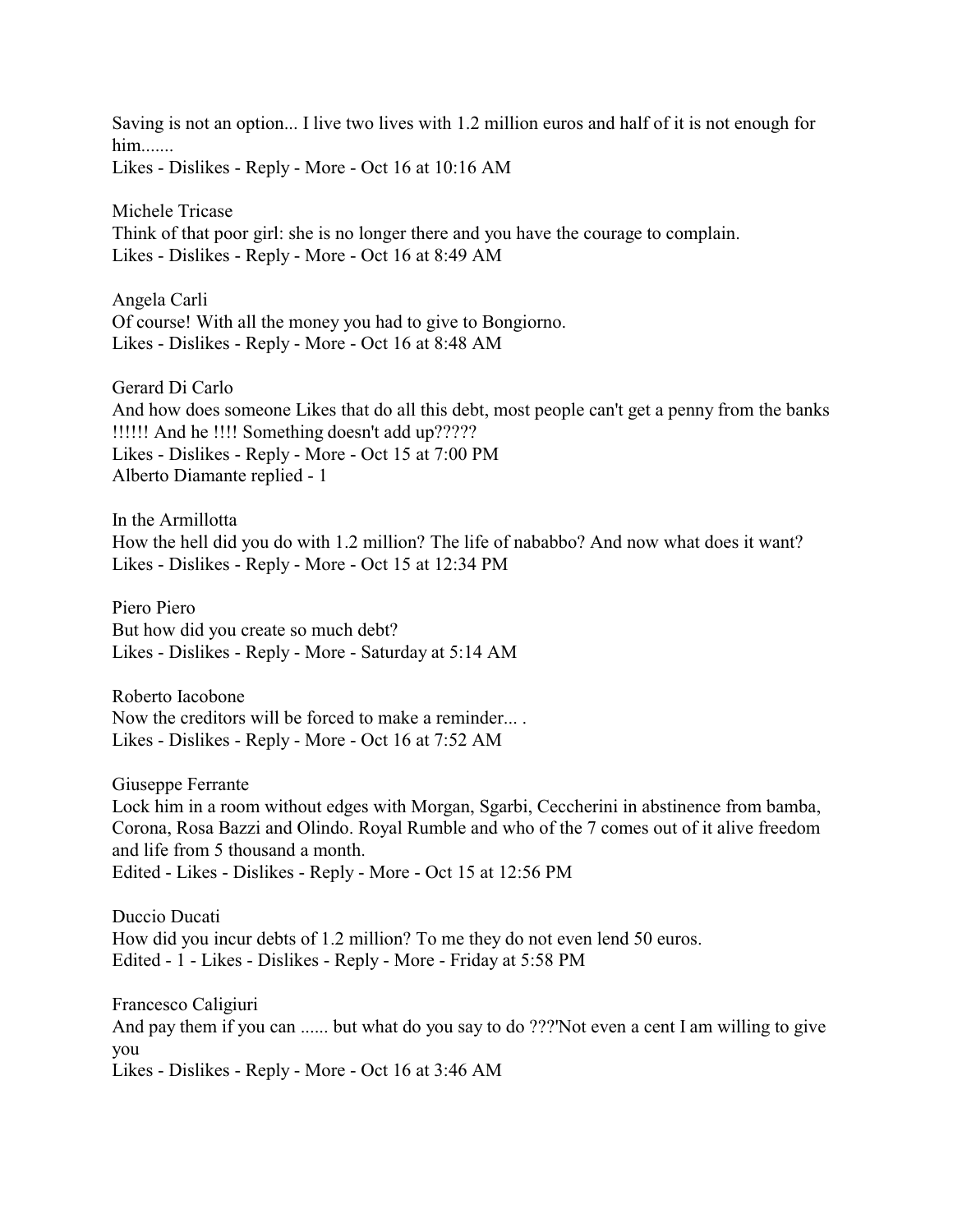Francesco Enzino Rinaldini if you want to come to my house ... a plate of soup you will find it Likes - Dislikes - Reply - More - Friday at 4:37 PM

Daniele Froli Payables for 1.2 million? It means that you had guarantees Likes - Dislikes - Reply - More - Oct 15 at 2:42 PM

Titus Loi 1.2 million of debts? More than one devastated Municipality. Likes - Dislikes - Reply - More - Friday at 3:25 PM

Renato Accarino What news, and the fact the public as well? Likes - Dislikes - Reply - More - Friday at 1:43 PM

Fabio Pizzini If the courts do not give justice at least that comes from real life ... Likes - Dislikes - Reply - More - Oct 15 at 4:29 PM Maurizio Riggi replied - 3

Christian Mercuri How did you manage to make 1.2 million euros in debt? But when it was already at 200 thousand euros of debts, to ask a question? Likes - Dislikes - Reply - More - Oct 16 at 3:52 AM

Gaetano Cisca You were lucky to have had all this credit, there are people who do not have credit even x 2000 Euro Likes - Dislikes - Reply - More - Oct 16 at 7:36 AM

About Cosola

Apart from the fact that it is not explained how a person can accumulate debts for 1.2 million euros, what he should do is to consider the opportunity of a suicide: the sentence that sentenced him and his friend acquitted has not convinced anyone and, certainly, this belief by public opinion will haunt him forever, wherever he goes. 8 - Likes - Dislikes - Reply - More - Oct 15 at 12:13 PM

Lorenzo Riberi

Remember, the wife of the then American President Clinton intervened on the dress. Likes - Dislikes - Reply - More - Oct 15 at 3:06 PM

Giovanni Capuano Take the books to court. It was the turn of people with integrity.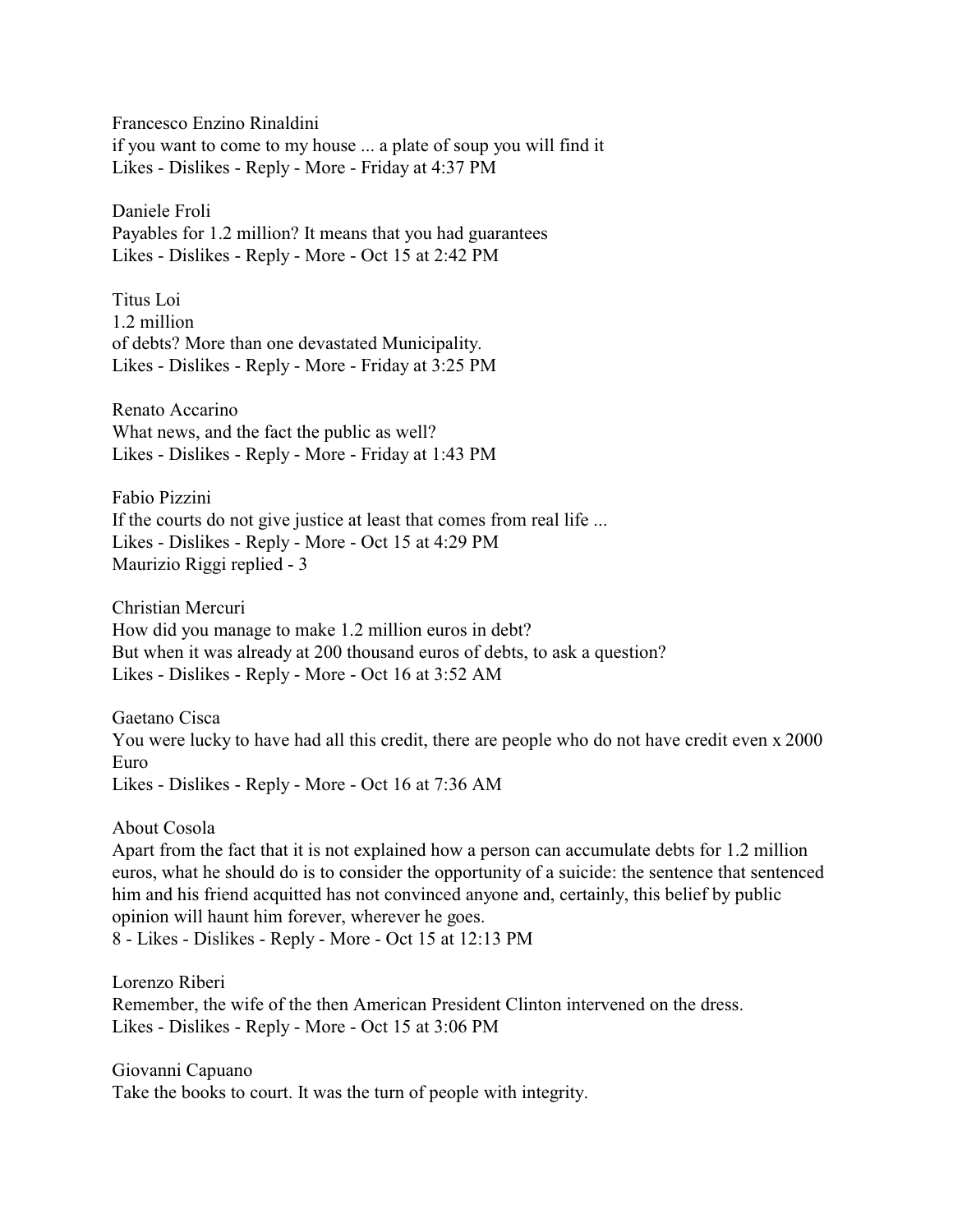Likes - Dislikes - Reply - More - Oct 15 at 3:54 PM

Luisa Raimondi I don't even know who this guy is...he goes to work and pays his debts...but how did you find credibility for so many credits? Likes - Dislikes - Reply - More - Oct 16 at 8:55 AM

Angel Sapphires But it's off to the ratt, smartass. Likes - Dislikes - Reply - More - Oct 16 at 7:53 AM

Marina Pacor But the black guy whose name I do not remember, the only one convicted is still in jail? Likes - Dislikes - Reply - More - Oct 15 at 1:17 PM

Oifla Icificap How many judges comment.....eravate all them, to Perugia that night. Let the trial reopen Likes - Dislikes - Reply - More - Saturday at 3:56 AM

Manuela Congiargiu Scarmato who is the cause of your illness, cry yourself .... Likes - Dislikes - Reply - More - Friday at 5:48 PM

Leonardo Bardi But how did he make them and who made him do it Likes - Dislikes - Reply - More - Friday at 4:55 PM

Enrica Macci Think of the poor girl who has been underground for years !!!! Likes - Dislikes - Reply - More - Oct 15 at 11:33 PM

Fabio Ghizzoni I imagine all the letters with requests for solicitation payment ... Likes - Dislikes - Reply - More - Yesterday at 6:32 AM

Alloisi Alessandro They don't give me the mortgage to buy a house and this has managed to make debts of 1.2 million? Aposta no... 1 - Likes - Dislikes - Reply - More - Oct 15 at 12:57 PM

Andrea Gangemi So'i funny to pay to lawyers!!!!! Likes - Dislikes - Reply - More - Saturday at 1:54 AM

Alessandra Marghinotti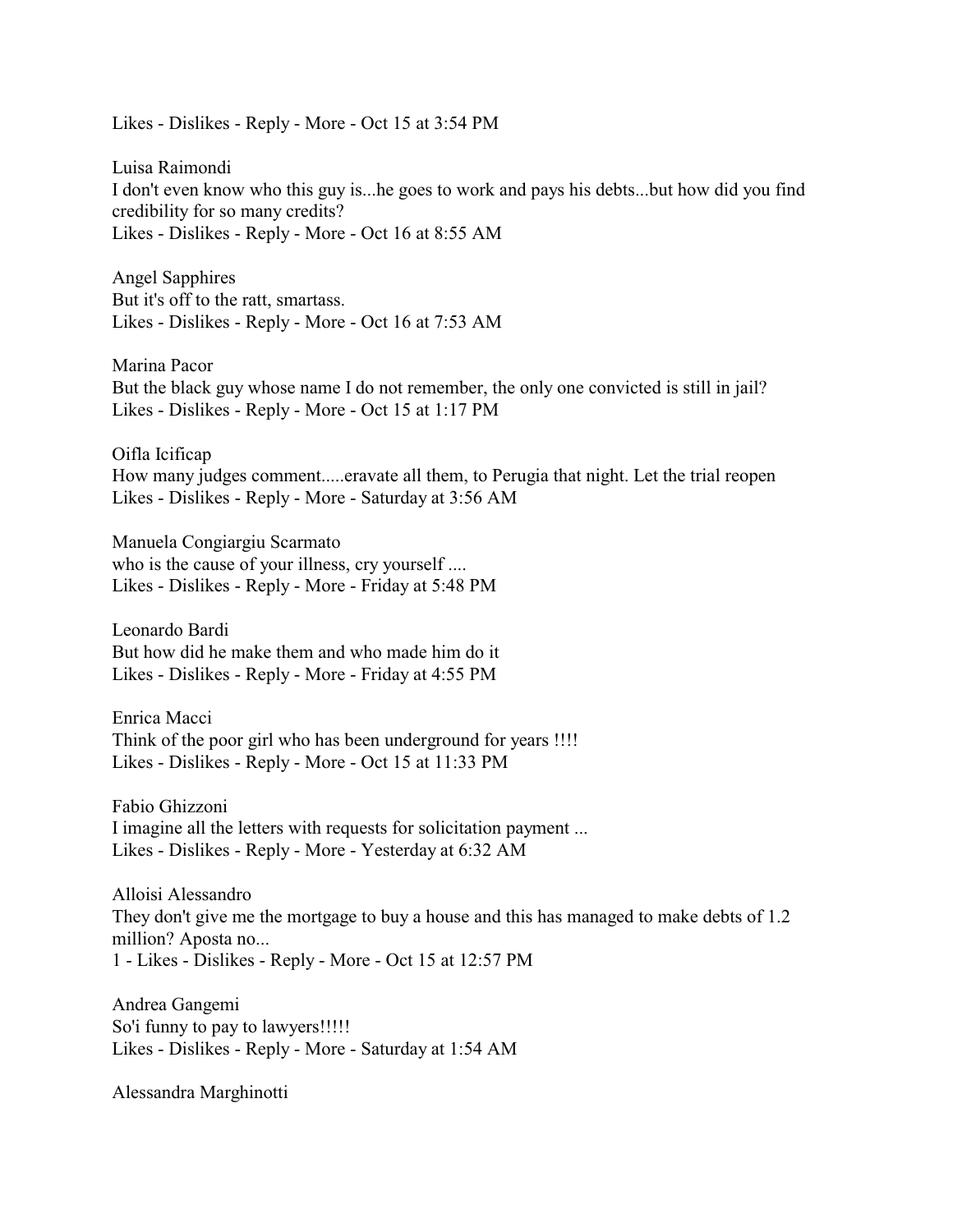But how did he put a debt Likes thisCOPY0 Likes - Dislikes - Reply - More - Saturday at 4:12 AM

Fabio Immacolato "I owed  $\epsilon$ 100 to one, he slept on the landing" cit. Likes - Dislikes - Reply - More - Oct 15 at 2:30 PM

Emilio Romano Try to work... The debts of your type will never end and no one pays them ever...or go to the judge and ask for extensions Likes LEGA that can be paid in 80 years. 3 - Likes - Dislikes - Reply - More - Oct 16 at 8:37 AM

Nikola Rosario Avitabile The most appropriate surname would be Solletico, as much as I laughed at his words. Likes - Dislikes - Reply - More - Oct 15 at 12:08 PM

Giuseppe Baldassarre Still asking...you've gone luxury, emigrate where no one knows you. Likes - Dislikes - Reply - More - Oct 15 at 2:04 PM

Michele Bergo He made his life as a star with girlfriend afterwards and now he cries poverty. Ridiculous Edited - Likes - Dislikes - Reply - More - Oct 15 at 12:12 PM

Fabrizio Acciavatti Ask your American "little friend" for the money ... see if she helps you Likes - Dislikes - Reply - More - Oct 15 at 1:00 PM

Lorenzo Brusa How do you then make debts of 1.2 million? Likes - Dislikes - Reply - More - Oct 15 at 3:53 PM

Del Biondo Vincenzo He never gave it to me. Likes - Dislikes - Reply - More - Friday at 12:20 PM

William Farris Meredith Kercher was English, not American. Freudian Lapse? Likes - Dislikes - Reply - More - Oct 16 at 7:57 AM

Roberta Amadei so? does anyone care? Likes - Dislikes - Reply - More - Friday at 3:08 PM

Marcello Paoloni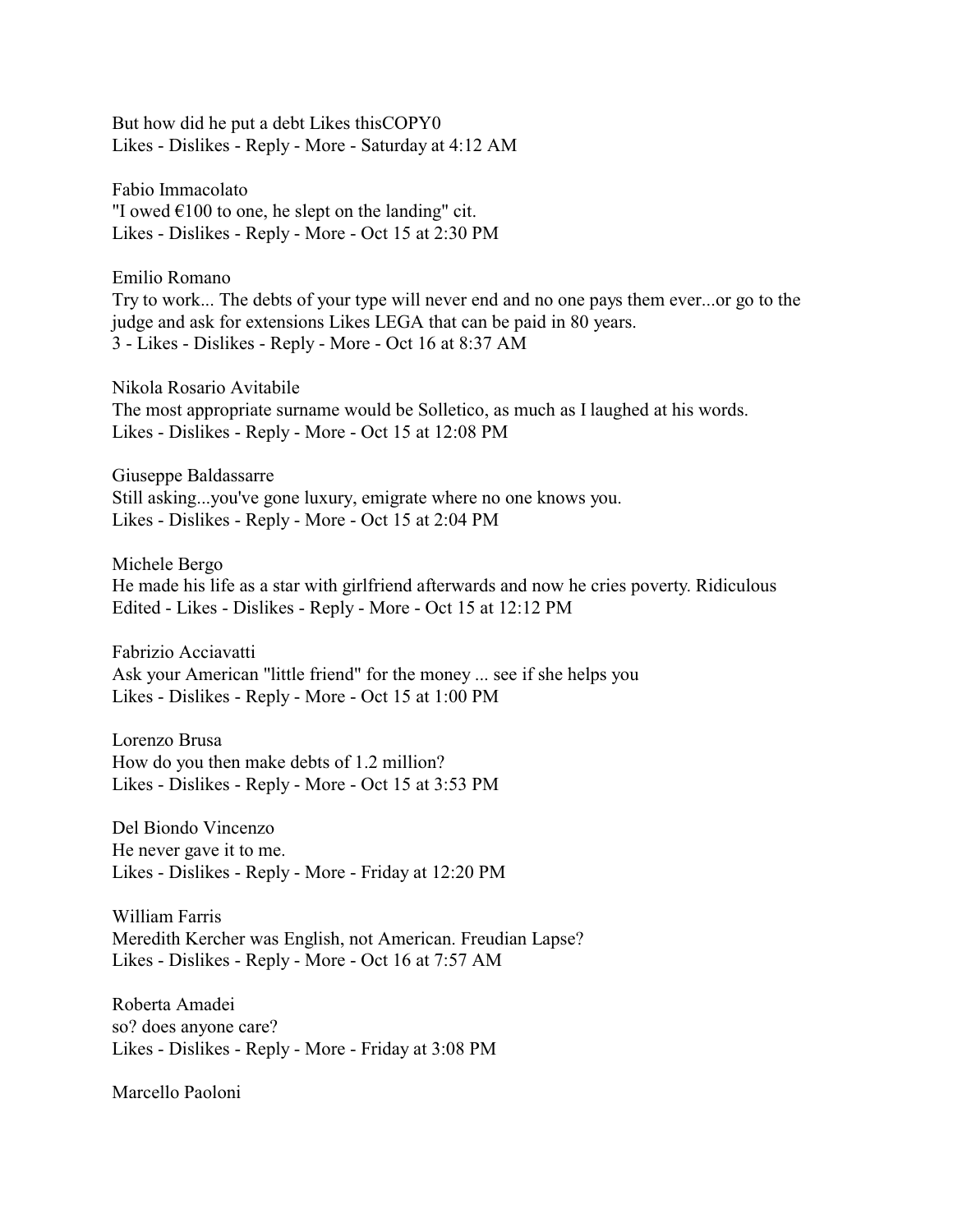But only to me I do not binge  $100 \in$ ? Likes - Dislikes - Reply - More - Yesterday at 8:08 AM

Daniela Bellaba But what did you do to have debts for 1,5 M $\epsilon$ ? Likes - Dislikes - Reply - More - Oct 15 at 2:01 PM

Nikol Morcavallo How do you accumulate a debt of 1.2mln  $\epsilon$  ? I ask x me Likes - Dislikes - Reply - More - Oct 15 at 12:34 PM

Luana Drinkwater Try to reach the knox in Seattle and leave together Likes - Dislikes - Reply - More - Oct 15 at 12:26 PM

Marcello Squarci If you were in jail you certainly had less of them. Likes - Dislikes - Reply - More - Oct 16 at 10:03 AM

Sandro Macri But you are not normal! But do you know that he has been acquitted? You phenomena redo the trial and condemn him without proof? Likes - Dislikes - Reply - More - Oct 15 at 3:07 PM Jack Russell Renato replied - 1

Mario Trussoni Is the money of the influential daddy finished ? Likes - Dislikes - Reply - More - Friday at 12:19 PM

Marlon Marlon However, the Puglia Region funded a project a couple of years ago... several thousand euros... Likes - Dislikes - Reply - More - Saturday at 8:59 AM

Romolo D'alessio But vfc you are accomplice of an assassination,you are free xke america wanted Amanda free and Italy obeyed therefore....schiatta!! Likes - Dislikes - Reply - More - Saturday at 8:06 AM

Miriam Canopy Who cares goes to clean the stairs Likes - Dislikes - Reply - More - Saturday at 2:42 PM

Damiano Straface I press... I have never followed the story, if not distractedly. Question: is someone in jail for this feminicide?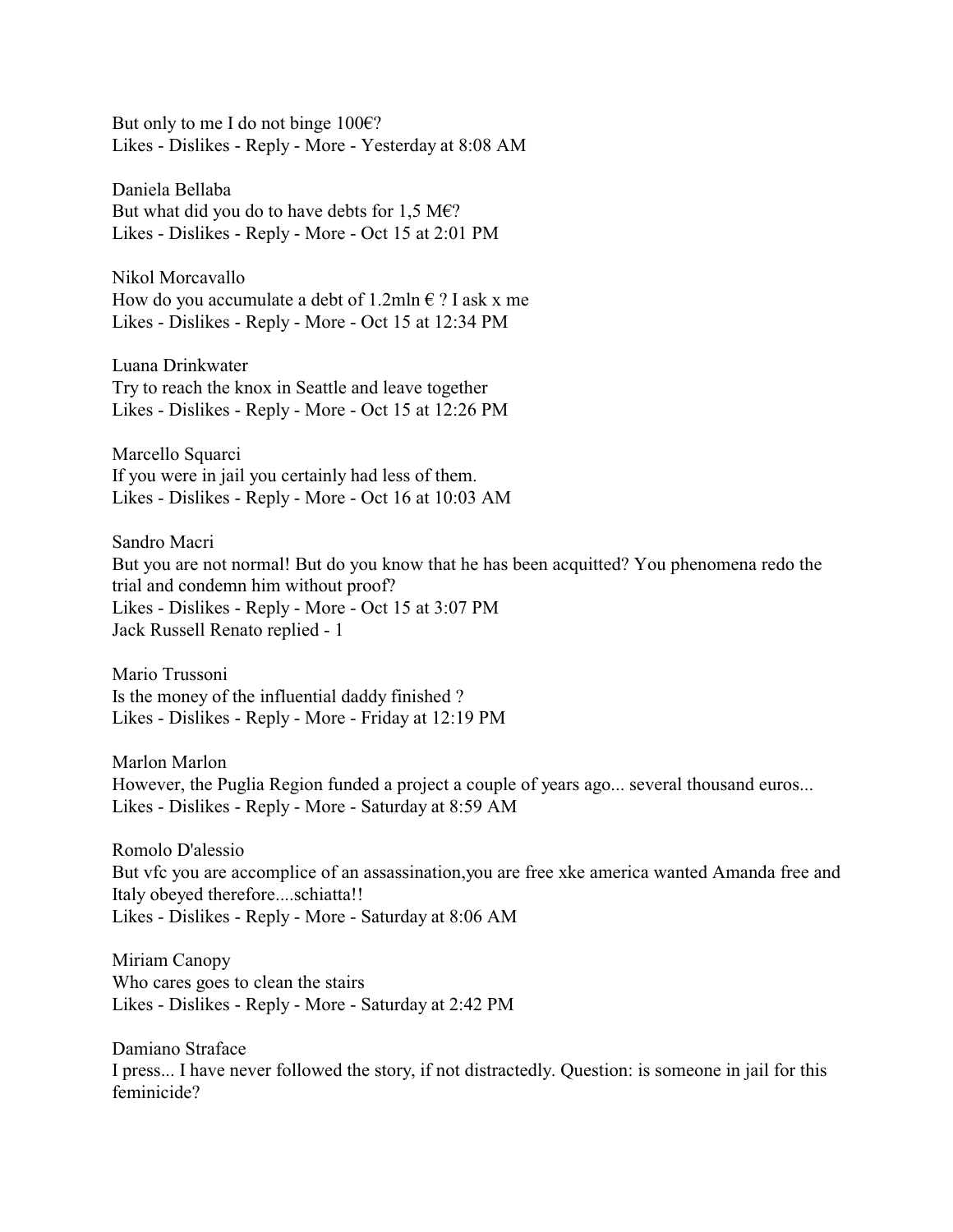Likes - Dislikes - Reply - More - Yesterday at 2:14 AM

Claudia Bianchi It's time to go to work.....tu think about it???? Likes - Dislikes - Reply - More - Yesterday at 3:44 AM

Franco Venturello how many people have 1.2 million euro? Likes - Dislikes - Reply - More - Oct 16 at 10:26 AM

Marco D'Egidio Great! You've spent more than a million without ever having done anything, in fact you even had a bad role in a murder and you complain about the image! And you even have advertising on TV... 3 - Likes - Dislikes - Reply - More - Oct 16 at 5:08 AM

Woman Lisa Musmanno Erfort But are you going to work? Likes - Dislikes - Reply - More - Oct 16 at 4:53 AM

Bonfigli Riccardo The murder of the American student .but are you sure... Likes - Dislikes - Reply - More - Oct 15 at 2:18 PM

Ivo Montalbano to those who have nothing.... can not take anything away........O no....??? Likes - Dislikes - Reply - More - Oct 15 at 12:12 PM

Roberta Di Bianco Thank goodness you had to be in jail.... 4 - Likes - Dislikes - Reply - More - Oct 16 at 12:24 AM Francesco Antonio.... replied - 1

Maria Letizia Lucarini And that you are a tycoon? Likes - Dislikes - Reply - More - Oct 15 at 12:36 PM

Fabio Forgione The news is to know how you got there to accumulate this debt Likes - Dislikes - Reply - More - Friday at 1:54 PM

Rita Ortu and how did we get all those debts? Likes - Dislikes - Reply - More - Oct 15 at 12:34 PM Daniele Salidu replied - 1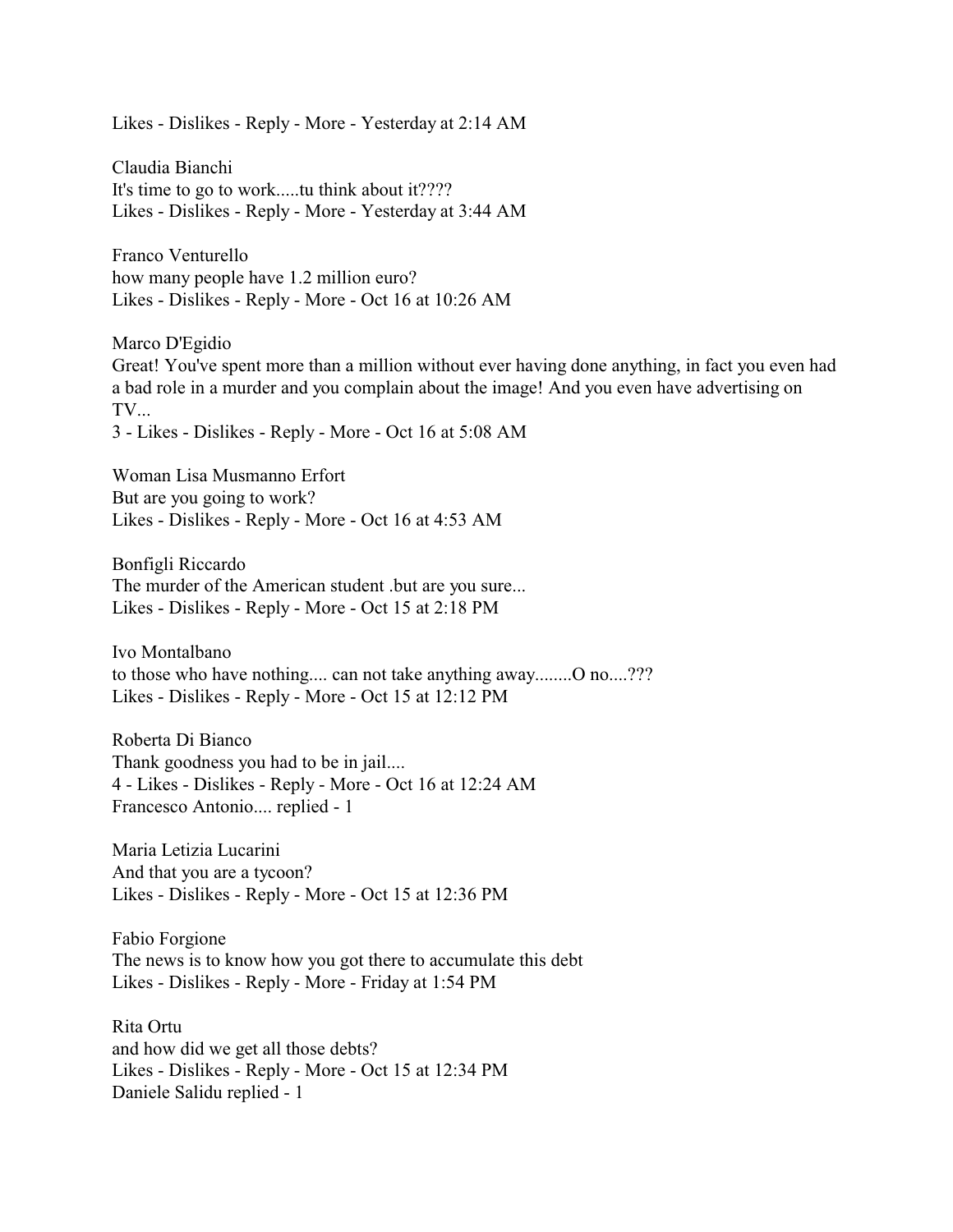Rosalba Ditaranto Next competitor of the Big Brother House or The Island of the Famous. Likes - Dislikes - Reply - More - Oct 16 at 2:23 AM

Pasquale Corribolo Strange I thought he was a guest of D'Urso Likes - Dislikes - Reply - More - Oct 15 at 2:33 PM

Marco Bovolenta But how do you have debts for 1.2 million euros????? Likes - Dislikes - Reply - More - Friday at 12:54 PM

Aniello Iannotti And to whom do you tell it? With a summers suit you will find everything underwater. Likes - Dislikes - Reply - More - Oct 16 at 8:39 AM

Maximilian Lustri For me you can also go under a bridge 4 - Likes - Dislikes - Reply - More - Oct 15 at 2:10 PM

Michele Secci Spearfisher Will you give me the Iban to wipe my ass with it? Likes - Dislikes - Reply - More - Oct 15 at 1:57 PM

Silvia Malin How did you manage to make yourself a debt of 1.2 million? Didn't they teach you that you don't take the longest step of the leg? Likes - Dislikes - Reply - More - Saturday at 2:20 AM Alberto Diamante replied - 1

Constantine Rivs Rudy Hermann Guede, who opted for the abbreviated rite, was definitively sentenced for conspiracy to commit murder and sexual assault by the Court of Cassation.In competition with whom? Do you know anything about it? 12 - Likes - Dislikes - Reply - More - Oct 15 at 1:17 PM Maurizio Riggi replied - 1

Roberta Mandelli Sure that the Bongiorno if you choose them well customers, lately they are all insolvent  $\frac{1}{2}$ 3 - Likes - Dislikes - Reply - More - Oct 15 at 12:42 PM Roberta Mandelli replied - 2

Patrizio Troncarelli Go pick olives now you start suede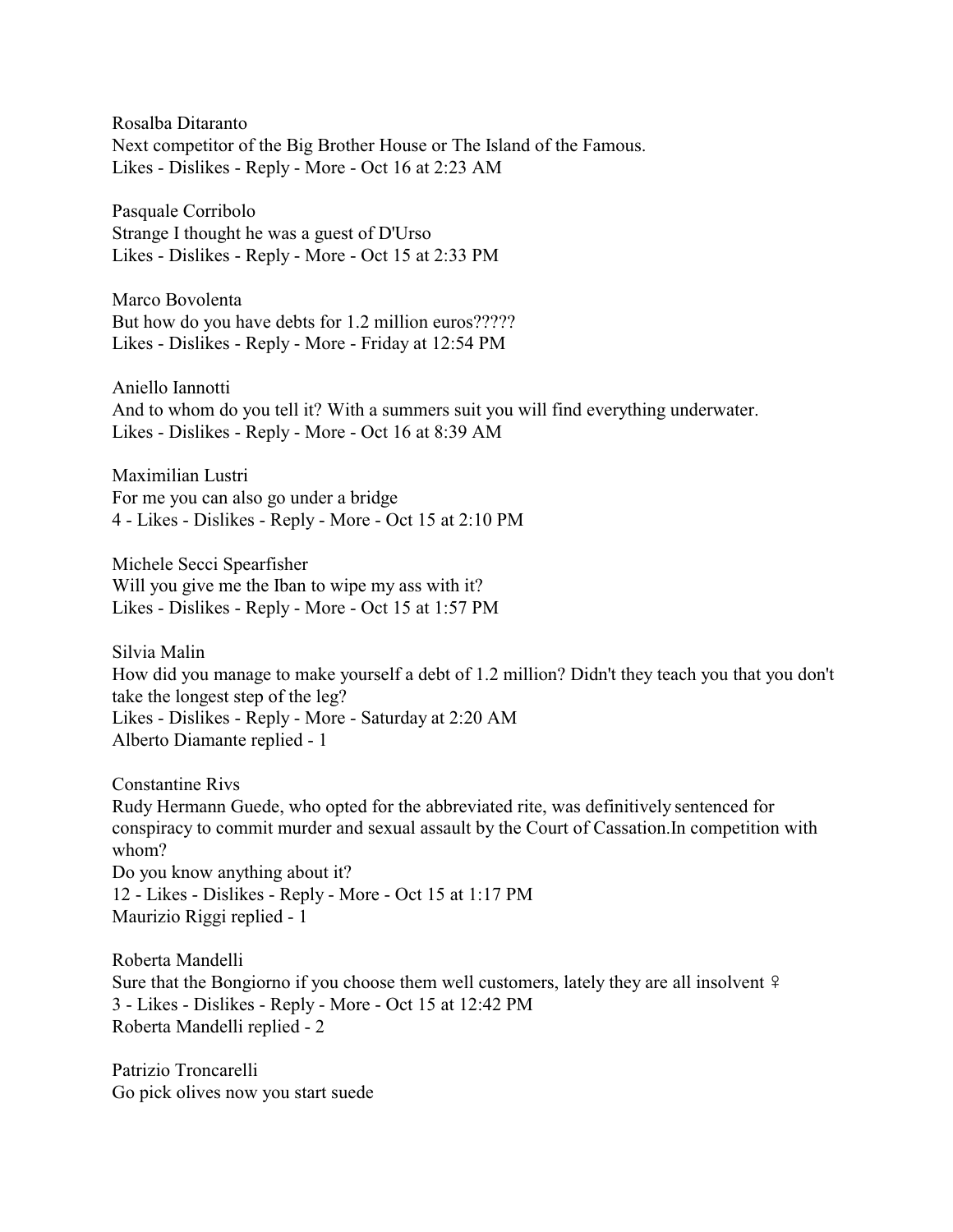Likes - Dislikes - Reply - More - Oct 16 at 5:07 AM

Andrea Tittarelli It's better for you to make more holes in them 2 - Likes - Dislikes - Reply - More - Oct 15 at 2:23 PM

Chiara Cellini Don't worry...you'll starve to death...what's the problem? Likes - Dislikes - Reply - More - Oct 16 at 7:43 AM

Ugo Baldoni Damn what an important news, Daily Fact more and more disappointing 3 - Likes - Dislikes - Reply - More - Oct 15 at 3:29 PM

Francesco De Petra But is Rabiot the one in the photo? Likes - Dislikes - Reply - More - Oct 16 at 9:48 AM

Massimo Di Quinzio Debts of 1.2 million? EEEEHHHH???? Likes - Dislikes - Reply - More - Oct 15 at 3:13 PM

Francesco Ba A little more sincerity saves you 1.2 3 - Likes - Dislikes - Reply - More - Oct 15 at 12:25 PM

Paola Cittadino Before destroying your image, you destroyed a human life together with his family and you are free, so you have to pay for it. 2 - Likes - Dislikes - Reply - More - Oct 16 at 3:23 AM

Marco de Pompeis Next time don't get into certain situations..... Likes - Dislikes - Reply - More - Saturday at 7:12 AM

Graziella Grazioli

Give an exclusive to a newspaper and finally tell the truth .... you will pay the debts ... you are out because the other one is American ... and since they are not a people of beggars Likes us they have pressured to free her ...

Likes - Dislikes - Reply - More - Friday at 7:18 PM

Marco Colabrese Meredith Kercher's family is worse off than you... 3 - Likes - Dislikes - Reply - More - Oct 15 at 12:12 PM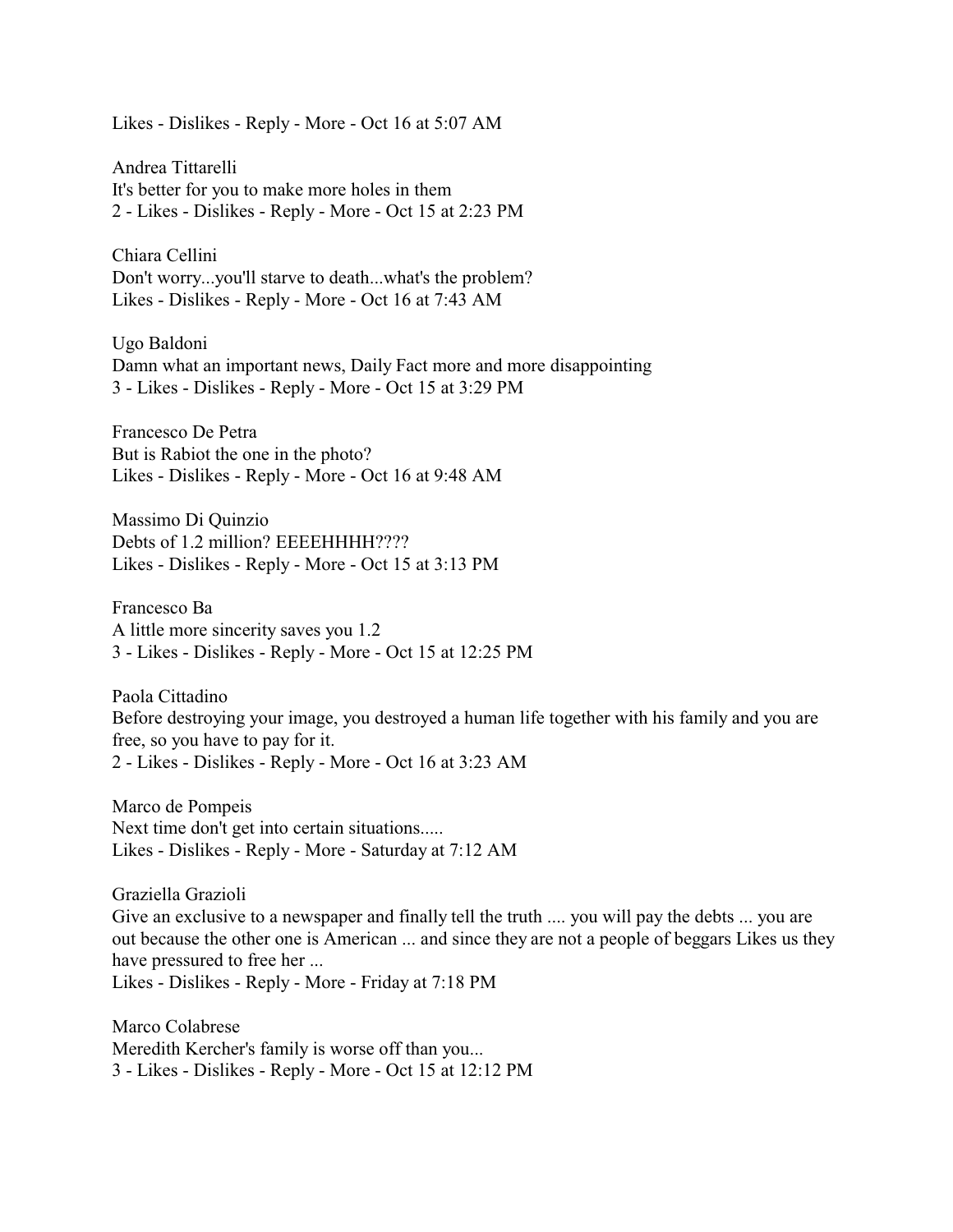Ale Peguraà Payment reminder 3 - Likes - Dislikes - Reply - More - Oct 15 at 2:57 PM

Alberto Piccinini For the drama please contact Meredith's family thank you 3 - Likes - Dislikes - Reply - More - Oct 15 at 3:10 PM

Carlo Pesavento In a normal country not manipulated by leftist judges you would have done life imprisonment ... 7 - Likes - Dislikes - Reply - More - Friday at 4:37 PM Jonathan D'Auria replied - 2

Gianluca Setball Listen Amanda, not Lear, for a loan Likes - Dislikes - Reply - More - Oct 15 at 12:52 PM

Luisa Bottone Could you ask your dear friend Amanda for help.... Edited - 3 - Likes - Dislikes - Reply - More - Oct 16 at 9:03 AM Luisa Bottone replied - 3

Monia Red And what does caxxo have to do with your debts? Likes - Dislikes - Reply - More - Oct 15 at 12:17 PM

Doria Maifredini The dear debts do not show up with what I do not give you nothing 2 - Likes - Dislikes - Reply - More - Friday at 11:54 AM

Carlo Cavaleri Put your hand on your conscience for what you did with your animal ex-girlfriend 2 - Likes - Dislikes - Reply - More - Oct 16 at 1:56 AM

Rosita Scarponi

Choose Giulia buongiorno as a lawyer and, as if that were not enough, Luca maori has its cost. Personal choices, they take charge if we can afford it. At the time the "political" scheming was different and even choosing the good morning was not accidental. Now the bill is all yours. https://www.repubblica.it/2008/04/sezioni/cronaca/perugia-uccisa7/genitori-sollecito/genitori-sol lecito html

Sollecito's relatives wanted to manipulate the investigation - news - Repubblica.it republic.it Edited - Likes - Dislikes - Reply - More - Yesterday at 5:11 PM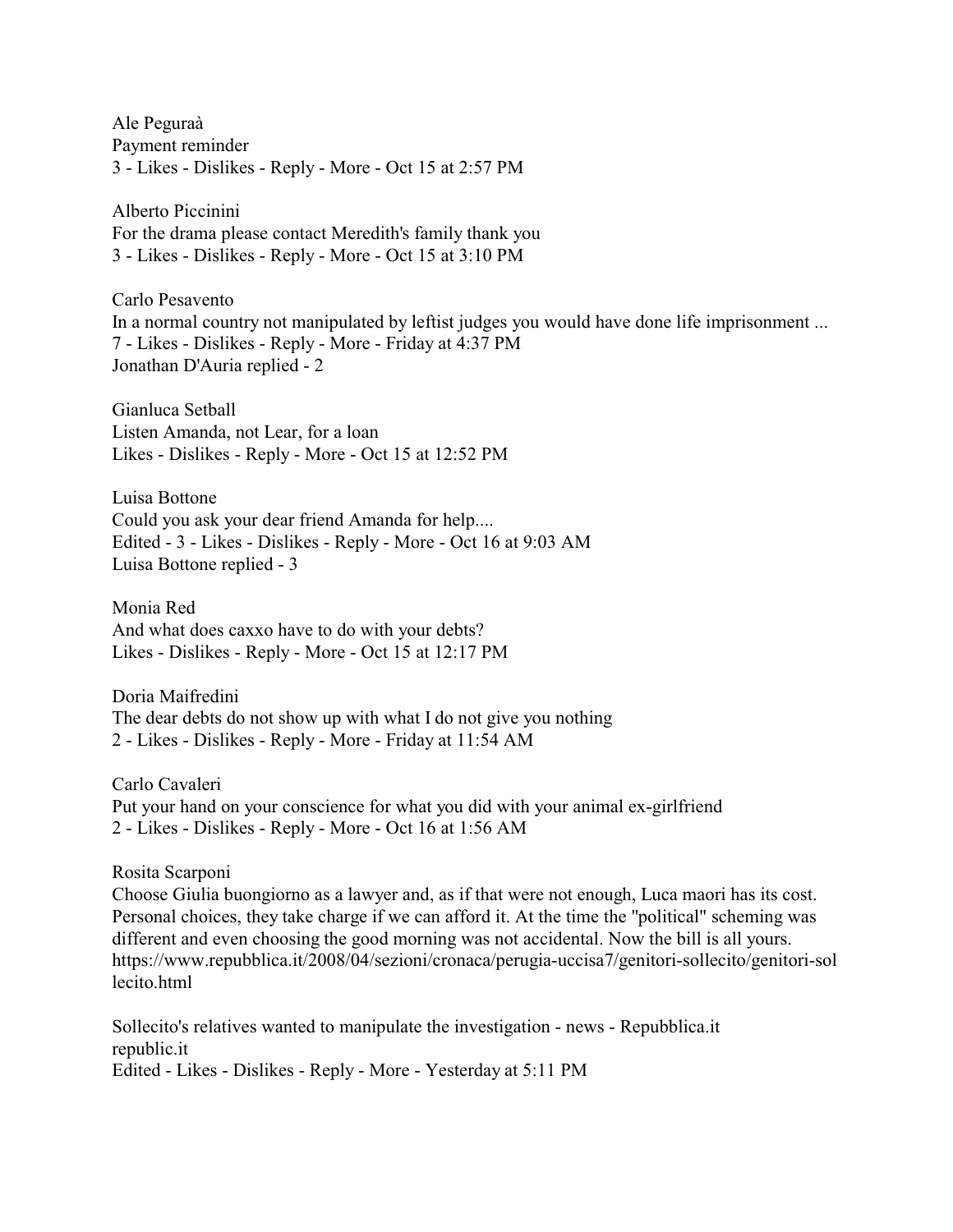Enrico Costa I think it will take my sleep away! 3 - Likes - Dislikes - Reply - More - Friday at 12:15 PM

Carmine Iula Good morning is dear eh... 2 - Likes - Dislikes - Reply - More - Oct 15 at 12:37 PM Carlito Prince replied - 1

Salvatore Orrù Payment reminder 3 - Likes - Dislikes - Reply - More - Oct 15 at 12:51 PM Gabriele Bassano replied - 1

Dimitri Parolin Be careful that if you don't pay you will get a RULE 3 - Likes - Dislikes - Reply - More - Yesterday at 4:53 AM

Maurizio Mizio Toscano but you're going to do in ... I was in ... You were in 3 ... One is in for accessory to murder ACCOMPLICE OF WHOM? Edited - 1 - Likes - Dislikes - Reply - More - Oct 15 at 2:46 PM

Debora Garraffo What is that saying? Whoever is the cause of your evil, weep for himself... Instead of thinking about your image think about Meredith and let us know how you and Amanda did it 2 - Likes - Dislikes - Reply - More - Oct 15 at 1:23 PM

Maria Grazia Biancifiori You should have thought about it before instead of killing your friend, you hurt her and she comes back to you. Likes - Dislikes - Reply - More - Saturday at 3:03 AM

AnnaMaria D'Andrea Who. Wrong deserves the same thing. I do. If I had power you know that. I would put. In the square there. Person inside. A cage. Day. E. Night etc.etc Likes - Dislikes - Reply - More - Yesterday at 6:23 AM

Joseph D'aquino A certain rudy is still in the cage instead of you Likes - Dislikes - Reply - More - Oct 15 at 2:30 PM

AnnaMaria D'Andrea Who. Ti. A. Said. Of. To do. Debts . Debts are. Yours. E. Drapes. Pay. From you. Go to work.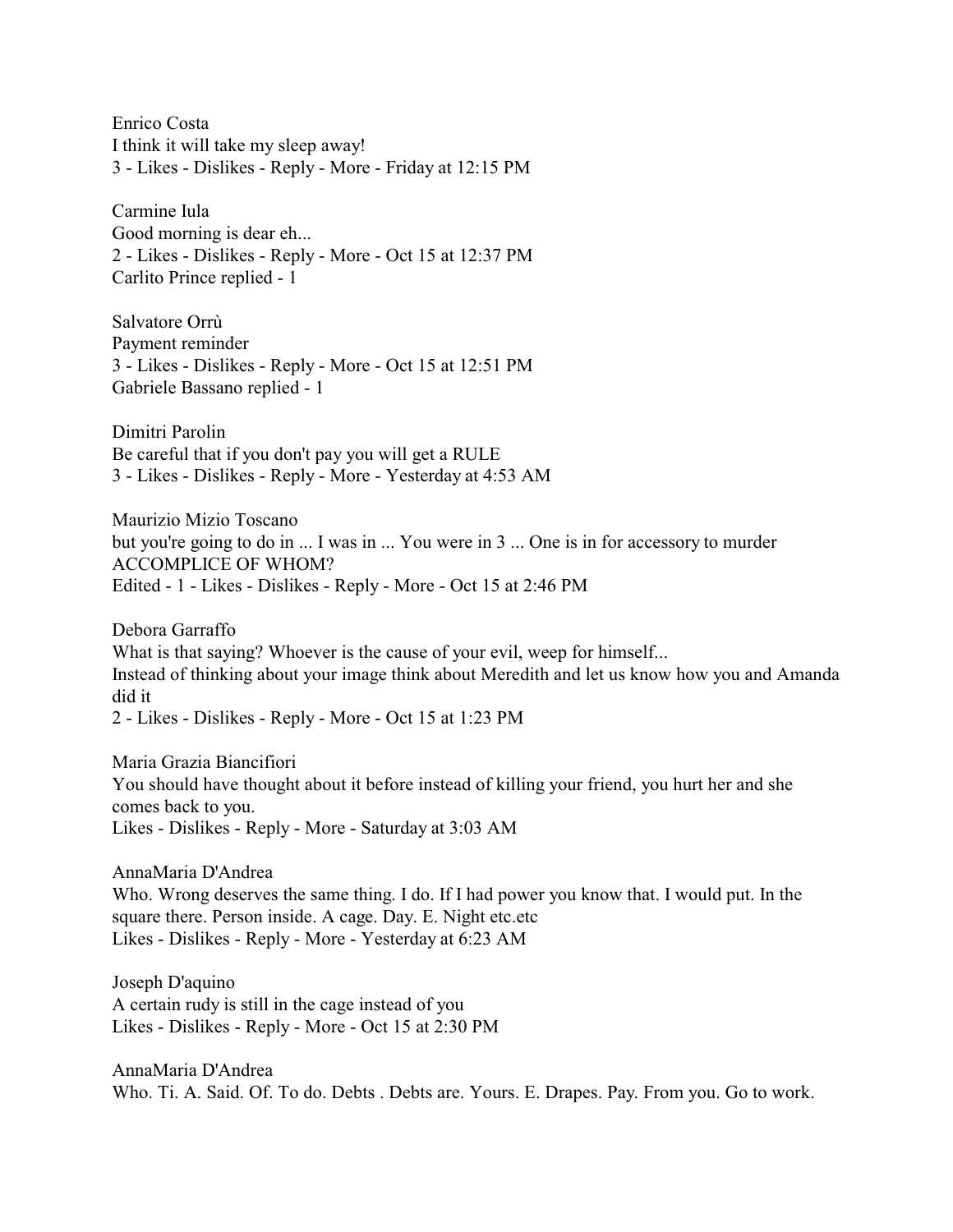How. Do. All of them. The. Honest people. E. The. Consciousness. Clean. Shamed... Likes - Dislikes - Reply - More - Yesterday at 6:13 AM Serena Gulliver replied - 1

Alfonso Brigante Esposito Imagine Meredith's life..... 2 - Likes - Dislikes - Reply - More - Friday at 2:06 PM

Alessandro Errico Poor Chubby...it's the least you deserve. Likes - Dislikes - Reply - More - Oct 16 at 7:37 AM

Francesco Ostrowski Here you can't find anyone who will lend you a hundred euros, this has done more than a million debts... Likes - Dislikes - Reply - More - Friday at 1:06 PM

Giuseppe Peschechera In the meantime, you're whizzing through the streets of Puglia, Barletta included with a Porsche Carrera. Likes - Dislikes - Reply - More - Oct 16 at 8:51 AM

Salvatore Coppola Destroyed Likes Meredith's family? Likes - Dislikes - Reply - More - Oct 15 at 3:09 PM

Piero Ricci Borrow from Amanda? Likes - Dislikes - Reply - More - Oct 15 at 12:15 PM

Renza Rossato Poor Meredith did not take her own life, not Likes that! 1 - Likes - Dislikes - Reply - More - Yesterday at 8:18 AM

Anna Vinci What a drama, how will I sleep? Likes - Dislikes - Reply - More - Oct 15 at 4:30 PM

Gennaro Ruggiero Thank the American if you are not in jail. Likes - Dislikes - Reply - More - Oct 16 at 11:50 AM

Mathilde Colella I have a lot of problems too, but I'll manage. 1 - Likes - Dislikes - Reply - More - Oct 16 at 8:38 AM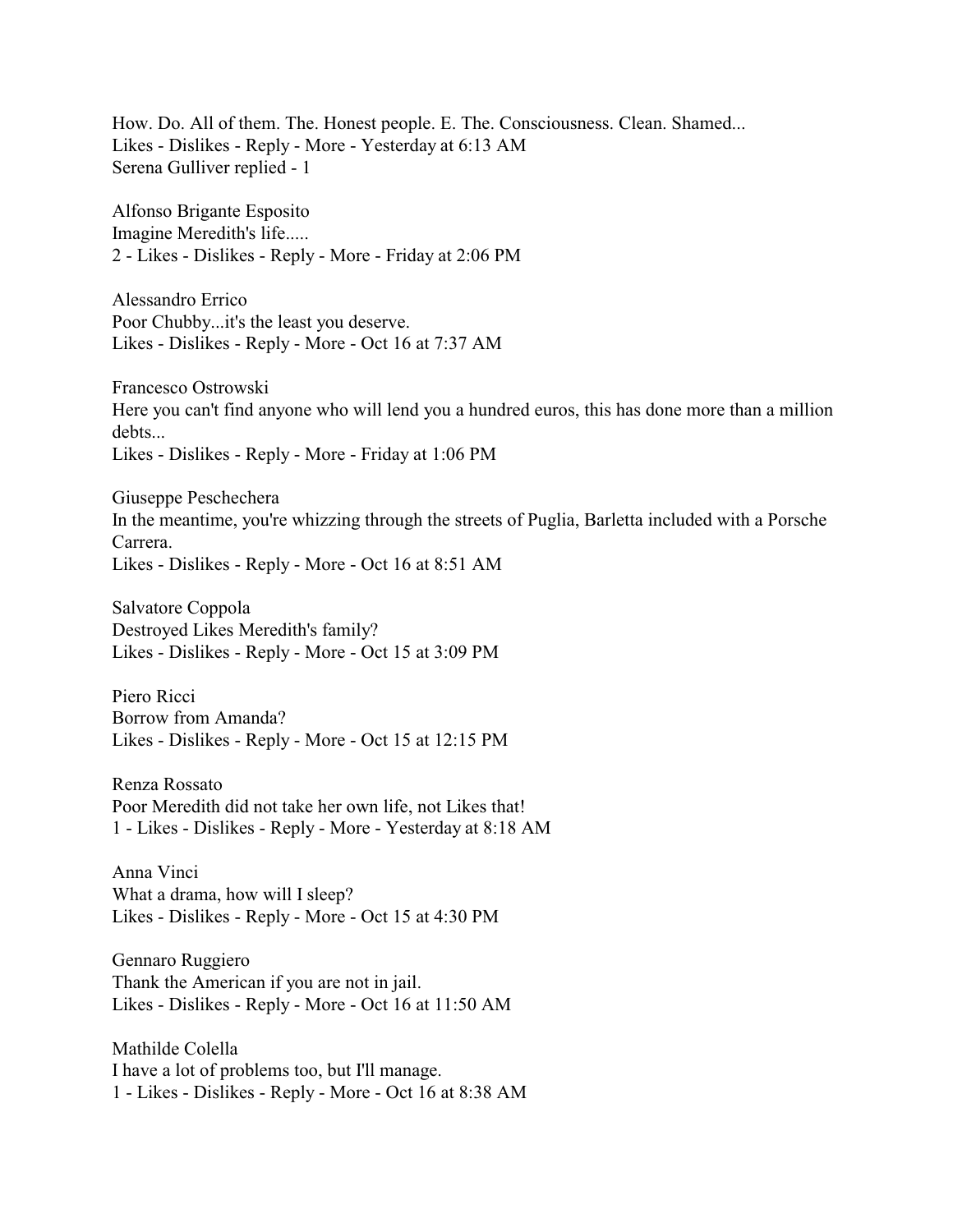Luca Gargano 2 bids from the shock and everything settles down. Ps but find a job Likes all the other poor Christians, no? Likes - Dislikes - Reply - More - Oct 15 at 12:53 PM

Franca Battistini Think of the girl who is one meter subway! 1 - Likes - Dislikes - Reply - More - Yesterday at 5:10 AM

Lorenza Musio We all need to make a collection x help him 1 - Likes - Dislikes - Reply - More - Oct 16 at 8:44 AM

Andrea Bizioli Which image ? Not even Tony Brando. .. Likes - Dislikes - Reply - More - Oct 15 at 12:33 PM

Vittorio Galeazzo Ha, why did he have an image before killing? He could have thought of it before! Likes - Dislikes - Reply - More - Yesterday at 4:38 AM

Riccardo Periccioli Confess that at least you go back to jail and we will support you... 1 - Likes - Dislikes - Reply - More - Saturday at 5:41 AM

Riccardo Chifari Do you owe them to Bongiorno? 1 - Likes - Dislikes - Reply - More - Oct 15 at 2:19 PM

Sandro Colonnelli As a reminder to you and your American friend I made Isis style first cut your arms then your head x what you have done Likes - Dislikes - Reply - More - Saturday at 7:31 AM

Luciana Ruggeri You would have done well to be quiet and not to appear now you will seek visibility on TV x earn money... What squalor... 1 - Likes - Dislikes - Reply - More - Oct 16 at 11:20 AM

Improved Iosetta For this you should have stayed in jail ..... all spent you want to put? 1 - Likes - Dislikes - Reply - More - Oct 16 at 11:22 AM

Alessandro Ascheri Reminder (of payment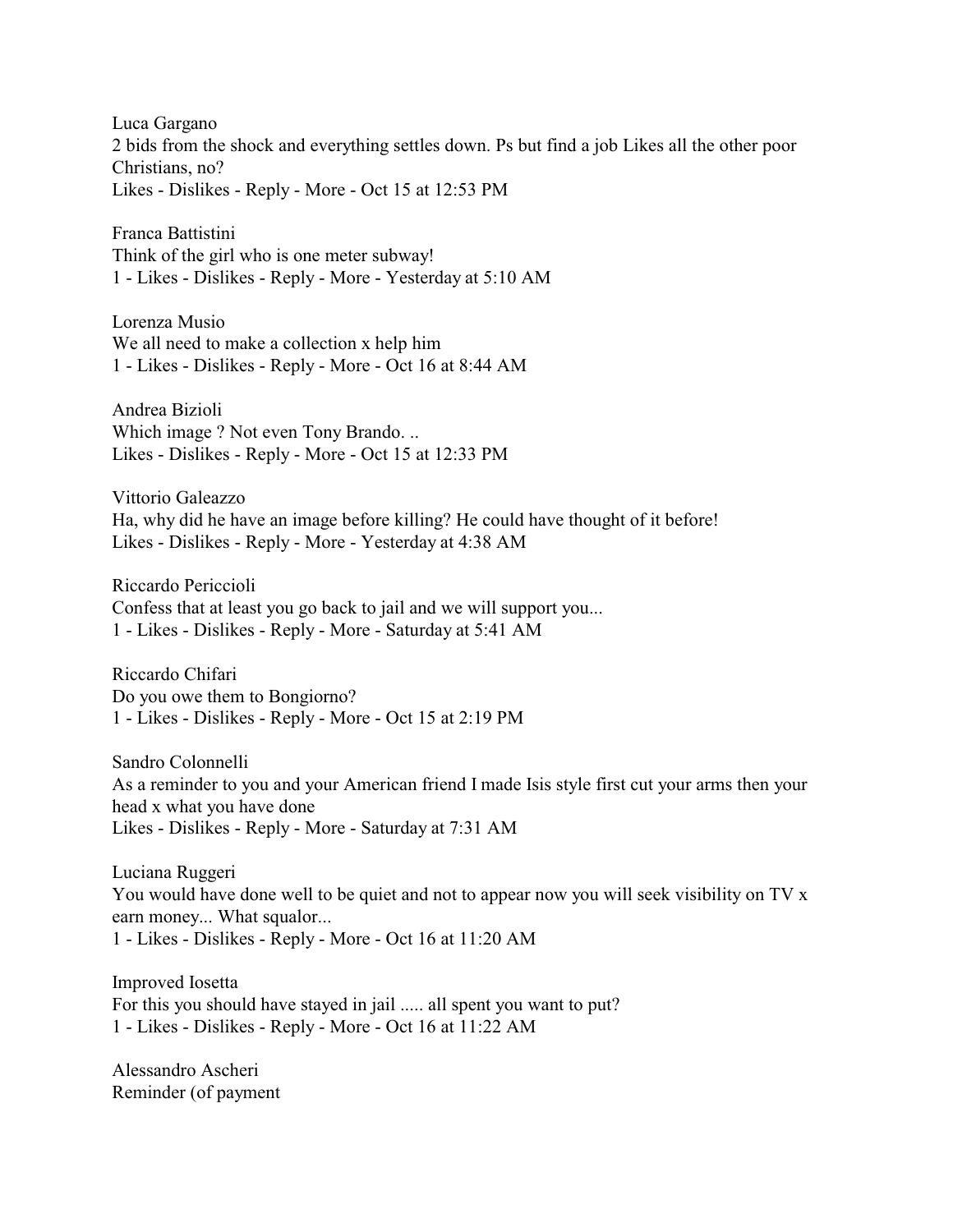1 - Likes - Dislikes - Reply - More - Oct 15 at 12:08 PM

Melina Grassadonia Be thankful that you are out you wanted a great lawyer a poor wretch x having taken a overalls can not afford a lawyer Likes - Dislikes - Reply - More - Oct 15 at 2:34 PM

Massimo Silvestri The truth is that he is innocent absolved! 1 - Likes - Dislikes - Reply - More - Oct 15 at 1:26 PM Massimo Silvestri replied - 9

Antonia Pisegna You have taken the life of a girl you at least live deserve to live badly Likes - Dislikes - Reply - More - Yesterday at 9:00 AM

Maria Pistola Pesaresi Poor !!!! make the collection ????? 1 - Likes - Dislikes - Reply - More - Oct 15 at 12:32 PM

Alesiani Mauro Freedom at a high price 1 - Likes - Dislikes - Reply - More - Oct 16 at 3:50 AM

Tony Longo If in Italy the law was the same for everyone, you would be rotting in jail. As a result, all that money would never have served you well. 1 - Likes - Dislikes - Reply - More - Oct 16 at 11:11 AM

Giovanna Tubini Go to work in England...the patrimony of poor Meredith....at least you'll get what you deserve...

Likes - Dislikes - Reply - More - Oct 15 at 12:51 PM

Daniele Di Cuia They certainly sent him a Reminder...of payment! 1 - Likes - Dislikes - Reply - More - Oct 15 at 12:20 PM

Black Lorraine ....and us? 1 - Likes - Dislikes - Reply - More - Oct 16 at 2:28 AM

Vincenzo Gilmour Attena But maybe you wake up cold and elegantly dressed 2 - Likes - Dislikes - Reply - More - Oct 15 at 1:36 PM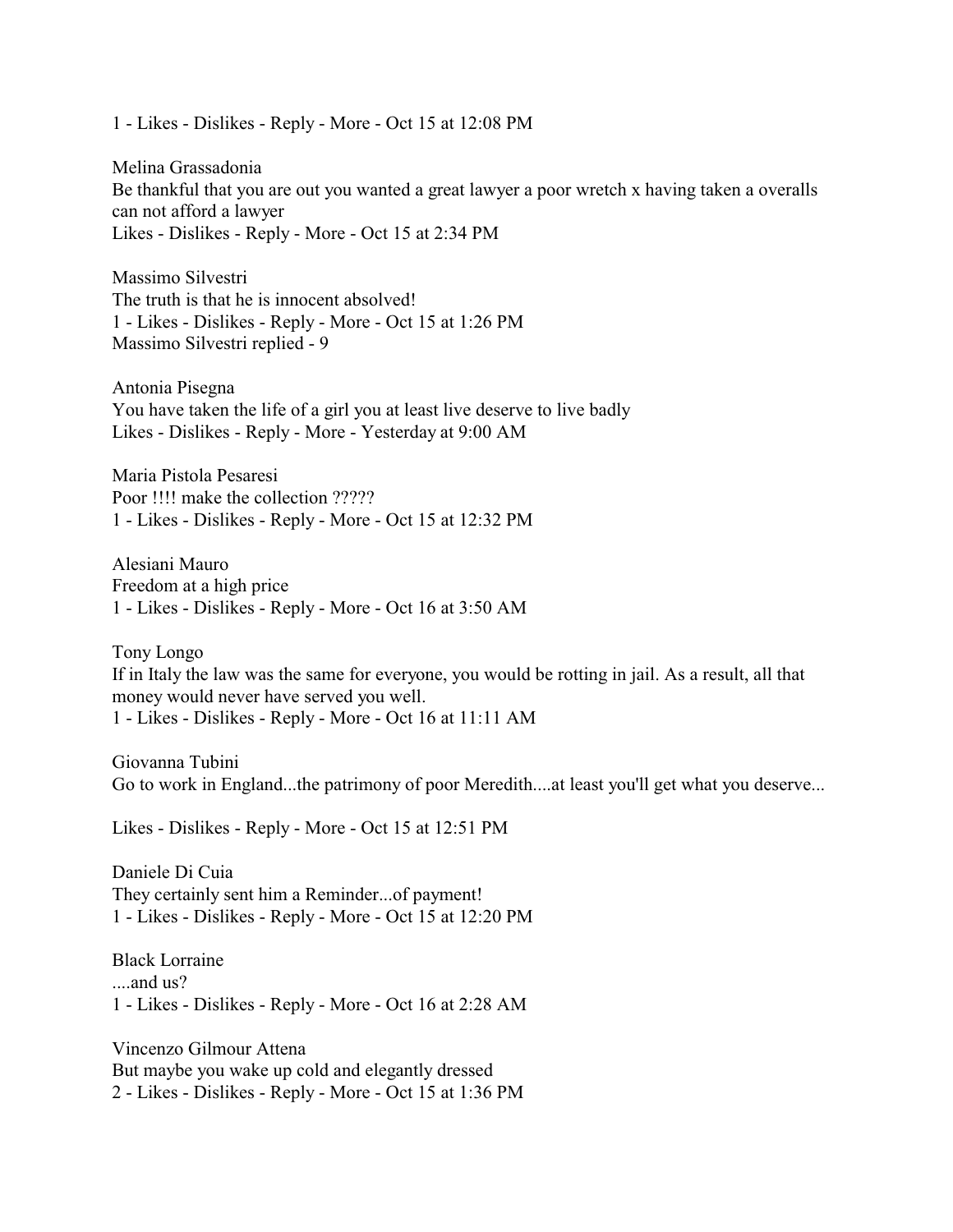Matteo Valeria Ferrandino Drama? Tell that girl's family Edited - 2 - Likes - Dislikes - Reply - More - Oct 16 at 8:24 AM

Federica Fiorini Ask Amanda 2 - Likes - Dislikes - Reply - More - Oct 15 at 12:17 PM

Michele Erpizzettaro Tarolli 1.2 million debt echelanmdchitestramurt eij 1 - Likes - Dislikes - Reply - More - Oct 15 at 12:49 PM

Carlo Grossi End of a daddy's boy. 1 - Likes - Dislikes - Reply - More - Oct 15 at 12:33 PM

Salvatore Guastella Be thankful that you are on the loose, and not rotting in jail. 4 - Likes - Dislikes - Reply - More - Oct 16 at 10:03 AM

Stefano Cavallini He walks four by four, he slips into the bed, he rips your guts out, you can't resist him! I urge you SO SO I urge you! 1 - Likes - Dislikes - Reply - More - Oct 15 at 12:13 PM

Maria Capovilla I am happy greetings to the family of my daughter VB a prayer Likes - Dislikes - Reply - More - Oct 15 at 3:49 PM

Luciasimona Casamassima This thinks about her image instead of thinking about that poor girl they killed, shame! 1 - Likes - Dislikes - Reply - More - Oct 15 at 12:14 PM

Cinzia Mirella Giovannetti Come on, let's make a collection! 1 - Likes - Dislikes - Reply - More - Oct 15 at 12:35 PM

Pasquale Francesco Mazzitello Picture? 1 - Likes - Dislikes - Reply - More - Oct 15 at 12:10 PM

Frida Joy Governor Payment reminder 1 - Likes - Dislikes - Reply - More - Oct 15 at 12:35 PM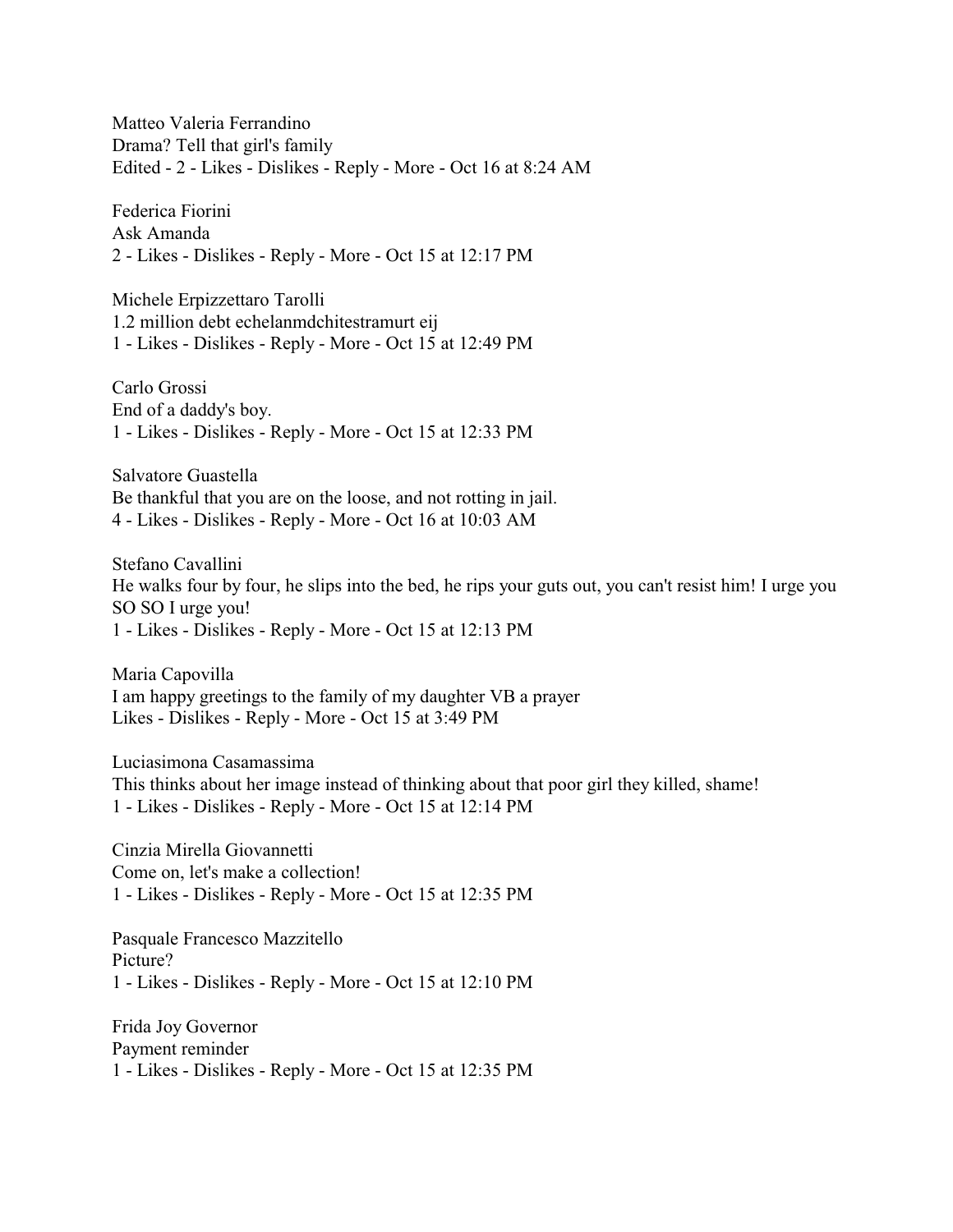Alberto Rizzo

I say but still they invite him in the tv shows to this m3rd@. He must die of hunger Likes - Dislikes - Reply - More - Oct 15 at 1:30 PM

Romeo Linen The poor and black is in the cage, the white and wealthy free! What beauty the Italian justice 18 - Likes - Dislikes - Reply - More - Oct 15 at 12:48 PM Maurizio Riggi replied - 2

Vittoria Panseri Poor guy, but who forced him to do all those debts. He ruined his reputation by himself. Likes - Dislikes - Reply - More - Oct 16 at 8:27 AM

Luciano Inches If my condominium manager takes you... 1 - Likes - Dislikes - Reply - More - Oct 15 at 12:09 PM

Maurizio Gatti Drama????The drama was experienced by the one you killed. 1 - Likes - Dislikes - Reply - More - Oct 16 at 12:34 AM

Emma Zugni Ask Amanda ...... your friend 1 - Likes - Dislikes - Reply - More - Oct 15 at 12:36 PM Susy Bi replied - 1

Marco Stissi They will have made him a lot of "reminders" to Sollecito, but he does not suffer the solicitation. Likes - Dislikes - Reply - More - Yesterday at 10:15 AM

Gaetano Sferrazza She thinks poor Meredith eats dirt 1 - Likes - Dislikes - Reply - More - Oct 15 at 1:07 PM

Paolo Mazzini Ciccio, you owe us money because you owe us money. 1 - Likes - Dislikes - Reply - More - Oct 16 at 4:28 AM

Vincenzo Forgione go pick tomatoes... 1 - Likes - Dislikes - Reply - More - Oct 16 at 10:08 AM

Rita Fractals Now we pay them but x does not pay them your dear friend,,accomplice, Amanda,,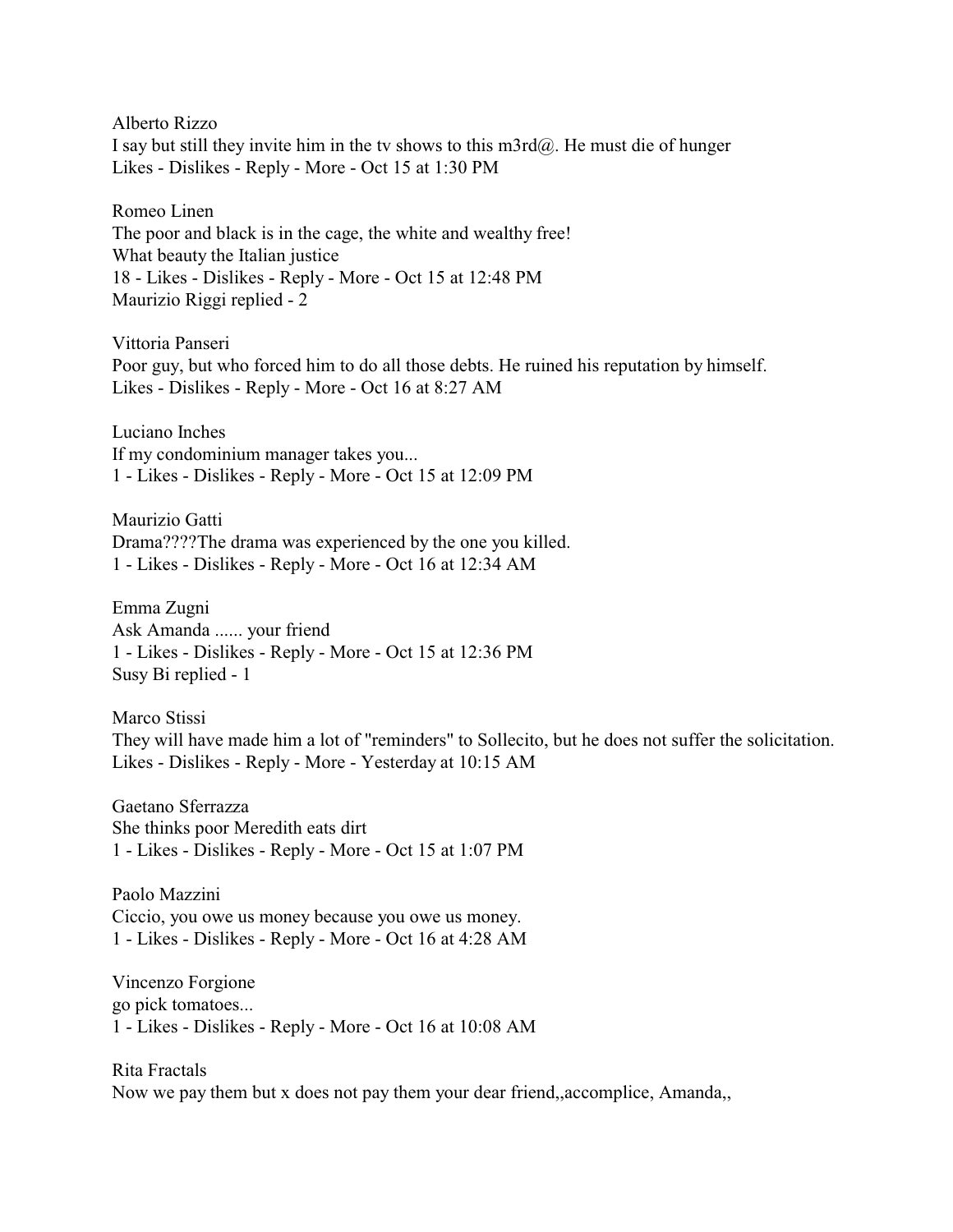Likes - Dislikes - Reply - More - Yesterday at 3:37 AM

Luciano Anselmi Go to Barbara D'Urso 1 - Likes - Dislikes - Reply - More - Oct 15 at 12:24 PM

Sandra Dessi AND WHO CARES ... THERE ARE FATHERS OF FAMILY WITHOUT WORK 1 - Likes - Dislikes - Reply - More - Yesterday at 2:44 AM

Luciana Annoyance Someone does not pay only on Saturday, I seem to remember! Likes - Dislikes - Reply - More - Oct 15 at 2:42 PM

Alberto Mascarini Feel lucky you were with an American..... Likes - Dislikes - Reply - More - Friday at 1:51 PM

Donated Rooster Her friend wrote a book and from a psychopath (said by an American psychologist) she became a writer, program presenter thinks a little. Likes - Dislikes - Reply - More - Oct 15 at 12:37 PM

Alberto Valentini And to us who f.....ga 1 - Likes - Dislikes - Reply - More - Friday at 1:47 PM

Flavien Belardinelli He also did a lot on his own Likes - Dislikes - Reply - More - Oct 16 at 8:52 AM

Massimo Cocuzza Go on television and cry so they pay their debt, this makes audience!!!!! Likes - Dislikes - Reply - More - Oct 15 at 12:21 PM

Cinzia Porcari Not my problem 1 - Likes - Dislikes - Reply - More - Oct 15 at 12:13 PM Cinzia Porcari replied - 6

Concetta Gennarelli I hope Amanda goes broke too 1 - Likes - Dislikes - Reply - More - Oct 15 at 12:17 PM

Piero Tauro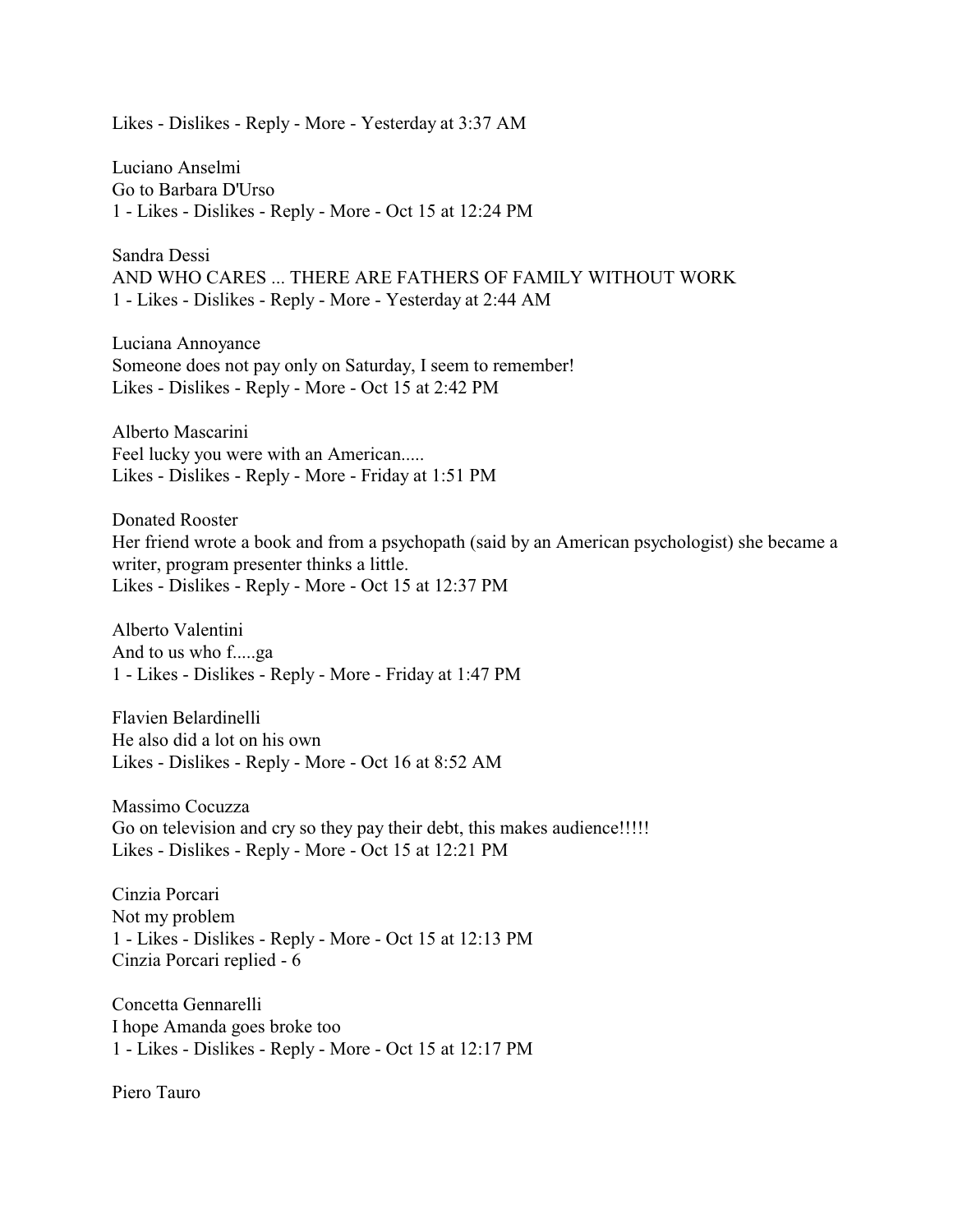Who was there! 1 - Likes - Dislikes - Reply - More - Oct 16 at 7:34 AM Paolo Cocchetto replied - 1

Cinzia Berettieri How did you accumulate so many debts? He has a university degree and comes from a wealthy family. I do not explain it to myself. ## Likes - Dislikes - Reply - More - Yesterday at 3:10 AM

Anna Bianchi Still talking about this figure? He is free, is it not enough for him? He's going to jail, where he should be, so he eats, drinks, heats himself up, all for free! Likes - Dislikes - Reply - More - Oct 16 at 12:43 AM

Paolo Murru and you're not attractive, they absolved you. 1 - Likes - Dislikes - Reply - More - Friday at 5:11 PM

Ivan Oblomov Colangelo He had more than one reminder. Likes - Dislikes - Reply - More - Oct 15 at 1:24 PM

Rosaria Orphan Go to Barbara D'urso Likes - Dislikes - Reply - More - Oct 15 at 12:27 PM

Carmela Carpentieri Make a book with Amanda Likes - Dislikes - Reply - More - Oct 15 at 2:05 PM

Giuseppe Crimaldi poor thing, you're making me cry Likes - Dislikes - Reply - More - Saturday at 2:36 AM

Francesco Pugliese Raffaele you have won many battles. ..you will also win this one... Likes - Dislikes - Reply - More - Saturday at 2:07 PM

Maria Enrica Cagiola Get help from your little American friend Likes - Dislikes - Reply - More - Oct 16 at 4:38 AM

Maurizio Abbate ce papi ..Che paga... 1 - Likes - Dislikes - Reply - More - Oct 16 at 2:10 AM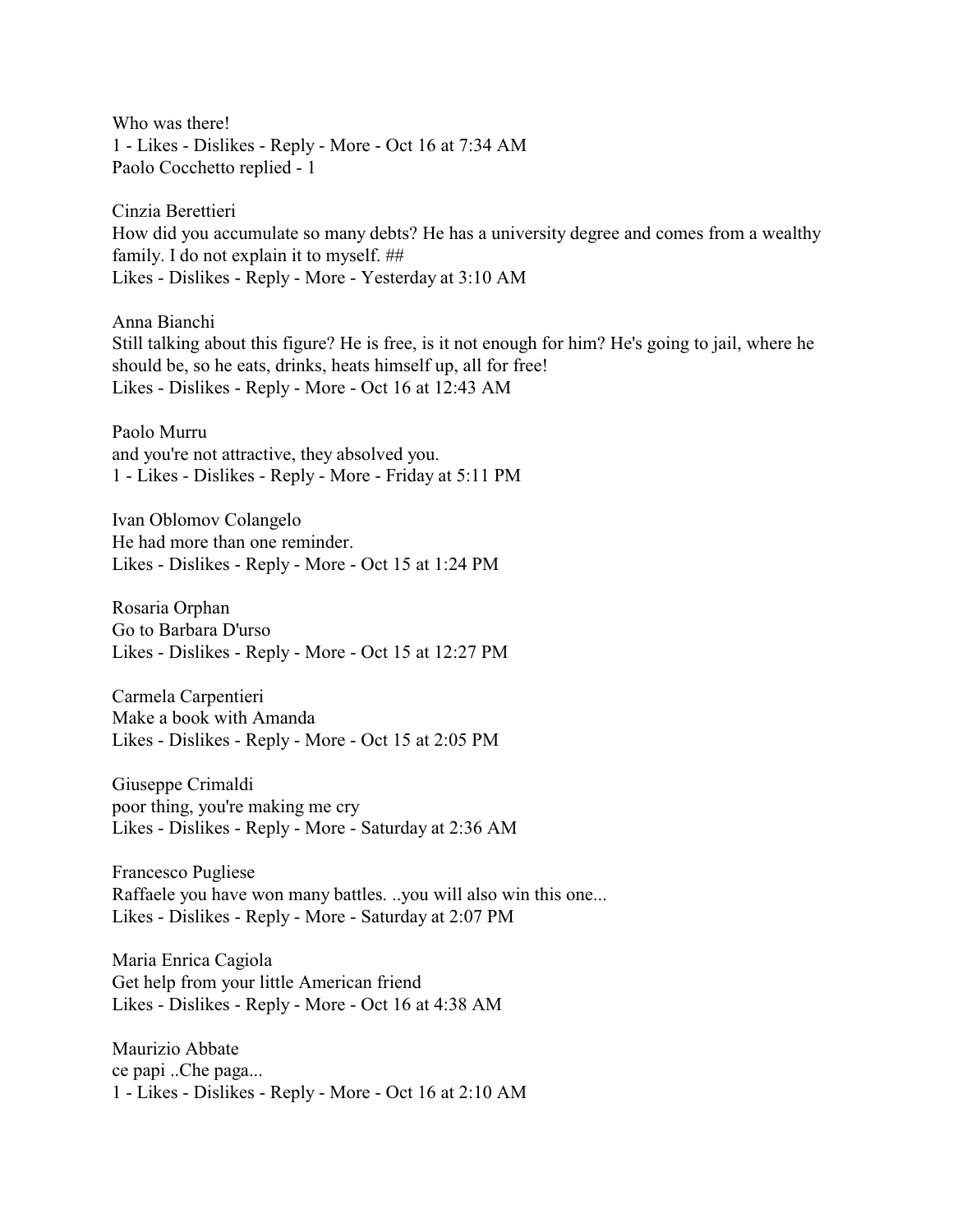Francesco Allegrucci replied - 1

Emanuele Luna Mason daddy doesn't help you anymore? 1 - Likes - Dislikes - Reply - More - Yesterday at 3:40 AM

Vito La Banca He was acquitted, he is innocent by law. Edited - Likes - Dislikes - Reply - More - Oct 15 at 12:19 PM

Vito La Banca replied - 3

Paolo Marolla As Gianni Ciardo used to say "Christ is great Christ is great ....". Likes - Dislikes - Reply - More - Saturday at 2:16 PM

Alfredo Coltellacci They do not have.....HAI 1 - Likes - Dislikes - Reply - More - Oct 15 at 12:33 PM

Mariateresa Caristia Think of poor Rudy.... He is suffering. Or poor Meredith who is no longer here. Likes - Dislikes - Reply - More - Oct 15 at 3:37 PM

Paola Bernardini You've got yourself a luxury... Likes - Dislikes - Reply - More - Oct 15 at 12:20 PM

Philip Vella Lawyers probably cost money. Likes - Dislikes - Reply - More - Oct 15 at 2:26 PM

Honored Edward Divine animal justice. Likes - Dislikes - Reply - More - Oct 16 at 8:59 AM

Sergio Battilomo for me (maybe I'm wrong) Solicito and that slutty American friend of his are more guilty than the one who is in prison 1 - Likes - Dislikes - Reply - More - Oct 15 at 2:43 PM

Nico Laudi You should have invited the family of the poor murdered girl... Edited - Likes - Dislikes - Reply - More - Oct 15 at 12:34 PM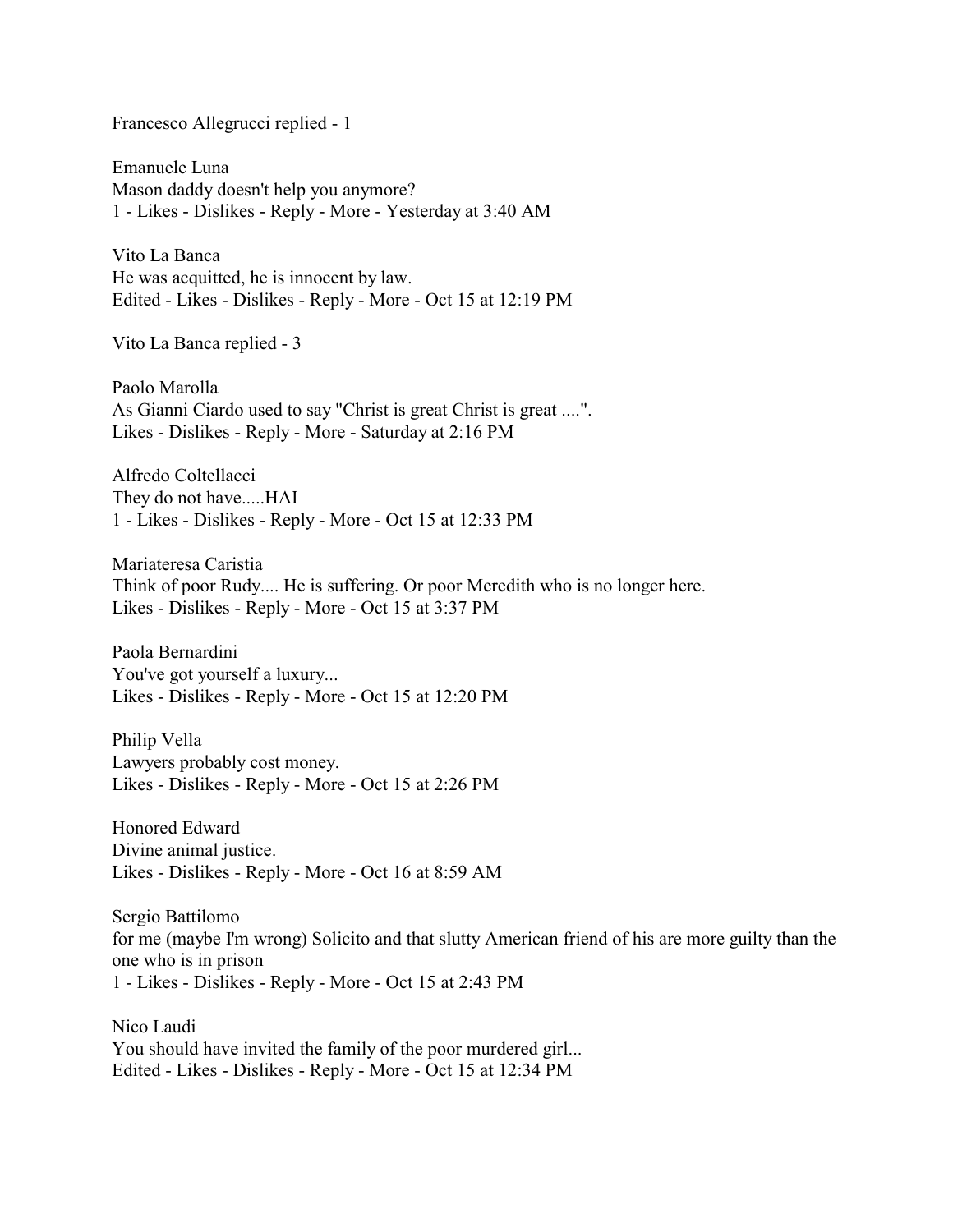Marina Lazzerini Thinking you should be in jail, you still got off easy. Likes - Dislikes - Reply - More - Oct 15 at 2:27 PM

Rita Camosi It was better if you stayed in jail! I do not believe in your innocence! Likes - Dislikes - Reply - More - Saturday at 8:12 AM

Mario Monopoly I believe that the fake newspaper should help him with a substantial donation! Likes - Dislikes - Reply - More - Oct 16 at 9:13 AM

Pepito Grande Aracri Good lawyers cost Likes - Dislikes - Reply - More - Oct 15 at 3:21 PM

Maria Cantaro You have extinguished a life... Likes - Dislikes - Reply - More - Oct 15 at 12:18 PM

Tona Pisa Escape....that you from us.... Likes - Dislikes - Reply - More - Oct 15 at 12:15 PM

Mario Lieto And what do you want, arrange yourself, as many Italians do. Likes - Dislikes - Reply - More - Saturday at 8:59 AM

Vittorio Masia One that all those debts means that the capital is double Likes - Dislikes - Reply - More - Oct 15 at 1:14 PM

Seraphina Pittalà Work, don't spend, stay serene and see that you eat...the rest you have already done... Likes - Dislikes - Reply - More - Saturday at 9:44 AM

Chiara Mossudu La Buongiorno does not work for free Likes - Dislikes - Reply - More - Oct 15 at 1:18 PM

Roberto Cerrone Accumulating 1.2 million debts is not easy Likes - Dislikes - Reply - More - Oct 15 at 5:17 PM

Enzo Pen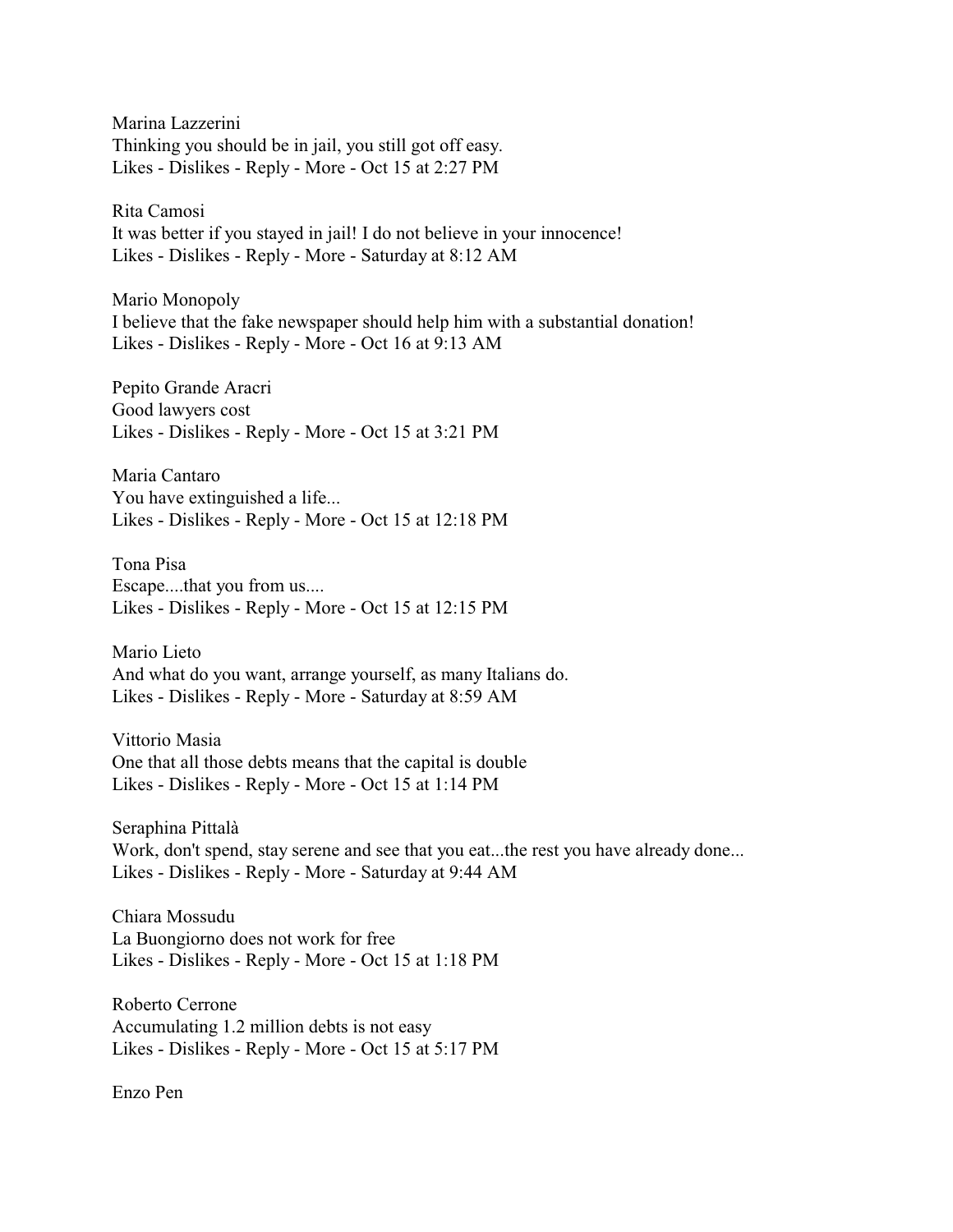You should have thought about it before Likes - Dislikes - Reply - More - Oct 16 at 4:46 AM

Flavio Flaiano You Likesd the mafia lawyer now you're crying Likes - Dislikes - Reply - More - Oct 15 at 12:48 PM

In Pierpaoli May you die in the worst way Likes - Dislikes - Reply - More - Oct 15 at 3:47 PM

Maria Laura Laurenti Freedom cost him dearly Likes - Dislikes - Reply - More - Oct 15 at 3:12 PM

Dunia Fin Rope Who sows reaps Likes - Dislikes - Reply - More - Oct 15 at 12:27 PM

Antonietta Damiani .... if you were in the right place.... in prison ...you wouldn't even need money.... Likes - Dislikes - Reply - More - Oct 16 at 2:33 AM

Ilaria Alida Quilico Advertise again. You are without restraint. 1 - Likes - Dislikes - Reply - More - Oct 15 at 3:05 PM

Maurizio Zonca And a who cares we want to put it..... 1 - Likes - Dislikes - Reply - More - Oct 16 at 3:18 AM

Chicca Pedrazzini replied - 1

Mariacira Avallone you shouldn't be broke, but in jail. Likes - Dislikes - Reply - More - Oct 16 at 8:05 AM

Rosa de Nicolo Meredith was English, not America! Likes - Dislikes - Reply - More - Oct 15 at 12:32 PM

Fabrizio Zecca Thank Rudy Guedee who did not speak... 1 - Likes - Dislikes - Reply - More - Oct 15 at 1:50 PM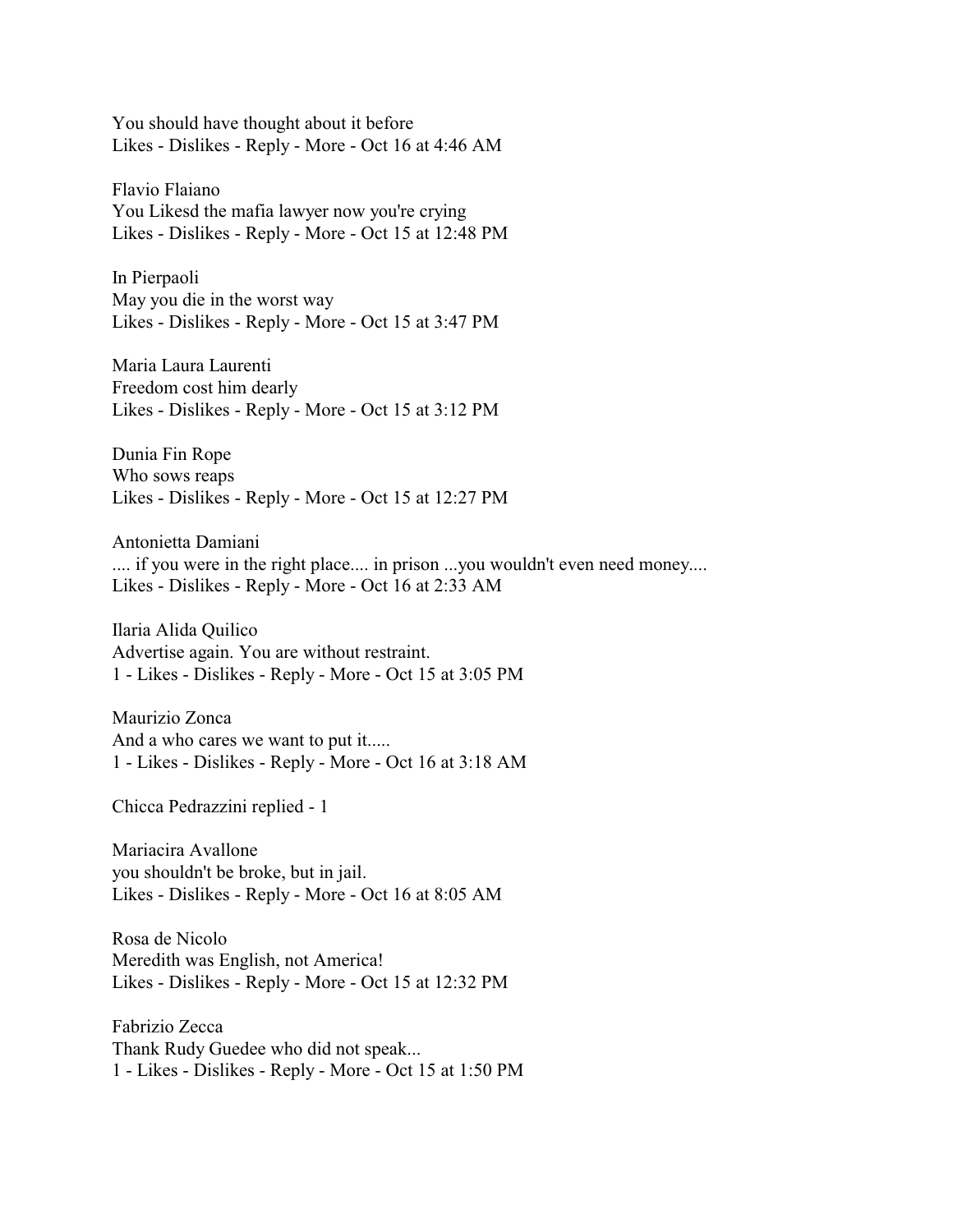Giulia Mazzoli But poor thing....what a pain... Ask for a subsidy to the lawyer Good morning Likes - Dislikes - Reply - More - Oct 15 at 1:12 PM

Gaetano Petrone If you were in prison As of duty You had no debts Likes - Dislikes - Reply - More - Saturday at 4:54 PM

Daniela Rizzo Which image? Likes - Dislikes - Reply - More - Oct 15 at 11:59 PM

Marianne Mauro Worse than Meredith who is no longer there? Likes - Dislikes - Reply - More - Oct 15 at 4:44 PM

Antonio Isidori tonight after this news, I will not sleep Likes - Dislikes - Reply - More - Oct 16 at 6:15 AM

Federico Civoli They destroyed what? Likes - Dislikes - Reply - More - Oct 15 at 12:08 PM

Catalan Youngster As Uncle Vincenzo would say, news dimmerda... Likes - Dislikes - Reply - More - Oct 15 at 2:53 PM

AnnaMaria D'Andrea To the face of slaps. With that. Smile to make you. Drop all your teeth Likes - Dislikes - Reply - More - Yesterday at 6:27 AM

Teresa Scola one way or another sins are paid for, ask your former accomplice for help. [Play video] Edited - Likes - Dislikes - Reply - More - Friday at 6:04 PM

Jon Snow Tell poor Meredith about your drama Likes - Dislikes - Reply - More - Oct 15 at 1:35 PM

Angela Susino People Likes you there is only one solution...and it costs very little!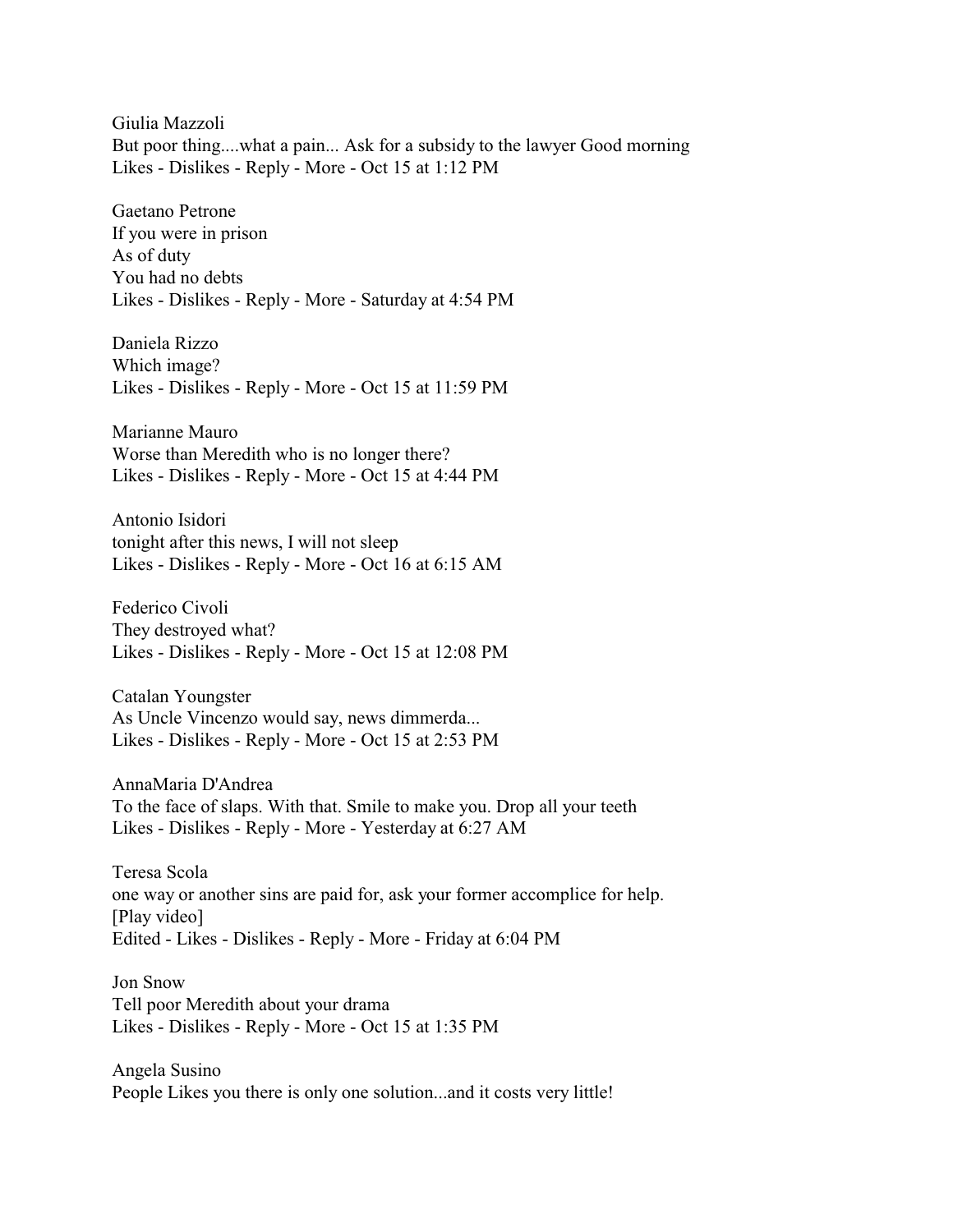Likes - Dislikes - Reply - More - Yesterday at 2:13 AM

Loris Rigato And how did you make them ? Maybe by paying the lawyers! Likes - Dislikes - Reply - More - Oct 15 at 2:48 PM

Cristina Green They should have thrown away the key...nothing but debts!! Likes - Dislikes - Reply - More - Friday at 1:06 PM

Kamel Kehal It's time for me not to sleep Likes - Dislikes - Reply - More - Oct 15 at 11:37 PM

Andrea Cuccarese I call..... by name and in fact Likes - Dislikes - Reply - More - Oct 15 at 9:51 PM

Walter Tontini Freedom is worth more than anything... Likes - Dislikes - Reply - More - Oct 15 at 12:12 PM

Betti Calcagno The conclusion of this ugly story never convinced me.... Likes - Dislikes - Reply - More - Yesterday at 3:30 AM

Orietta Martelli I urge you, sooner or later in life everything comes back!!! Likes - Dislikes - Reply - More - Saturday at 3:42 AM

Omar Drugo If you told the truth you were better off Likes - Dislikes - Reply - More - Friday at 4:19 PM

Alfredina Valentini GET HELP FROM YOUR EX.....OR ASK THE LADY OF URSO....A PLACE YOU CAN FIND.... Likes - Dislikes - Reply - More - Oct 16 at 2:10 AM

Mauro Lai How much do you need? Likes - Dislikes - Reply - More - Oct 15 at 12:38 PM

Marco Damiano Solicito.chi.sene.frega.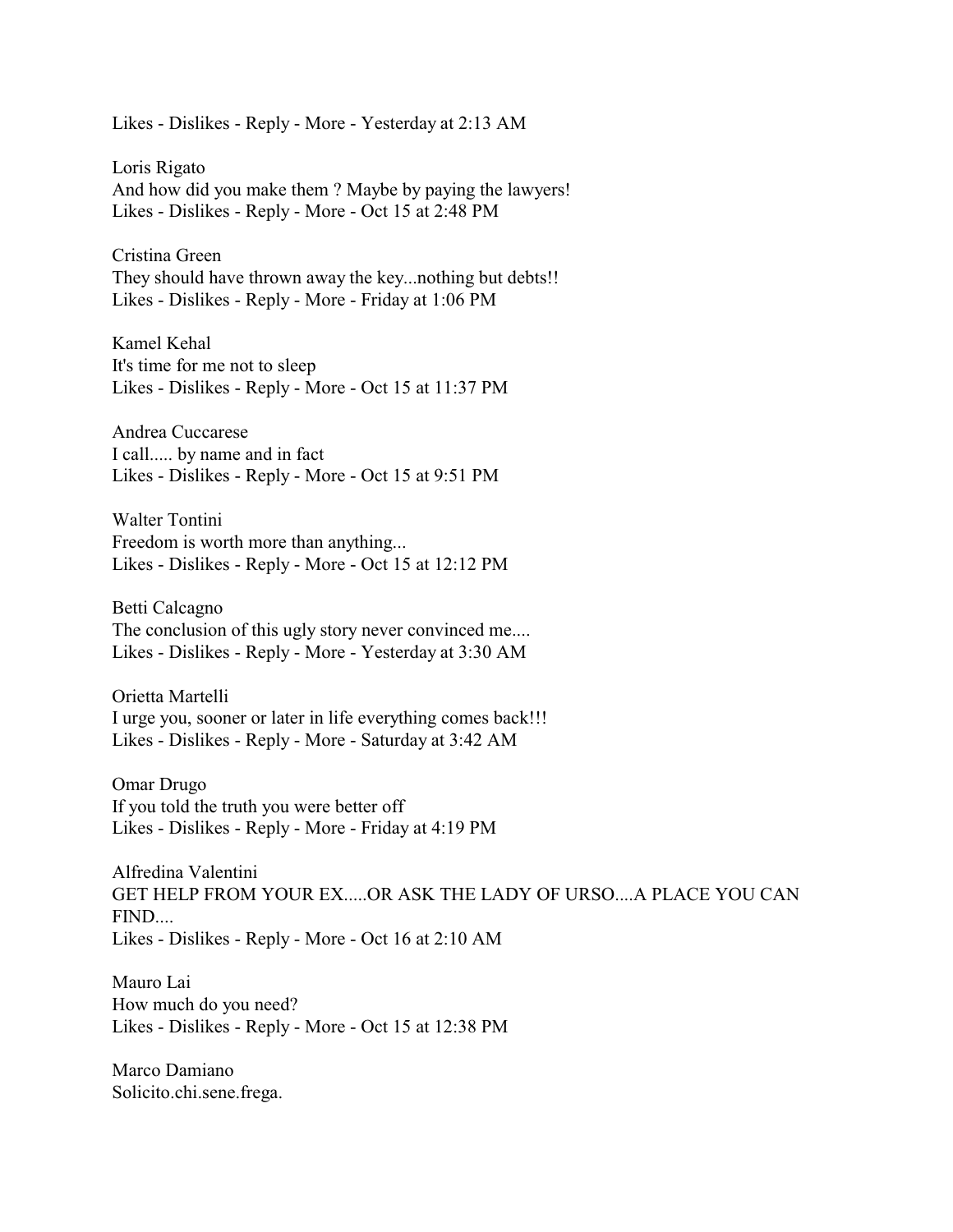Likes - Dislikes - Reply - More - Friday at 2:28 PM

Ro Ca I have no pity for you ... Likes - Dislikes - Reply - More - Oct 16 at 12:08 PM

Marco Dellisanti Quiet... Soon a reality show or the D'urso will bring you back to the surface... You've thrown the hook away, you just have to wait for the piranhas to finish the job! Likes - Dislikes - Reply - More - Oct 15 at 6:12 PM

Leonardo Ceccarelli Payment reminder Likes - Dislikes - Reply - More - Oct 16 at 10:48 AM

Enzp Bonfanti Never have I ever given such a damn about a piece of news. Likes - Dislikes - Reply - More - Oct 15 at 1:07 PM

Roberta Tassi You again... But we were not supposed to see each other anymore Likes - Dislikes - Reply - More - Oct 15 at 12:31 PM

Michele Vicenti What a bad picture. Likes - Dislikes - Reply - More - Oct 15 at 12:41 PM

Dante Pisano shall we make a collection? Likes - Dislikes - Reply - More - Oct 15 at 2:05 PM

Stefania Bianchi And why tell everyone? Likes - Dislikes - Reply - More - Oct 15 at 12:23 PM

Marco Chiavaroli Come on, Daddy's here... Likes - Dislikes - Reply - More - Friday at 4:51 PM

Alessandro Nuzzo And what about these catzi? Likes - Dislikes - Reply - More - Oct 15 at 3:07 PM

M Bridget Iarussi Poor guy! Think about how the life of Meredith's family is destroyed, and then, borrow a little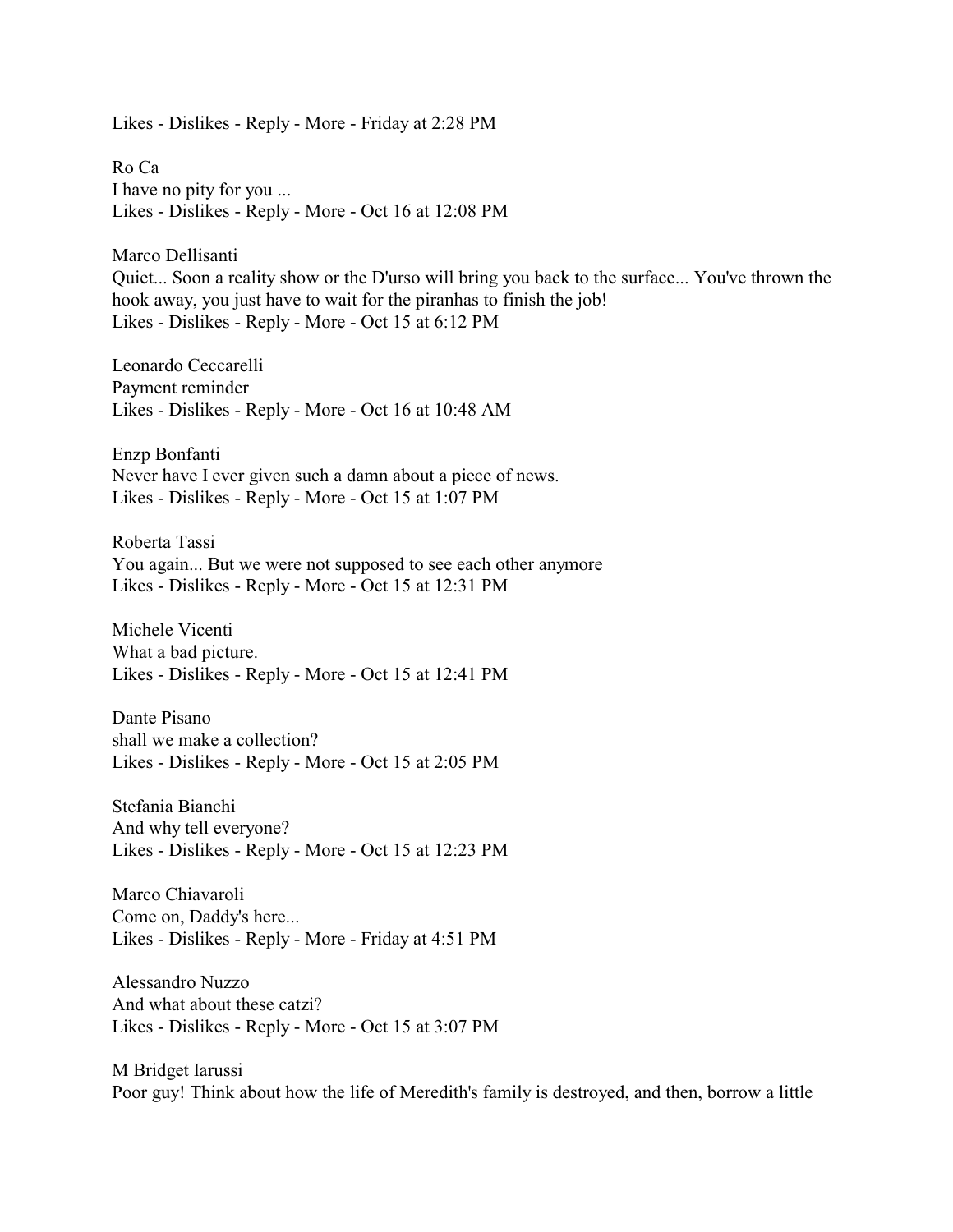money from your ex... Likes - Dislikes - Reply - More - Saturday at 5:16 PM

Louis Laman Maybe ask your father for a hand ..... 1 - Likes - Dislikes - Reply - More - Friday at 2:09 PM

Paolo Lombari I do not sleep at night! Likes - Dislikes - Reply - More - Oct 16 at 2:00 AM

Christian Angrisani still make him talk to this Likes - Dislikes - Reply - More - Oct 15 at 3:48 PM

Ferdinando Lauri After what happened to him, he even speaks miraculously Likes - Dislikes - Reply - More - Oct 16 at 11:28 AM

Beatrice Piano In life sooner or later you pay ... Likes - Dislikes - Reply - More - Oct 16 at 9:19 AM

Massimo Giordani Write a book where you tell the truth Likes - Dislikes - Reply - More - Oct 16 at 10:47 AM

Francesca Arreghini Your image? Likes - Dislikes - Reply - More - Today at 12:34 AM

Paolo Valenti Go to hell you .....and the press Likes - Dislikes - Reply - More - Oct 15 at 3:13 PM

Antonio Addis Bongiorno beats cassa! The payment terms have expired. Likes - Dislikes - Reply - More - Saturday at 4:05 PM

John Zdenek Canevari He wanted the Bongiorno... Likes - Dislikes - Reply - More - Oct 15 at 12:39 PM

Marino Cardani After what you have done I have to be dumb mute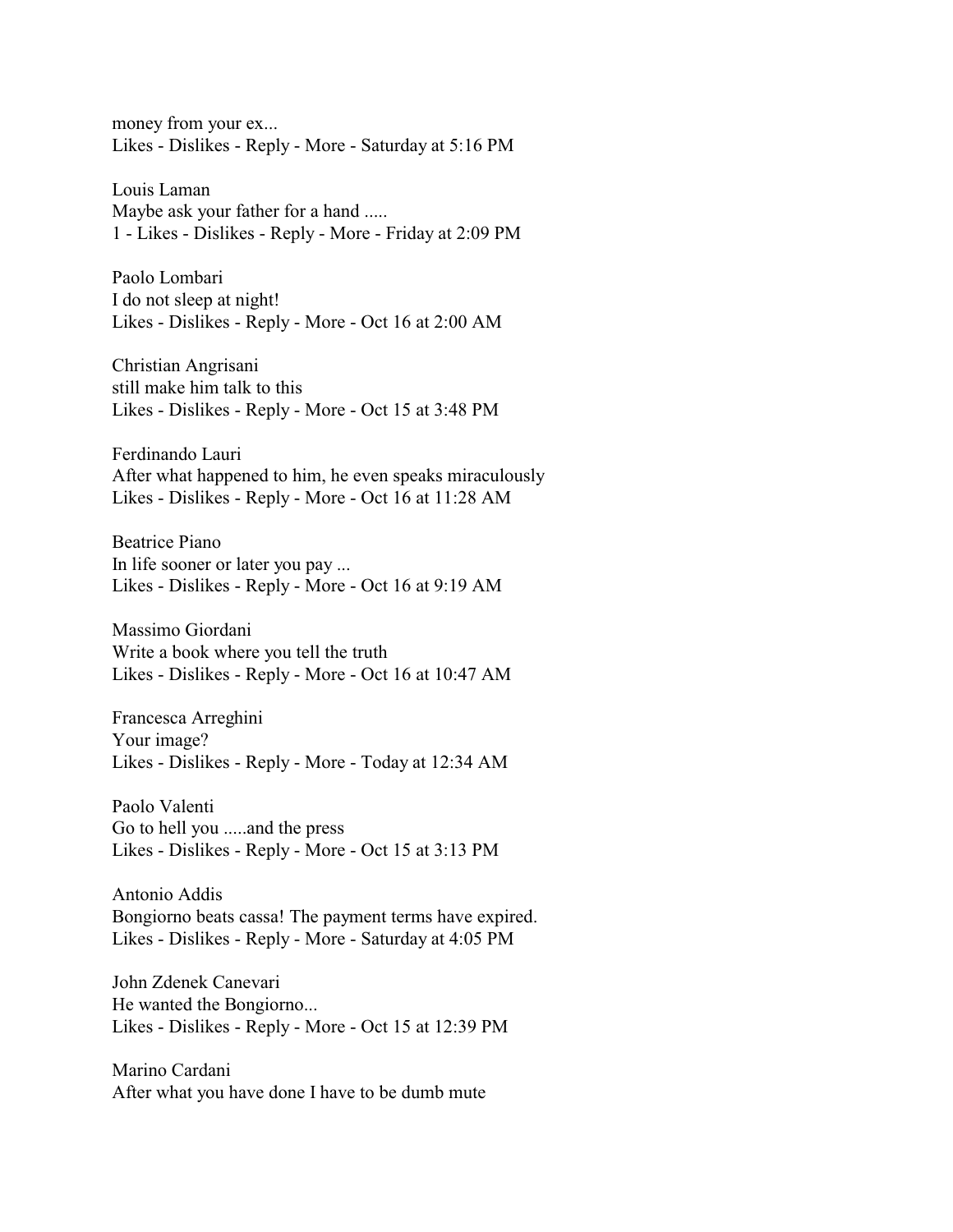Likes - Dislikes - Reply - More - Oct 15 at 5:03 PM

Ivana Baldinelli I wish that were true!!! Likes - Dislikes - Reply - More - Oct 16 at 10:05 AM

Yari Sakuragi a name a why Likes - Dislikes - Reply - More - Friday at 1:44 PM

Giulia Sol Too little he who wounds by the sword perishes I believe in KARMA Likes - Dislikes - Reply - More - Oct 15 at 4:46 PM

Francesco Magnolfi Or if you took 500 pappardelle of compensation!!!!! Likes - Dislikes - Reply - More - Oct 16 at 11:37 AM

Luigi D'Alterio you live in hibernation which is better Likes - Dislikes - Reply - More - Oct 16 at 2:08 AM

Cyrus D Aniello Income and citizenship Likes - Dislikes - Reply - More - Oct 16 at 12:37 PM

Giuliano Soliani Congratulations. You can apply.... Likes - Dislikes - Reply - More - Oct 16 at 8:18 AM

Gianluca Salzano Me for much...but much less Likes - Dislikes - Reply - More - Oct 15 at 12:35 PM

Caterina Benci Interphone Barbara D'Urso and it is done 1 - Likes - Dislikes - Reply - More - Oct 15 at 12:35 PM

Renza Rossato Do not give us the story that you are innocent, you are not credible! Likes - Dislikes - Reply - More - Yesterday at 8:16 AM

Stefano Galantini Poor thing, shall we make a collection? Likes - Dislikes - Reply - More - Saturday at 5:05 PM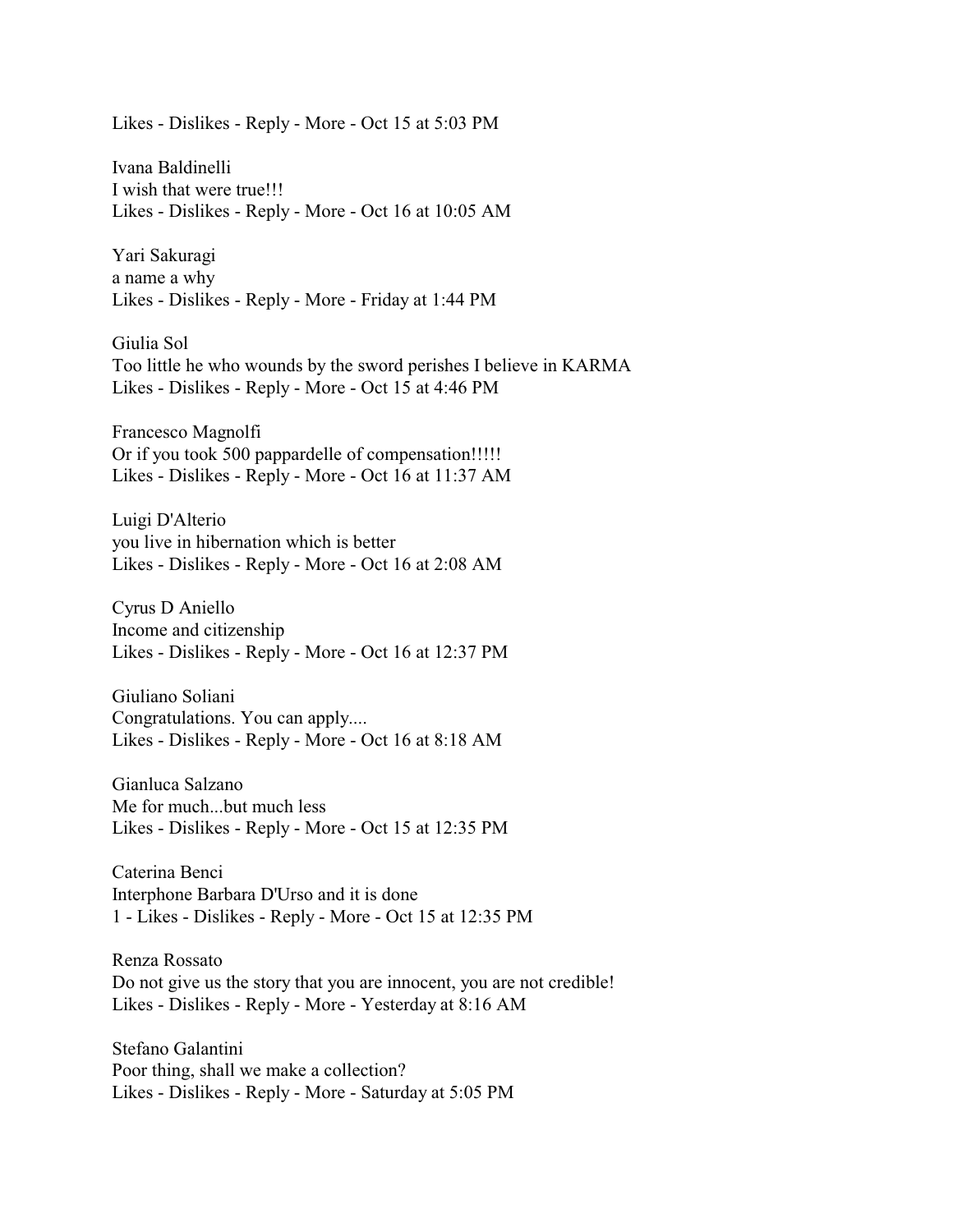Giancarlo Boato Make your father pay for them! Likes - Dislikes - Reply - More - Oct 15 at 2:51 PM

Matteo Curcio in a call center in Tirana and passes the fear Likes - Dislikes - Reply - More - Oct 15 at 1:17 PM

Garghj Gianni Convicted for murder . Likes - Dislikes - Reply - More - Saturday at 5:14 AM

Annamaria Di Palma And who would be to blame????.... Likes - Dislikes - Reply - More - Friday at 1:16 PM

Marina Belli .... more than feeling Likes a monster it is..... Likes - Dislikes - Reply - More - Saturday at 1:13 PM

Oillut Freegenes I solicit a payment reminder. Likes - Dislikes - Reply - More - Oct 15 at 8:46 PM

Patrizia Elisabetta And it worked out well for you too. Likes - Dislikes - Reply - More - Oct 16 at 8:07 AM

Lucy Anselmi You did 30 years in jail, so you didn't get into debt  $\frac{1}{2}$ Likes - Dislikes - Reply - More - Saturday at 4:11 PM

Scamardella Rose Poor thing go to Amanda she made a lot of money Likes - Dislikes - Reply - More - Oct 15 at 12:26 PM

Omar Pallucca Go to the gf or the d'urso so you can do it again.... but tell us who kill that poor girl Likes - Dislikes - Reply - More - Friday at 1:10 PM

Annamaria Manghi That karma has done its duty????? Likes - Dislikes - Reply - More - Oct 15 at 3:38 PM

Gianluca Montecuollo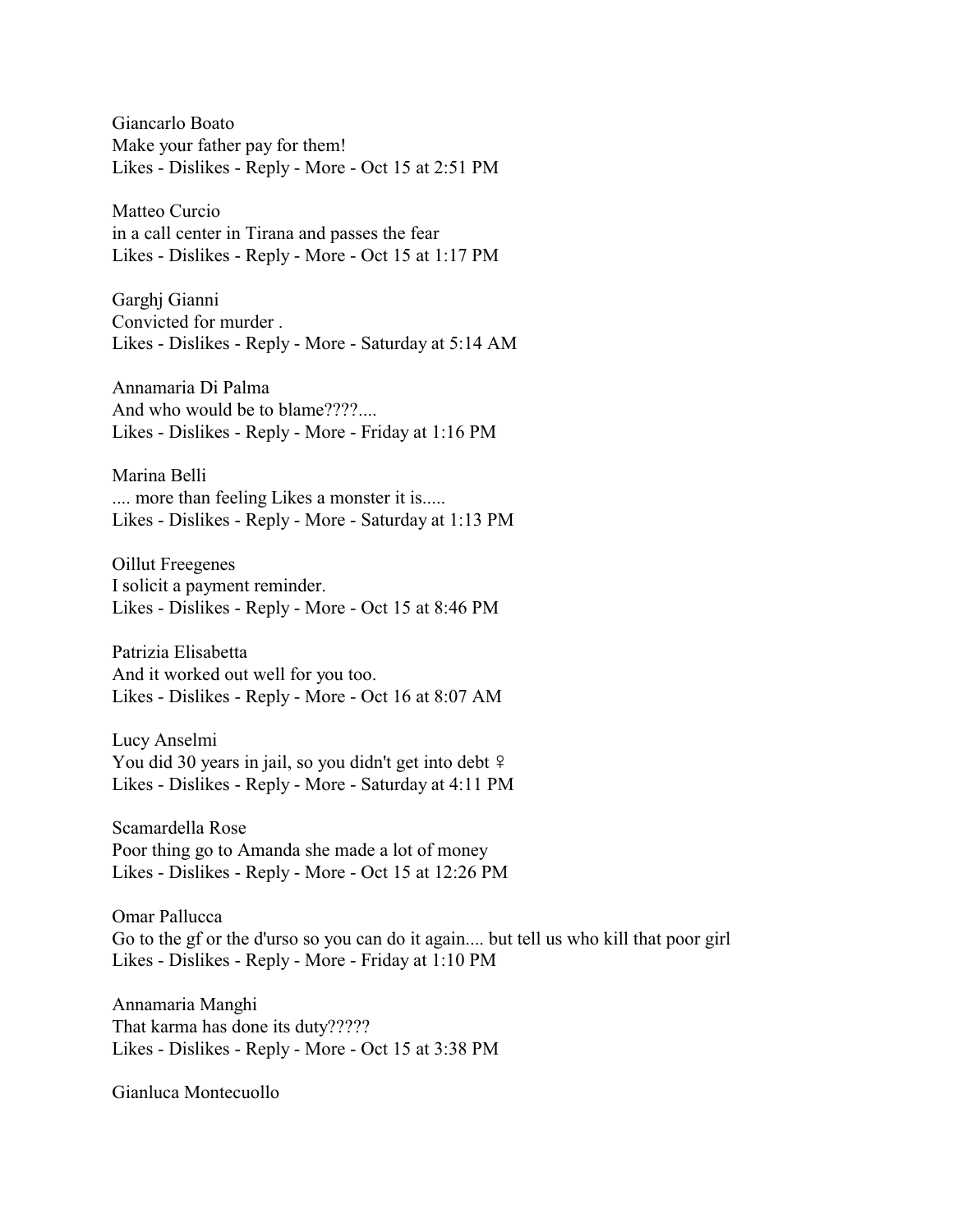And that you? The collection? Likes - Dislikes - Reply - More - Oct 15 at 12:44 PM

Magdalena Krystyna Behr He goes to work. Simple. Likes - Dislikes - Reply - More - Saturday at 7:44 AM

Mirko Zerla I urge... I know how to... Solicitation.... How many memories Likes - Dislikes - Reply - More - Oct 16 at 6:28 AM

Alida Bodunis think of those who no longer have anything........................................................................... Likes - Dislikes - Reply - More - Friday at 10:30 PM

Gabriele Posteraro I wanted to make a joke but too many hate comments, I defile myself. Likes - Dislikes - Reply - More - Friday at 4:39 PM

RobbyRoberta Passerini What a head you have! Likes - Dislikes - Reply - More - Yesterday at 1:38 AM

Horace Messina Let's make a collection...... Likes - Dislikes - Reply - More - Oct 15 at 12:13 PM

Assumed Pancotti Let's make a subscription Likes - Dislikes - Reply - More - Oct 15 at 12:36 PM

Nicola Galli Debts for what? Likes - Dislikes - Reply - More - Oct 16 at 11:38 AM

Gisel La Riccia Go to Big Brother certainly Signorini makes success Likes - Dislikes - Reply - More - Saturday at 4:34 PM

Fabio Fcim Zitarosa You deserved life imprisonment, so you got off easy... Likes - Dislikes - Reply - More - Oct 15 at 2:28 PM

Enzo Napo Get a transfer from Amanda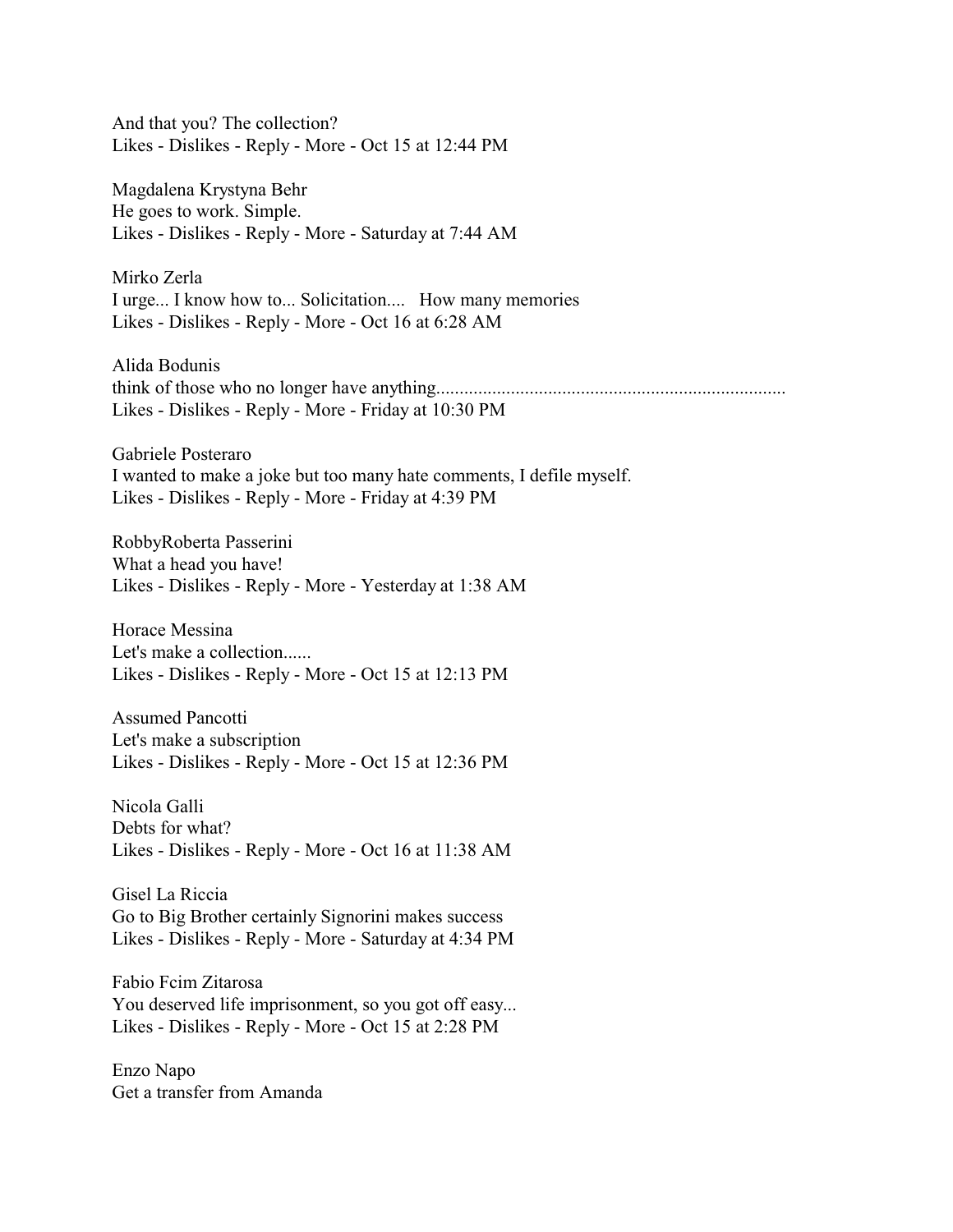Likes - Dislikes - Reply - More - Oct 16 at 12:31 PM

Isa Christmas Confess go to jail! Room and board for life  $\odot$ Likes - Dislikes - Reply - More - Saturday at 1:11 AM

Antonello Ferraro Payment reminder Likes - Dislikes - Reply - More - Oct 15 at 12:36 PM

Luke Sanso Tell the girl's family... Likes - Dislikes - Reply - More - Oct 16 at 11:50 AM

Giuseppe Sacco You are out..... don't expect too much Likes - Dislikes - Reply - More - Oct 15 at 2:44 PM

Michele Donatone What a creepy face Likes - Dislikes - Reply - More - Oct 15 at 10:46 PM

Salvatore Messina Get them from your daddy Likes - Dislikes - Reply - More - Oct 15 at 1:01 PM

Fabio UP Fabio How I would do Amanda, my mother Likes - Dislikes - Reply - More - Oct 15 at 6:28 PM

Luca Crisciotti With one million and two million debts, the problem is not yours but that of your creditors. Likes - Dislikes - Reply - More - Saturday at 3:27 PM

Giuliano Checchi Bongiorno costa CARA...... Likes - Dislikes - Reply - More - Oct 16 at 7:25 AM

Zacchi Davide When on the bright side you could do life imprisonment Likes - Dislikes - Reply - More - Saturday at 2:39 AM

Leporale Paul I keep this for the bidet Likes - Dislikes - Reply - More - Oct 15 at 12:51 PM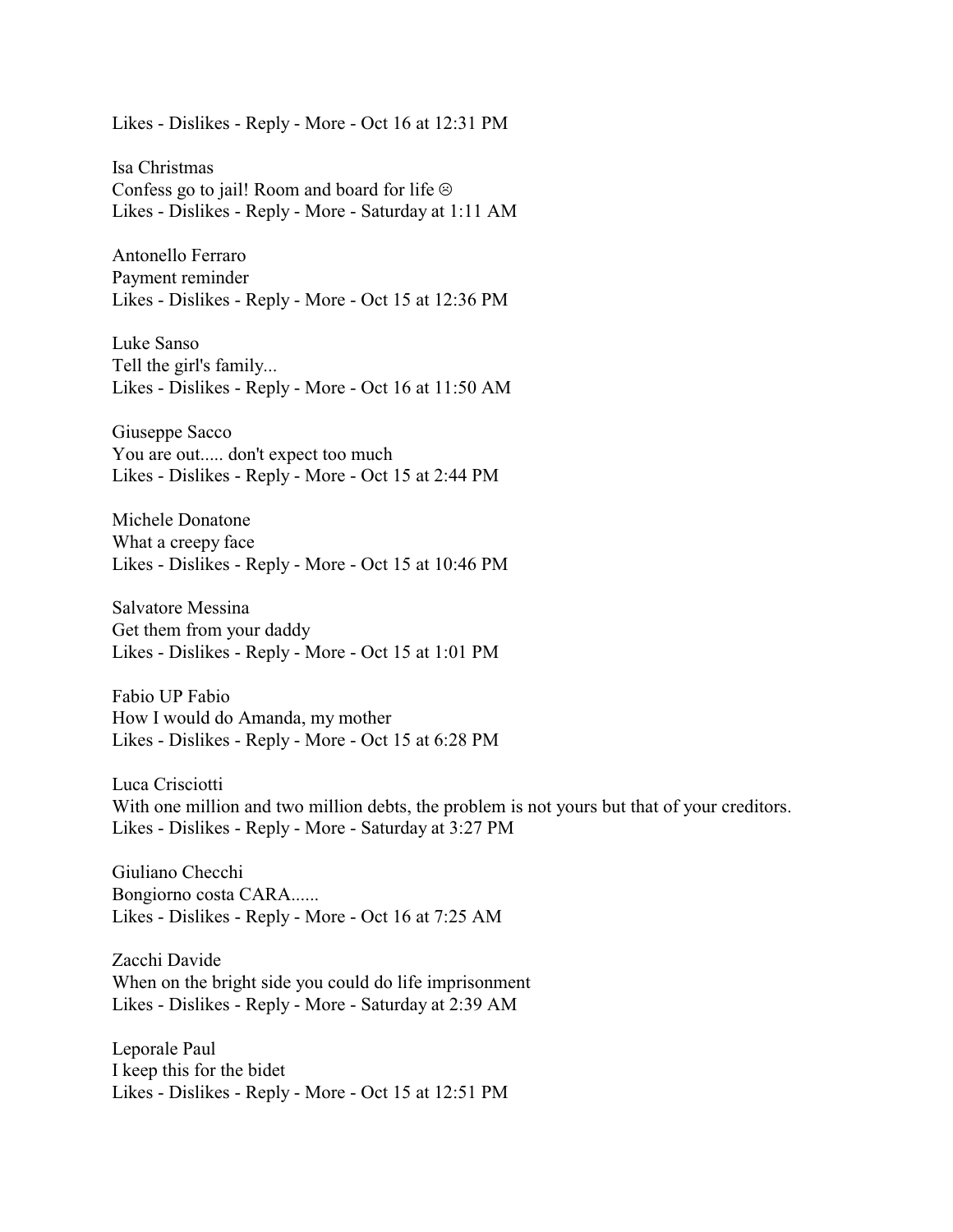Enzo Yattaman Castrini poor thing, I suppose, is the fault of the Count and Maio! Likes - Dislikes - Reply - More - Oct 15 at 2:55 PM

Federica Borsini he thinks about the image. Likes - Dislikes - Reply - More - Friday at 12:59 PM

Cristina Cinquini He cares about the image he... Likes - Dislikes - Reply - More - Oct 15 at 12:41 PM

Giuseppe Zaccone You have a life ahead of you to pay your debts, that girl has no life anymore! Likes - Dislikes - Reply - More - Oct 15 at 1:38 PM

Dino Falletta Ask Daddy ... Likes - Dislikes - Reply - More - Oct 15 at 12:24 PM

Michele Lattanzio You Likes living in villas with swimming pools Likes - Dislikes - Reply - More - Oct 15 at 12:26 PM

Vincenzo Intermite I propose a collection....poor child Likes - Dislikes - Reply - More - Oct 15 at 5:46 PM

Stefano Luddi You have been absolved by the law of the menga rather than those who have given you credit... Likes - Dislikes - Reply - More - Oct 15 at 12:36 PM

Maximum Christmas They also denied him compensation. Likes - Dislikes - Reply - More - Oct 15 at 2:34 PM

Joseph Bonaposta Do you sleep peacefully at night? Likes - Dislikes - Reply - More - Oct 15 at 12:13 PM

Francesco Caselli Why don't you tell the truth Likes - Dislikes - Reply - More - Oct 15 at 3:05 PM

Giuseppe Moscato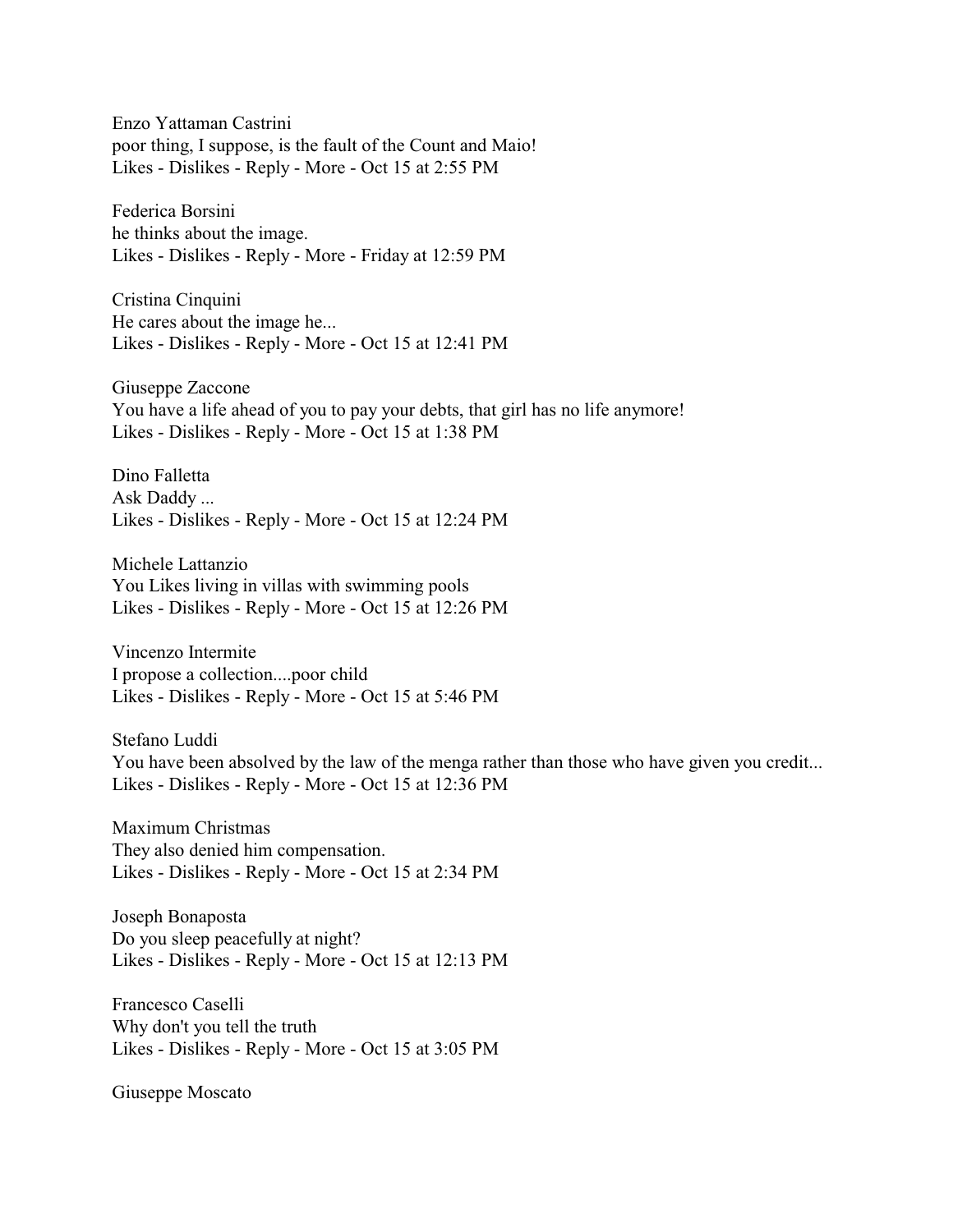If you give me the iban number I will make the deposit. Likes - Dislikes - Reply - More - Oct 16 at 6:41 AM

Lorenzo Pola Who cares works. It's already worked out well for you. Likes - Dislikes - Reply - More - Yesterday at 4:36 AM

Laura Pucali But please, you should be in jail with your worthy companion. And you complain as well? But go to..... Likes - Dislikes - Reply - More - Oct 15 at 2:42 PM

Roy Francesco Cannavò But who gave him these debts? Likes - Dislikes - Reply - More - Oct 15 at 1:26 PM

Stefano Silenzi Call the lawyer Bongiorno, he solves the problem Likes - Dislikes - Reply - More - Oct 15 at 12:47 PM

Francesco Delli Paoli Goes to big brother Likes - Dislikes - Reply - More - Oct 15 at 1:39 PM

Luisella Porzio And who cares...?!? Likes - Dislikes - Reply - More - Oct 15 at 5:25 PM

Capotosti Luciano Now D'Urso takes care of it Likes - Dislikes - Reply - More - Oct 15 at 12:36 PM

Klara Hinz Maybe you didn't deserve anything else! But justice..... Likes - Dislikes - Reply - More - Friday at 3:00 PM

Daniele Diotallevi Good morning costicchia dear Likes - Dislikes - Reply - More - Oct 15 at 12:16 PM

Andrea del Nero Perhaps a joy... Likes - Dislikes - Reply - More - Oct 16 at 6:42 AM

Savino C. D'Elicio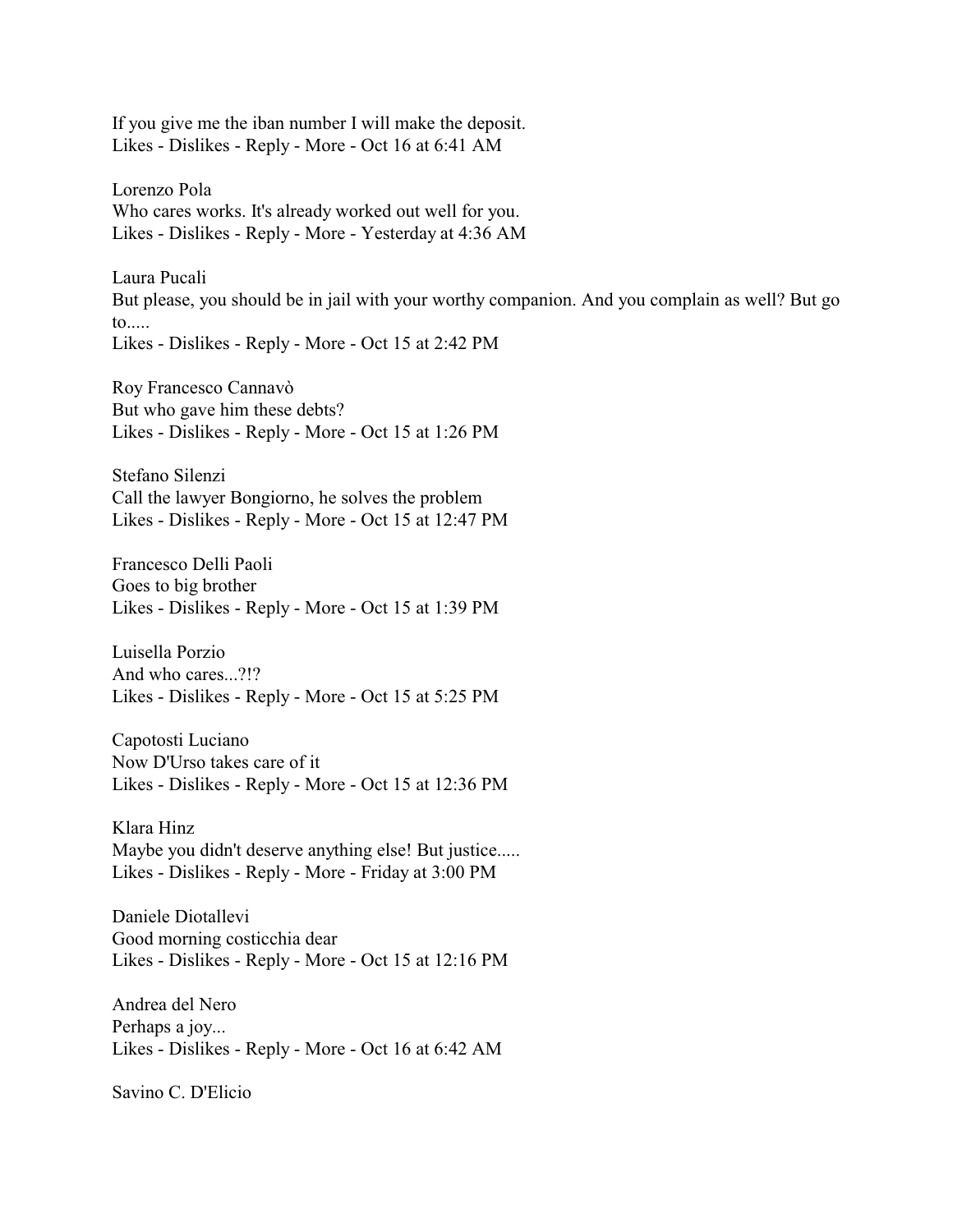Evidently freedom has a "price"! Edited - Likes - Dislikes - Reply - More - Saturday at 2:29 AM

Giuseppe Galati de Pusches The truth always has two sides you have to verify what it says Likes - Dislikes - Reply - More - Saturday at 3:15 PM

Marco Cannavacciuolo You are right. You have a debt. Likes - Dislikes - Reply - More - Friday at 11:21 PM

Nicola Sorio Serves you right! You still have the courage to speak!! Go to your Amanda and have her give it to you!!! Bastards Likes - Dislikes - Reply - More - Oct 16 at 12:38 PM

Carmine Faggiano Get arrested.... room and board for free! Likes - Dislikes - Reply - More - Yesterday at 2:59 AM

Mariagrazia Reina So what? Let's make a collection???Poor........ Likes - Dislikes - Reply - More - Friday at 3:16 PM

Curly Pina You deserve this and more Amanda got rich poor fool who fell for his game Likes - Dislikes - Reply - More - Friday at 2:21 PM

Giovanni Vaccarotti Welcome to the club be yours!!! Likes - Dislikes - Reply - More - Friday at 1:08 PM

Carlo Eutizi So know know sollecito semicit. Likes - Dislikes - Reply - More - Oct 15 at 12:19 PM

Mazzanti Maurizio I am happy because I consider you a murderer Likes - Dislikes - Reply - More - Oct 15 at 2:30 PM

Luigi Megna there are stables to shovel....... Likes - Dislikes - Reply - More - Oct 16 at 10:06 AM

Pina Pulvirenti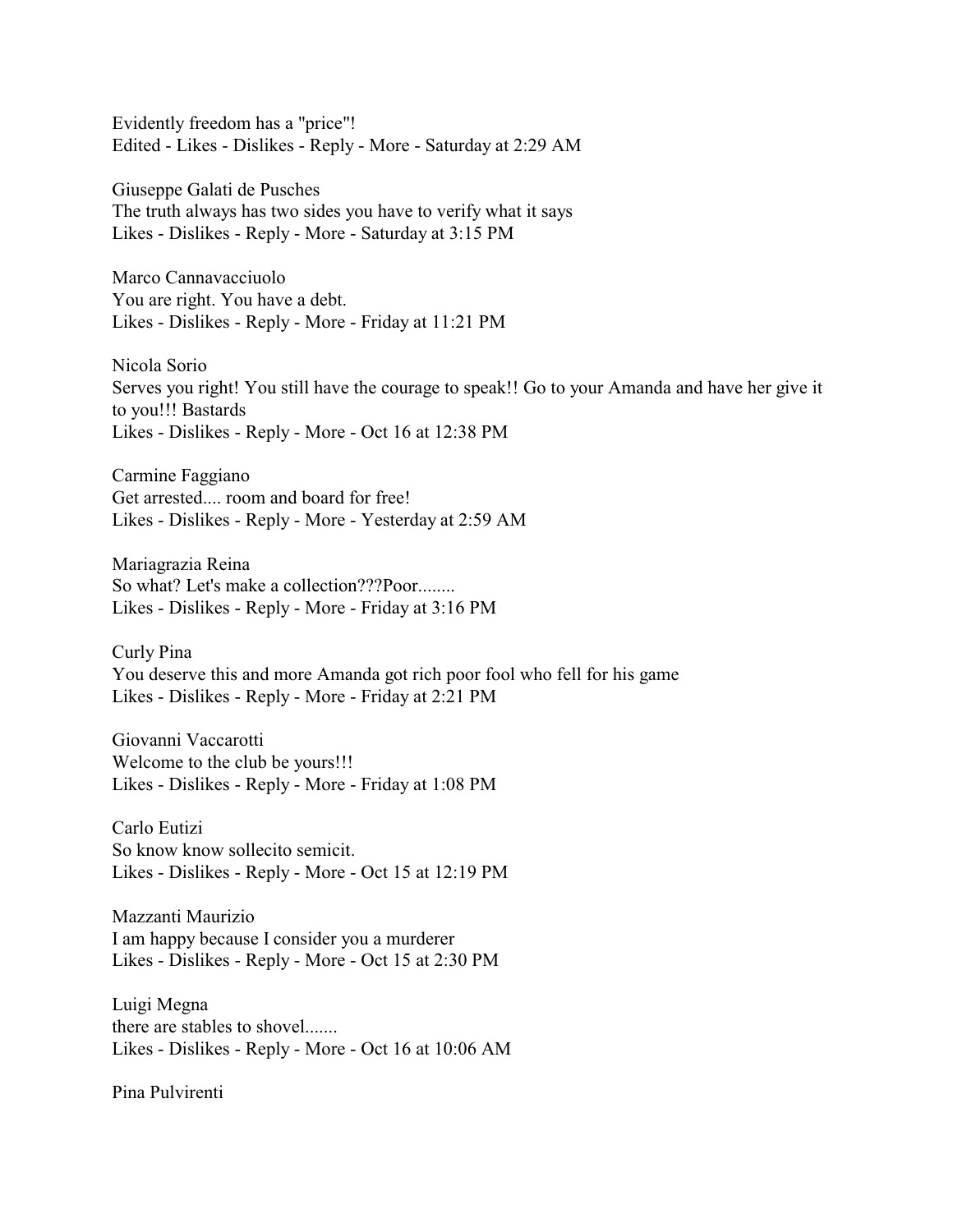Serves you right killer Likes - Dislikes - Reply - More - Oct 16 at 12:30 PM

Marco Cannavacciuolo You are right. You have a debt. Likes - Dislikes - Reply - More - Friday at 11:21 PM

Nicola Sorio Serves you right! You still have the courage to speak!! Go to your Amanda and have her give it to you!!! Bastards Likes - Dislikes - Reply - More - Oct 16 at 12:38 PM

Carmine Faggiano Get arrested.... room and board for free! Likes - Dislikes - Reply - More - Yesterday at 2:59 AM

Mariagrazia Reina So what? Let's make a collection???Poor........ Likes - Dislikes - Reply - More - Friday at 3:16 PM

Curly Pina You deserve this and more Amanda got rich poor fool who fell for his game Likes - Dislikes - Reply - More - Friday at 2:21 PM

Giovanni Vaccarotti Welcome to the club be yours!!! Likes - Dislikes - Reply - More - Friday at 1:08 PM

Carlo Eutizi So know know sollecito semicit. Likes - Dislikes - Reply - More - Oct 15 at 12:19 PM

Mazzanti Maurizio I am happy because I consider you a murderer Likes - Dislikes - Reply - More - Oct 15 at 2:30 PM

Luigi Megna there are stables to shovel....... Likes - Dislikes - Reply - More - Oct 16 at 10:06 AM

Pina Pulvirenti Serves you right killer Likes - Dislikes - Reply - More - Oct 16 at 12:30 PM

Oifla Icificap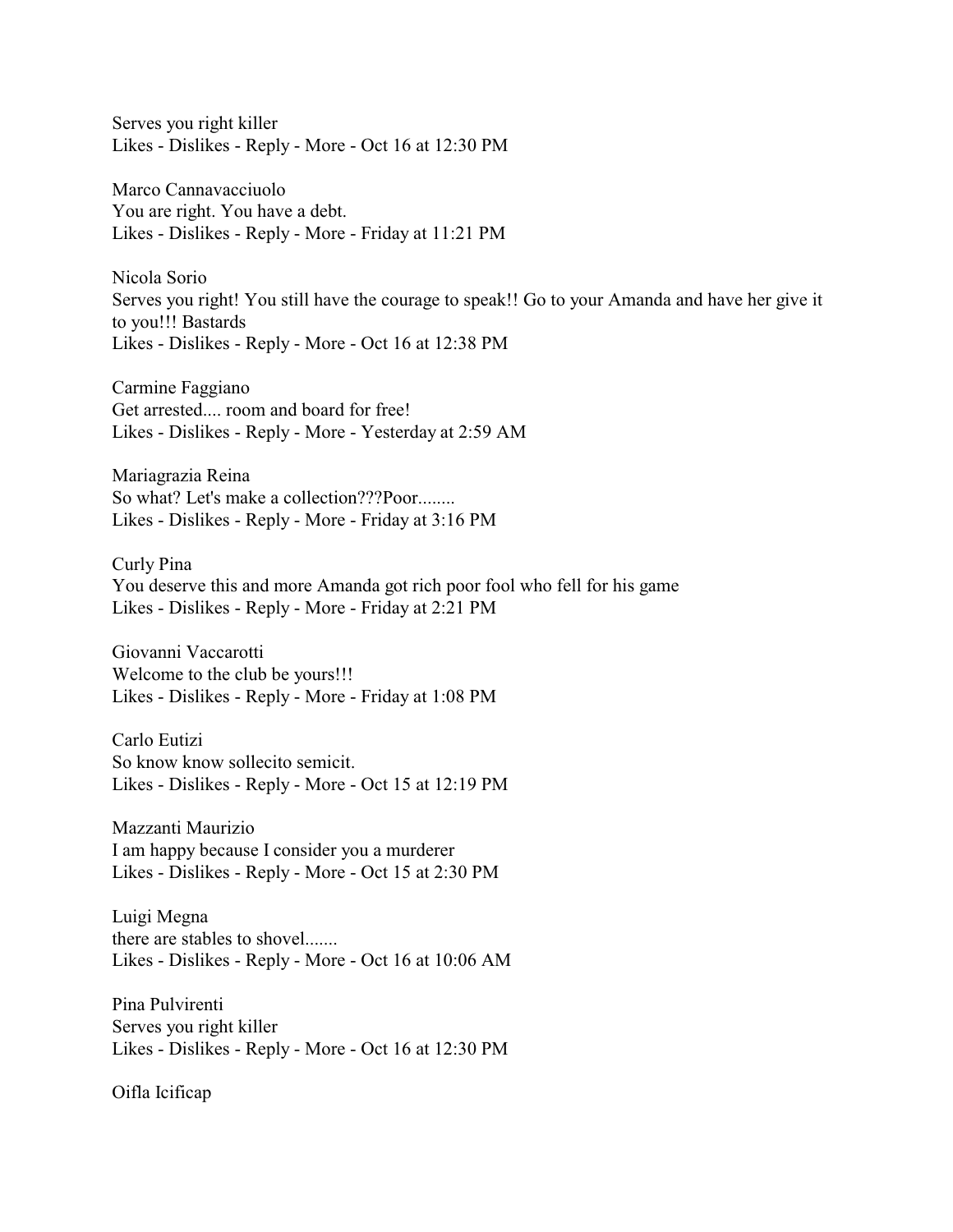In Italy the sentences are respected only when the alleged bad wolf is condemned and put to the pillory. Likes - Dislikes - Reply - More - Saturday at 3:43 AM

Giuseppe Truentini Get them from giulia Bongiorno Likes - Dislikes - Reply - More - Oct 15 at 12:47 PM

Alberto Graziani Poor thing... let's make a group x a fundraiser x help him... MAVATTELAPIANDERCULO..VA Likes - Dislikes - Reply - More - Saturday at 4:08 AM

Lukasz Sbutisky Solicitoo soo soo solicitooo euu euu Likes - Dislikes - Reply - More - Oct 15 at 1:55 PM

De Mola Francesco Which image are you talking about? Likes - Dislikes - Reply - More - Oct 16 at 2:15 AM

Mara Reo Yes but you live and she doesn't Likes - Dislikes - Reply - More - Yesterday at 7:38 AM

Giancarlo Mansueto Core de grandmother, porello... Likes - Dislikes - Reply - More - Oct 15 at 12:29 PM

Andy Kj Run ... if you do not have the money you can not pay . Likes - Dislikes - Reply - More - Oct 15 at 6:10 PM

Andy Kj replied - 1

Paolo Barone If you come by I can give you 10 euros... Likes - Dislikes - Reply - More - Oct 16 at 10:28 AM

Pampani Antonio But you have to suck it up Likes - Dislikes - Reply - More - Oct 15 at 2:07 PM

Oifla Icificap In Italy the sentences are respected only when the alleged bad wolf is condemned and put to the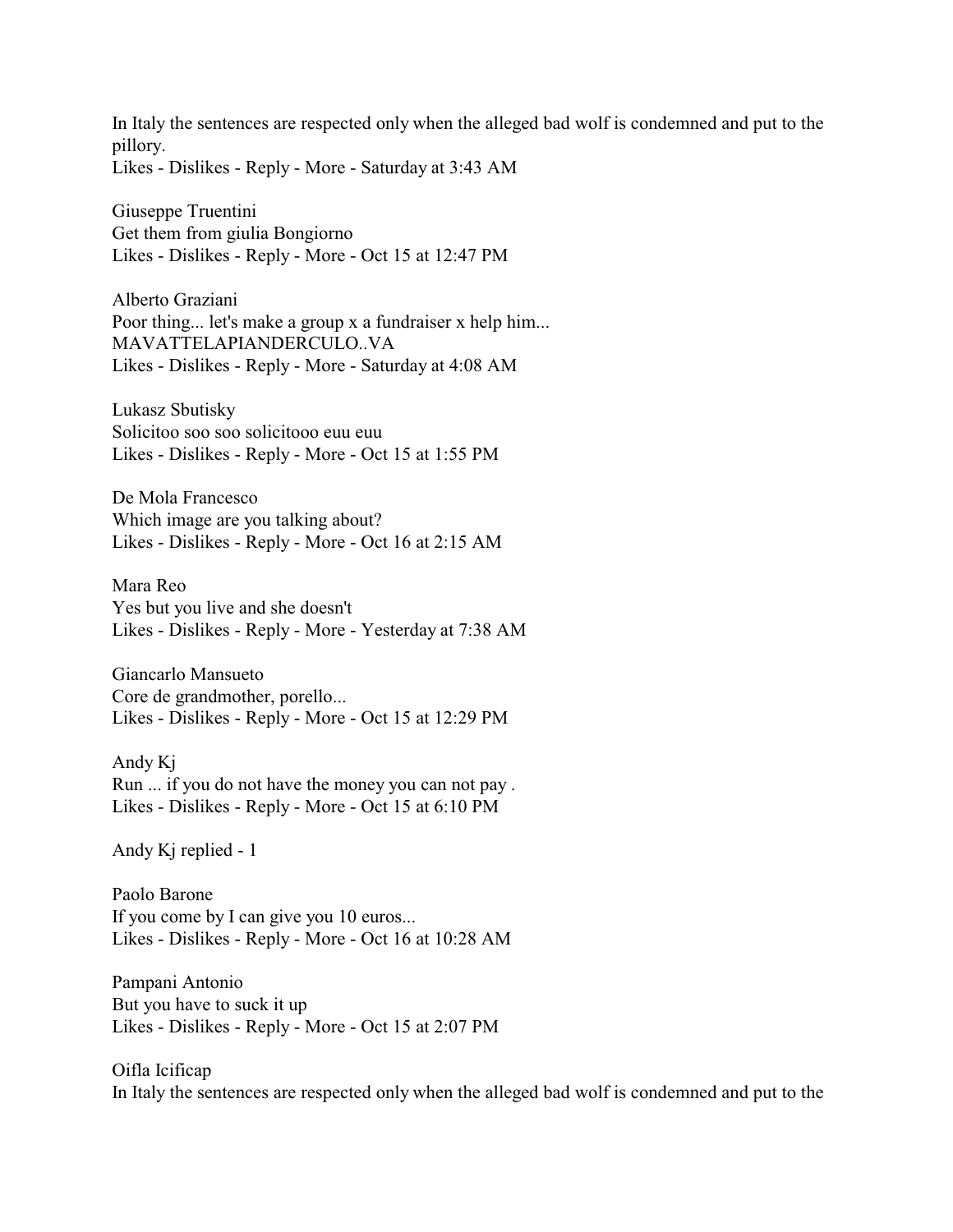pillory. Likes - Dislikes - Reply - More - Saturday at 3:43 AM

Giuseppe Truentini Get them from giulia Bongiorno Likes - Dislikes - Reply - More - Oct 15 at 12:47 PM

Alberto Graziani Poor thing... let's make a group x a fundraiser x help him... MAVATTELAPIANDERCULO..VA Likes - Dislikes - Reply - More - Saturday at 4:08 AM

Lukasz Sbutisky Solicitoo soo soo solicitooo euu euu Likes - Dislikes - Reply - More - Oct 15 at 1:55 PM

De Mola Francesco Which image are you talking about? Likes - Dislikes - Reply - More - Oct 16 at 2:15 AM

Mara Reo Yes but you live and she doesn't Likes - Dislikes - Reply - More - Yesterday at 7:38 AM

Giancarlo Mansueto Core de grandmother, porello... Likes - Dislikes - Reply - More - Oct 15 at 12:29 PM

Andy Kj Run ... if you do not have the money you can not pay . Likes - Dislikes - Reply - More - Oct 15 at 6:10 PM

Andy Kj replied - 1

Paolo Barone If you come by I can give you 10 euros... Likes - Dislikes - Reply - More - Oct 16 at 10:28 AM

Pampani Antonio But you have to suck it up Likes - Dislikes - Reply - More - Oct 15 at 2:07 PM

Michele Walter Altieri and how would you Likes to live ... making "appearances" on TV or in tabloids? Likes - Dislikes - Reply - More - Saturday at 10:50 AM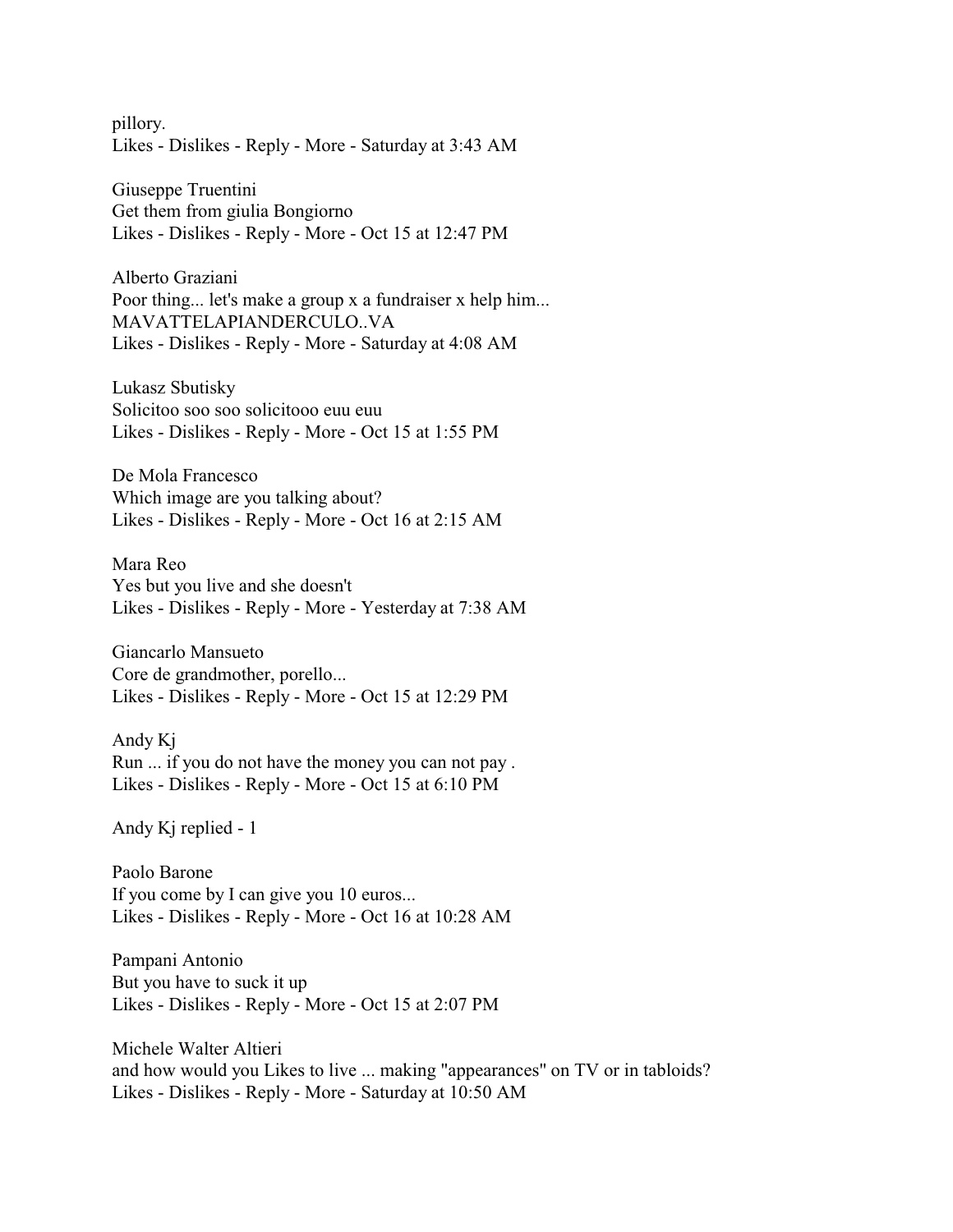Francis Daniel AND WHAT DO YOU WANT NOW? YOU HAD TO THINK ABOUT IT BEFORE. Likes - Dislikes - Reply - More - Saturday at 3:00 AM

Claudio Battisti But who asked him Likes - Dislikes - Reply - More - Oct 15 at 12:46 PM

Rita Fusco If you want I'll give you mine too... Likes - Dislikes - Reply - More - Oct 16 at 7:17 AM

Luca Marcuzzi You go to work and so you pay your debts 1 - Likes - Dislikes - Reply - More - Friday at 2:48 PM

Florian Olimpini It's done or nice mo so fuck you Likes - Dislikes - Reply - More - Oct 16 at 8:18 AM

Federica Federica Well, who does L is waiting! Likes - Dislikes - Reply - More - Yesterday at 8:27 AM

Titta Carmine CerboneDe Gais And who .....si pepsi cola Likes - Dislikes - Reply - More - Oct 15 at 7:02 PM

Gianni Moscatiello You are just one of the many daddy's sons who could afford the best lawyers and get acquitted. You are just a worm Likes - Dislikes - Reply - More - Oct 15 at 12:13 PM

Andrea Il Principino Tucceri Mi fat l sheep 1 - Likes - Dislikes - Reply - More - Yesterday at 1:25 AM

Andrea Il Principi... replied - 2

Giancarlo Moro more flour for Barbarella durso ! Likes - Dislikes - Reply - More - Oct 16 at 4:27 AM

Dani Stefi You were acquitted only xche full of money sooner or later everything comes back x me you can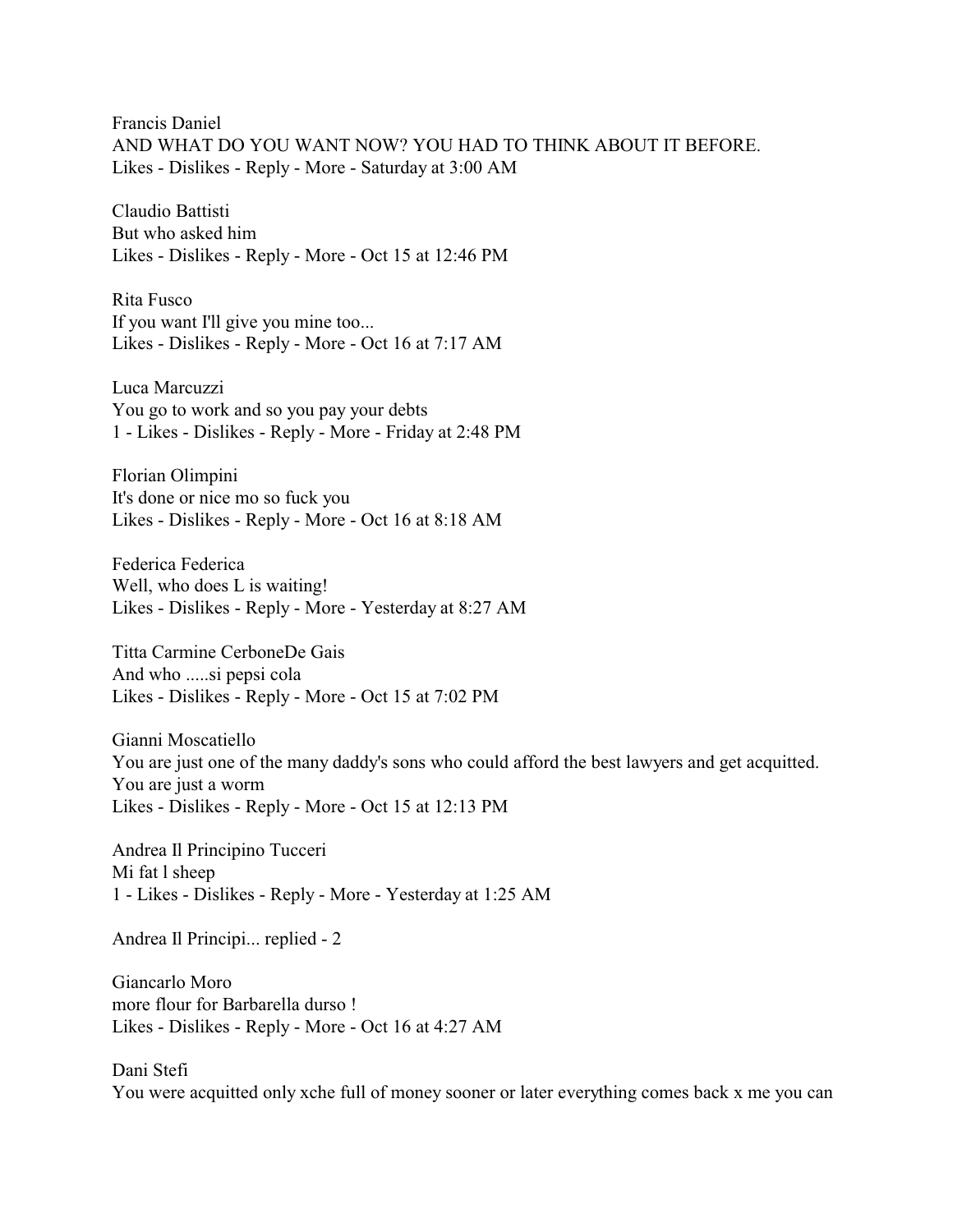even die Likes - Dislikes - Reply - More - Saturday at 5:12 PM

Rolando Galeazzi But which image!!!!!! You're just a daddy's boy delinquent who saved you and the other delinquent from life by sending an innocent man to jail, but there's a Christ and it's going to get worse.

1 - Likes - Dislikes - Reply - More - Oct 16 at 9:15 AM

Salvatore Gullo Must hoe the combs Likes - Dislikes - Reply - More - Friday at 11:09 PM

Gino Giovinazzi But who cares Likes - Dislikes - Reply - More - Saturday at 2:19 PM

Francesco Cotroneo Here is the guest prox Barbarella. Likes - Dislikes - Reply - More - Friday at 5:43 PM

Michela Bardelle Go to work! In many supermarkets they look for shelves. Likes - Dislikes - Reply - More - Oct 15 at 11:41 PM

Francis Cato Go steal, and never be seen again. Do not forget, Likes - Dislikes - Reply - More - Friday at 5:32 PM

Giacomo Spano Get a job... murderer. Likes - Dislikes - Reply - More - Oct 15 at 12:17 PM

Stefano Boneschi Costa la bongiorno as a lawyer Likes - Dislikes - Reply - More - Oct 15 at 12:10 PM

Elena Tasinato as far as I'm concerned, it should be you instead of meredith. Likes - Dislikes - Reply - More - Saturday at 1:42 AM

Camellia Pascu But shut up maybe. Likes - Dislikes - Reply - More - Oct 16 at 7:27 AM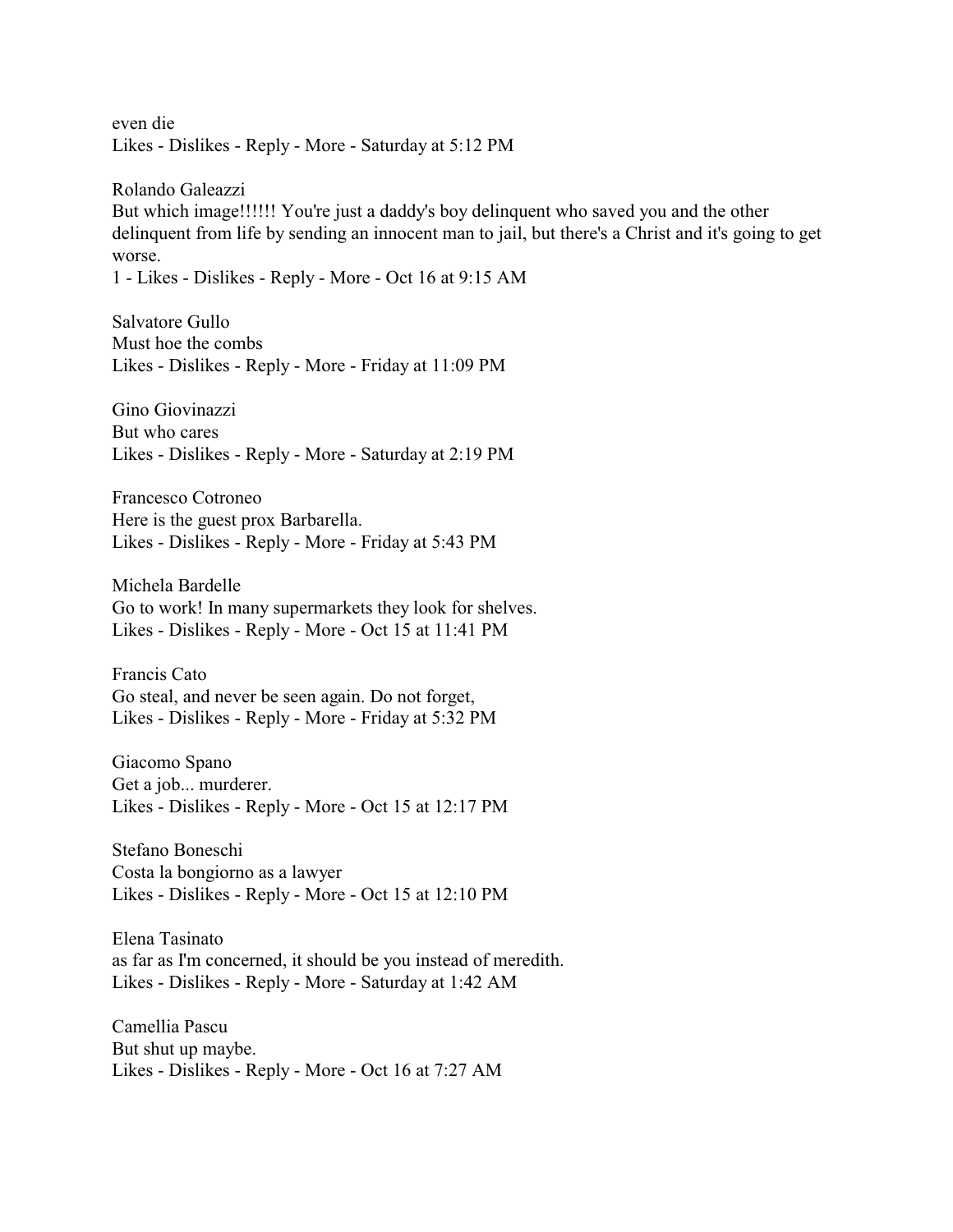Paolo Roberto Secci Davide Sanna explain to him how to make money ? Likes - Dislikes - Reply - More - Oct 15 at 7:28 PM

## 2

Marco Birds That you kill someone and then sell other books and appearances Likes - Dislikes - Reply - More - Oct 16 at 9:42 AM

Antonello Pandolfo Also he the umpteenth victim of the Italian bad justice... Likes - Dislikes - Reply - More - Yesterday at 7:29 AM

Dino Need It's going hard Likes - Dislikes - Reply - More - Oct 16 at 4:21 AM

Rolando Occhialini don't try...... Likes - Dislikes - Reply - More - Oct 15 at 3:16 PM

Ruggero Tortorici When you have 20,000 euros in debt you can worry about finding a way to repay them. When you have 1.2 million debts you can also avoid worrying, the problem is only with creditors: never worry about a problem that cannot be solved. 33 - Likes - Dislikes - Reply - More - Oct 15 at 12:19 PM

Emanuele Caputo replied - 1

Fanelli Sergio ?????? But it will be fake. Likes - Dislikes - Reply - More - Yesterday at 1:55 AM

Gianmaria Gervasi You blossomed a little too much Likes - Dislikes - Reply - More - Oct 16 at 9:05 AM

Valeria Bottiglieri Excuse me.... but seriously? I thought it was a news of Lercio Likes - Dislikes - Reply - More - Oct 16 at 4:26 AM

Simone Lo White You should be in jail...murderer Likes - Dislikes - Reply - More - Oct 15 at 12:12 PM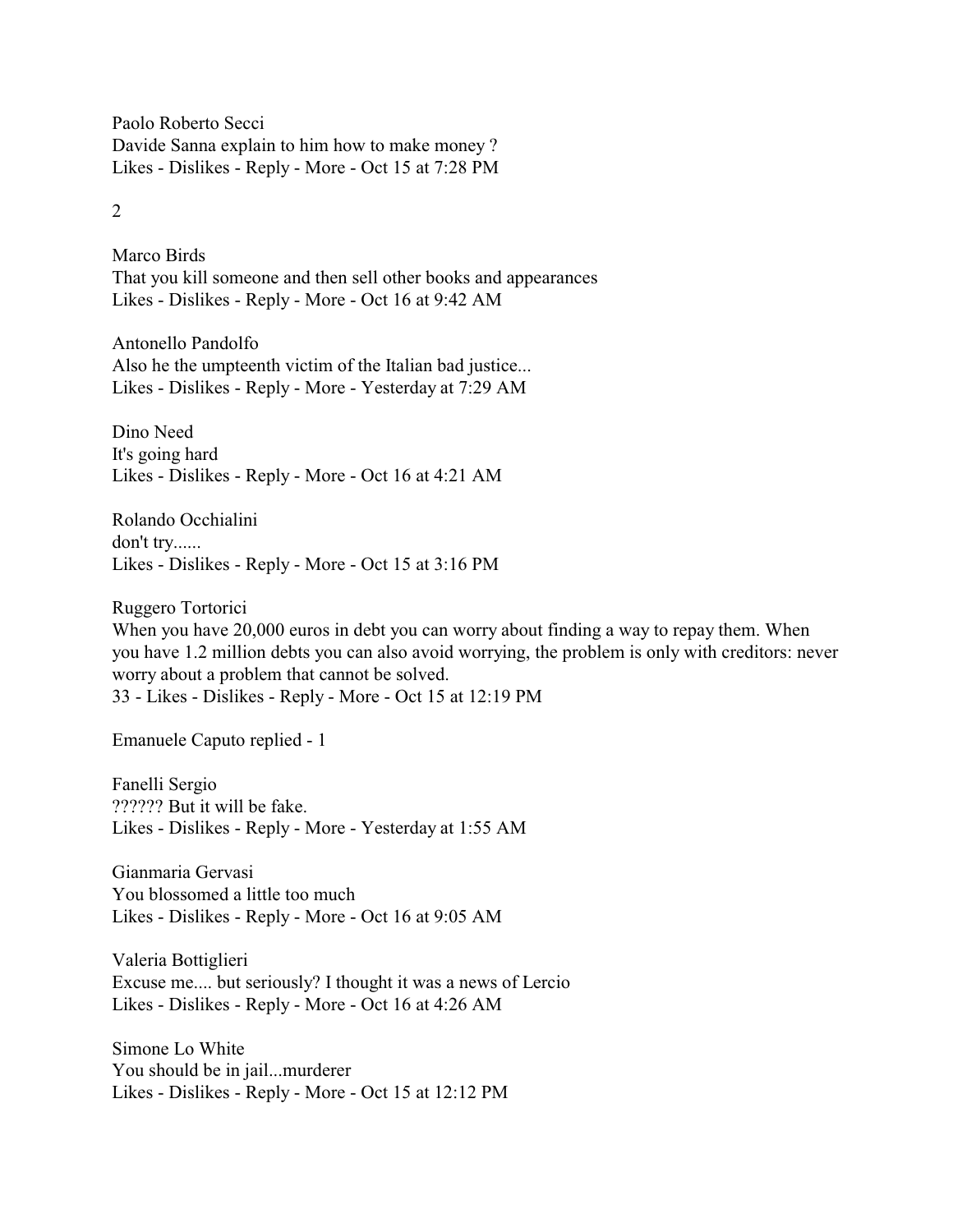Gianluca Stolfa And who cares....sei only a murderer Likes - Dislikes - Reply - More - Oct 15 at 7:37 PM

Marco Fieroni Oh you bastard! You thought you'd get away with it, tell the truth! for what you've done you should take two little steps forward. Likes - Dislikes - Reply - More - Oct 15 at 5:32 PM

3

Franco Damiani . And you are ca... I do not put it there Likes - Dislikes - Reply - More - Oct 15 at 4:37 PM

Francesco Paolo Montemurro Don't worry, the daddy has the petioles. Likes - Dislikes - Reply - More - Oct 15 at 2:45 PM

Passy Flora Ask Amanda.... Likes - Dislikes - Reply - More - Oct 15 at 12:20 PM

Vegas CJ Submerged in payment reminders Edited - Likes - Dislikes - Reply - More - Oct 15 at 3:22 PM

Bride Sauro You were supposed to rot in jail and instead there went the " moro ".... Likes - Dislikes - Reply - More - Oct 15 at 1:30 PM

Raffaello Matrisciano Ask Meredith, maybe she would be happy to have 1 million euros in debt, but be alive. Her friend in the states, on the other hand, got money out of it by seeing the story. 27 - Likes - Dislikes - Reply - More - Oct 15 at 12:14 PM

Alberto Diamante replied - 26

Luqmàn Kaoutar Fortuna Of grace that you are not at the cage beautiful Italy eh Likes - Dislikes - Reply - More - Oct 15 at 1:46 PM

Mimmo Cortese Get your debts paid by the former anericana Likes - Dislikes - Reply - More - 7 hours needle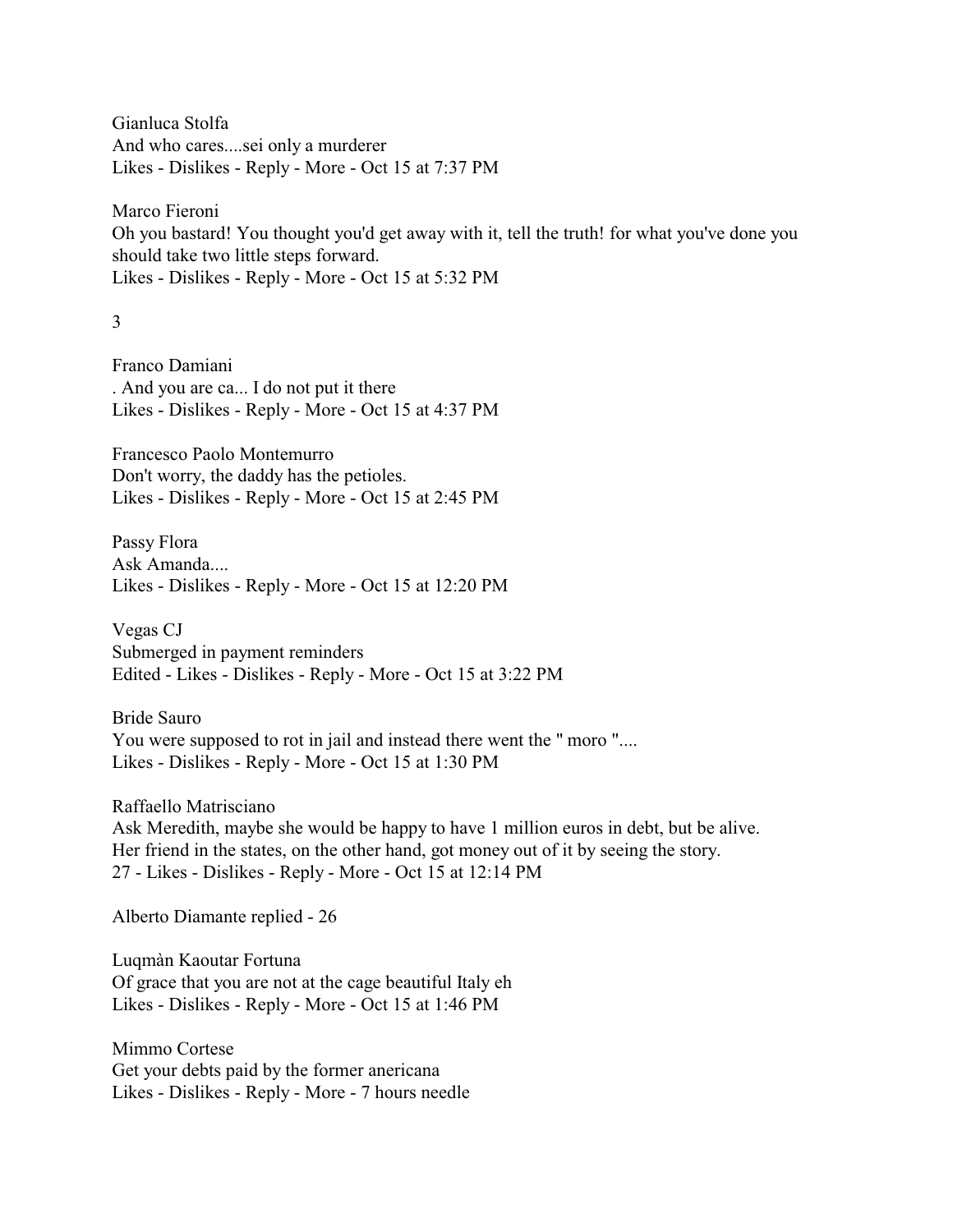Ledy Campese And on the pavement you have to stay! Likes - Dislikes - Reply - More - Friday at 2:34 PM

Nicoletta Telera Let's make a poor little collection BUT MALEDETTO VALEDETTO Likes - Dislikes - Reply - More - Oct 16 at 1:03 AM

Octavio de Giovanni his little American dummy friend, she was smarter than him. Likes - Dislikes - Reply - More - Oct 15 at 3:48 PM

Luca Gargano Finding a job is too humiliating Likes - Dislikes - Reply - More - Oct 15 at 12:54 PM

Roberto Caserta Nn pay to anyone.... Likes - Dislikes - Reply - More - Oct 16 at 8:19 AM

Giuseppe D'Ercole replied - 1

Carlo Lattanzio ask rudy Likes - Dislikes - Reply - More - Oct 16 at 7:32 AM

Code Sherry And who are you? We do not care thanks Likes - Dislikes - Reply - More - Oct 15 at 2:22 PM

Fulvio Borrini did you want the oscar? Likes - Dislikes - Reply - More - Oct 15 at 12:16 PM

Effe Raffele Sollecito mavaffanculo and afterwards go to work Likes - Dislikes - Reply - More - Friday at 2:18 PM

Marisa Bruno Go to D'Urso Likes - Dislikes - Reply - More - Saturday at 2:02 AM

Iorio Peppe MA' ANCH' SÌ VIV' HOWEVER GULAKITEMMUORT..... Likes - Dislikes - Reply - More - Friday at 1:57 PM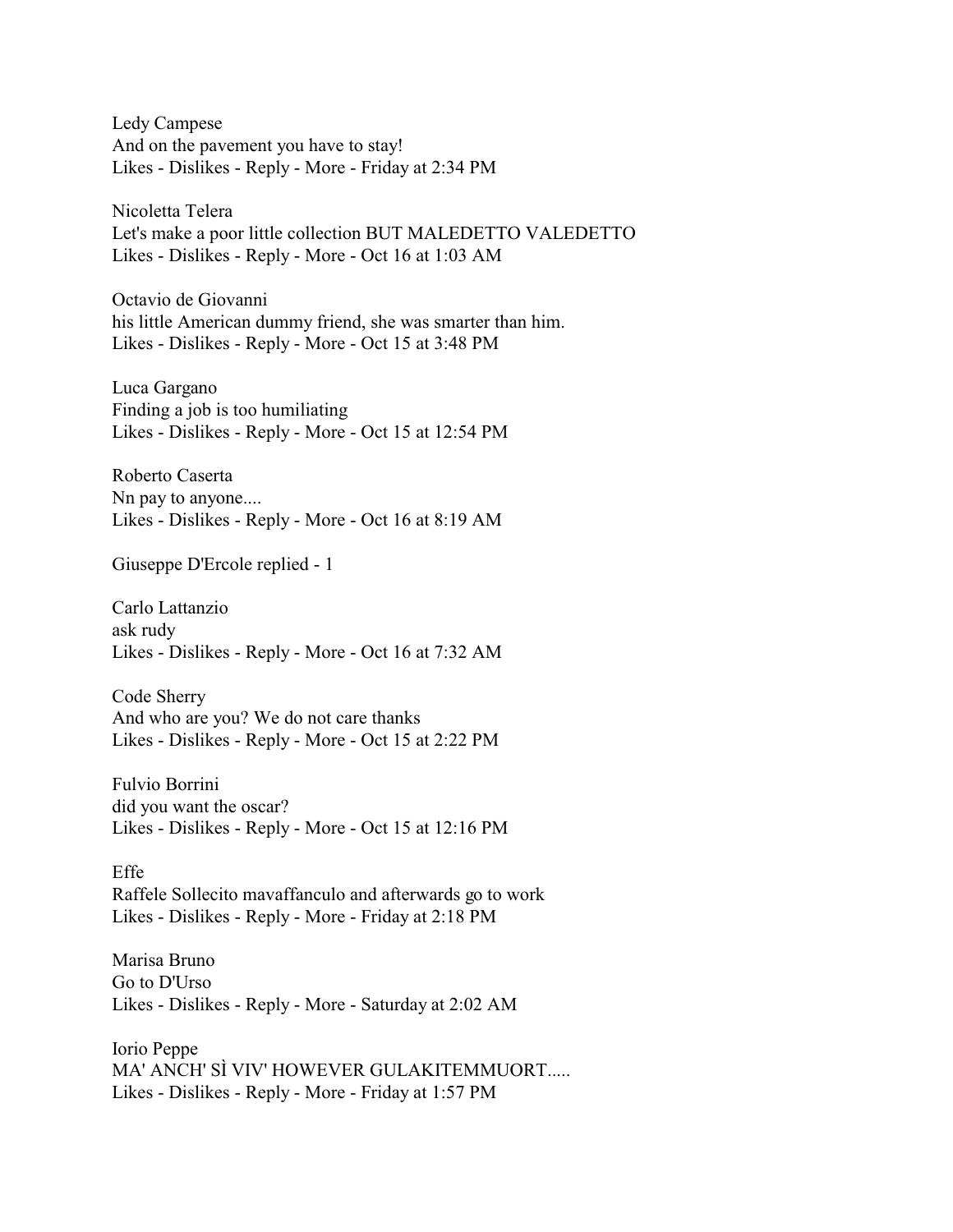Marzia Cianciulli

The real dramas are the people who work and break their backs x try to make ends meet! The Daily Fact sometimes puts news worthy of a D'Urso program... 14 - Likes - Dislikes - Reply - More - Oct 15 at 12:27 PM

Giacomo Gramazio replied - 5

Dani Dan Ridiculous! You did it all by yourself. If you didn't kill anyone, it wouldn't happen to you. Likes - Dislikes - Reply - More - Saturday at 7:55 AM

Giovanna Castigliani all this money as you've spent it????....f why do you give a damn, they've defended you well!!!!...now go to work.... Likes - Dislikes - Reply - More - Oct 15 at 2:12 PM

Bab Morley I wonder how you get into debt 1, 2 million, as soon as I go below 1000 everything freezes and calls me debt collection 15 - Likes - Dislikes - Reply - More - Oct 15 at 12:26 PM

Isabella Nobili replied - 2

Lorenzo Fuso To have 1.2 million euros of debt you must have spent money.... But obviously someone gave you credit... On what basis? I had more controls for a 100 k mortgage than with an rx. And they almost didn't want to give it to me Edited - 10 - Likes - Dislikes - Reply - More - Oct 16 at 8:04 AM

Vincenzo Colaianna Your father brought him to ruin you had to rot in jail with that......... Likes - Dislikes - Reply - More - Oct 15 at 11:14 PM

Alberto Diamante Some considerations on the sentence of Rudy Guede to "conspiracy to commit murder":

It's true that at the trial against Rudy Guede, the Court found him guilty of "conspiracy to commit murder" and referred several times to Amanda and Raffaele as the correi of the murder. But this should make anyone with a minimum of respect for the law and due process shudder.

- 1. Amanda and raffaele had not yet been tried.
- 2. DNA had not yet been analyzed by defense experts or independents
- 3. Amanda and Raffaele were not defendants:
- 4. Amanda and Raffaele could not defend themselves from the accusations
- 5. A/R lawyers were not and could not be present and present an alternative theory of evidence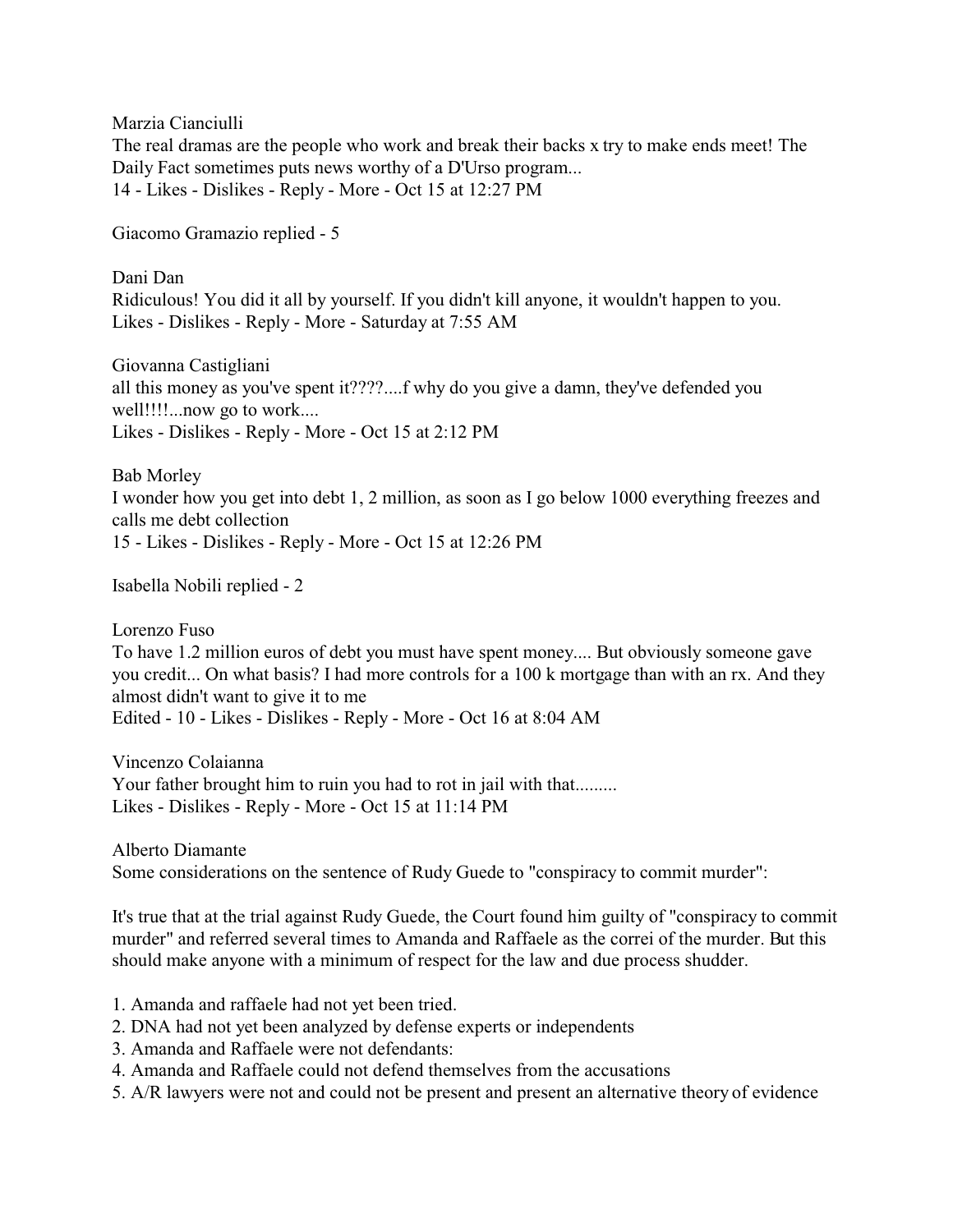6. The Court has taken for sacrosanct truth the statements of the prosecution (many of which were later denied),

7. I have never heard in any country in the world that a court finds two people guilty who are not even charged, have never been tried and deserve the presumption of innocence before any trial against them.

8. Not even in the worst banana republics would a judge allow himself to condemn people who are not even charged and have no criminal record.

5 - Likes - Dislikes - Reply - More - Oct 15 at 4:36 PM

Alberto Diamante replied - 32

Marco Bernardi Debt of 1.2 million? And how did you do it? Poor guy Likes - Dislikes - Reply - More - Oct 15 at 3:12 PM

Paola De Simone

Be thankful for daddy's big money if you managed to get away with it: you are guilty for me and also your little friend and you have been defended by the best lawyers to get out of this story unscathed, also who knows how much money you have given to the only person who is currently in jail and is serving a sentence despite being innocent and who is keeping his mouth shut, in fact he has never proclaimed his innocence and has accepted all this with a strange resignation; in my opinion you dear Raffaele that night you killed Meredith because you were so stoned together with your girlfriend in a murky game of three and the only witness of the story has decided to take the blame in exchange for who knows how much money; I conclude by saying that if you have managed to get away with the Italian justice for now I hope that at least the divine one does not give you any escape.

Edited - 19 - Likes - Dislikes - Reply - More - Yesterday at 1:38 AM

Teresa Iazzani replied - 4

Nergal Nabueridu

Victims do not speak while monsters do! It is human militarist nature, even if it has been acquitted, it does not mean that it is innocent, so human bullshit has to be cornered at the ends of the world! The Italian justice is a bizarre absurd justice, after the events of the CSM for how it recommends all friends of friends and that anyone can abuse the power and the role it plays. But what is even more serious in fact who abuses power is often promoted and honest people who fight for the integrity of the country? They will be condemned to suffer hellish punishment in every public institution at the crucifix. The true face of a nation in the eyes of the people and that is in the game, and that the chain of events follows one another as if it had never happened quickly forgotten, because it lives in a chronically ill system where the disease is now in its final stage.

Edited - 5 - Likes - Dislikes - Reply - More - Oct 15 at 3:20 PM

Rosary Giambona

She is out because her lawyer was a certain Giulia Bongiorno, and in those days she also had a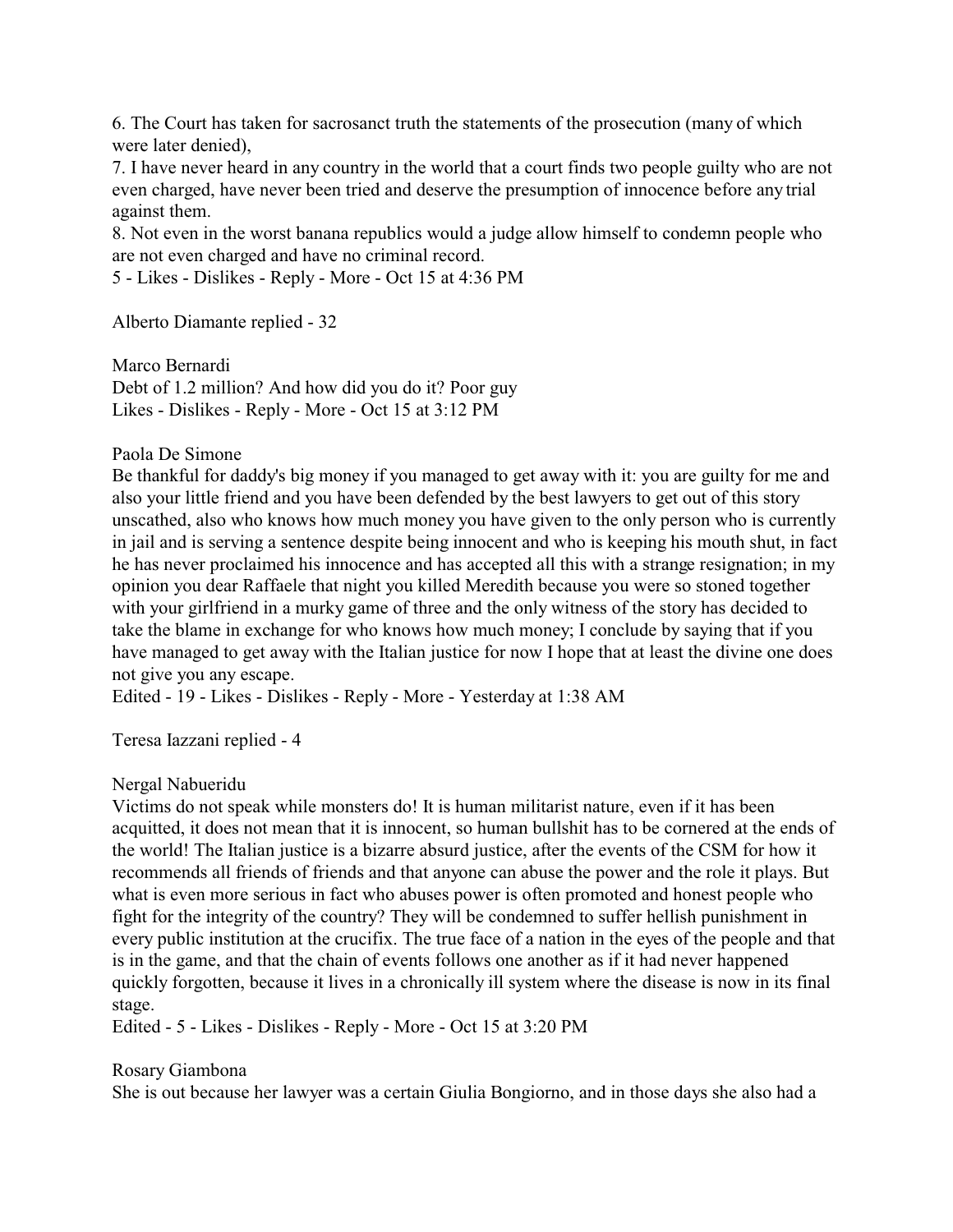certain political influence, let's remember that she was Andreotti's lawyer, the rest of the idea that the murder can not not know, was in a house of a few square meters. Then too many negligence of the Carabinieri, remember that the father was a person known in the village, it reminds me a lot of the Vannini story.

4 - Likes - Dislikes - Reply - More - Yesterday at 10:16 AM

Giuseppe Borello And who are you going to tell Likes - Dislikes - Reply - More - Yesterday at 2:26 AM

Francesco Emulo But as you were in Ferrari now you ran out of money Edited - Likes - Dislikes - Reply - More - Friday at 3:15 PM

Antonella Conti I wonder how a murderer can be at liberty! If I were that girl's mother, I would take you out of the world! 6 - Likes - Dislikes - Reply - More - Oct 15 at 12:39 PM

Mamadu Mbutu replied - 8

Nicola Addati

I don't want to get into a controversy with anyone. Nor do I want to lecture on the principle of presumption of innocence or on the meaning of "the fact does not exist" since they are explained not in universities, but in compulsory school. The story of Enzo Tortora has taught nothing apparently. That said, I hope very much that Sollecito does not take a ride here and read the comments of so many of you, because he would recover 10 million and not 1.2 querelendovi i for defamation.

Edited - 5 - Likes - Dislikes - Reply - More - Oct 16 at 11:08 AM

Angelino Pennella but fuck off lazy go work the face of a person not very honest I do not believe your innocence just do not believe it Likes - Dislikes - Reply - More - Oct 15 at 12:25 PM

Marco Azzena I would not even get one million credits 3 - Likes - Dislikes - Reply - More - Oct 15 at 12:45 PM

Alberto Diamante For those who continue to think that Amanda and Raffaele are guilty:

1. Why is there no recording (audio or video) of the interrogations? Keep in mind that both Amanda and Raffaele were intercepted non-stop in the days following the discovery of Meredith's lifeless body (as revealed by pm Mignini). And why did the investigators first say that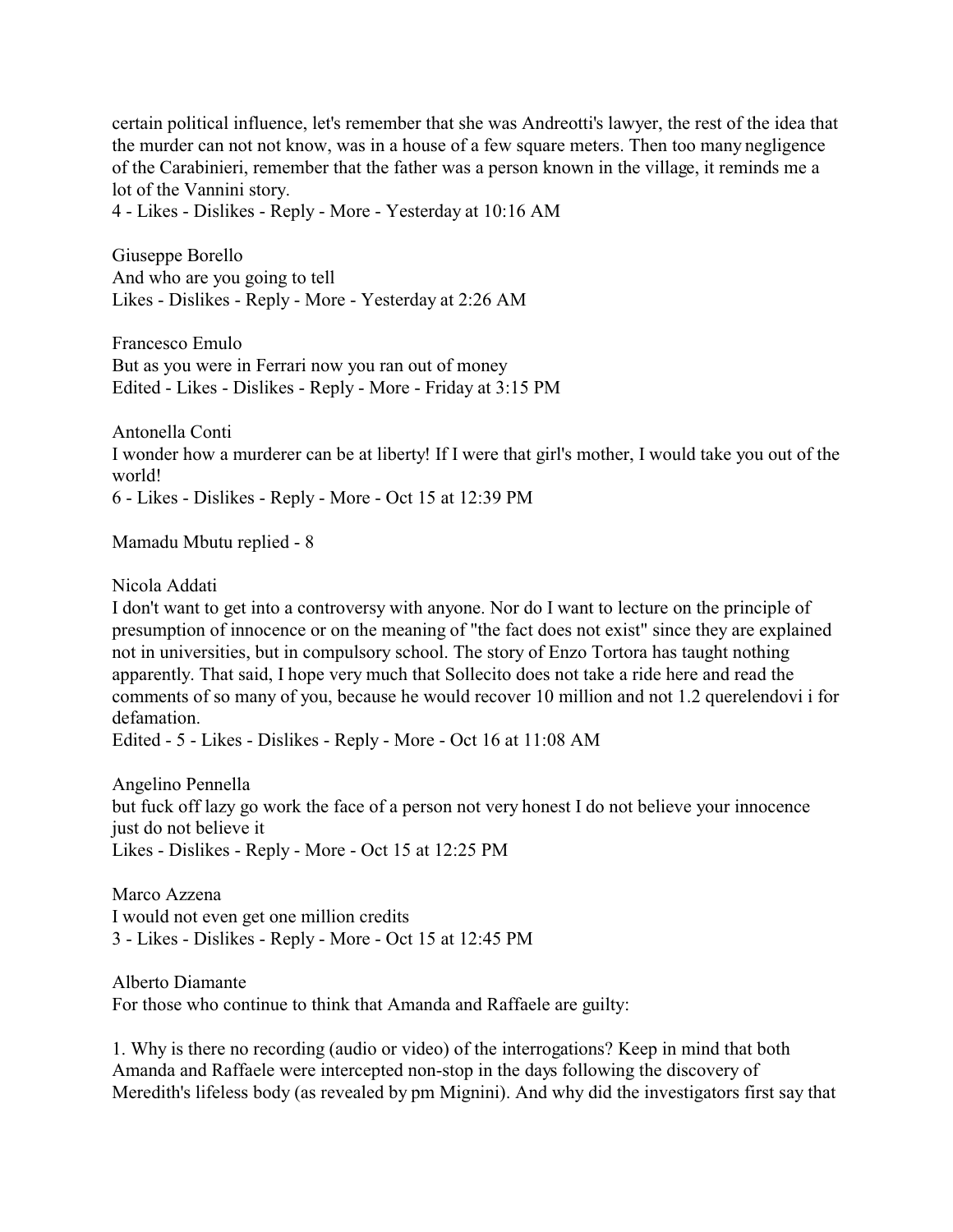the recordings were lost, and then that they never existed?

2. Why wasn't Mignini (who was on trial at the time for abuse of office himself) recused? Mignini was then convicted (for arresting two journalists, Douglas Preston and Mario Spezi for the sole purpose of intimidating them and avoiding further embarrassment). Mignini was then saved by the CSM.

3. Why the hard disks (which would have proved Amanda and Raffaele's alibi) were destroyed during the file copying phase? Not one, THREE hard drives were ruined.

4. Why did the police lie to Amanda, telling her that she was HIV positive, simply to get her to reveal the names of all her lovers, and then discredit her as a "slut"? What does Amanda's sexual relations have to do with the Kercher case?

5. Why wasn't Guede investigated immediately, especially since he had committed almost the exact same theft two weeks earlier (climbing an even higher wall and window) with a kitchen knife in his hand?

6. Why did they take for true the statements of obviously not credible people? (an old lady who could not have heard what he said, and who was obviously confused about the times and dates of the alleged event; a declared heroin addict ("I always use heroin") who described in detail the night before the crime, the night before Halloween, when he saw Amanda, Raffaele and Guede together; to finish, the manager of a supermarket, who first said he saw "a girl buy something", then changed records, saying: "Yes, it was Amanda and she bought something", finally he said that "it was Amanda and she bought some house cleaning products, located in the back of the store)?

7. Why were the crucial interviews conducted around midnight, when Amanda and Raffaele, two twenties in their twenties, were exhausted, confused, numb and willing to say anything to the investigators?

8. Why were more than 10 investigators used in turn to "break down" Amanda and force her to confess?

9. Why did the investigators assume that "see you later," which in English means "goodbye/ hello" in a text message sent by Amanda to Lumumba meant "You and I will meet later to kill someone"?

10. The European Court ruled that Amanda's rights were violated when she was questioned without a lawyer and without a competent interpreter. Therefore, the confession was not admitted to the criminal trial. However, in a bizarre turn of events, both criminal and civil trials were held in the same courtroom, simultaneously, in the presence of the same jury. In other words, the same jury was asked to ignore the confession in relation to the criminal case but take it into account in the civil case.

11. How could Amanda, Raffaele and Guede coordinate a murder when according to the investigators themselves, A/R did not have Guede's cell phone number (and vice versa, Guede did not have theirs)? In fact, even the Assize Court rejected the crazy conspiracy thesis. So, how do you explain the murder? In a turn of pure madness, the Assize Court said that A/R were going to the house in via della Pergola and they met Guede by chance. All three went to the cottage together, and while A/R went to make love, Guede was going to talk to Meredith. Then (again according to the Assize Court), while A/R were making love, they heard Guede attacking Meredith. Instead of stopping him and calling the police, the two of them suddenly, without any sensible reason, decided to join him and massacre Meredith, first trying to involve her in an orgy, then stabbing her.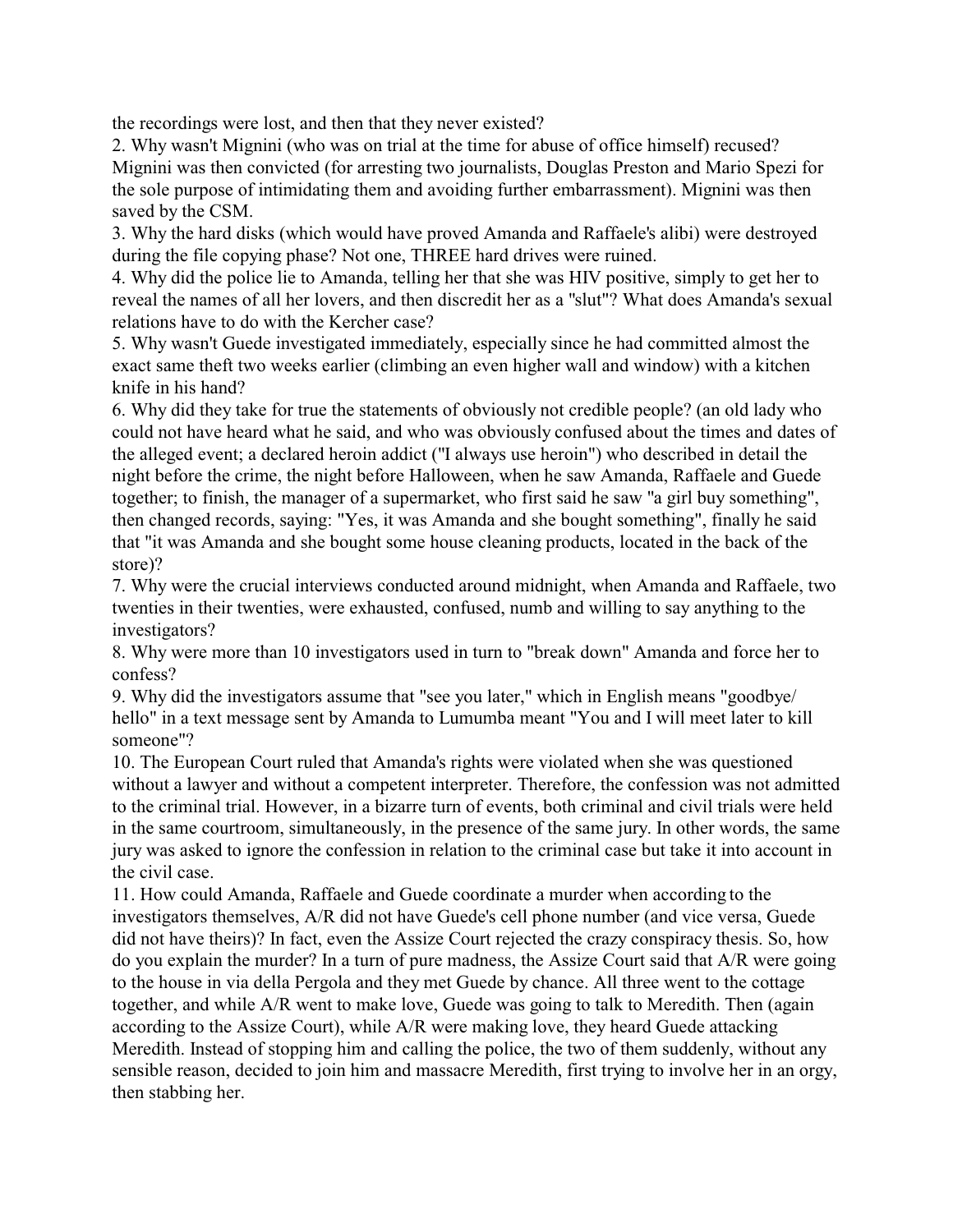12. Even Guede, in a Skype call intercepted by the police, said "Amanda had nothing to do with it".

13. Why did they insist on trying to find traces of DNA belonging to Amanda and Raffaele, when all the world's experts (including the factory that produces the equipment used in the DNA measurements, Applied Biosystems Inc.) said that there was not enough genetic material on the bra strap to determine who the DNA belonged to? (Under 50 RFU, or Relative Fluorescence Units, the DNA becomes Likes a grainy film, where you can "identify" the killer, if that's what you're looking for (in a form of apophenia), or you can identify a hundred other people, because they have the same generic and inaccurate features of the "blurred, grainy" image of the video. As I said, the company that uses the most used equipment for these types of tests, ABI has recommended a minimum of 150 RFU (i.e., three times more than used). Many forensic labs have recorded a limit between 50 and 100 RFU, but never below 50, as wanted by the pm in this case in a desperate attempt to find traces of DNA.

14. Why has the Court of Assizes made so many illogical statements in order to accept the prosecution's absurd arguments?

15. Why did Amanda and Raffaele not refuse to talk to the investigators, asking for a lawyer (as did Meredith's other English friends?) Why did Amanda not immediately flee Italy (as did Amanda's English friends?) Why cooperate with the police?

4 - Likes - Dislikes - Reply - More - Oct 15 at 4:39 PM

Moreno Proietti

You at least live, you killed the poor thing and she is no longer there !!!! Shut up and get a job 3 - Likes - Dislikes - Reply - More - Oct 15 at 12:22 PM

Enrico Carrossino but he's a badass. Always with the knife between the teeth 1 - Likes - Dislikes - Reply - More - Friday at 6:14 PM

Giovanna Leonetti Who makes mistakes in life then finds himself with the bill to pay. 1 - Likes - Dislikes - Reply - More - Oct 15 at 12:46 PM

Italo Di Sabantonio You are a mass of limited, you fill your mouth with opinions without having the slightest right to judge, massa de m a l a t i 1 - Likes - Dislikes - Reply - More - Oct 15 at 12:16 PM

Giorgio de Matteis I propose to solicit the establishment of a foundation to which its supporters can pay their donations. Likes - Dislikes - Reply - More - Oct 16 at 4:22 AM

Vito Brunori Beyond the known events ... it is not easy to make a debt of this size 1 - Likes - Dislikes - Reply - More - Oct 15 at 1:30 PM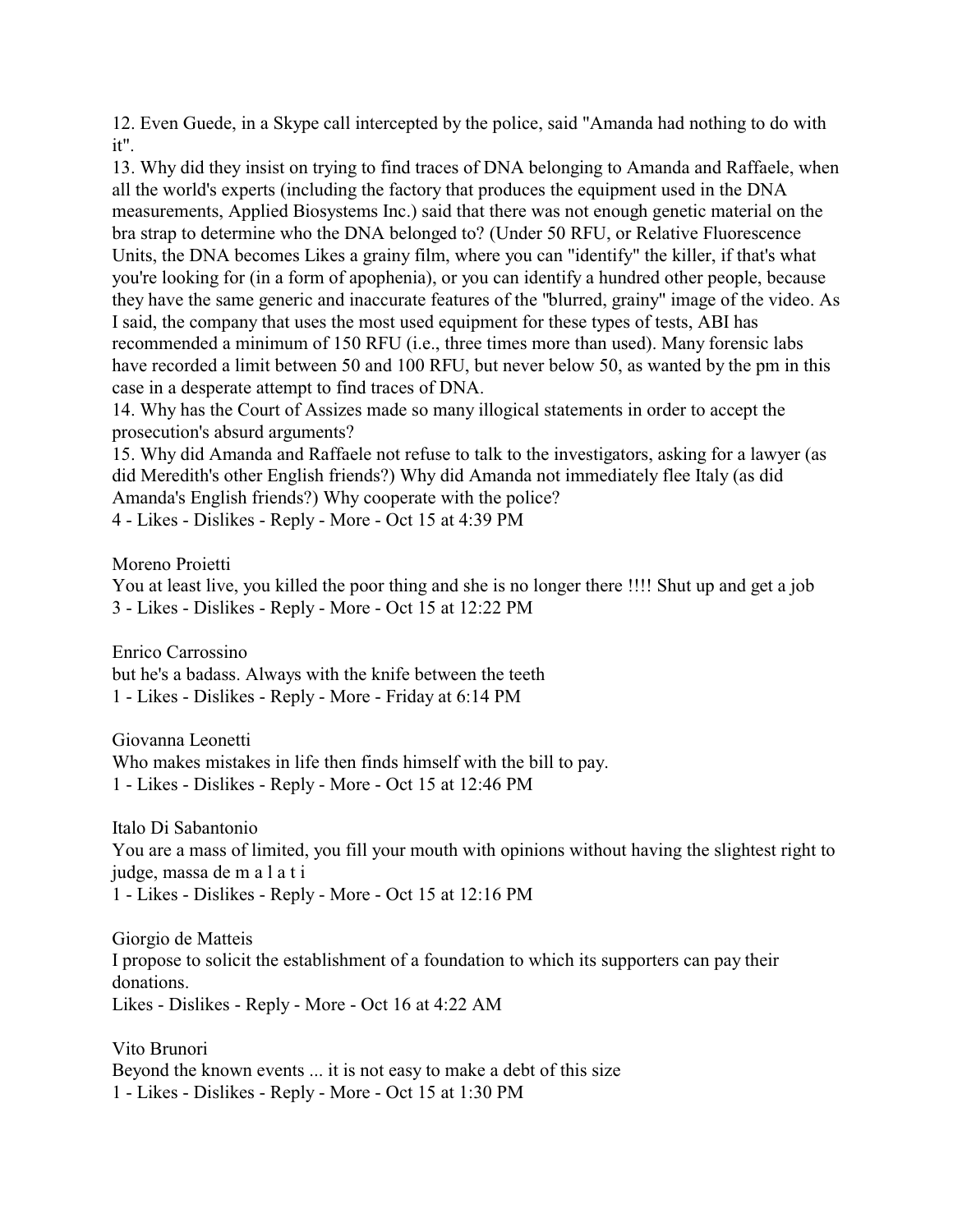Stefano Monopoli To follow until the last seconds :https://youtu.be/gbOjYpH1WdM

Meredith Kercher Murder. Talk with prosecutors Comodi and Mignini, 2017 - English subtitles youtube.com Likes - Dislikes - Reply - More - Oct 15 at 12:37 PM

Alberto Diamante replied - 1

Tommaso Bozzi Go begging Likes - Dislikes - Reply - More - Oct 15 at 1:22 PM

Angel Schemmari Usually the state compensates for unfair imprisonment certainly times are slow in Italy but I think a little bit will take as compensation. Likes - Dislikes - Reply - More - Oct 16 at 7:24 AM

Mario Rossi How many employees at the cadastre have debts of 1.2 million? Likes - Dislikes - Reply - More - Oct 16 at 4:21 AM

Alexis Calafiore

We are still waiting for you to tell us what happened that night. Because you and your ex-girlfriend have only told balls and the truth is that the poor little black man is in jail convicted in a contest of homocide (with who is not given to know it) and the 2 rich white people are out. 3 - Likes - Dislikes - Reply - More - Oct 15 at 12:15 PM

Calafiore Alessio replied - 2

Pietro Micaroni But poor mama's boy. Let's make a crowfunding Likes - Dislikes - Reply - More - Saturday at 2:56 AM

Adr Car Will have to give them to the good morning, which did not send him to jail Likes - Dislikes - Reply - More - Oct 15 at 5:54 PM

Rosary Giambona No way to go to work, right? Likes - Dislikes - Reply - More - Yesterday at 10:09 AM

Alberto Diamante

The worst thing about this whole story is that there are a lot of people who, based on three gossip they read in the newspapers, believe they are ready to accuse two innocent kids of being psycho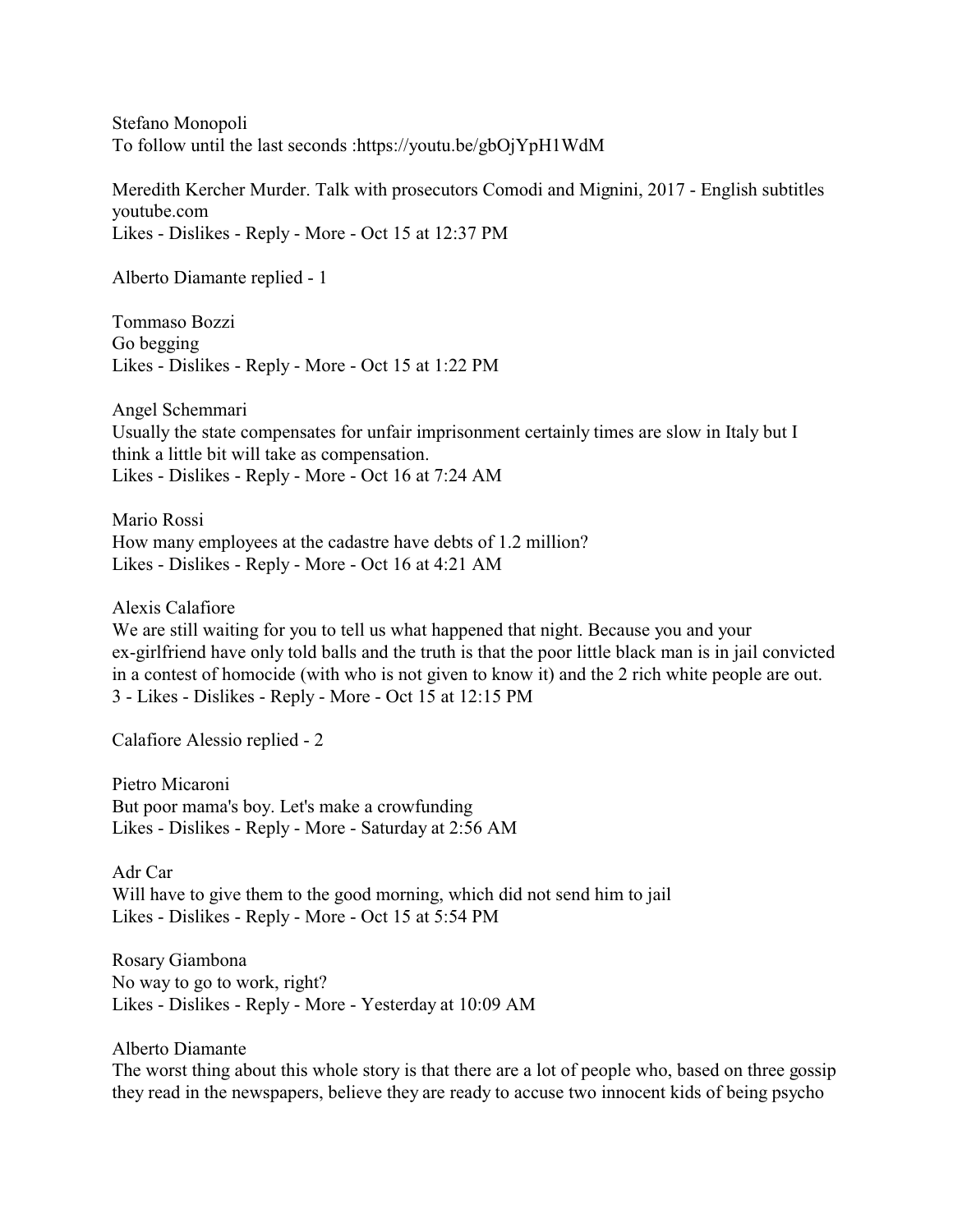killers.

No wish to inform themselves, to read, to know the cards and the motivations. What's the point?

Just shoot some nonsense on Facebook and feel intelligent. It doesn't matter that the Supreme Court acquitted these two innocent boys.

Then complain that Italy is falling apart.... that journalists are priced, that it's all a conspiracy.... 3 - Likes - Dislikes - Reply - More - Oct 15 at 1:28 PM Raffaele Ravaioli replied - 23

Salvatore Li Greci Under the bridges together with the nutrie there is space Likes - Dislikes - Reply - More - Oct 15 at 12:12 PM

Alessandro Bergamo Now let's make a martyr out of him and let that American bitch who made the money help him. Likes - Dislikes - Reply - More - Friday at 4:32 PM

Moscatello Angel Now let's make a collection x 1 - Likes - Dislikes - Reply - More - Oct 15 at 12:46 PM

Maurizio Riggi It is amusing to read 4 ignorant people with the third grade and 3 shampiste criticize a perfect sentence without ever having read a page of a trial resolved by the supreme judges of the Supreme Court... not by coachbuilders and beauticians. Likes - Dislikes - Reply - More - Oct 15 at 12:38 PM

Daniele Marcucci Requests a Payment Reminder 1 - Likes - Dislikes - Reply - More - Oct 15 at 12:10 PM

Nicola Barbetti You could tell the truth Likes - Dislikes - Reply - More - Oct 15 at 12:59 PM

Aldo De Nicolò We will see him soon at Big Brother VIP Likes - Dislikes - Reply - More - Oct 15 at 12:58 PM

Giuseppe Grijn Leaf Coal Nice comments from the Facebook Court of Cassation judges. Tons of mentally challenged. Likes - Dislikes - Reply - More - Oct 15 at 12:45 PM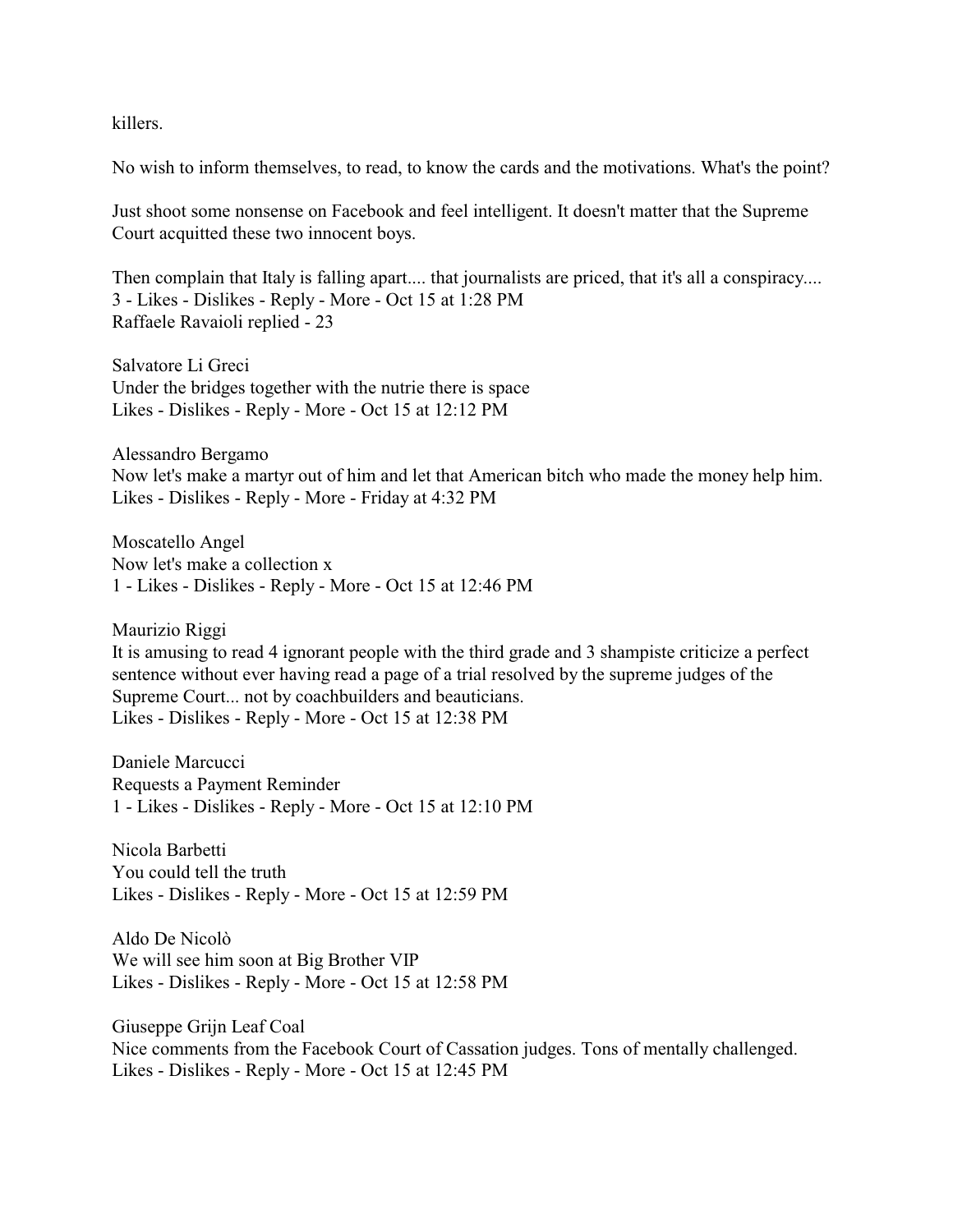Franco Monagheddu It was enough not to make debts. Likes - Dislikes - Reply - More - Oct 16 at 1:49 PM

Roberto Degni I would reopen that process the face I do not Likes!!!!!!! Likes - Dislikes - Reply - More - Oct 16 at 5:21 AM

Fabio Amadei Get them from Amanda, 2 murderers Likes - Dislikes - Reply - More - Oct 16 at 3:43 AM

Lorenzo Luzzi Conti But in the end who was Raffaè? Likes - Dislikes - Reply - More - Saturday at 3:55 PM

Carmine Mignone Did you have the money, did you squander it? Make do with it Likes - Dislikes - Reply - More - Oct 15 at 2:31 PM

Maurizio Coccia Kill cor gas that is meio.!!!!!!!! Likes - Dislikes - Reply - More - Oct 15 at 12:53 PM

Lucky Chicken you are a filthy xxxx. I would make you rot other than debts Likes - Dislikes - Reply - More - Oct 15 at 12:15 PM

Mo Nikat and to the people???? Likes - Dislikes - Reply - More - 11 hours ago

Maximum Joy Who gives a fuck Likes - Dislikes - Reply - More - Yesterday at 12:09 PM

Tiziana Di-Dio Paolello Enrico Antonuccio we can help you 1 - Likes - Dislikes - Reply - More - Yesterday at 9:42 AM

Alessandro Tedeschi He received the reminder Likes - Dislikes - Reply - More - Yesterday at 9:35 AM

Gaetana Zaccone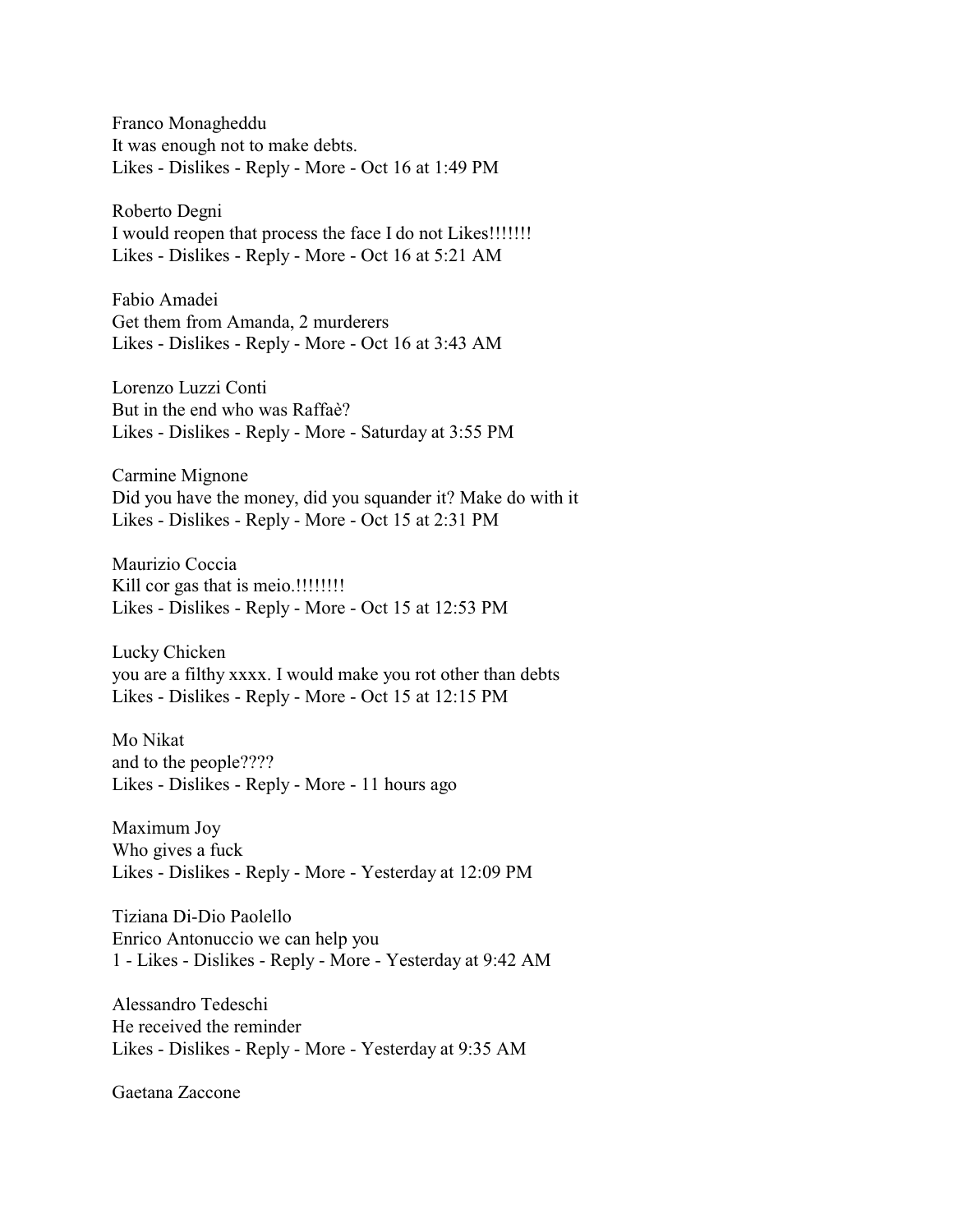Who gives a fuck Likes - Dislikes - Reply - More - Yesterday at 8:23 AM

Luigia Hooks Still speaking on this!!! Likes - Dislikes - Reply - More - Yesterday at 8:18 AM

Enzo Di Santi Poor beast. Likes - Dislikes - Reply - More - Yesterday at 8:15 AM

Roby Sixty-seven You could shoot yourself in the face... Likes - Dislikes - Reply - More - Yesterday at 8:14 AM

Stefania Fagni Likes - Dislikes - Reply - More - Yesterday at 8:12 AM

Simone Militi Drama????? Get him elected in the 5 dung Likes - Dislikes - Reply - More - Yesterday at 8:05 AM

Devincenzi Daniela Get buggered Likes - Dislikes - Reply - More - Yesterday at 7:23 AM

Stefania Ascani [Play video] Likes - Dislikes - Reply - More - Yesterday at 5:21 AM

Francesca Guerini Rocco Well is little Likes - Dislikes - Reply - More - Yesterday at 5:10 AM

Orietta Calisi What about us? Likes - Dislikes - Reply - More - Yesterday at 5:01 AM

Silvia Severoni But you put them there Likes - Dislikes - Reply - More - Yesterday at 2:35 AM

Andrea Nichele Go to work Likes - Dislikes - Reply - More - Yesterday at 2:34 AM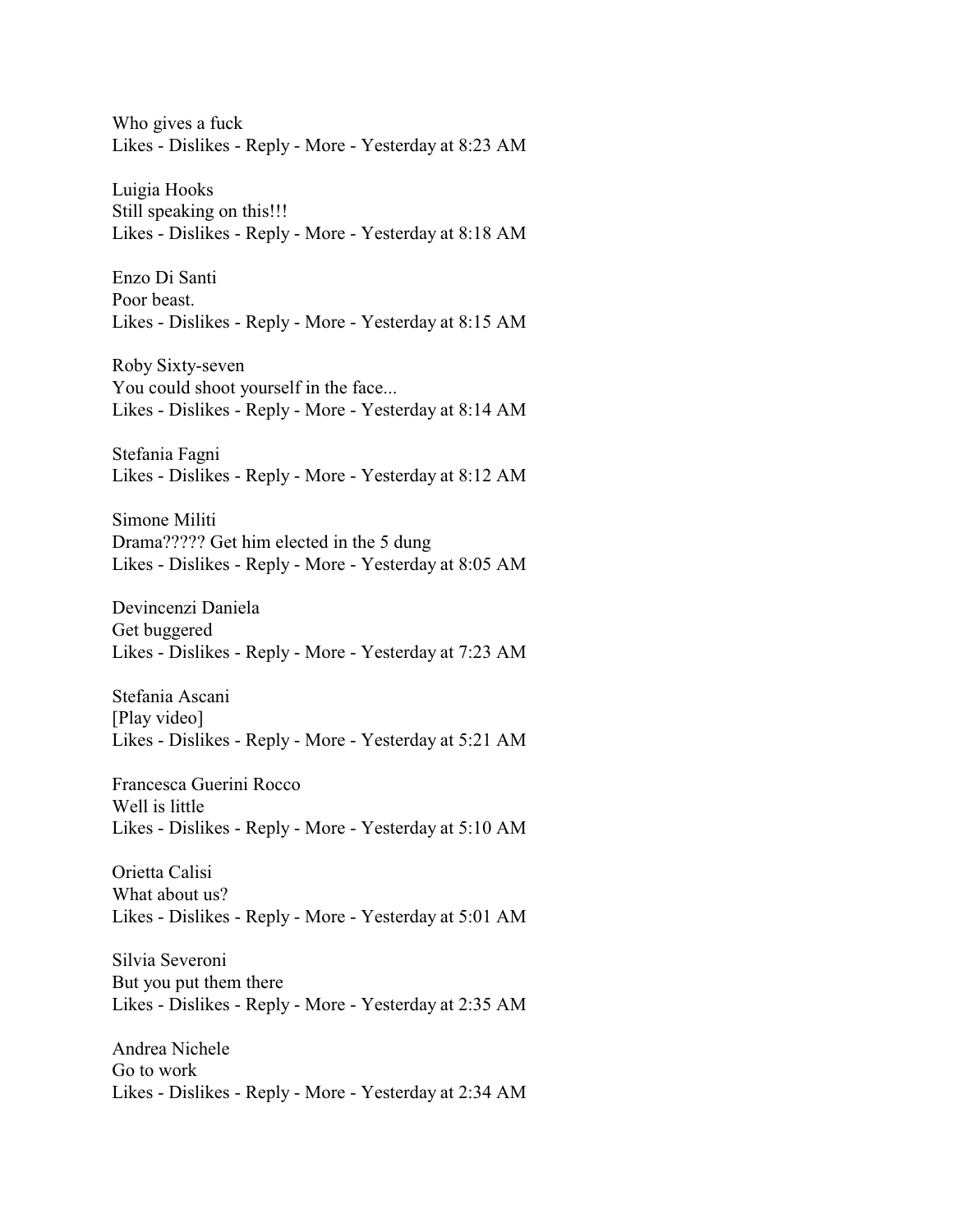Valentina Iaia Bresolin Ecchissenefrega Likes - Dislikes - Reply - More - Yesterday at 1:39 AM Mario Faraoni It's what you deserve 4 - Likes - Dislikes - Reply - More - Yesterday at 1:15 AM Luca Ciummo You should have stayed at the Gabbio. Likes - Dislikes - Reply - More - Yesterday at 12:14 AM Rosy Moccia Take out a mortgage Likes - Dislikes - Reply - More - Yesterday at 12:10 AM Marisa Fusaro Poor dear!!! 1 - Likes - Dislikes - Reply - More - Saturday at 8:13 PM Andrea Breviario Cxxxxx yours Likes - Dislikes - Reply - More - Saturday at 6:36 PM Alfo Alo Arranged Likes - Dislikes - Reply - More - Saturday at 5:09 PM Angel Zarrillo Lair of gallows Likes - Dislikes - Reply - More - Saturday at 4:49 PM Franca Loi Sorry Likes - Dislikes - Reply - More - Saturday at 4:44 PM Ida Cara Luciani How sad Likes - Dislikes - Reply - More - Saturday at 3:34 PM Lucius Verrecchia And to us? Likes - Dislikes - Reply - More - Saturday at 3:20 PM Marilisa Molteni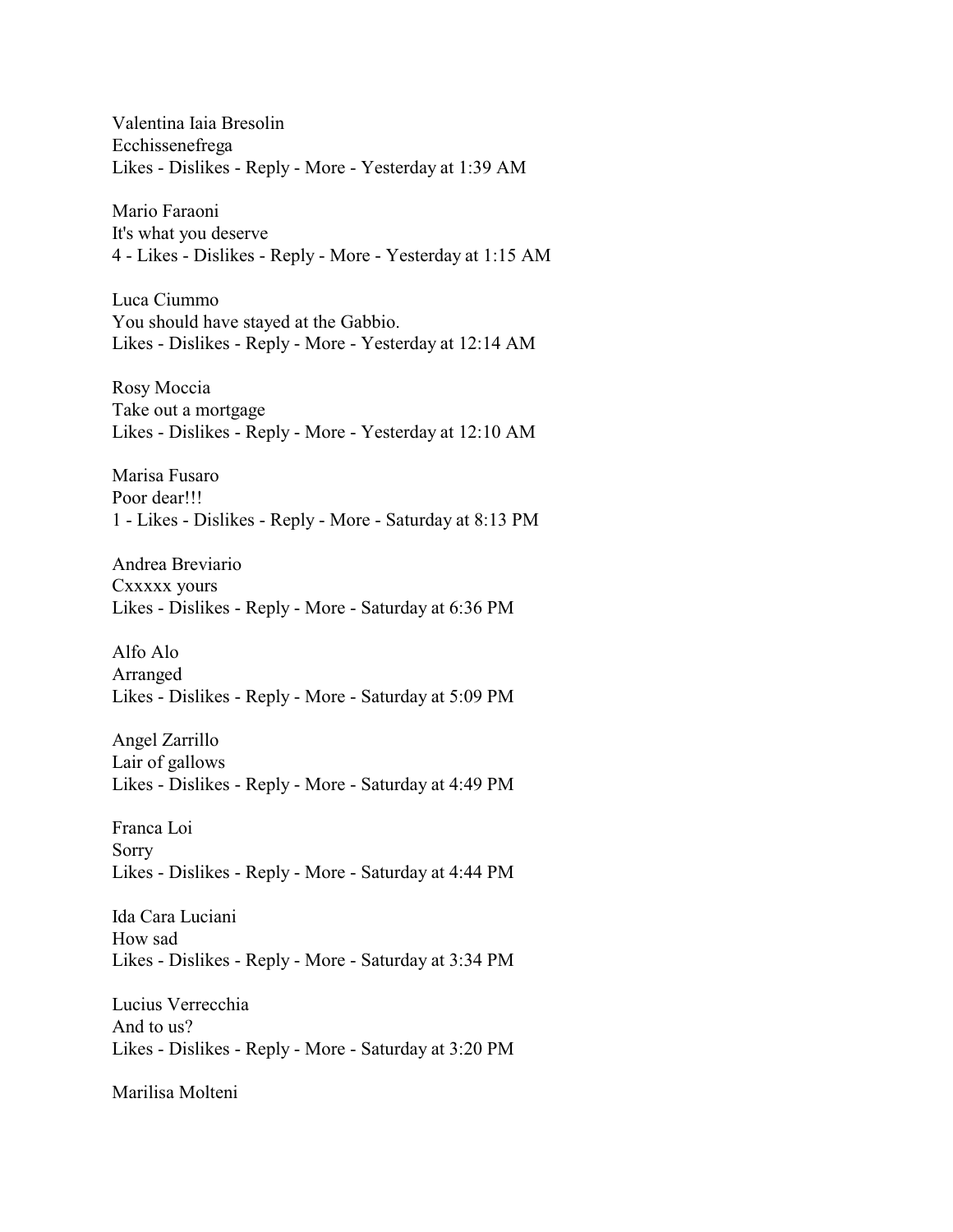It is very difficult to think of him as innocent Likes - Dislikes - Reply - More - Saturday at 2:47 PM Alberto Diamante replied - 1

Alex Guerini What image??????? Likes - Dislikes - Reply - More - Saturday at 2:38 PM

Megamicro Micromega Do not underestimate karma Likes - Dislikes - Reply - More - Saturday at 2:07 PM

Stefania Maganza Many people don't believe but.......Everything comes back Likes - Dislikes - Reply - More - Saturday at 1:55 PM

Giuseppe Blasi xxxxxsi poor Likes - Dislikes - Reply - More - Saturday at 1:40 PM

Antonio Masin sell the two kidneys and liver Edited - Likes - Dislikes - Reply - More - Saturday at 1:11 PM

Viviana Neri You've earned this you deserve this 7 - Likes - Dislikes - Reply - More - Saturday at 10:28 AM

Gaia Bi So what? 1 - Likes - Dislikes - Reply - More - Saturday at 8:08 AM

Chiara Cialdi Patience! Likes - Dislikes - Reply - More - Saturday at 7:27 AM

Antonello Comparative May you die, infamous Likes - Dislikes - Reply - More - Saturday at 3:22 AM

Andrea Alimenti In jail you should be Likes - Dislikes - Reply - More - Saturday at 3:05 AM

Antonio Orlando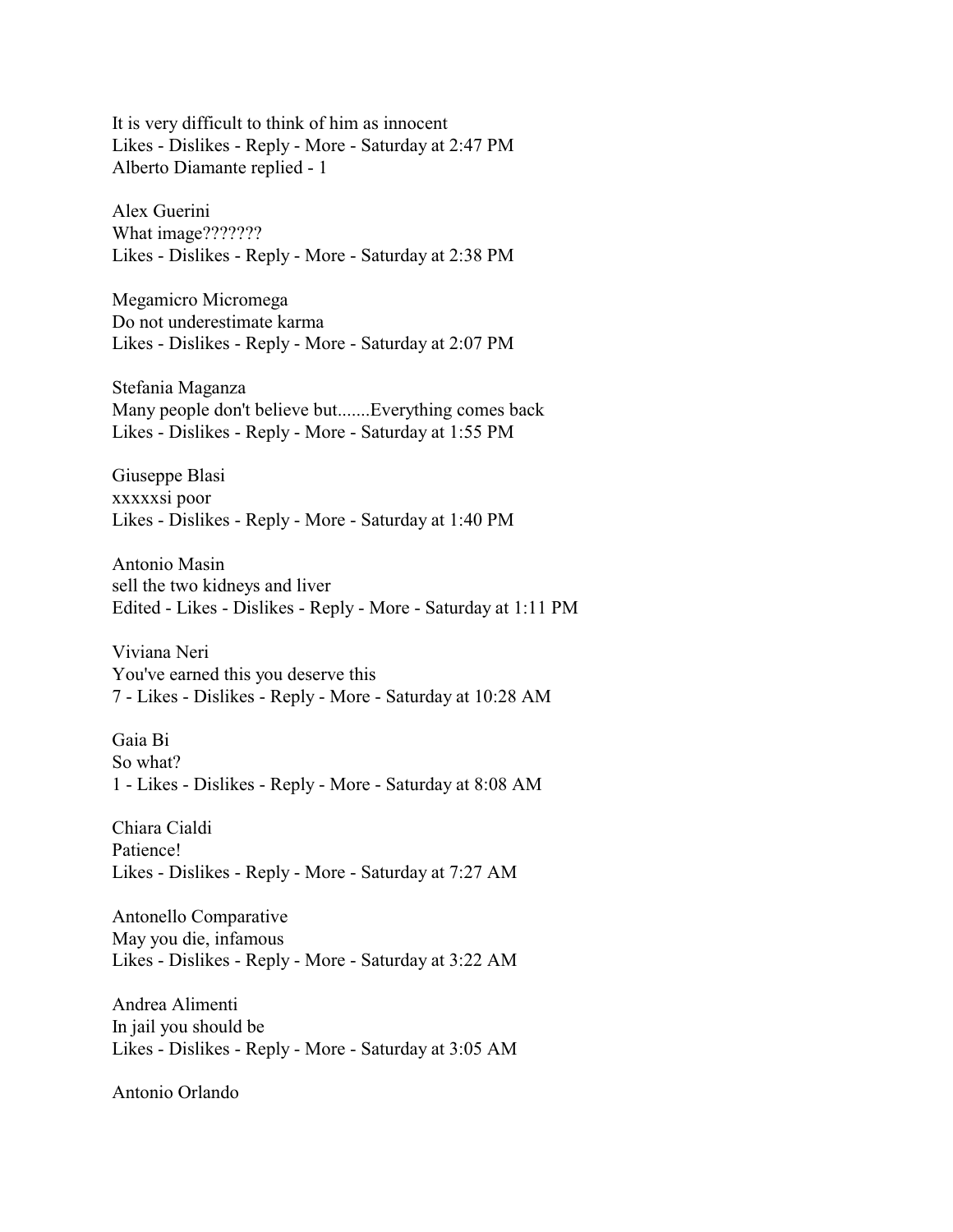Go to work ...scoundrel... Likes - Dislikes - Reply - More - Saturday at 3:05 AM

Nino Curti Brau pirla.....!!!!!! Likes - Dislikes - Reply - More - Saturday at 2:52 AM

Paolo Cimino So what? Likes - Dislikes - Reply - More - Saturday at 2:47 AM

Stefano Germini Who cares.... Likes - Dislikes - Reply - More - Saturday at 2:21 AM

Carla Mini Who cares? ....... Likes - Dislikes - Reply - More - Saturday at 1:34 AM

Gaia Bi So what? 1 - Likes - Dislikes - Reply - More - Saturday at 8:08 AM

Chiara Cialdi Patience! Likes - Dislikes - Reply - More - Saturday at 7:27 AM

Domenico Ferullo Goes gruosso fatigue ca si gruosso 1 - Likes - Dislikes - Reply - More - Saturday at 4:31 AM

Antonello Comparative May you die, infamous Likes - Dislikes - Reply - More - Saturday at 3:22 AM

Andrea Alimenti In jail you should be Likes - Dislikes - Reply - More - Saturday at 3:05 AM

Antonio Orlando Go to work ...scoundrel... Likes - Dislikes - Reply - More - Saturday at 3:05 AM

Nino Curti Brau pirla.....!!!!!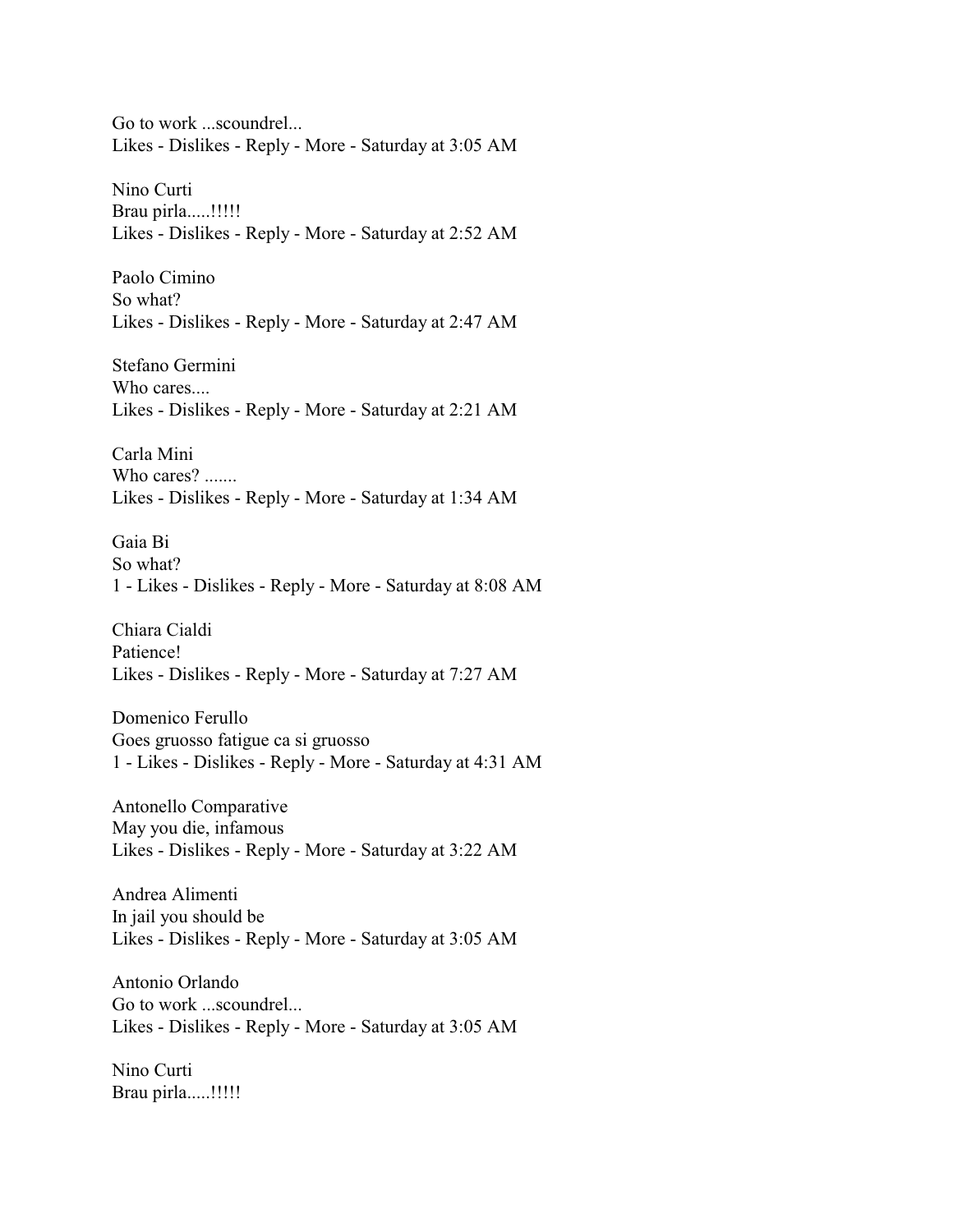Likes - Dislikes - Reply - More - Saturday at 2:52 AM

Paolo Cimino So what? Likes - Dislikes - Reply - More - Saturday at 2:47 AM

Stefano Germini Who cares.... Likes - Dislikes - Reply - More - Saturday at 2:21 AM

Carla Mini Who cares? ....... Likes - Dislikes - Reply - More - Saturday at 1:34 AM

Alfy Sara De Marco Arramgiati Likes - Dislikes - Reply - More - Saturday at 1:31 AM

Luisa Simoni Raffaele the Karma...... Likes - Dislikes - Reply - More - Friday at 11:41 PM

Michele Baba Jaga Calvelli Suicide yourself! Likes - Dislikes - Reply - More - Friday at 6:59 PM

Valerio Cardinali MURDERER, ONLY IN THIS ROTTEN COUNTRY YOU COULD BE ACQUITTED, I WISH YOU ALL THE WORST EVIL PIG 12 - Likes - Dislikes - Reply - More - Friday at 5:46 PM

Ciro Ciriello [Play video] Likes - Dislikes - Reply - More - Friday at 5:11 PM

Daniele Pol I am pleased Likes - Dislikes - Reply - More - Friday at 4:54 PM

Laura Calcagno and then???? Likes - Dislikes - Reply - More - Friday at 4:13 PM

Simona Bi Go to America....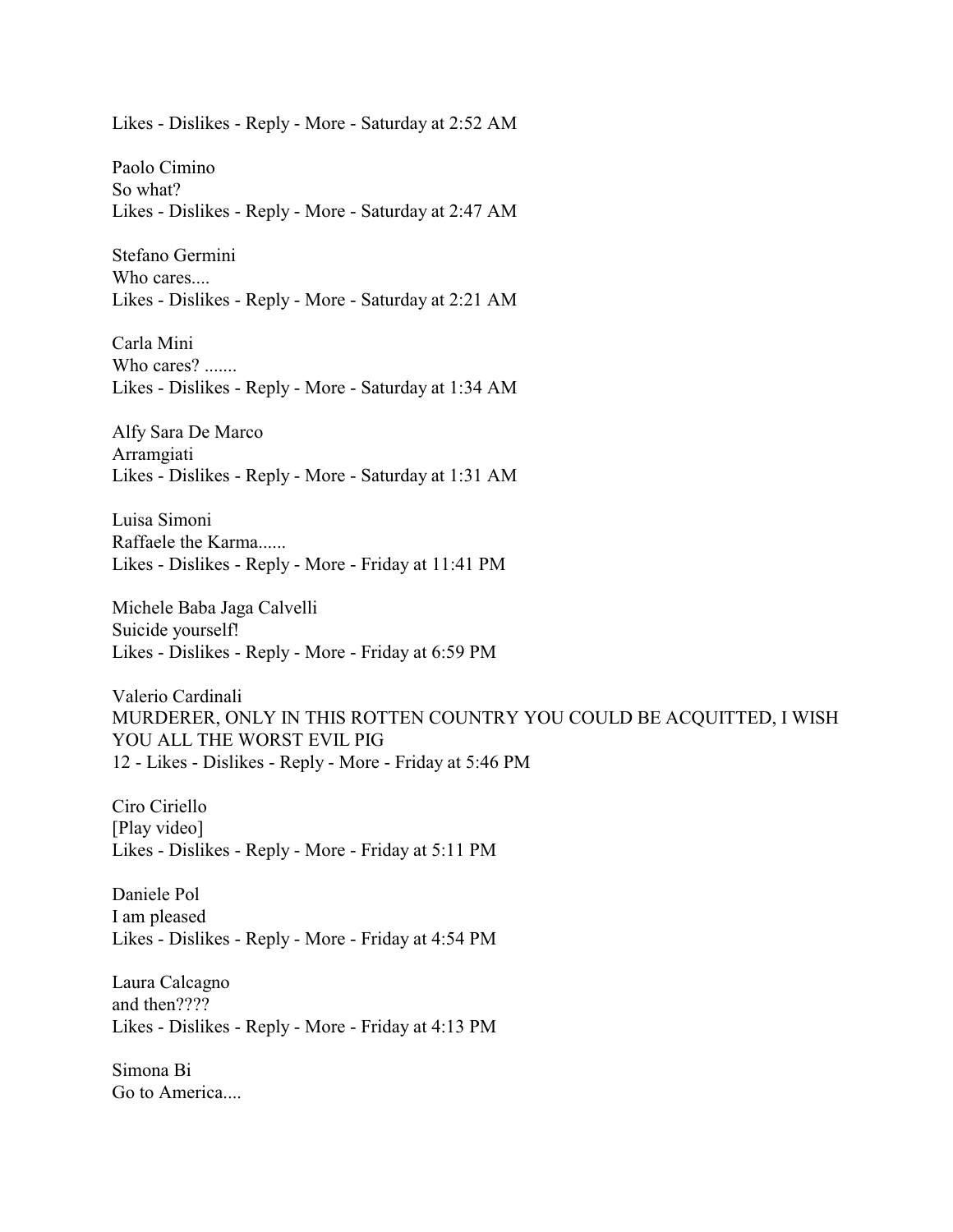Likes - Dislikes - Reply - More - Friday at 4:04 PM

Sergio Abati Go to work Sucker Likes - Dislikes - Reply - More - Friday at 3:46 PM

Letizia Piercamilli Occasionally good news 6 - Likes - Dislikes - Reply - More - Friday at 3:42 PM

Umberto Leonetti Garbage is what you are Likes - Dislikes - Reply - More - Friday at 3:37 PM

Maurizio Buccolini And you Likes - Dislikes - Reply - More - Friday at 3:35 PM

Amedeo Marcelli Meredith is worse off than you! 10 - Likes - Dislikes - Reply - More - Friday at 3:27 PM

Graziano de Santis Sell the Porsche.... Likes - Dislikes - Reply - More - Friday at 3:15 PM

Domenico Gallo and whoever fucks Likes - Dislikes - Reply - More - Friday at 3:09 PM

Luke the Duke This is called Charma Likes - Dislikes - Reply - More - Friday at 2:59 PM

Refresh Afilani Pedal Likes - Dislikes - Reply - More - Friday at 2:55 PM

Claudio Cardone It goes hard Likes - Dislikes - Reply - More - Friday at 2:46 PM

Sebastiano Di Mauro And who cares Likes - Dislikes - Reply - More - Friday at 2:41 PM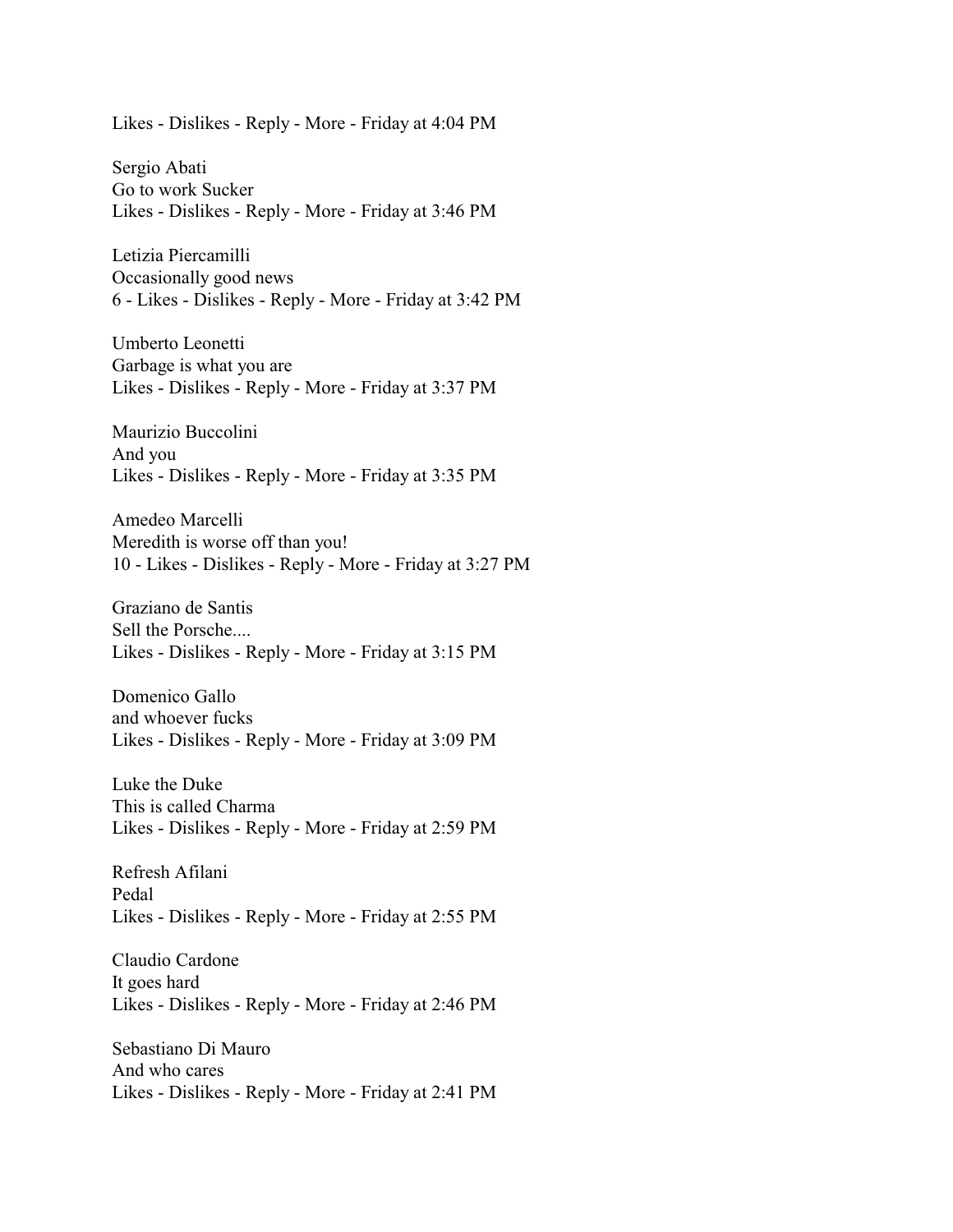Daniele Mazzarini You should starve for justice Likes - Dislikes - Reply - More - Friday at 2:24 PM

Caterina Tessarolo Cappuccio Exactly, who knows what he did Likes - Dislikes - Reply - More - Oct 16 at 1:58 PM

Maximum Bitetto You should rot in jail Likes - Dislikes - Reply - More - Oct 16 at 1:45 PM

Carlo Mangili [Play video] Likes - Dislikes - Reply - More - Oct 16 at 1:45 PM

Carlo Mangili [Play video] Likes - Dislikes - Reply - More - Oct 16 at 1:45 PM

Rino Spagnoletti Go to work half a saw Likes - Dislikes - Reply - More - Oct 16 at 1:41 PM

Luciana Catozzi Ecchisene.......... Likes - Dislikes - Reply - More - Oct 16 at 1:22 PM

Rocco la Cognata Daddy will take care of it Likes - Dislikes - Reply - More - Oct 16 at 1:13 PM

Danilo Carretta Gaia Bussani is your moment, host it Likes - Dislikes - Reply - More - Oct 16 at 1:08 PM

Rino Spagnoletti Go to work half a saw Likes - Dislikes - Reply - More - Oct 16 at 1:41 PM

Luciana Catozzi Ecchisene.......... Likes - Dislikes - Reply - More - Oct 16 at 1:22 PM

Rocco la Cognata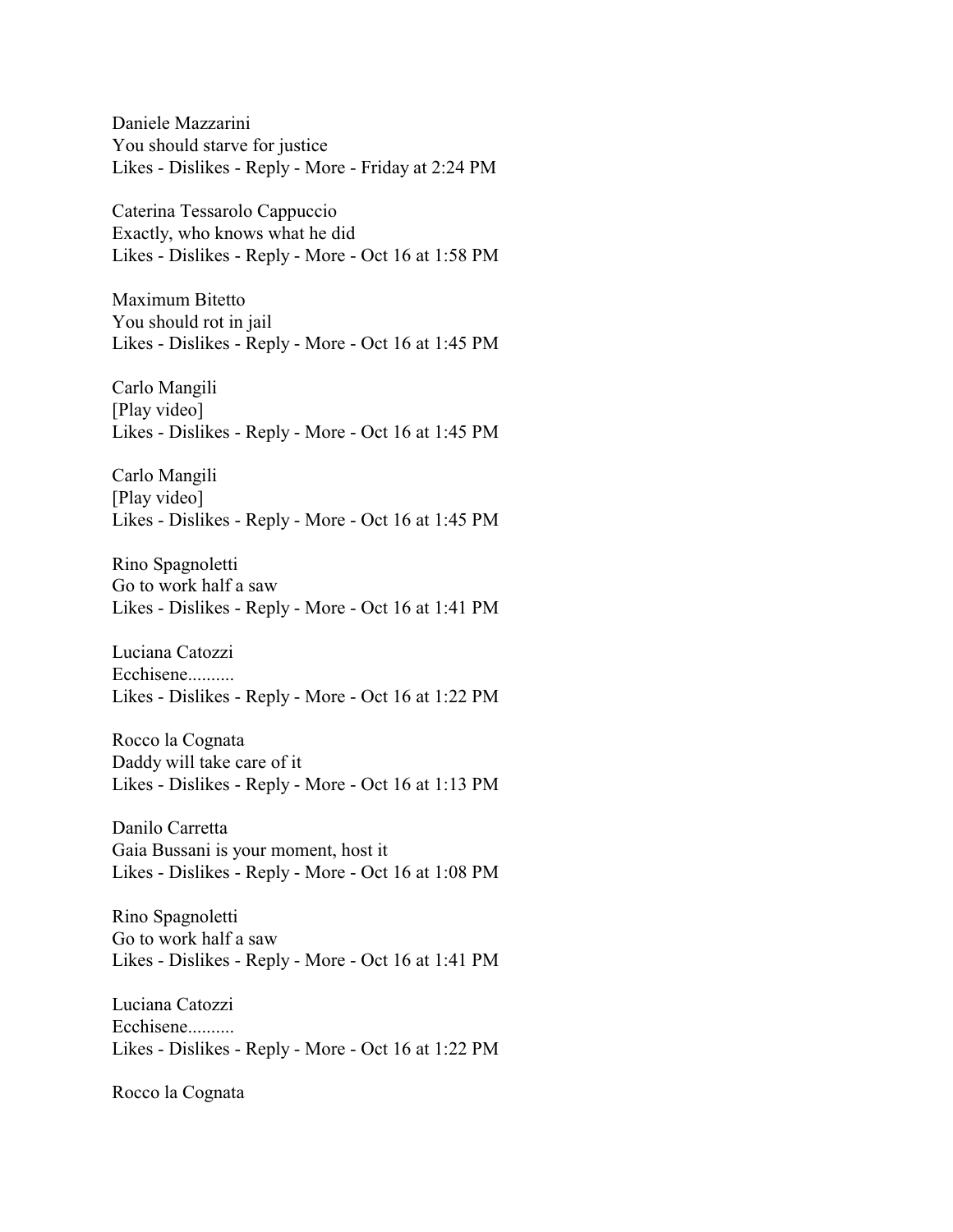Daddy will take care of it Likes - Dislikes - Reply - More - Oct 16 at 1:13 PM

Danilo Carretta Gaia Bussani is your moment, host it Likes - Dislikes - Reply - More - Oct 16 at 1:08 PM

Rocco la Cognata Daddy will take care of it Likes - Dislikes - Reply - More - Oct 16 at 1:13 PM

Danilo Carretta Gaia Bussani is your moment, host it Likes - Dislikes - Reply - More - Oct 16 at 1:08 PM

Gabriella Di Canio You graduated your father and lawyer go to work Likes - Dislikes - Reply - More - Oct 16 at 12:54 PM Alessandro Digregorio replied - 1

Benven Lulu Your Problems Likes - Dislikes - Reply - More - Oct 16 at 12:51 PM

Nicolò Montalbano ... e sti caxxx !!!! Likes - Dislikes - Reply - More - Oct 16 at 12:45 PM

Alessandro Fanti BUT WHO CARES Likes - Dislikes - Reply - More - Oct 16 at 12:43 PM

Annamaria Grueco Just don't do them!!!! Likes - Dislikes - Reply - More - Oct 16 at 12:29 PM

Giancarlo Girelli But who is it? Likes - Dislikes - Reply - More - Oct 16 at 12:29 PM

Renzo Monti And who cares Likes - Dislikes - Reply - More - Oct 16 at 12:00 PM

Giorgio Guarisa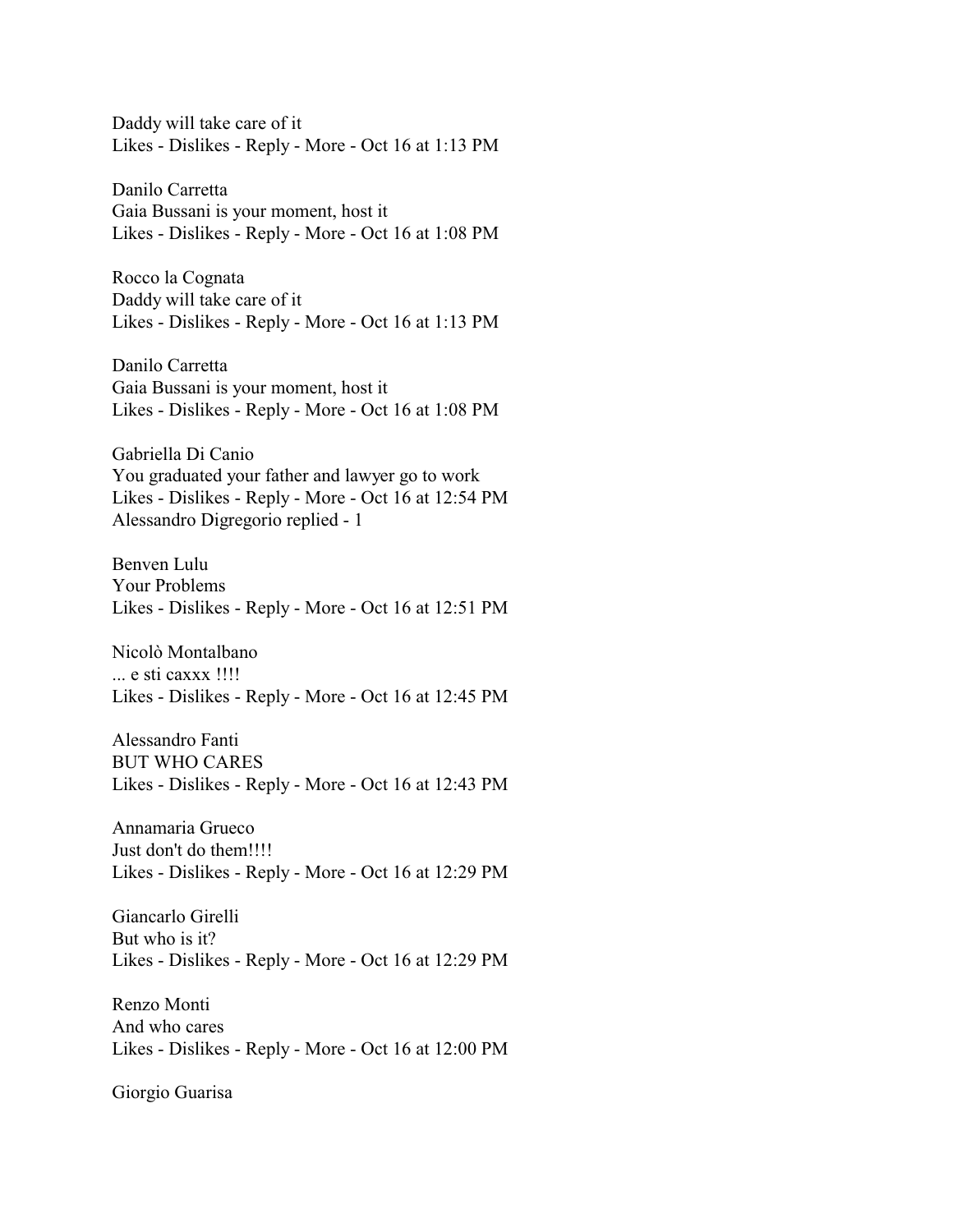Sode Likes - Dislikes - Reply - More - Oct 16 at 11:51 AM

Blue Chrysalis When you say.... Karma Likes - Dislikes - Reply - More - Oct 16 at 11:44 AM

Gianna Paola Di Bitonto Get help from foxy noxy 1 - Likes - Dislikes - Reply - More - Oct 16 at 11:16 AM

Gabriella Di Canio You graduated your father and lawyer go to work Likes - Dislikes - Reply - More - Oct 16 at 12:54 PM Alessandro Digregorio replied - 1

Benven Lulu Your Problems Likes - Dislikes - Reply - More - Oct 16 at 12:51 PM

Nicolò Montalbano ... e sti caxxx !!!! Likes - Dislikes - Reply - More - Oct 16 at 12:45 PM

Alessandro Fanti BUT WHO CARES Likes - Dislikes - Reply - More - Oct 16 at 12:43 PM

Annamaria Grueco Just don't do them!!!! Likes - Dislikes - Reply - More - Oct 16 at 12:29 PM

Giancarlo Girelli But who is it? Likes - Dislikes - Reply - More - Oct 16 at 12:29 PM

Renzo Monti And who cares Likes - Dislikes - Reply - More - Oct 16 at 12:00 PM

Giorgio Guarisa Sode Likes - Dislikes - Reply - More - Oct 16 at 11:51 AM

Blue Chrysalis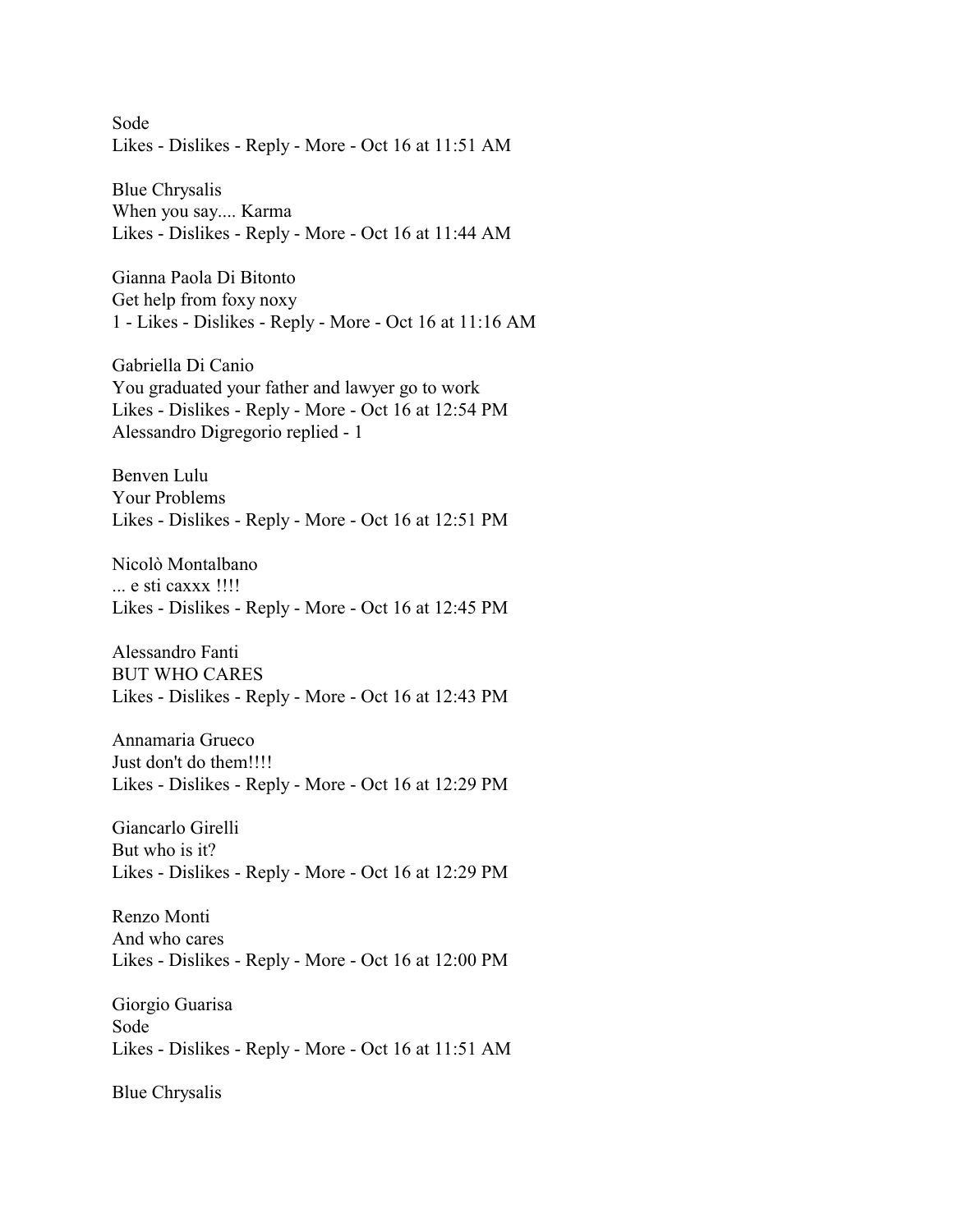When you say.... Karma Likes - Dislikes - Reply - More - Oct 16 at 11:44 AM

Gianna Paola Di Bitonto Get help from foxy noxy 1 - Likes - Dislikes - Reply - More - Oct 16 at 11:16 AM

Gabriella Di Canio You graduated your father and lawyer go to work Likes - Dislikes - Reply - More - Oct 16 at 12:54 PM Alessandro Digregorio replied - 1

Benven Lulu Your Problems Likes - Dislikes - Reply - More - Oct 16 at 12:51 PM

Nicolò Montalbano ... e sti caxxx !!!! Likes - Dislikes - Reply - More - Oct 16 at 12:45 PM

Alessandro Fanti BUT WHO CARES Likes - Dislikes - Reply - More - Oct 16 at 12:43 PM

Annamaria Grueco Just don't do them!!!! Likes - Dislikes - Reply - More - Oct 16 at 12:29 PM

Giancarlo Girelli But who is it? Likes - Dislikes - Reply - More - Oct 16 at 12:29 PM

Renzo Monti And who cares Likes - Dislikes - Reply - More - Oct 16 at 12:00 PM

Giorgio Guarisa Sode Likes - Dislikes - Reply - More - Oct 16 at 11:51 AM

Blue Chrysalis When you say.... Karma Likes - Dislikes - Reply - More - Oct 16 at 11:44 AM

Gianna Paola Di Bitonto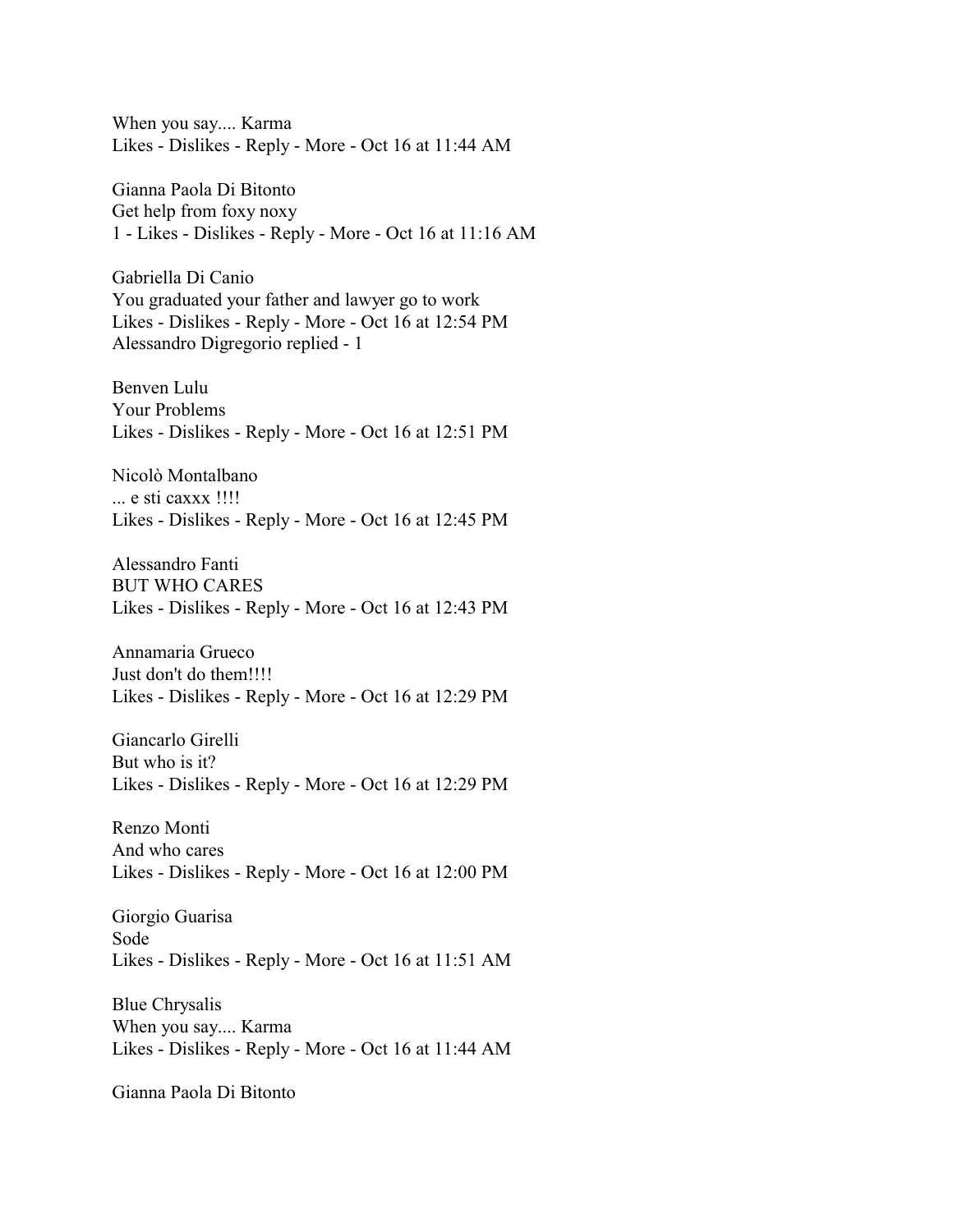Get help from foxy noxy 1 - Likes - Dislikes - Reply - More - Oct 16 at 11:16 AM

Michele Rella puppy.... Likes - Dislikes - Reply - More - Oct 16 at 11:12 AM

Matteo Mannino Who gives a fuck 1 - Likes - Dislikes - Reply - More - Oct 16 at 11:11 AM

Umberto Stabia Karma slowly Likes - Dislikes - Reply - More - Oct 16 at 11:01 AM

Strong Sybil But poor thing.... Shame Likes - Dislikes - Reply - More - Oct 16 at 10:18 AM

Leo Cra Hopefully it will stay there Likes - Dislikes - Reply - More - Oct 16 at 10:17 AM

Christine Mary Who gives a fuck Likes - Dislikes - Reply - More - Oct 16 at 9:57 AM

Marco Fagnani Sorry. Likes - Dislikes - Reply - More - Oct 16 at 9:45 AM

Gabriele Carubini Spiaze Likes - Dislikes - Reply - More - Oct 16 at 9:42 AM

Desiree Antonacci Still speaks Likes - Dislikes - Reply - More - Oct 16 at 9:38 AM

Marco Maffei cazzituoi Likes - Dislikes - Reply - More - Oct 16 at 9:32 AM

De Gennaro Gabri But your daddy doesn't give you pocket money? It's strange that you're going to work in a rut!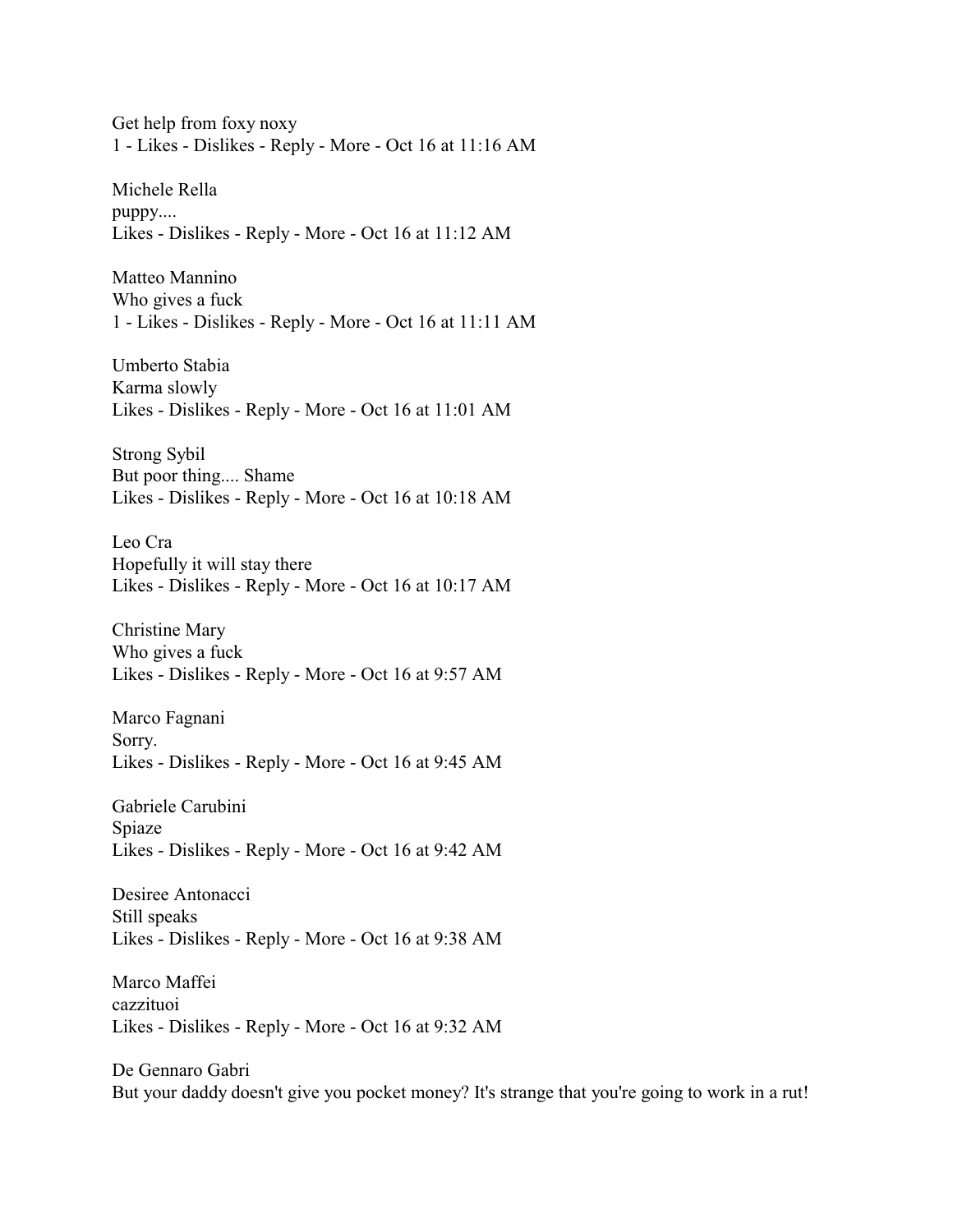Likes - Dislikes - Reply - More - Oct 16 at 9:27 AM

Dedicated Antimo Go To Steal Likes - Dislikes - Reply - More - Oct 16 at 9:25 AM

Domenico Maiullari I urge you go to work Likes - Dislikes - Reply - More - Oct 16 at 9:16 AM

Annarita Ratta Lmts Likes - Dislikes - Reply - More - Oct 16 at 9:15 AM

Augustus Pietropaoli Sti fuck Likes - Dislikes - Reply - More - Oct 16 at 8:57 AM

Leotine Tiziana Oh poor thing.... Karma Likes - Dislikes - Reply - More - Oct 16 at 8:51 AM

Sandra Duarte Write a book and solve the problem. Likes - Dislikes - Reply - More - Oct 16 at 8:35 AM

David Soldiers And therefore...! Likes - Dislikes - Reply - More - Oct 16 at 8:34 AM

Gaetanina Di Ruzza Who cares Likes - Dislikes - Reply - More - Oct 16 at 8:22 AM

Antonia Parisi What a disappointment Likes - Dislikes - Reply - More - Oct 16 at 8:22 AM

Beppe Beraldo Ciavate Likes - Dislikes - Reply - More - Oct 16 at 8:18 AM

Lorenzo Nobile Little.....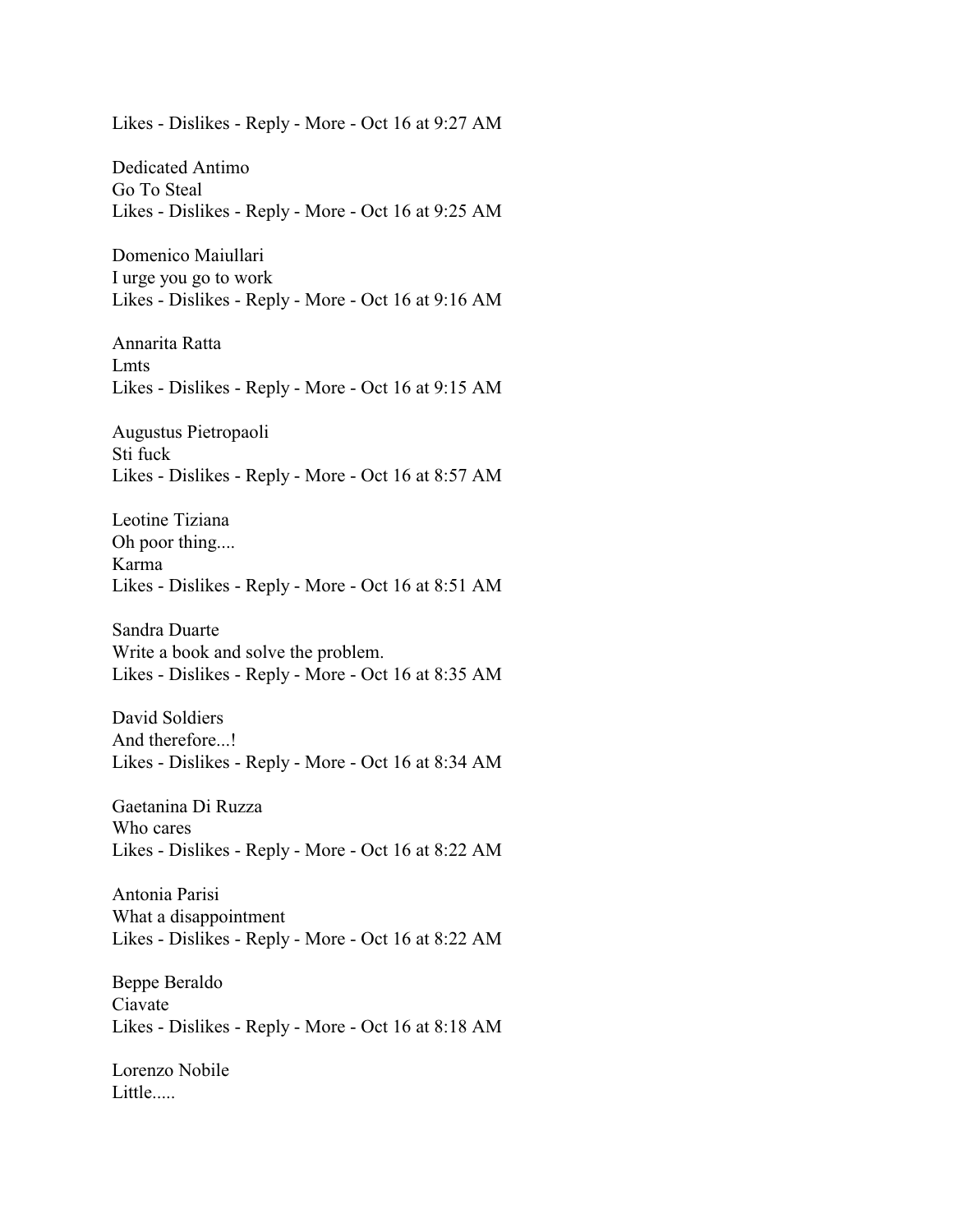Likes - Dislikes - Reply - More - Oct 16 at 8:13 AM

Federico Vitale Best wishes Likes - Dislikes - Reply - More - Oct 16 at 8:13 AM

Silvano Hall poor guy !!!! santo immediately Likes - Dislikes - Reply - More - Oct 16 at 8:08 AM

Maurizio Benedetti So what ? Likes - Dislikes - Reply - More - Oct 16 at 8:06 AM

Valentina Rappazzo Murder you and that American slut! Likes - Dislikes - Reply - More - Oct 16 at 8:03 AM

Beatrice Pennacchi Poor guy.... 1 - Likes - Dislikes - Reply - More - Oct 16 at 7:59 AM Beatrice Replied Brushes - 2

Andrea Zack Prostitute yourself......and get lost.., Likes - Dislikes - Reply - More - Oct 16 at 7:57 AM

Anna Sechi Rbf Eh, poor little star!

Fabio Paganotti Morris Momentè Paganotti Likes - Dislikes - Reply - More - Oct 16 at 7:38 AM

Clelia De Simone Stic.... Likes - Dislikes - Reply - More - Oct 16 at 7:37 AM

Raffaele Astarita .......and who cares!!! Likes - Dislikes - Reply - More - Oct 16 at 7:31 AM

Maria Teresa Abbinante But he still has the courage to speak Likes - Dislikes - Reply - More - Oct 16 at 7:16 AM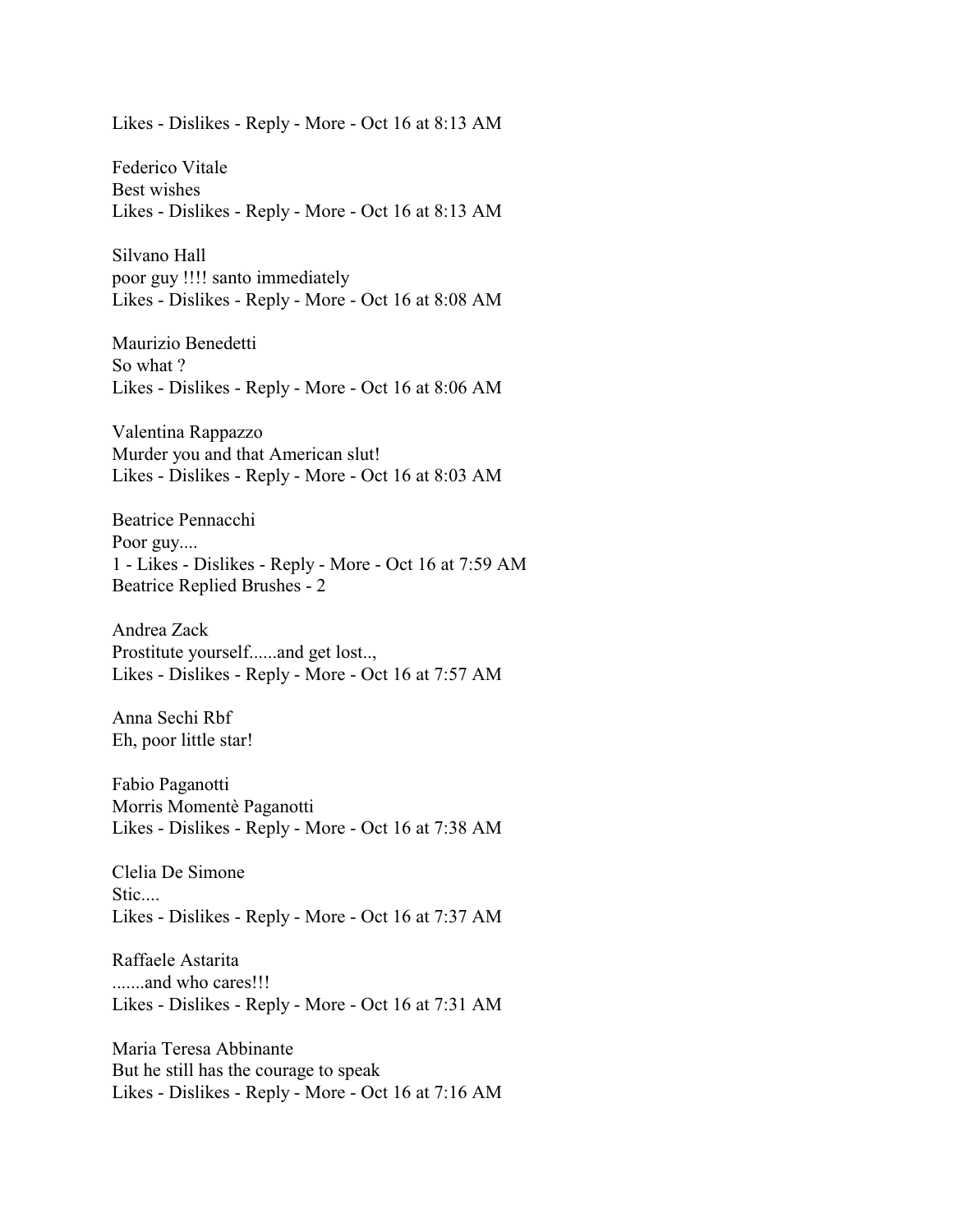Antonio Milia Still nothing.... Likes - Dislikes - Reply - More - Oct 16 at 6:03 AM

Mauro Cassani For so little? Likes - Dislikes - Reply - More - Oct 16 at 5:59 AM

Matteo Ferioli Reminder... of eviction 7 - Likes - Dislikes - Reply - More - Oct 16 at 5:13 AM Alessandro Fare' replied - 1

Lella Found Go big brother there all those Likes you.... 1 - Likes - Dislikes - Reply - More - Oct 16 at 5:03 AM

Konga Apple [Play video] Likes - Dislikes - Reply - More - Oct 16 at 4:52 AM

Nino Orphan Debts for how much ?!?? Likes - Dislikes - Reply - More - Oct 16 at 4:38 AM

Antonino Catania famouse na collection Likes - Dislikes - Reply - More - Oct 16 at 4:27 AM

Pietro Mancuso Pora star Likes - Dislikes - Reply - More - Oct 16 at 4:23 AM

Stefano Conforti Who cares Likes - Dislikes - Reply - More - Oct 16 at 4:21 AM

Stephen of Augustine [Play video] Likes - Dislikes - Reply - More - Oct 16 at 4:17 AM

German Mary You could have thought about it before Likes - Dislikes - Reply - More - Oct 16 at 4:06 AM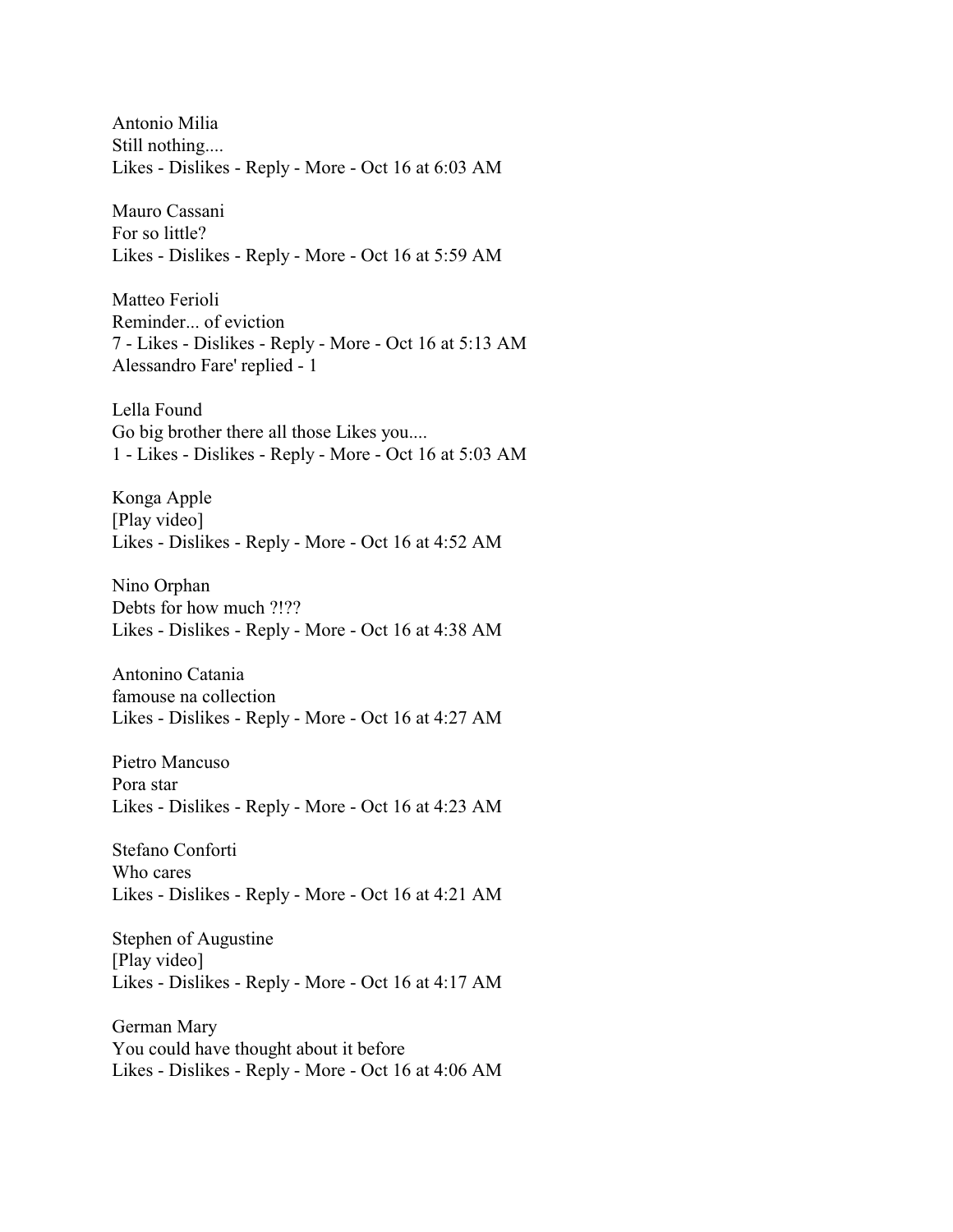Vittorio Di Giovanni Be thankful you're out Likes - Dislikes - Reply - More - Oct 16 at 3:48 AM

Claudio Alviani And you are ca..i Likes - Dislikes - Reply - More - Oct 16 at 3:18 AM

Marcello Concetti [Play video] Likes - Dislikes - Reply - More - Oct 16 at 3:17 AM

Maria Teresa Bonacucina Who is it? Likes - Dislikes - Reply - More - Oct 16 at 3:06 AM

Mario Guarascio Luca Sergio Likes - Dislikes - Reply - More - Oct 16 at 2:40 AM

Cat Ale Nadia Salviato Likes - Dislikes - Reply - More - Oct 16 at 2:37 AM

Giuseppe Macchione In jail Likes - Dislikes - Reply - More - Oct 16 at 2:12 AM

Michele Sciannandrone What you did is even worse 1 - Likes - Dislikes - Reply - More - Oct 16 at 2:02 AM

Gino Vantuno replied - 6

Sara Arsa Steal you back in Likes - Dislikes - Reply - More - Oct 16 at 1:53 AM

Daniele Lusuardi Are you hesitating? Likes - Dislikes - Reply - More - Oct 16 at 1:45 AM

Federico Straffi [Play video] Likes - Dislikes - Reply - More - Oct 16 at 1:39 AM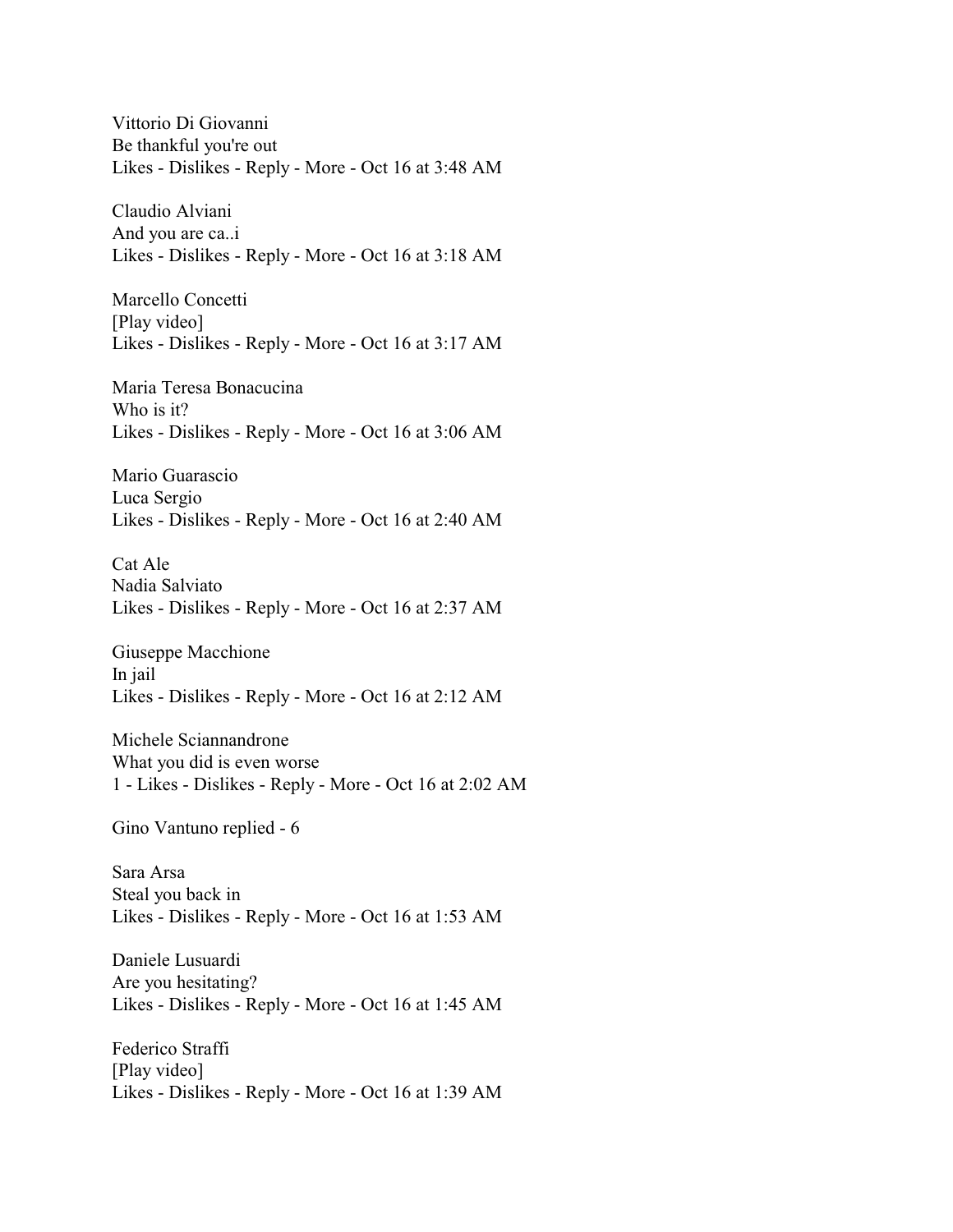Simonetta Gargari She's worse Meredith Likes - Dislikes - Reply - More - Oct 16 at 1:08 AM Dario Majeta Canesso Cassi tui 1 - Likes - Dislikes - Reply - More - Oct 16 at 12:27 AM Mina Guarnieri Shame on you! Likes - Dislikes - Reply - More - Oct 15 at 11:43 PM Massimo Olivieri Likes - Dislikes - Reply - More - Oct 15 at 10:09 PM Andrea Cuccarese There is worse Likes - Dislikes - Reply - More - Oct 15 at 9:52 PM Johnny Gabrielli Shoot yourself! Likes - Dislikes - Reply - More - Oct 15 at 7:49 PM Elena Russo It's called karma Likes - Dislikes - Reply - More - Oct 15 at 7:45 PM Lisa Magherini Karma doesn't get one wrong 1 - Likes - Dislikes - Reply - More - Oct 15 at 7:11 PM In the Lean Poor guy Likes - Dislikes - Reply - More - Oct 15 at 6:47 PM Md Akter Hossain Likes - Dislikes - Reply - More - Oct 15 at 5:56 PM Elisa Tonolini Godo. 1 - Likes - Dislikes - Reply - More - Oct 15 at 5:48 PM Alessandro Isola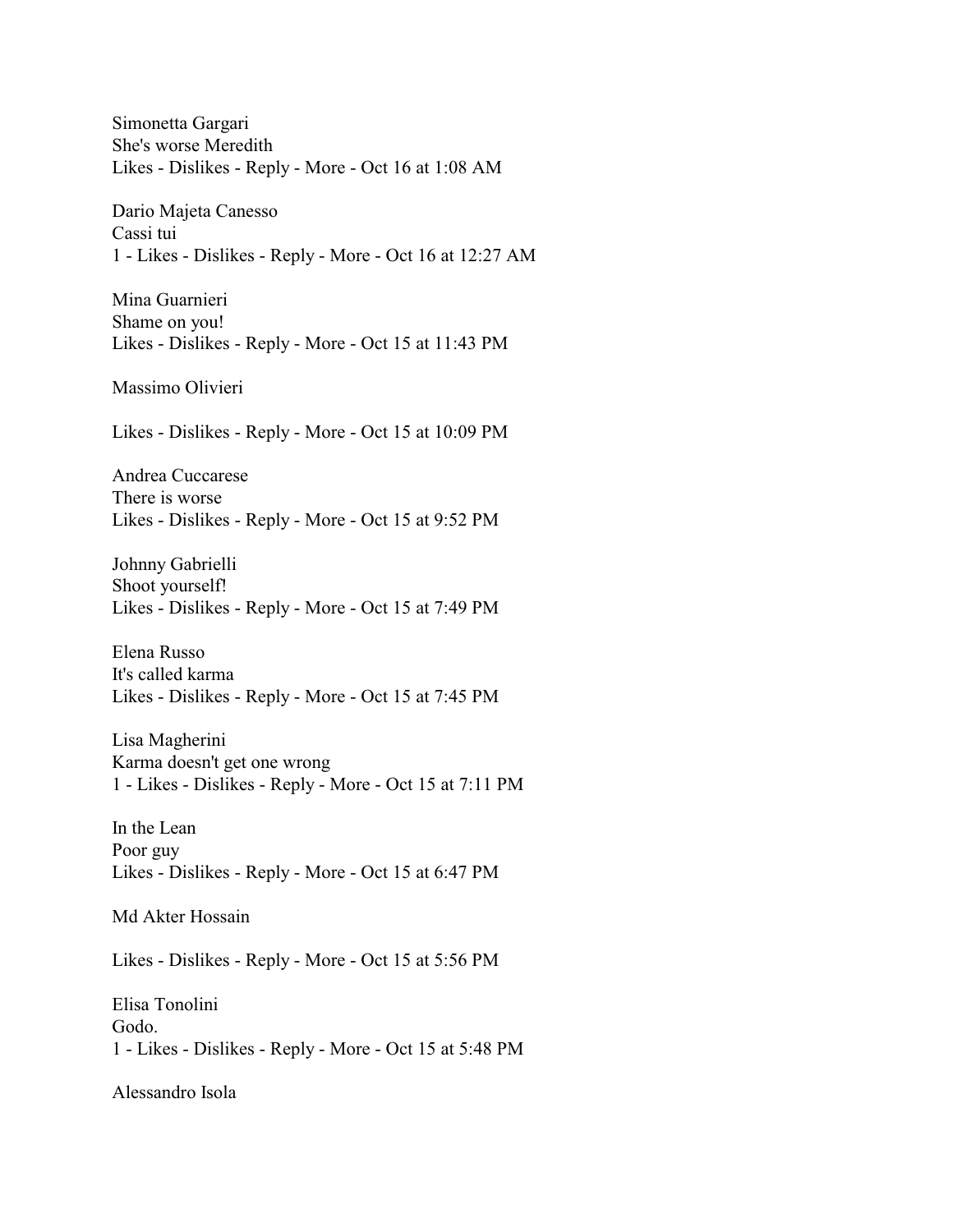It's okay that you're free... Likes - Dislikes - Reply - More - Oct 15 at 5:47 PM

Massimiliano Piersanti Are you hesitating? Likes - Dislikes - Reply - More - Oct 15 at 5:34 PM

Agnese Marrazzo Everything is back! Karma! Likes - Dislikes - Reply - More - Oct 15 at 5:33 PM

Annarita D'Auria Poor guy Likes - Dislikes - Reply - More - Oct 15 at 5:26 PM

Marco Celentano Sti caxxi Likes - Dislikes - Reply - More - Oct 15 at 5:14 PM

Vincenzo Marino Write here your IBAN Likes - Dislikes - Reply - More - Oct 15 at 5:13 PM

Cecilia Migliosi Little. 1 - Likes - Dislikes - Reply - More - Oct 15 at 5:05 PM

Maria Angela Paleari Go to Barbarella Likes - Dislikes - Reply - More - Oct 15 at 4:53 PM

Maximum Pellegatta replied - 3

Inturri Silvana It's who gives a shit Likes - Dislikes - Reply - More - Oct 15 at 4:52 PM

Monicapaola Mazzoli You are young go to work 1 - Likes - Dislikes - Reply - More - Oct 15 at 4:32 PM

Irene Polenta No mercy 1 - Likes - Dislikes - Reply - More - Oct 15 at 4:30 PM Irene Polenta replied - 4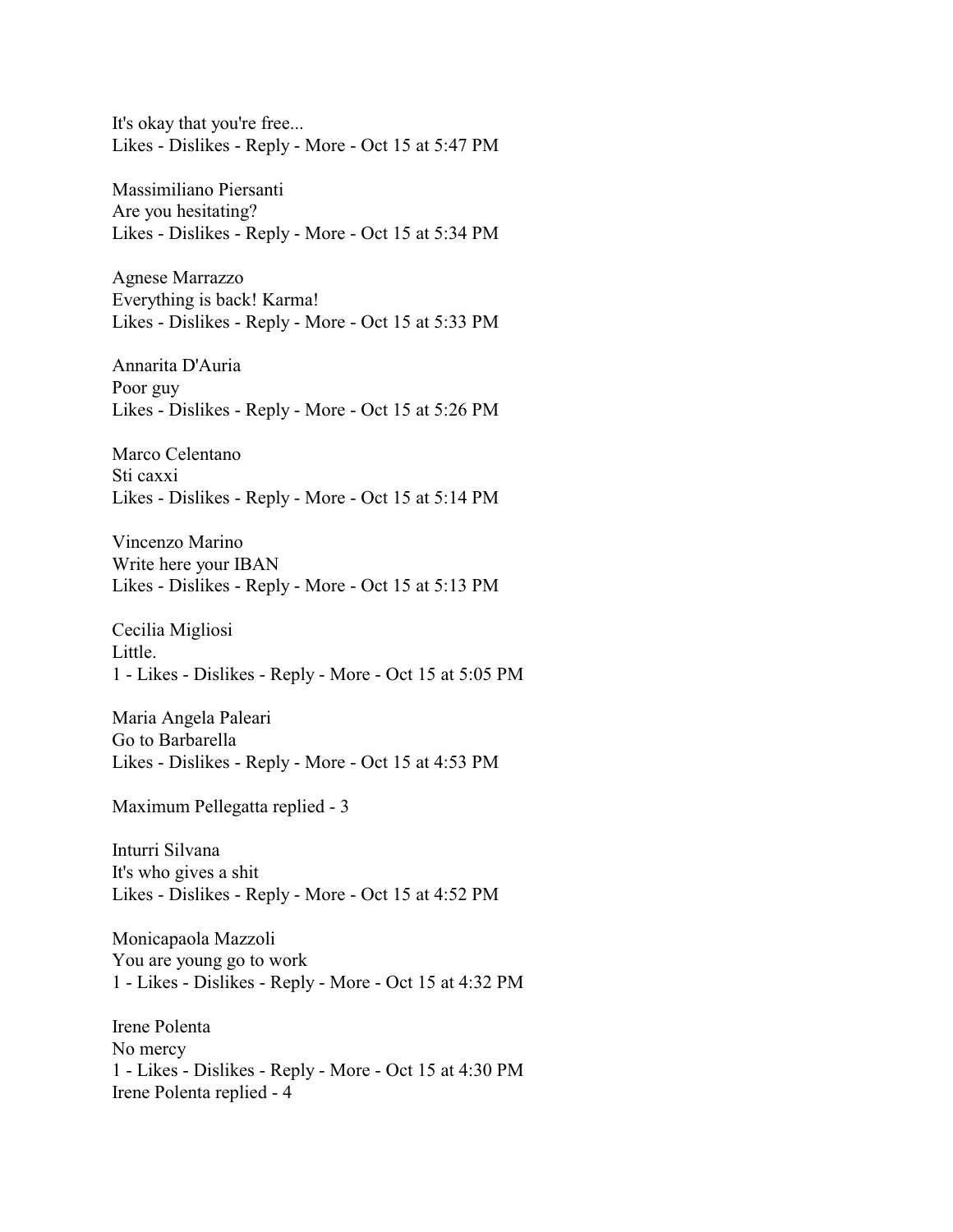Gisella Bertal Karma Likes - Dislikes - Reply - More - Oct 15 at 4:28 PM

Mauro D'Aloia An annuity? Likes - Dislikes - Reply - More - Oct 15 at 4:21 PM

Elena Pisu Who cares? Likes - Dislikes - Reply - More - Oct 15 at 4:15 PM

Karen Brightwell is the minimum..... Likes - Dislikes - Reply - More - Oct 15 at 4:12 PM

Compartment Domenico Who gives a shit Likes - Dislikes - Reply - More - Oct 15 at 3:56 PM

Alessandro Trombini Piccoloooo Edited - Likes - Dislikes - Reply - More - Oct 15 at 3:55 PM

Mariano Murenu But who cares! Likes - Dislikes - Reply - More - Oct 15 at 3:41 PM Mirco Zanichelli replied - 1

Monica Pellegrina Alessandra Giombini provoke me! 1 - Likes - Dislikes - Reply - More - Oct 15 at 3:27 PM Alessandra Giombini replied - 1

De Vito Ruggero Murderer and fake Likes - Dislikes - Reply - More - Oct 15 at 3:26 PM

Agnese Marrazzo I hope the news is true! 2 - Likes - Dislikes - Reply - More - Oct 15 at 3:24 PM

Erino Darno REMAINS SCENE Likes - Dislikes - Reply - More - Oct 15 at 3:15 PM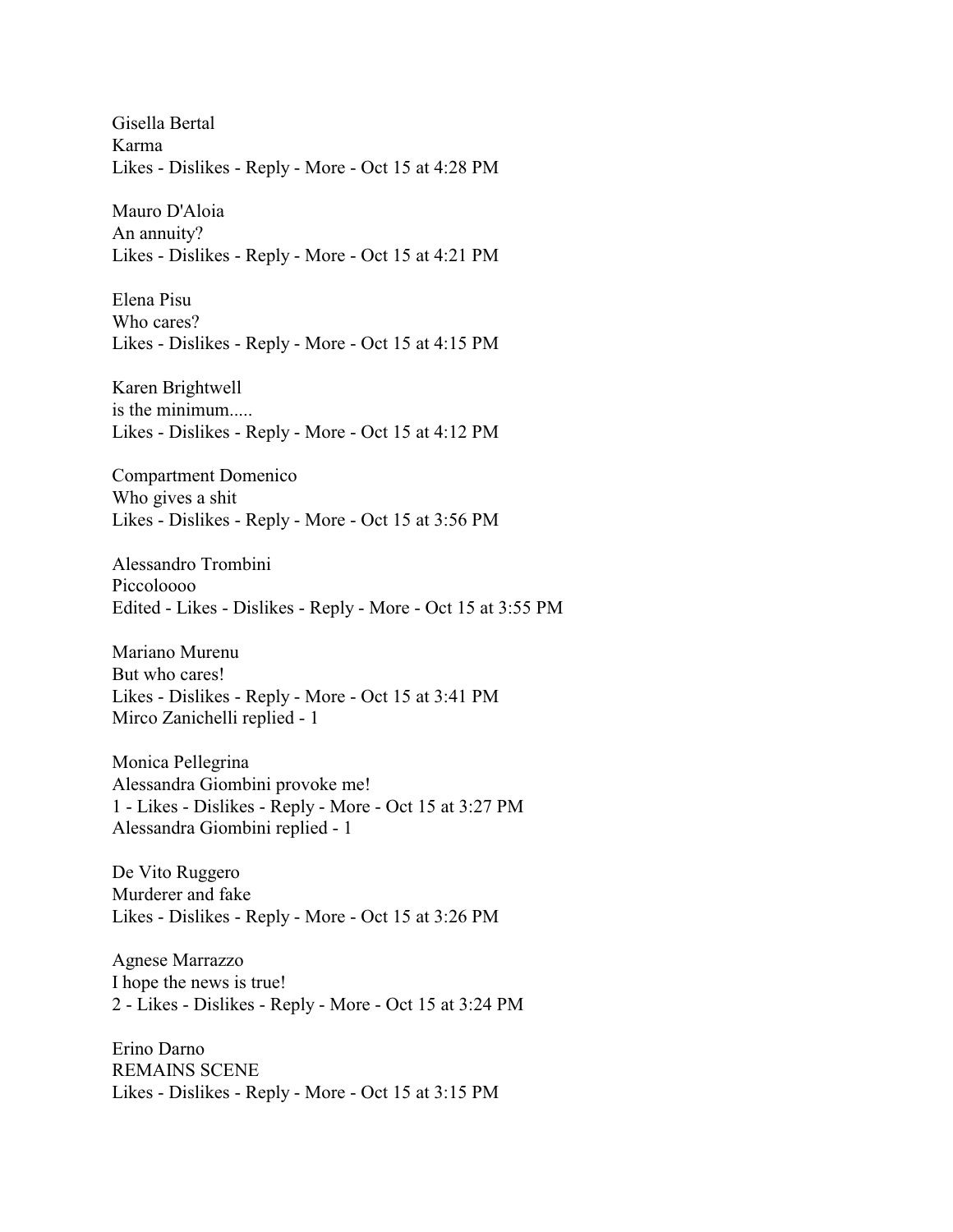Simone Taricani Damn it to the peppa Likes - Dislikes - Reply - More - Oct 15 at 3:10 PM Mario Dominici replied - 1

Andrea Sujaan Cassi Esticazzi Likes - Dislikes - Reply - More - Oct 15 at 3:07 PM

Claudio Bonoli You could have gone to jail Likes - Dislikes - Reply - More - Oct 15 at 2:45 PM

Paolo Correale write a book Likes - Dislikes - Reply - More - Oct 15 at 2:40 PM

Paola Logs Go cry on the coffin of the girl that you have murdered Likes - Dislikes - Reply - More - Oct 15 at 2:34 PM

Flaviano Graziani and tools!!!!!!!!!!!!!!!!!!!!!!!!!!!!!!!!!!!!!! Likes - Dislikes - Reply - More - Oct 15 at 2:34 PM

Andrea Sensi Do you chew? 2 - Likes - Dislikes - Reply - More - Oct 15 at 2:26 PM

Nino Federici Had you been to the cage, you would not have had any debt, and I would have been happy to support you. 1 - Likes - Dislikes - Reply - More - Oct 15 at 2:22 PM

Gianluca Mattei Sorry!!! 1 - Likes - Dislikes - Reply - More - Oct 15 at 2:21 PM

Giancarlo Merrina [Play video] Likes - Dislikes - Reply - More - Oct 15 at 2:19 PM

Luciana Iasbitz Arrangements Likes - Dislikes - Reply - More - Oct 15 at 2:18 PM